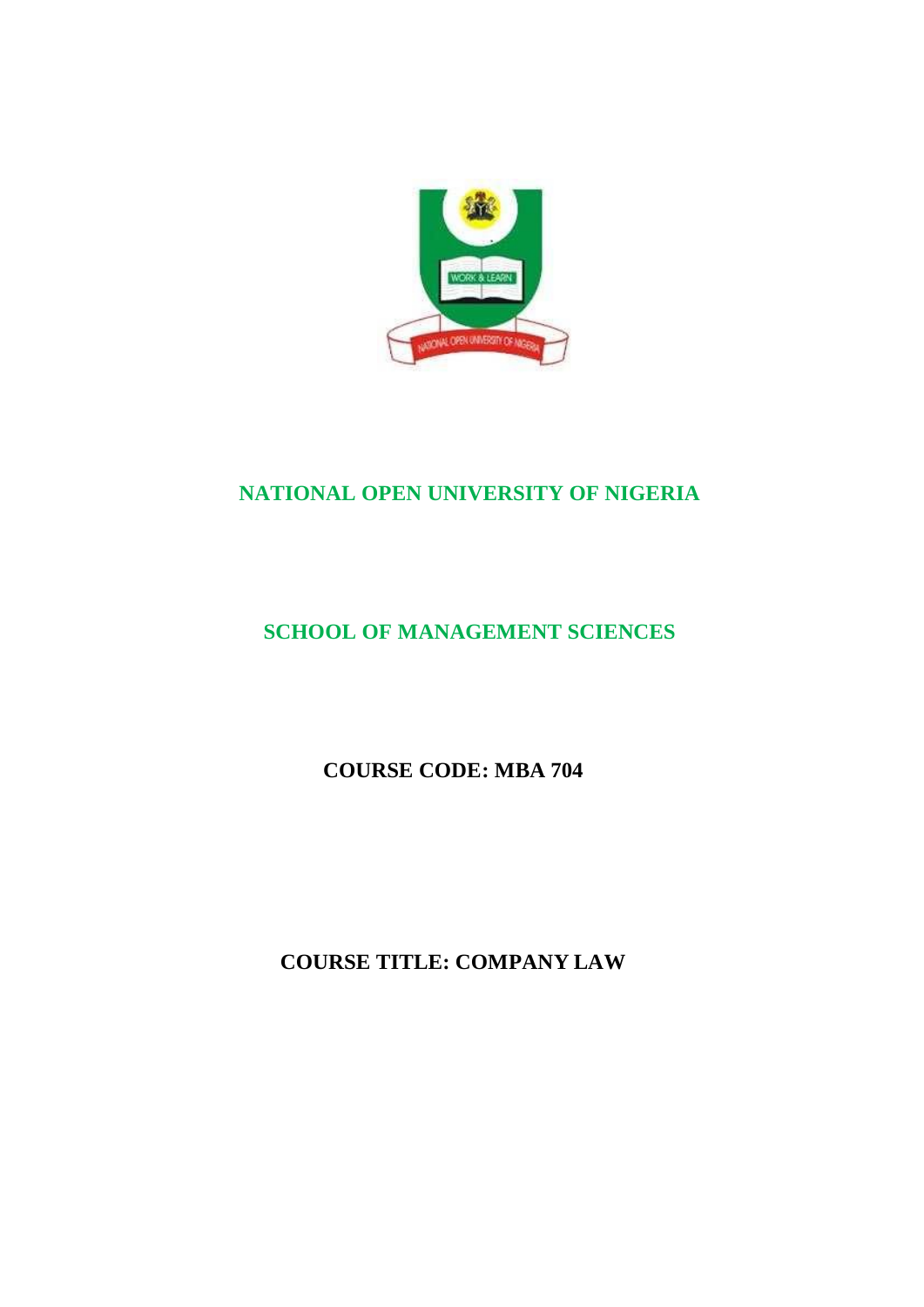| <b>COURSE</b><br><b>GUIDE</b>        |                                                          |
|--------------------------------------|----------------------------------------------------------|
| <b>MBA 704</b><br><b>COMPANY LAW</b> |                                                          |
| <b>Course Team</b>                   | Clement Iornongu Esq(Course Developer/Writer)-<br>Unijos |
|                                      |                                                          |
|                                      |                                                          |
|                                      |                                                          |
|                                      |                                                          |
|                                      |                                                          |
|                                      |                                                          |
|                                      |                                                          |
| KATIONAL OPEN UNIVERSITY OF NIGERIA  | NATIONAL OPEN UNIVERSITY OF NIGERIA                      |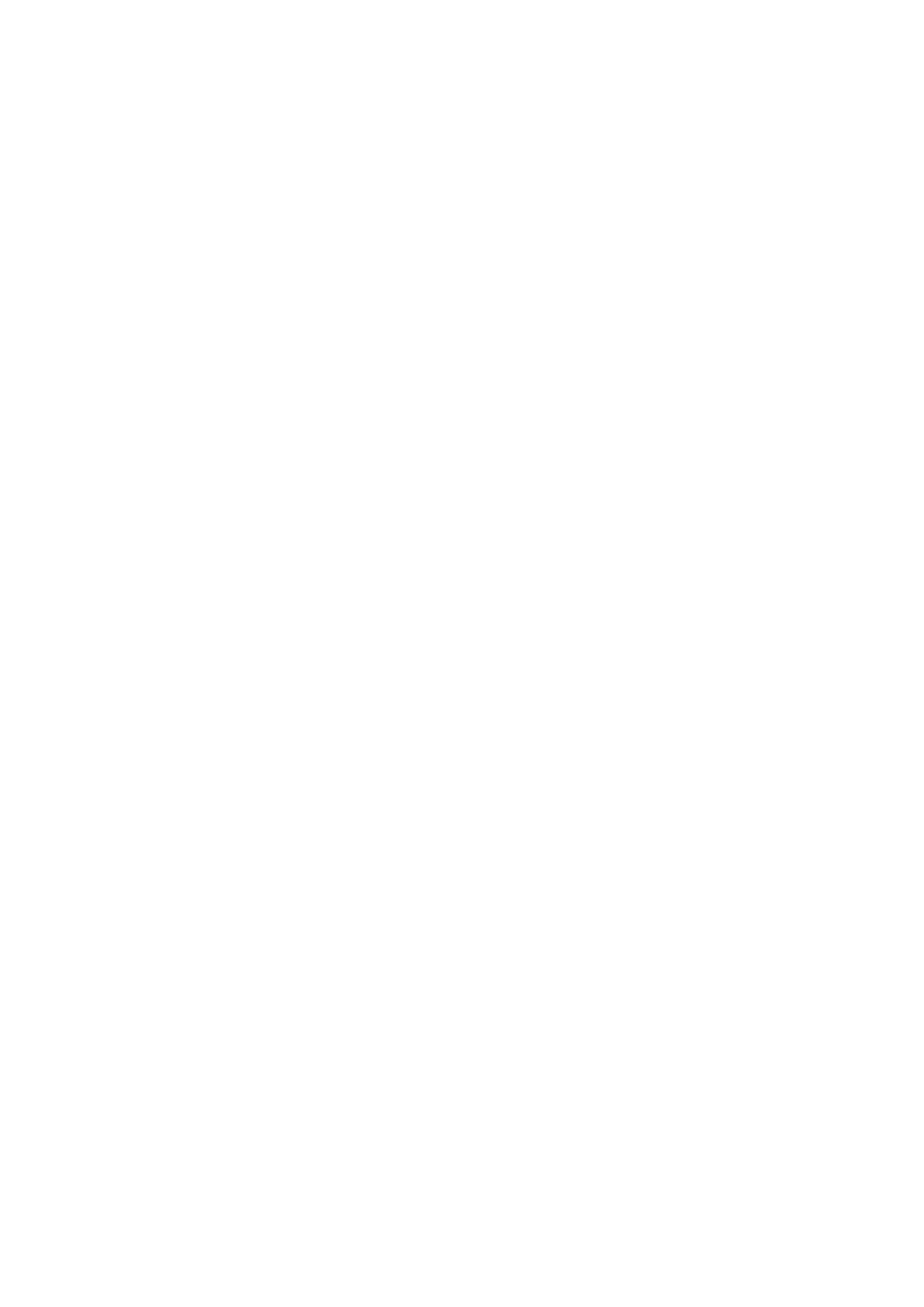National Open University of Nigeria Headquarters 14/16 Ahmadu Bello Way Victoria Island,Lagos

Abuja Office 5 Dar es Salaam Street Off Aminu Kano Crescent Wuse II, Abuja

e-mail: [centralinfo@nou.edu.ng](mailto:centralinfo@nou.edu.ng) URL: [www.nou.edu.ng](http://www.nou.edu.ng/)

Published by National Open University of Nigeria

Printed 2013

ISBN: 978-058-423-4

All Rights Reserved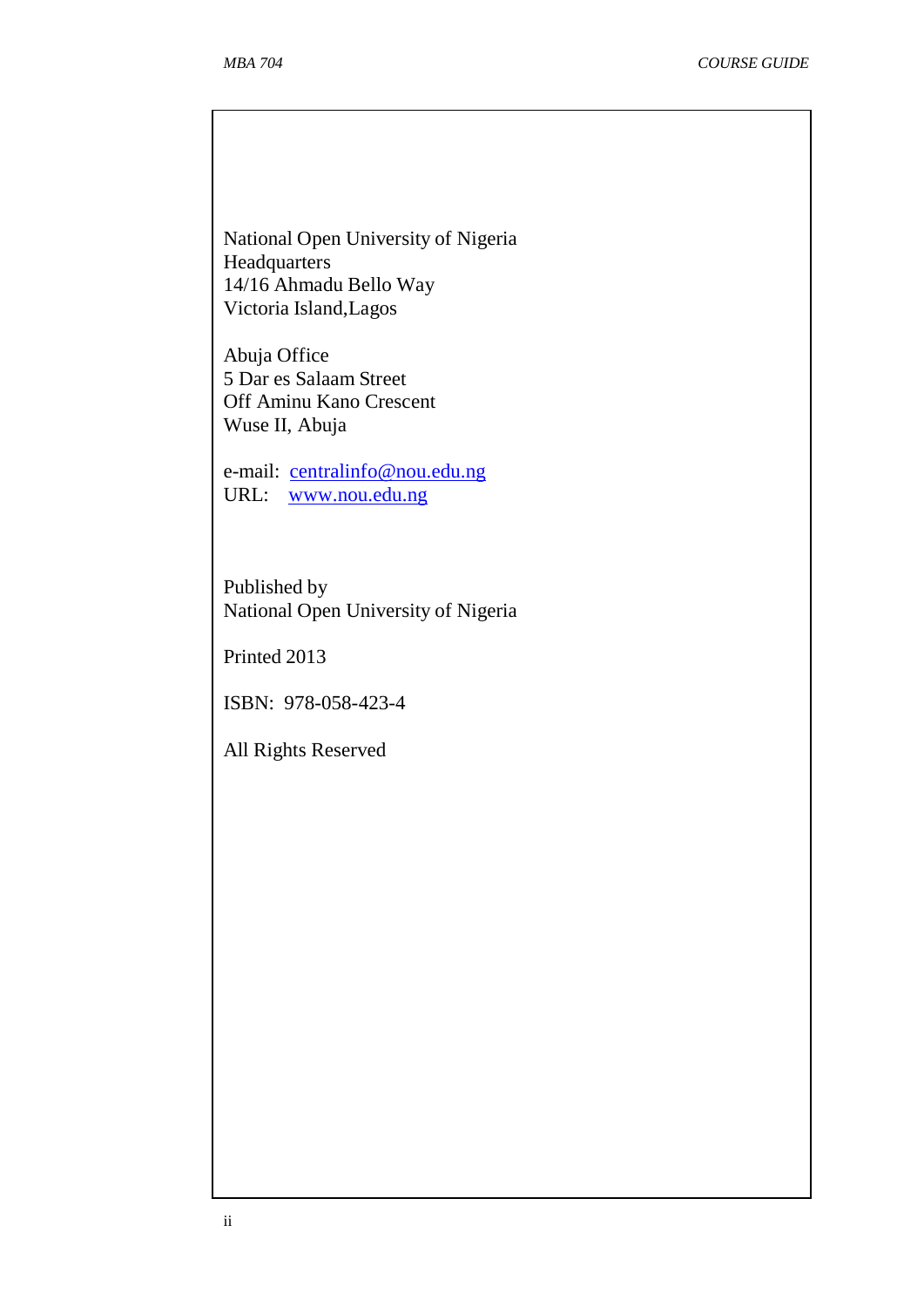# **CONTENTS**

## **PAGE**

| iv             |
|----------------|
| 1V             |
| iv             |
| 1V             |
| V              |
| V              |
| vi             |
| V1             |
| vi             |
| vi             |
| <b>V11</b>     |
| V <sub>1</sub> |
|                |
|                |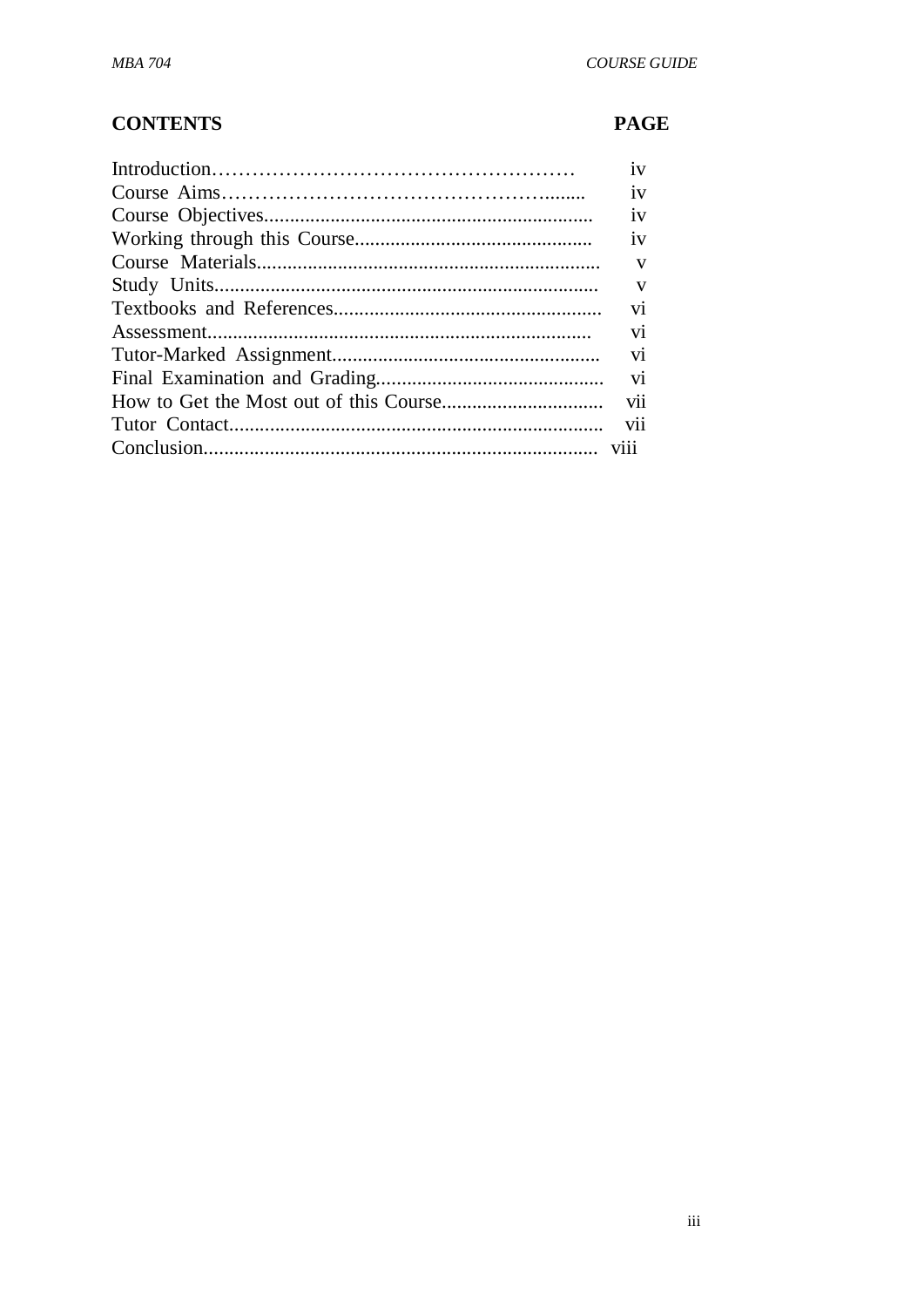## **INTRODUCTION**

In this course, LAW (MBA) 704, we are concerned with Company Law. The development and growth of global business transaction has made it imperative for learners to be acquainted with new trends in company law. Recall that before the advent of Portuguese and British traders, the place known today as Nigeria had its own indigenous ways of trading. The kind of trade embarked then was trade by barter. However, the advent of imperial trading activities impacted not only on the political landscape. The economy was also affected thus resulting in the modernization of commerce. This growth in trade created an imperative to formation, registration and regulation of company operations. From the Company Ordinance of 1912, company law developed to the current Companies and Allied Matters Act operating in Nigeria today.

#### **COURSE AIM**

The overall aim of this course is to expose learners to Company Law and its critical role in economic development of the country.

## **COURSE OBJECTIVES**

At the end of this course, you should be able to:

- describe the historical development of Company Law in Nigeria
- explain the various types of business forms operating in the Nigeria
- list the various ordinances/laws that were enacted from the period of imperial rule from 1912 to the present period where we have Companies and Allied Matters Act 2004
- identify the functions of Corporate Affairs Commission (CAC)
- list the steps to the formation of a company and the role of promoters in the formation of the company
- identify who members of a company are
- deduce how a company conducts its affairs/business
- identify who company directors are; their duties and powers in the companyexplain what shares of a company are and how they are acquired
- Understand how a company is wound up.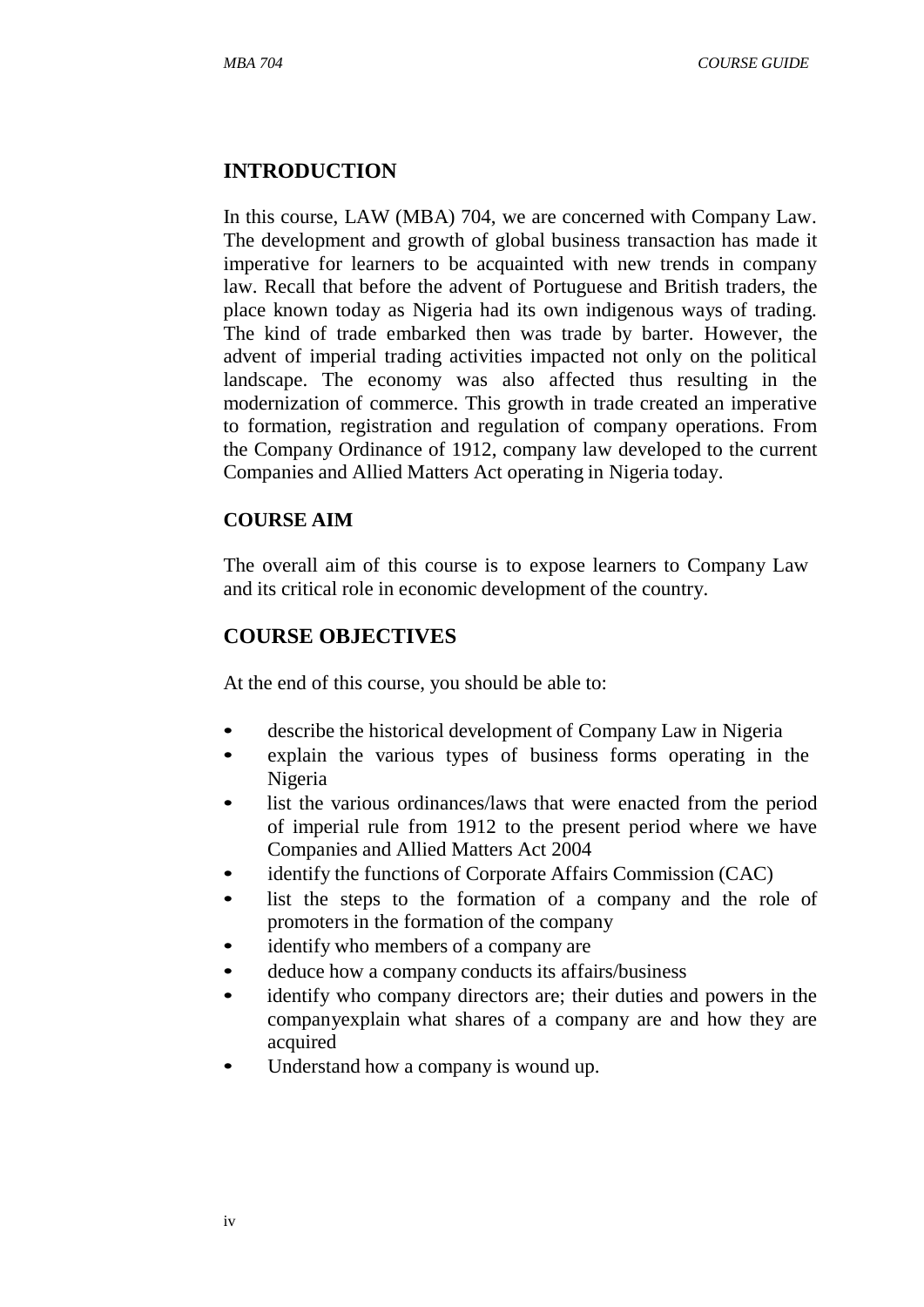# **WORKING THROUGH THIS COURSE**

To complete this course, you are advised to read the study units, recommended books and other materials provided by NOUN. Each unit contains self-assessment exercises, and at points in the course you are required to submit assignments for assessment purposes. At the end of the course, there is a final examination. The course should take you about 16 weeks to complete. You will find all the components of the course listed below. You need to allocate your time to each unit in order to complete the course successfully.

## **COURSE MATERIALS**

The major components of the course are:

- 1. Course guide
- 2. Study units
- 3. Textbooks
- 4. Assignment file
- 5. Presentation schedule

## **STUDY UNITS**

We will deal with this course in four modules. Each module is divided into study units as outlined below. Altogether there are 16 study units in the four modules. If you follow the units seriatim, you will discover that the units are arranged in logical sequence to give you a flow as you study the course content. You will also discover that it gives you stimulating reading as you catch your breath desiring to know what follows next. You are advised to first of all read through the units as hereunder contained so that you can have a mental flow as you go into the course content proper.

#### **Module 1 Development of Company Law in Nigeria**

- Unit 1 Development of Company Law in Nigeria
- Unit 2 The role of Corporate Affairs Commission
- Unit 3 Types of Companies

#### **Module 2 Registration/Incorporation of a Limited Liability Company**

Unit 11 Conditions Precedent to Registration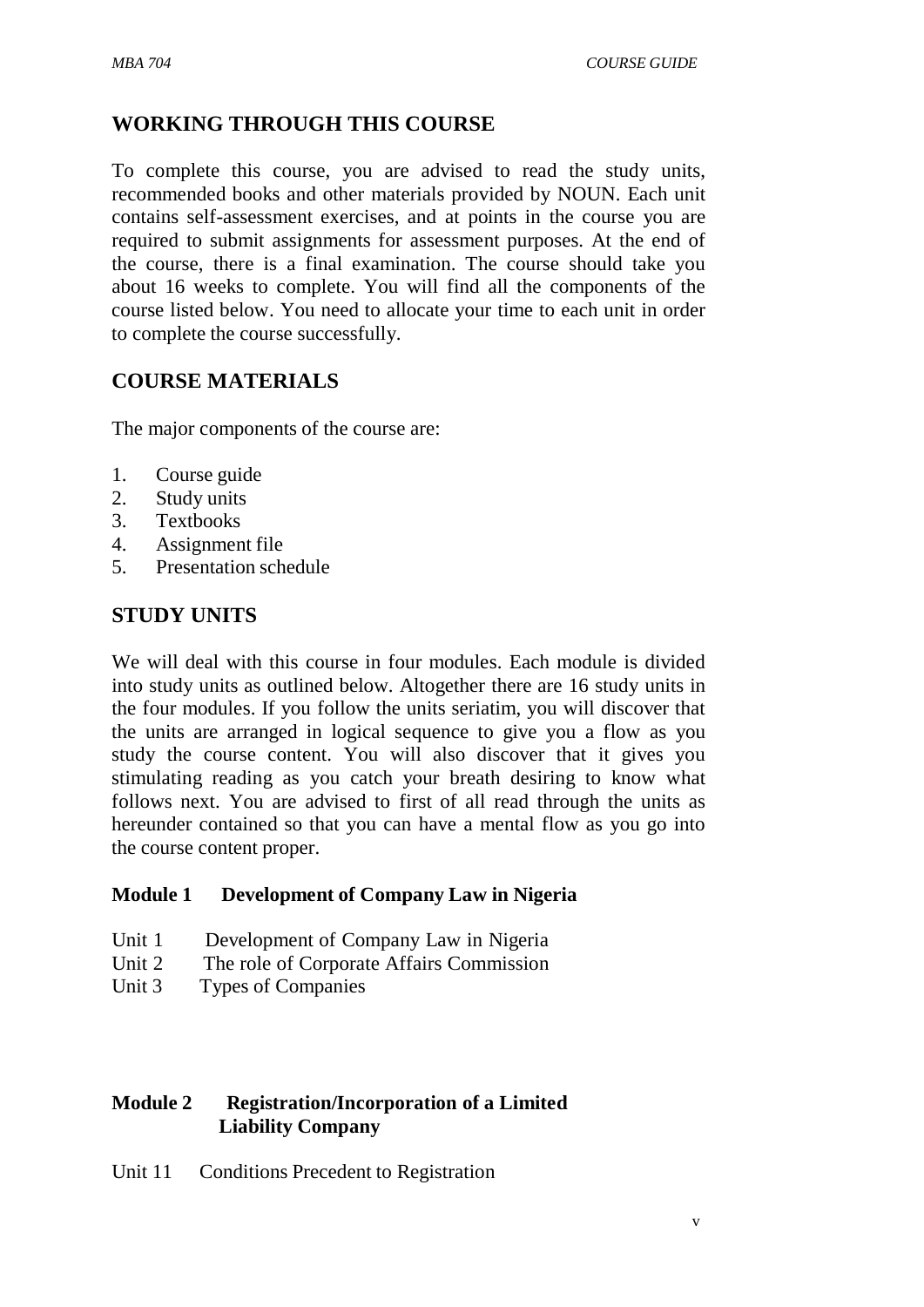- Unit 22 Pre-Incorporation Contracts
- Unit 33 Promoters: Their Duties and Liabilities
- Unit 44 Effect of Registration

#### **Module 3 The Company**

- Unit 11 Corporate Personality
- Unit 22 The Constitution of the Company
- Unit 33 Membership of the Company
- Unit 44 Share Capital and Shares
- Unit 55 Meetings of the Company
- Unit 66 Directors of the Company

#### **Module 4 Winding up of the Company**

- Unit 11 Winding up by the Courts
- Unit 22 Voluntary Winding Up
- Unit 33 Winding up Subject to the Supervision of the Court.

#### **TEXTBOOKS AND REFERENCES**

Certain books have been recommended in the course. You should read them whenever you are directed to do so before attempting the exercise.

#### **ASSESSMENT**

There are three aspects of the assessment of this course; the selfassessment exercises, the tutor- marked assignments and a written examination. In doing these assignments, you are expected to apply knowledge acquired during the course. The assignments must be submitted to your tutor for final assessment in accordance with deadlines stated in the presentation schedule and the *Assignment file*.

#### **TUTOR- MARKED ASSIGNMENT (TMA)**

There is a Tutor-Marked Assignments at the end of every unit. You are required to attempt all the assignments. You will be assessed on all of them but the best 3 performance will be used for assessment.

When you have completed each assignment, send it together with a (Tutor-Marked Assignment) form, to your tutor. Make sure that each assignment reaches your tutor on or before the deadline. If for any reason you cannot complete your work on time, contact your tutor before the assignment is due to discuss the possibility of an extension.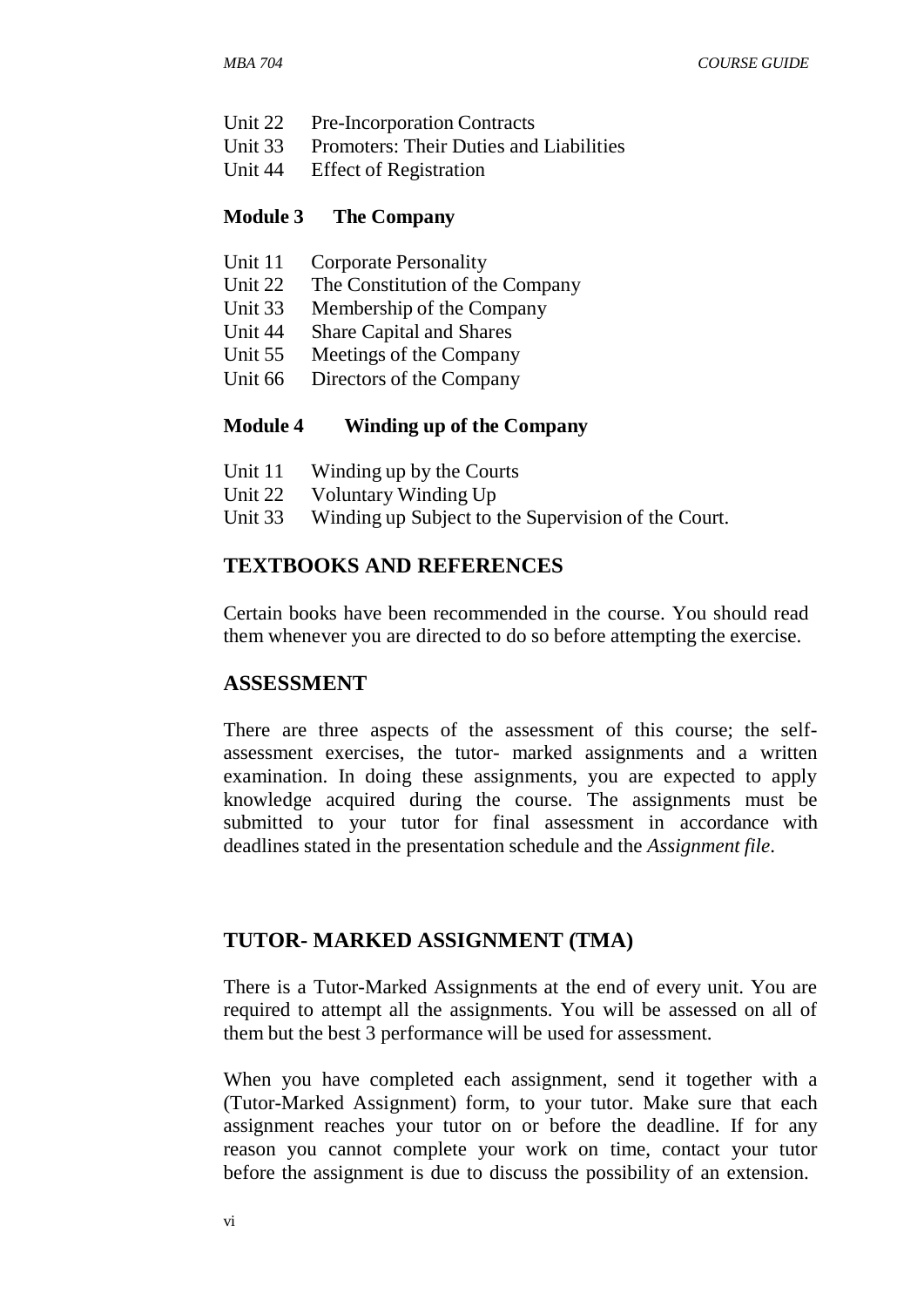The work that you submit to your tutor for assessment will count for 30% of your total score.

Extension will not be granted after the due date unless in exceptional cases.

# **FINAL EXAMINATION AND GRADING**

The duration of the final examination for LAW 704 –Company Law is three hours and will carry 70% of the total course grade. The examination will consist of questions, which reflect the kinds of selfassessment exercises and the tutor- marked assignments you have previously encountered. All aspects of the course will be assessed. You should use the time between completing the last unit, and taking the examination to revise the entire course. You may find it useful to review your self-assessment exercises and tutor-marked assignments before the examination.

## **HOW TO GET THE MOST FROM THIS COURSE**

In distance learning, the study units replace the lecturer. The advantage is that you can read and work through the study material at your pace and at a time and place that suits you best**.** Think of it as reading the lecture instead of listening to a lecturer. Just as a lecturer might give you in-class exercise, your study units provide exercise for you to do at appropriate times.

Each study unit consists of a week's work and includes specific objectives; directions for study, reading material and Self-Assessment Exercises (SAEs). Together with Tutor-Marked Assignments (TMAs), these exercises will assist you in achieving the stated learning objectives of the individual units and the course.

Each of the study units follows the same format. The first item is an introduction to the subject matter of the unit and how a particular unit is integrated with other units and the course as a whole. Next is a set of learning objectives. These objectives let you know what you should be able to do by the time you have completed the unit. You should use these objectives to guide your study. When you have finished the unit, you should go back and check whether you have achieved the objectives. If you make a habit of doing this, you will significantly improve your chances of passing the course.

Self-assessment exercises are interspersed throughout the units. Working through these exercises will help you to achieve the objectives of the unit and prepare you for the assignment and the examination. You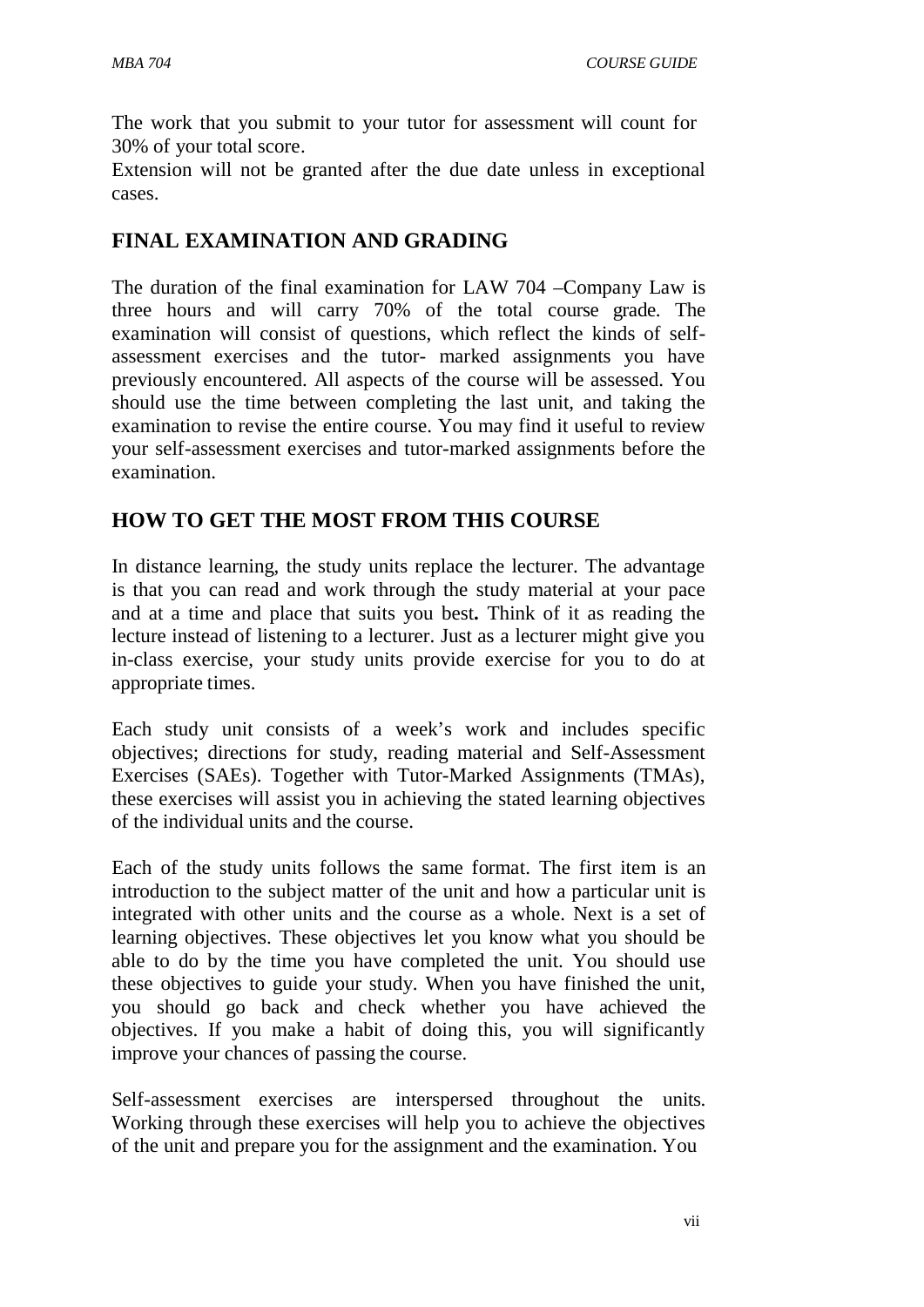should do each self-assessment exercise as you come accross it in the study unit.

# **TUTOR CONTACT**

Do not hesitate to contact your tutor by telephone or e-mail if you need help. Contact your tutor if:

- 1. You do not understand any part of the study units or the assigned readings.
- 2. You have difficulty with the self-assessment exercise
- 3. You have a question or a problem with an assignment, with your tutor's comments on an assignment or with grading of an assignment.

You should try your best to attend the tutorials. This is the only chance to have for a face-to-face contact with your tutor and ask questions which are answered instantly. You can raise any problem encountered in the course of study. To gain the maximum benefit from course tutorials, prepare a question list before attending to them. You will gain a lot from participating actively. The commitment you display in addressing the self-assessment exercises is the key to success.

## **CONCLUSION**

The course Company Law (MBA 704) exposes you to the issues involved in the development of company law in Nigeria, the establishment of corporate affairs commission, the incorporation, management, and all the nitty-gritty of company administration in Nigeria.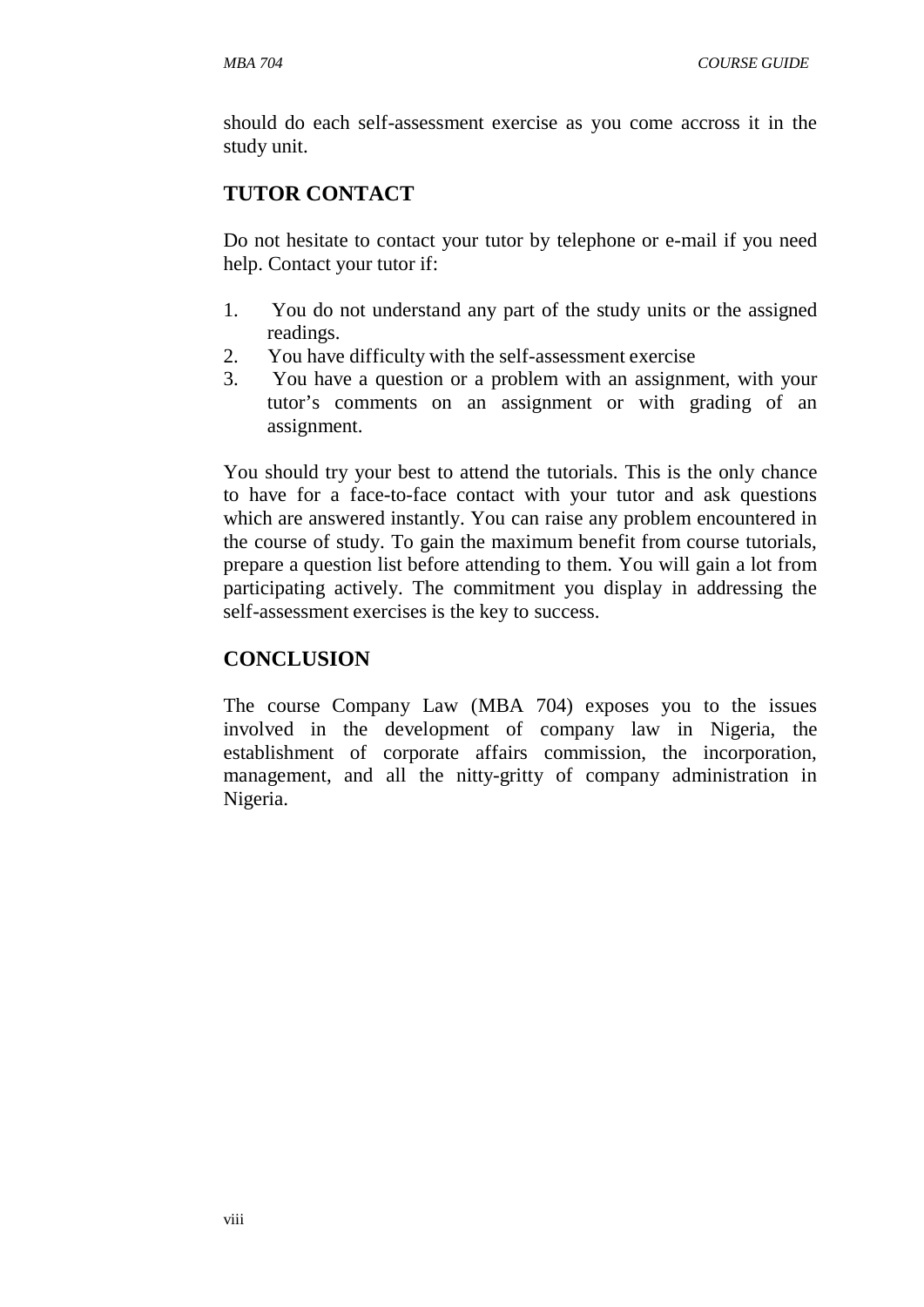# **MAIN COURSE**

# **CONTENTS PAGES**

|                 |                                                    | 1  |
|-----------------|----------------------------------------------------|----|
| Unit 1          | Development of Company Law in Nigeria              | 1  |
| Unit 2          | The role of Corporate Affairs commission           | 9  |
| Unit 3          |                                                    | 13 |
| <b>Module 2</b> | <b>Registration of a Limited Liability Company</b> | 17 |
| Unit 1          |                                                    | 17 |
| Unit 2          |                                                    | 21 |
| Unit 3          | Promoters: Their Duties and Liabilities            | 24 |
| Unit 4          |                                                    | 28 |
| <b>Module 3</b> |                                                    | 31 |
| Unit 1          |                                                    | 31 |
| Unit 2          |                                                    | 35 |
| Unit 3          |                                                    | 41 |
| Unit 4          |                                                    | 45 |
| Unit 5          |                                                    | 52 |
| Unit 6          |                                                    | 60 |
| <b>Module 4</b> |                                                    | 66 |
| Unit 1          |                                                    | 66 |
| Unit 2          |                                                    | 71 |
| Unit 3          | Winding up Subject to the Supervision of the Court | 77 |
|                 |                                                    |    |
|                 |                                                    |    |
|                 |                                                    |    |
|                 |                                                    |    |
|                 |                                                    |    |
|                 |                                                    |    |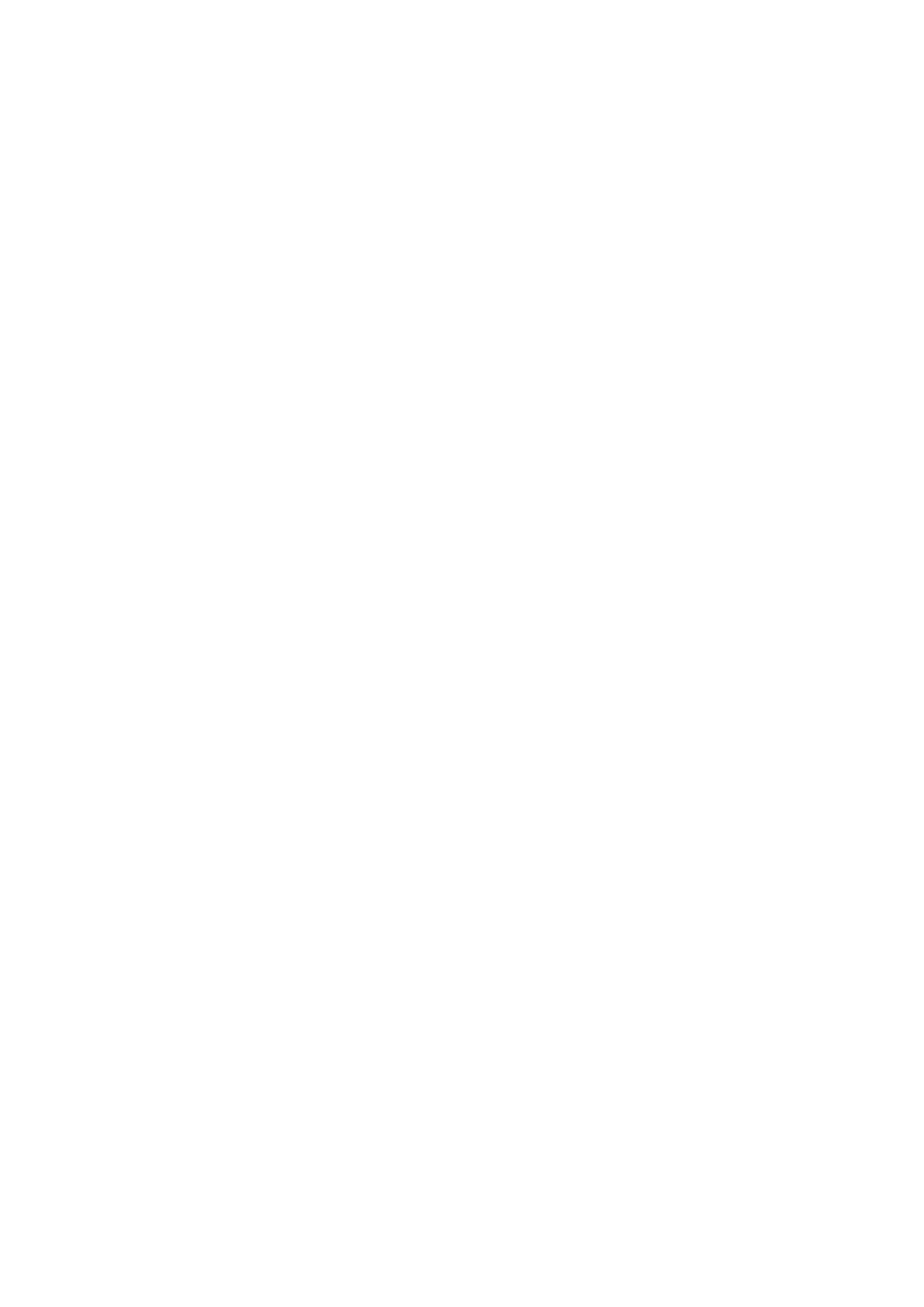# **MODULE 1**

| Unit 1 | Development of Company Law in Nigeria |  |
|--------|---------------------------------------|--|
|        |                                       |  |

- Unit 2 The Role of Corporate Affairs Commission
- Unit 3 Type of Companies

# **UNIT 1 DEVELOPMENT OF COMPANY LAW IN NIGERIA**

#### **CONTENTS**

- 1.0 Introduction
- 2.0 Objectives
- 3.0 Main Content
	- 3.1 Evolution of Commercial Activities in Nigeria
	- 3.2 Development of Company Law in Nigeria
- 4.0 Conclusion
- 5.0 Tutor-Marked Assignment
- 7.0 References/Further Reading

## **1.0 INTRODUCTION**

In this unit you will learn how company law developed in Nigeria. At this stage, we are referring to a company as a group of people who organise themselves for the purpose of trading or running a business. Hitherto trade was predominantly done by barter in the Sub-Saharan Africa including what is known today as Nigeria. However as commercial activities intensified both from Arabian traders from North Africa and the British traders from the South, it became necessary to modernise the way commerce and other business activities were being conducted.

This unit also introduces you to the understanding about what a company is. You will also have insightful understanding of the brief historical development of how commerce and business transactions assumed legal regulation in Nigeria.

It is important that you have this background knowledge as it will greatly assist you understand generally the growth of business environment in Nigeria.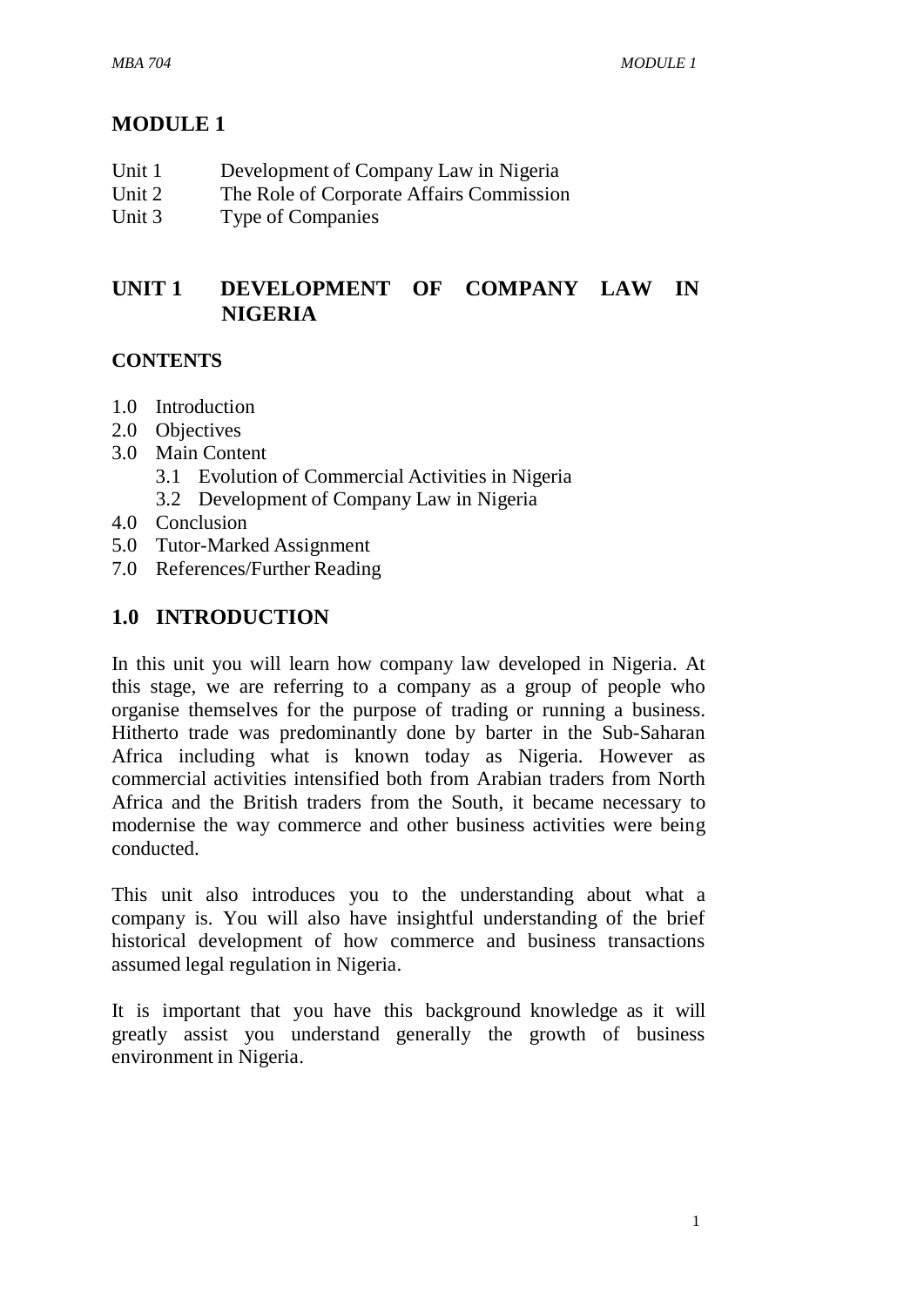## **2.0 OBJECTIVES**

At the end of this unit, you should be able to:

- explain what company law is and its evolution
- describe the legal environment within which commerce and other business activities are carried out in Nigeria
- explain to others the evolution of company law in Nigeria.

## **3.0 MAIN CONTENT**

## **3.1 Evolution of Commercial Activities in Nigeria**

It is important for you to know that prior to the amalgamation of Northern and Southern Nigeria in 1914, the preoccupation of the indigenous communities was principally agriculture, hunting and trading by barter. The scope of trading was basically situated in the rural peasant setting. However, with the advent of cross border trading first between the North African in Northern Nigeria and subsequently with the arrival of Europeans firstly by Portugal and later the British, international trade began to be built up. The articles of trade included raw materials from Nigeria and manufactured goods from Europe.

In the 19th century, the British established some form of administrative authority over Nigeria. As the contact between Europe and Nigeria increased, trade and other business transactions also increased. Therefore, there was the dire need to regulate the fast growing business environment. Consequently, the first companies' statute, the Companies Ordinance 1912 was promulgated. We shall elaborate much more on the issue of ordinances later on in the unit.

According to J. Olakunle Orojo, after the end of the Second World War, a comprehensive development programme was formulated in Nigeria and a 10 Year development, 1945-1955 was launched. The essence of the plan was to reorganise the handling and marketing of agricultural primary produce and to improve social and economic activities. Another primary consideration was to enhance industrial and commercial activities in the country. This effort stimulated the formation of public corporations and marketing boards in no small measure. There were also other incentives from the government which increased the tempo of economic activities resulting in the incorporation or registration of many companies. As time went on, there was the dire need to encourage indigenous participation in the economic activities of the country. Consequently, the Nigerian Enterprises Promotion Act was promulgated. An Act is a law passed by the National Assembly and signed by the President. The Act sought to reserve certain aspect of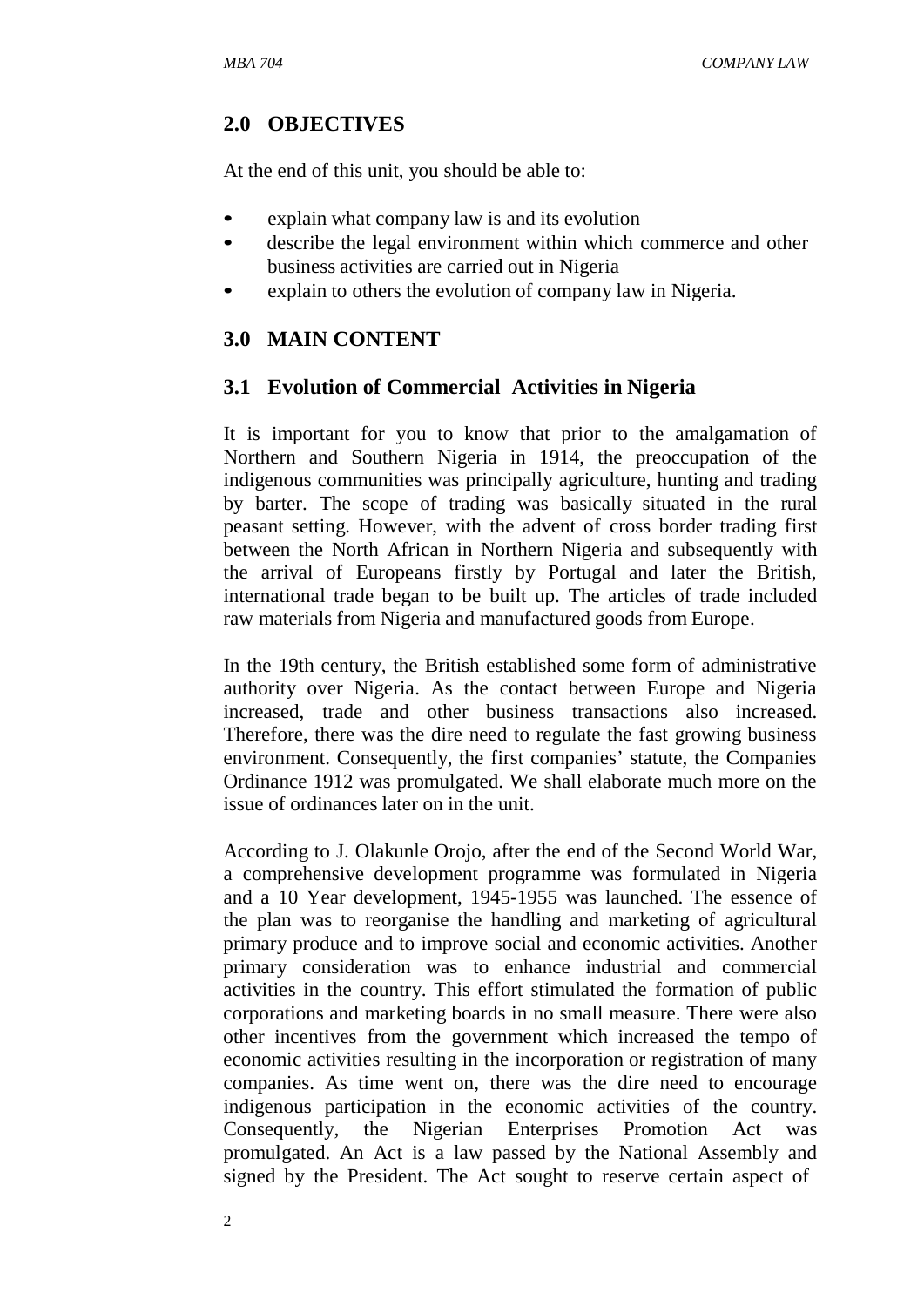economic activities for Nigerians. This led to nationalisation of certain businesses which were hitherto owned by aliens. This nationalisation process gave Nigerians opportunity to buy into these enterprises. This led to change in the legal status of many of these businesses as new owners emerged with diverse membership who would want to come up with new companies.

## **3.2 Development of Company Law In Nigeria**

In the previous sub-topic, we looked at the evolution of commercial activities in Nigeria. We learnt that the preoccupation of the indigenous communities were principally agriculture, hunting and trading by barter. We studied how increased business activities led to a process whereby formal and more forms of organised commercial activities/businesses began to take shape. In this section, we will study how companies began to acquire legal status leading to the development of company law in Nigeria. From the studies above you must have noticed that company law is alien to Nigeria. It was not originally part of Nigerian customary law or the indigenous legal system. Company law in Nigeria can be considered as part of the received English law. Two phases have been identified as periods of development of company law in Nigeria. These periods are the period before 1912 and the period from 1921 to date.

#### **Period before 1912**

The year 1876, marked the beginning of legal regulation of legal issues including the regulation of company activities in the territory known today as Nigeria. Prior to this time, there were no local laws governing the operation of companies in Nigeria and the companies operating in Nigeria which were, in any case all foreign, carried their foreign status with them. They were corporations and enjoyed those rights and privileges of their status as were available here.

In 1876, Lagos was ceded to the British Crown and in 1876; the Supreme Court Ordinance was promulgated for the Lagos colony. The ordinance provided for the establishment of legal system and the reception of some English laws into the system. Section 14 of the then ordinance provided as follows:

``the common law, the doctrines of equity, and the statutes of general application which were in force in England on the  $24<sup>th</sup>$  day of July, 1874, shall be in force within the jurisdiction of the court.''

Thereafter, the Supreme Court Proclamation 1900 which covered Southern Nigeria and the Supreme Court Proclamation 1902 which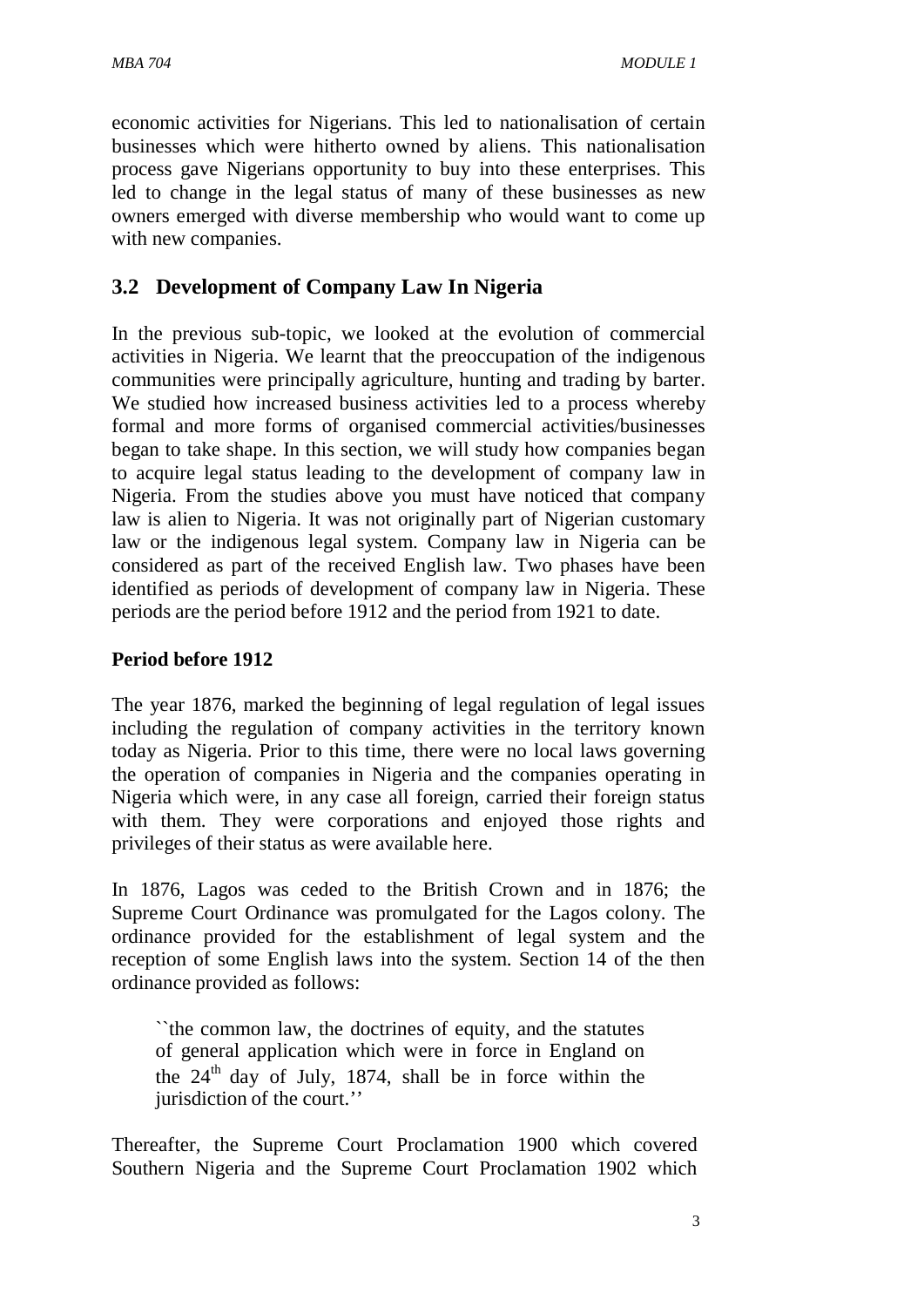covered Northern Nigeria was introduced to create a Supreme Court for each of the protectorates. Each of the Proclamations contained a provision applicable to ``the common law, and the doctrines of equity as well as the statues of general application which were in force in England on the 1st January 1900" applicable to the protectorates.

The two protectorates were amalgamated in 1914 and a proclamation was then promulgated to cover the whole country and a supreme court was established for the whole country. Section 14 of the ordinance provided that:

``subject to the terms of this or any other ordinance, the common law, the doctrines of equity, and the statutes of general application in England on the  $1<sup>st</sup>$  day of January, 1900 shall be in force within the jurisdiction of the court.''

And so, with particular reference to company law, the English common law and the doctrines of equity in so far as they applied to company law in England were made applicable in Nigeria and have since formed part of Nigerian company law subject to any later relevant local statutes.

It is to be noted that the statutes of general application, which regulated company law in England then was the Companies Act of 1862 which now became part of the received English Law in 1900.

Since 1900, four principal companies' statutes were brought into force. These were the Companies' Ordinance 1912, the Companies' Ordinance 1922, the Companies Act 1968 and the Companies and Allied Matters Act, 1900 now revised and known as the Companies and Allied Matters Act 2004. We shall deal with the four principal companies statutes brought into force since 1912.

#### **The Companies Ordinance 1912**

This was the first companies' statute in Nigeria. It was first applied to the colony of Lagos and later, in 1917, to the rest of the country. The Companies Ordinance 1912 provided for the first time in Nigeria, a procedure for incorporating a company by registration. The objects and reasons for the Ordinance were stated as follows:

``to provide for the formation of limited companies within the colony and protectorate. It is hoped thereby to foster the principles of cooperative trading and effort in the country.''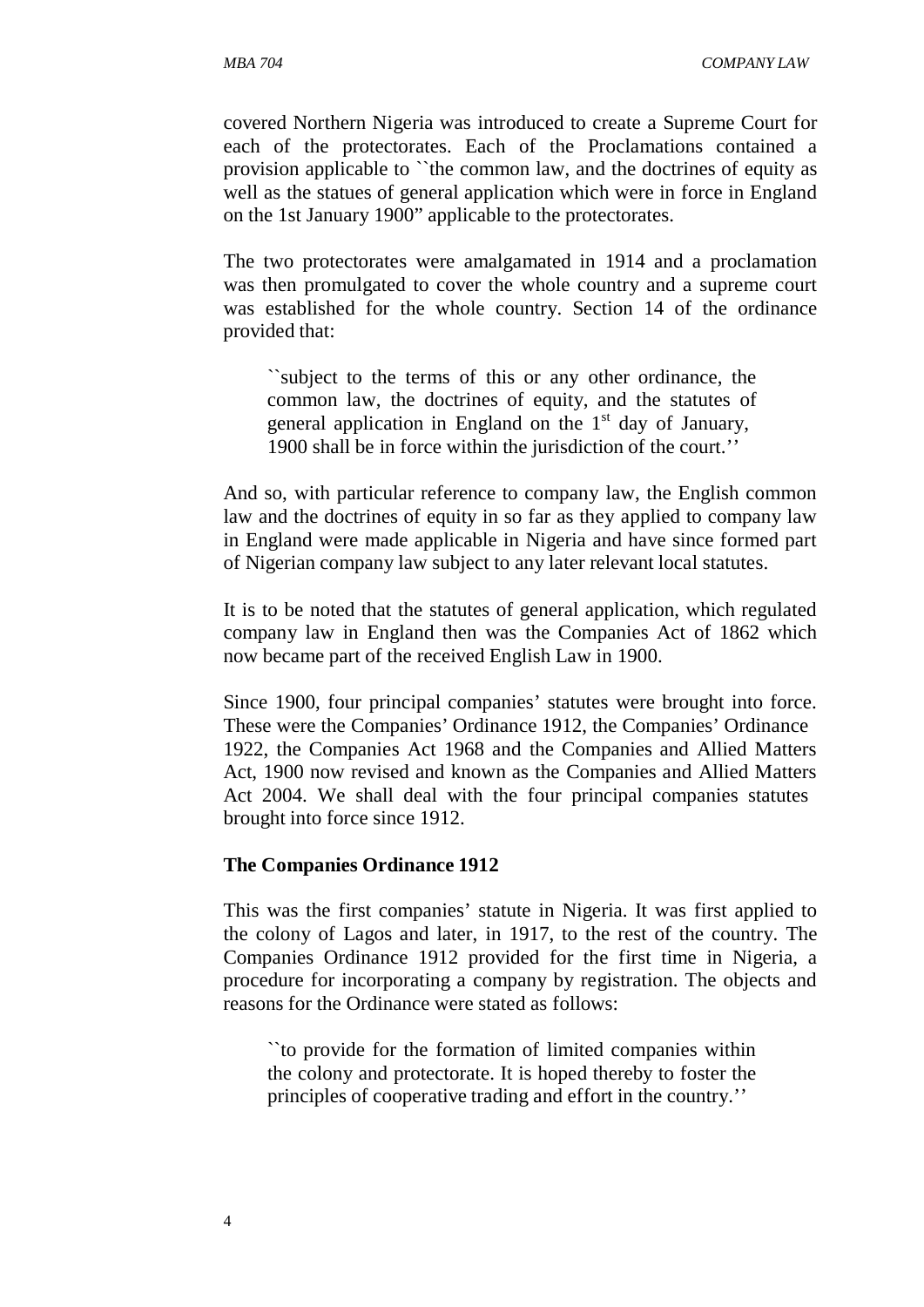#### **The Companies Ordinance 1922**

After the end of world war in 1918, another companies ordinance came into force by 1922. This ordinance was first applied to the colony of Lagos and later extended to the rest of the country. In 1963, the 1922 ordinance was designated Companies Act and it continued to regulate companies until its repeal in 1968 by the Companies Act 1968.

#### **Companies Act 1968**

The Companies Decree No: 51 of 1968 were promulgated during the military regime. It was re-designated in 1980 as the Companies Act. Before the promulgation of the Act, there had been an urgent need for a modern companies' legislation because the Companies Act, 1922 had become, for the most part, inadequate to cope with growth of the economic activities in a developing country like Nigeria.

#### **The Companies and Allied Matters Act, 2004**

This Act has made some revolutionary and landmark provisions not only for companies, but also for the registration of business names and for the incorporation of trustees. This was done in order to take care of emerging global trend in the conduct of business transactions. The Act is divided into four parts, namely, part A deals with registration of companies, part B deals with the registration of business names, part C deals with the registration of incorporated trustees and part D - citation and commencement. With reference to companies, the declared objective and the Nigerian Law Reform Commission was to evolve a comprehensive body of legal principles and rules governing companies and suitable for the circumstances of the country.

In pursuance of this objective, a broad approach was adopted. Not only the statutory provisions but also the common law principles and the doctrines of equity applicable to company law in Nigeria were examined and, wherever desirable, enacted, and often with necessary amendments. As indicated above, the Act is a product of careful consideration and extensive consultation. It represents the general views and consensus of users of company law in Nigeria. The following major innovations of the Act may be noted.

- (a) Comprehensiveness of the Act: first by the enactment of some relevant principles of common law and doctrines of equity; and secondly, by incorporation in the substantive enactment many of the common and general provisions of the articles in table A of the Companies Act. 1968
- (b) More logical arrangement of the subject matter of the Act.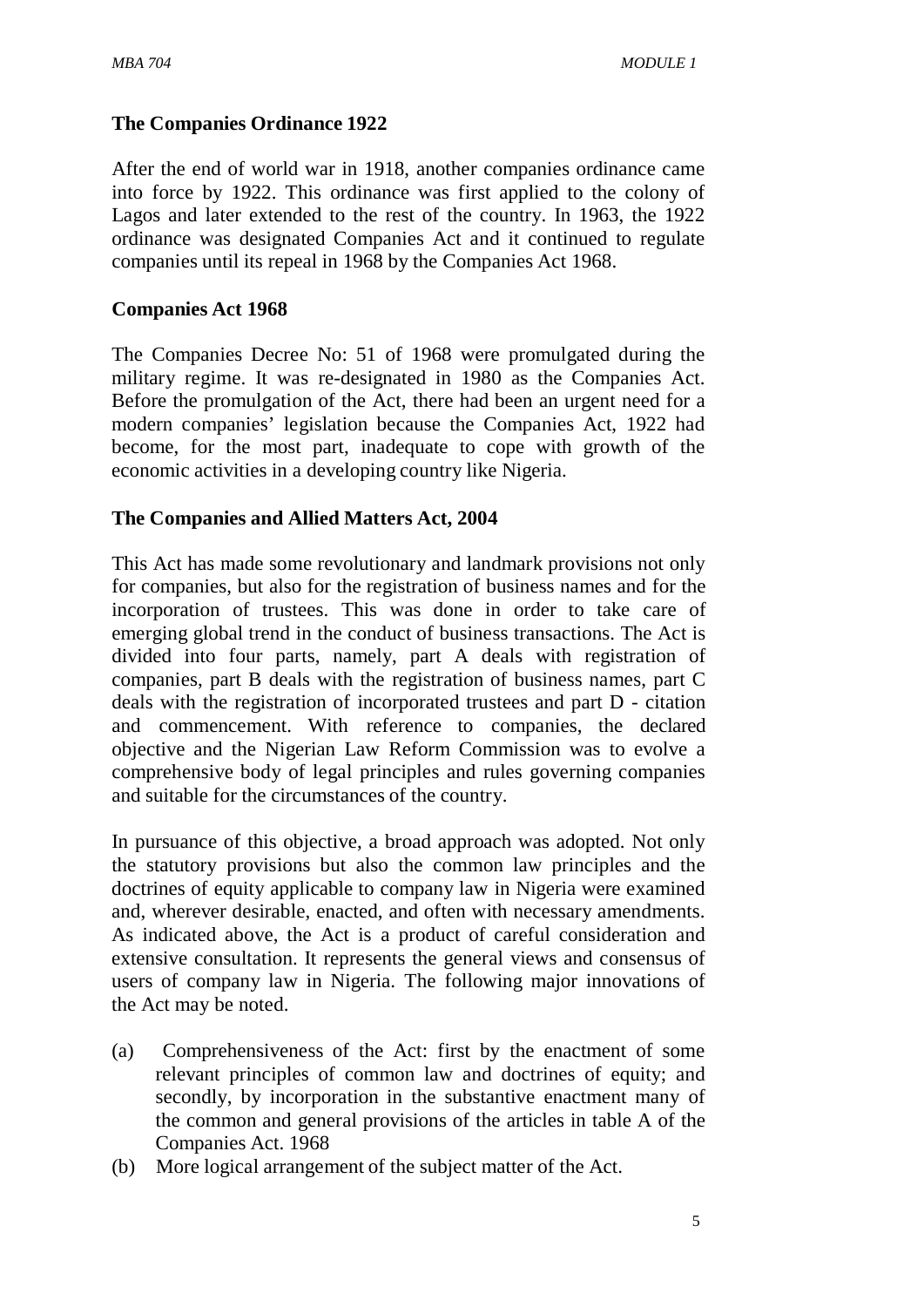- (c) Establishment of a Corporate Affairs Commission to administer the Companies and Allied Matter Act.
- (d) Encouraging greater seriousness and commitment in the formation and registration of companies by requiring a minimum authorised share capital and minimum subscription.
- (e) Prohibition of non-voting shares and of weighted votes.
- (f) Abolition of the common law rules on pre-incorporation contracts and the provision for ratification and adoption of such contracts.
- (g) Provision for greater and more effective participation in and control of, the affairs of the companies through improved provision in respect of meeting.
- (h) Expanded provisions for relief against illegal and oppressive acts including provision for derivative action relief against unfairly prejudicial conduct.
- (i) Provisions for greater accountability by directors.
- (j) Provision for the appointment, qualification, duties and tenure of office of secretaries of public companies.
- (k) Improvement in the forms and contents of financial statement, classification of companies into small, and others for the purpose of greater financial disclosure, incorporation of accounting standards and provision for greater and more relevant disclosure in the Directors' Report.
- (l) More comprehensive provisions in respect of receivership
- (m) Provisions for the incorporation, authorisation and control of unit trust schemes.
- (n) Provisions dealing with insider trading.
- (o) Provisions regulating mergers and take-over subject to the Securities and Exchange Commission Act.

Another innovation introduced by the Act is the administration of the Act itself: The administration of the Act is divided between the Corporate Affairs Commission which administers the whole of the Act except part XVII. Part XVII which is administered by Securities and Exchange Commission makes provisions in respect of public offer and sale of securities, unit trusts, reconstruction mergers and take-overs of companies, and insider trading.

#### **SELF-ASSESMENT EXERCISE**

Now review the major innovations in the Companies and Allied Matters Act 2004.

## **4.0 CONCLUSION**

The history of the development or evolution of company law in Nigeria is a very interesting and compelling study. Before the advent of cross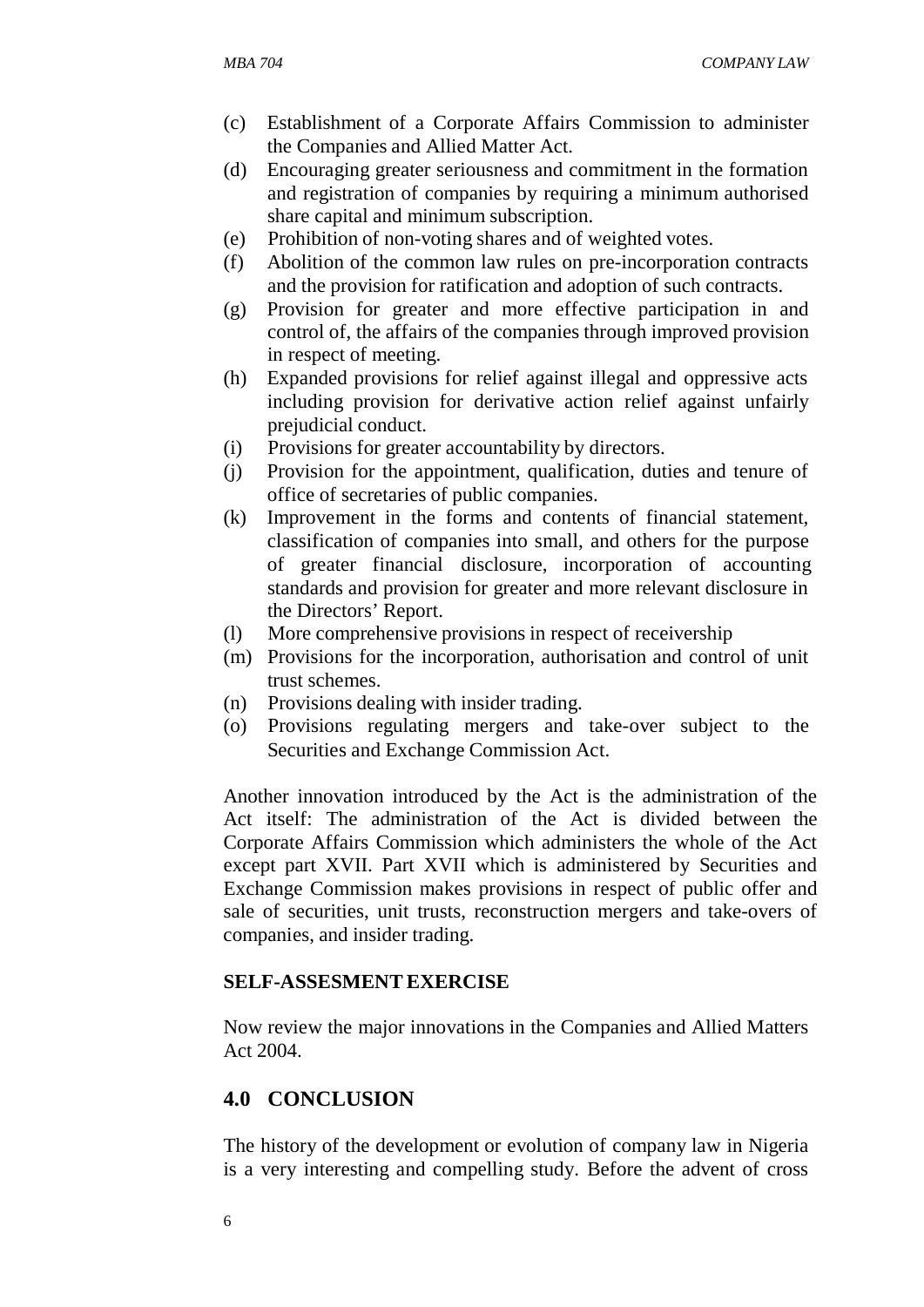border trade in the territory now known as Nigeria, trading was done predominantly by barter. However with the advent of the Arab traders in the north and Portuguese and British traders in the South, trade began to expand astronomically. However, there was no regulatory mechanism to guide business transactions in any form. There then arose the need to protect the interests of the aliens whose method of trading was much more advanced and sophisticated. As the political development of Nigeria was going on with the creation of colonies and protectorates, so also ordinances were being introduced to regulate and formalise the formation of companies**.** Altogether, the Ordinances that were introduced included the Companies Ordinances of 1912 and 1922, Companies Act of 1968 and the current Companies and Allied Matters Act 2004. Note that the Companies Ordinances of 1912 and 1922 introduced the reception of English law into the Nigeria legal system. Above all, the companies and Allied matters Act 2004 brought some revolutionary provisions which have come to bear much on the development of formation and management of companies in Nigeria.

## **5.0 SUMMARY**

Under this unit we have studied the history of the development of company law in Nigeria. We have studied how, before the advent of foreign traders, trade was conducted purely according to traditional norms of trade by barter. However cross border trading both in the Southern Nigeria and Northern Nigeria changed as trading became more complex. The involvement of Portuguese and British traders heightened the need to give business transactions a global view. Consequently, formation of companies needed to be regulated.

The Company Ordinance of 1912 was the first company statute which applied to the Lagos colony. The Companies Ordinance 1912 provided for the first time in Nigeria, a procedure for incorporating a company by registration.

The second company ordinance was in 1922. This ordinance also first applied to Lagos colony but eventually it was extended to the rest of the company. This ordinance was a designated company act in 1968.

The 1968 Company Act was promulgated to accommodate the expanding businesses in Nigeria.

The 1968, company Act for the most part, also became inadequate to cope with growth of the economic activities in a developing country like Nigeria. This led to the Companies and Allied Matters Act 2004 which brought revolutionary trend in the operations of all manner of businesses in Nigeria.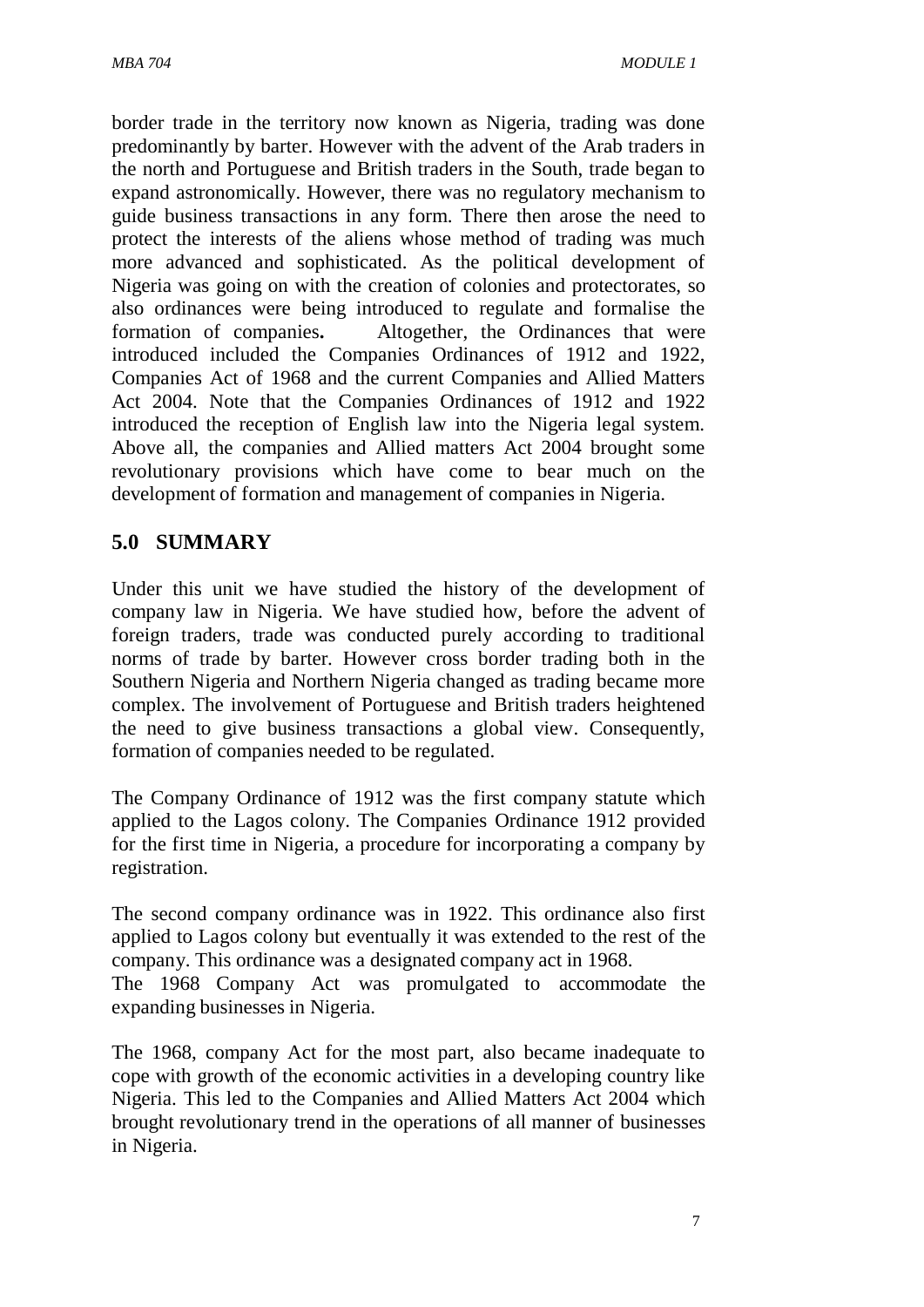The Act is divided into four parts, namely, part A deals with registration of companies, part B deals with the registration of business names, part C deals the registration of Incorporated Trustees and part D- citation and commencement.

As indicated above, the Act is a product of careful consideration and extensive consultation. It represents the general views and consensus of users of company law in Nigeria

#### **6.0 TUTOR-MARKED ASSIGNMENT**

- i) Which of the ordinances made provisions for the registration of companies for the first time in Nigeria?
- ii) How many parts is the Companies and Allied Matters Act 2004 divided into? Name them.

#### **7.0 REFERENCES/FURTHER READING**

- Barnes, K. (1992). *Cases and Materials on Nigeria Company Law.* Ile-Ife, Nigeria :Obafemi Awolowo University Press Ltd.
- Boyles & Birds' (2002). *Company Law*. Jordans Publishing Limited.
- Orojo, J. O. (1992). *Company Law and Practice*. Lagos Nigeria: Mbeyi & Associates (Nig). Ltd.
- Owolabi, N.B & Badmus, M.A. (Eds). (2003). *Nigerian Business & Co-Operative Law*. Lagos: Printarts Limited.
- Schmitthoff, C.M. & Thompson, J. H. (1968). *Palmer's Company Law*. London :Stevensons & Sons Limited.
- *The Nigerian Law School Course HandBook on Company Law & Practice*. 2005/2006.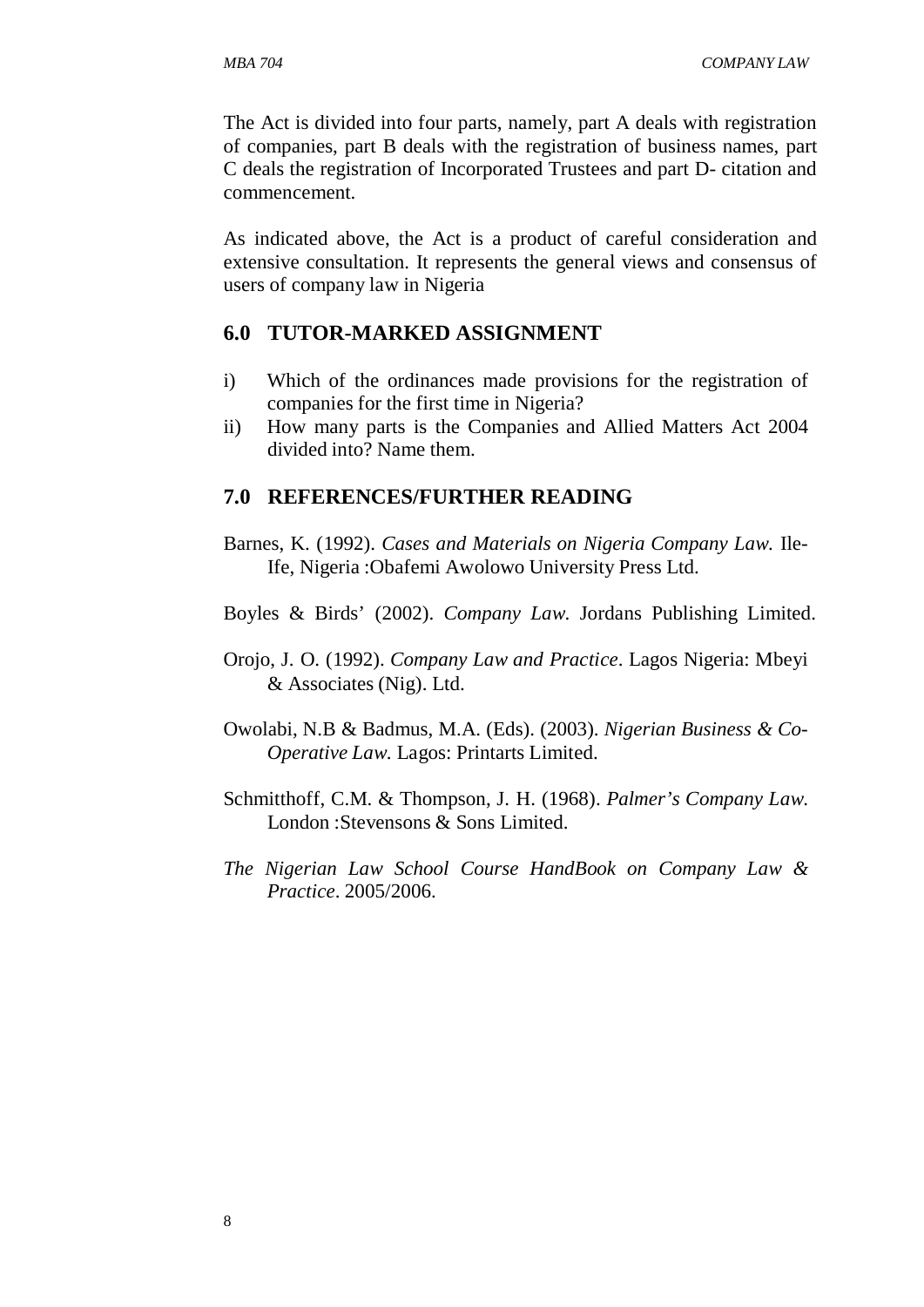# **UNIT 2 THE ROLE OF CORPORATE AFFAIRS COMMISSION**

#### **CONTENTS**

- 1.0 Introduction
- 2.0 Objectives
- 3.0 Main Content
- 4.0 Conclusion
- 5.0 Summary
- 6.0 Tutor-Marked Assignment
- 7.0 References/Further Reading

## **1.0 INTRODUCTION**

In the last unit, we traced the historical development of company law and the regulation of companies through the enactment of company ordinances which governed business environment in Nigeria up to the period of the enactment of the Companies and Allied Matters Act 2004. You will also recall that the Companies and Allied Maters Act 2004 set up the Corporate Affairs Commission. As we shall learn, the Corporate Affairs Commission is the legal body which has the regulatory powers to regulate the operation of companies in Nigeria. In this unit we will look at the functions of the Commission.

## **2.0 OBJECTIVES**

At the end of this unit, you should be able to:

- explain the legal nature of the Corporate Affairs Commission
- describe the role the Commission plays in regulating the legal environment within which the companies operate
- make you get acquainted with the functions of the Commission.

## **3.0 MAIN CONTENT**

As stated earlier the Companies and Allied Matters Act 2004 provides for the establishment of the Commission. According to the Act, the Corporate Affairs Commission is a corporate body with perpetual succession and a common seal, capable of suing and being sued in its corporate name and capable of acquiring, holding or disposing of any movable property for the purpose of carrying out its functions.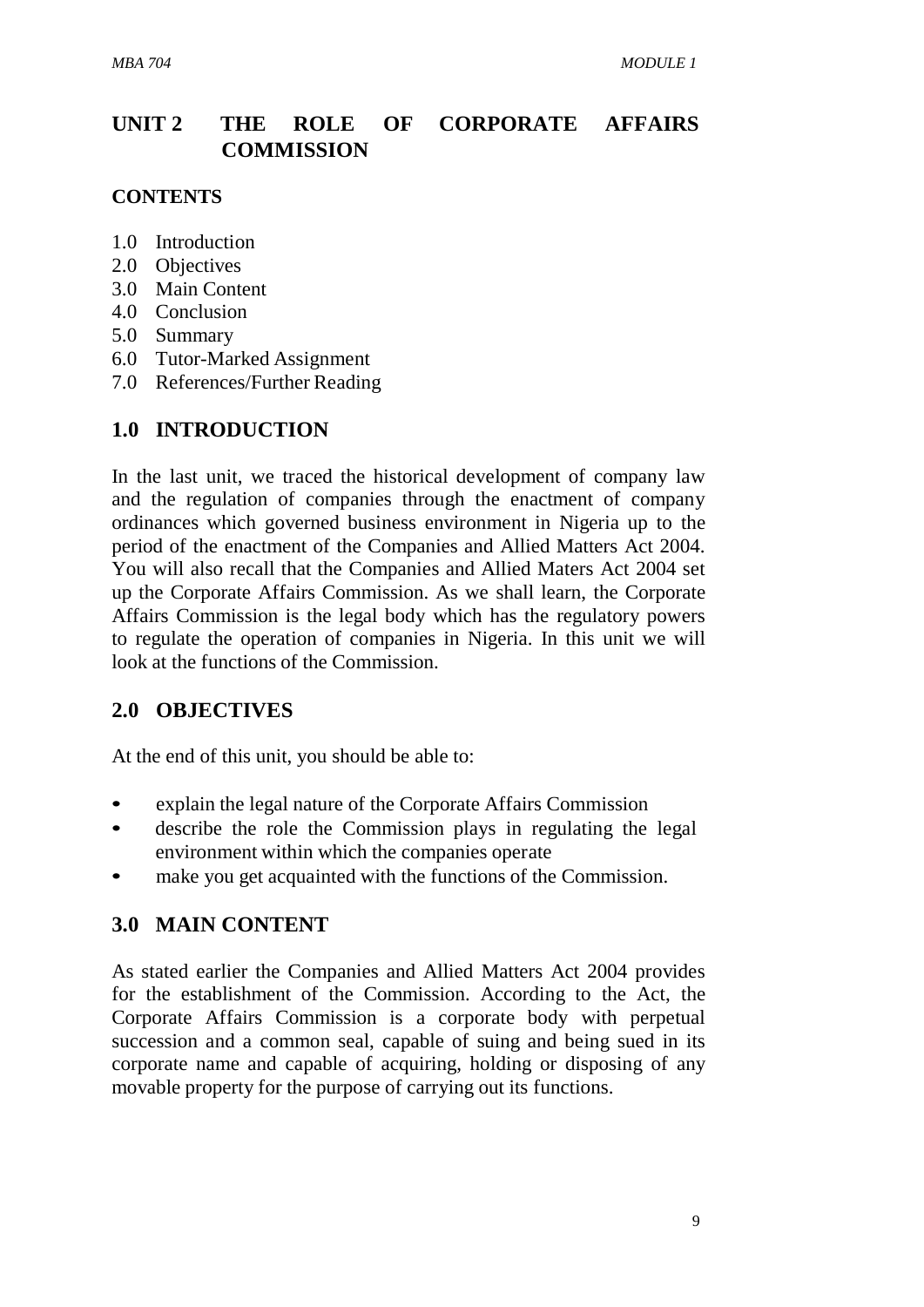#### **Corporate Body**

The Commission is authorised by law to act as one individual and is regarded as having a separate existence from the people who manage its affairs. As a corporate body, the Commission also has:

#### **Perpetual Succession**

Unlike human beings who die and cease to exist at a point in time, the Commission lives in perpetuity except terminated or repealed by another law. The Commission also has the power to hold land.

#### **The power to hold land**

Land holding or legal possession or ownership of land is regulated by the Land Use Act. For any organisation to be legally entitled to land, government authorities must be satisfied that the organisation is duly registered with the appropriate government agencies to ensure that government is not dealing with an illegal body.

#### **Have Common Seal**

The seal here signifies a stamp of authority. It is used as a means of authentication or attestation. It is used as a symbol to confirm a bargain.

#### **Sue and be sued in its corporate name**

The Commission has the status of a legal personality or entity which can sue or be sued in its corporate name.

The functions of the Commission include:

- (a) Administration of the Act including the regulation and supervision of the formation, incorporation, regulation, management and winding up of companies.
- (b) Establishment and maintenance of companies registry and offices in all the states of the Federation.
- (c) Conduct of investigation into the affairs of any company where the interest of the share holders and the public so demand, and
- (d) Administration of the business names and incorporated trustees as provided for in parts B and C of the Act.

The chief executive of the commission is the Registrar General who must be a legal practitioner so qualified for not less than 10 years and who has not less than eight years experience in company law practice or administration. He is also the registrar of business names.

It is important for you to know that only legal practitioners, chartered accountants and chartered secretaries who are professionals are authorised and accredited to transact business with the Commission in respect of part A of the Act. In respect of registration of business names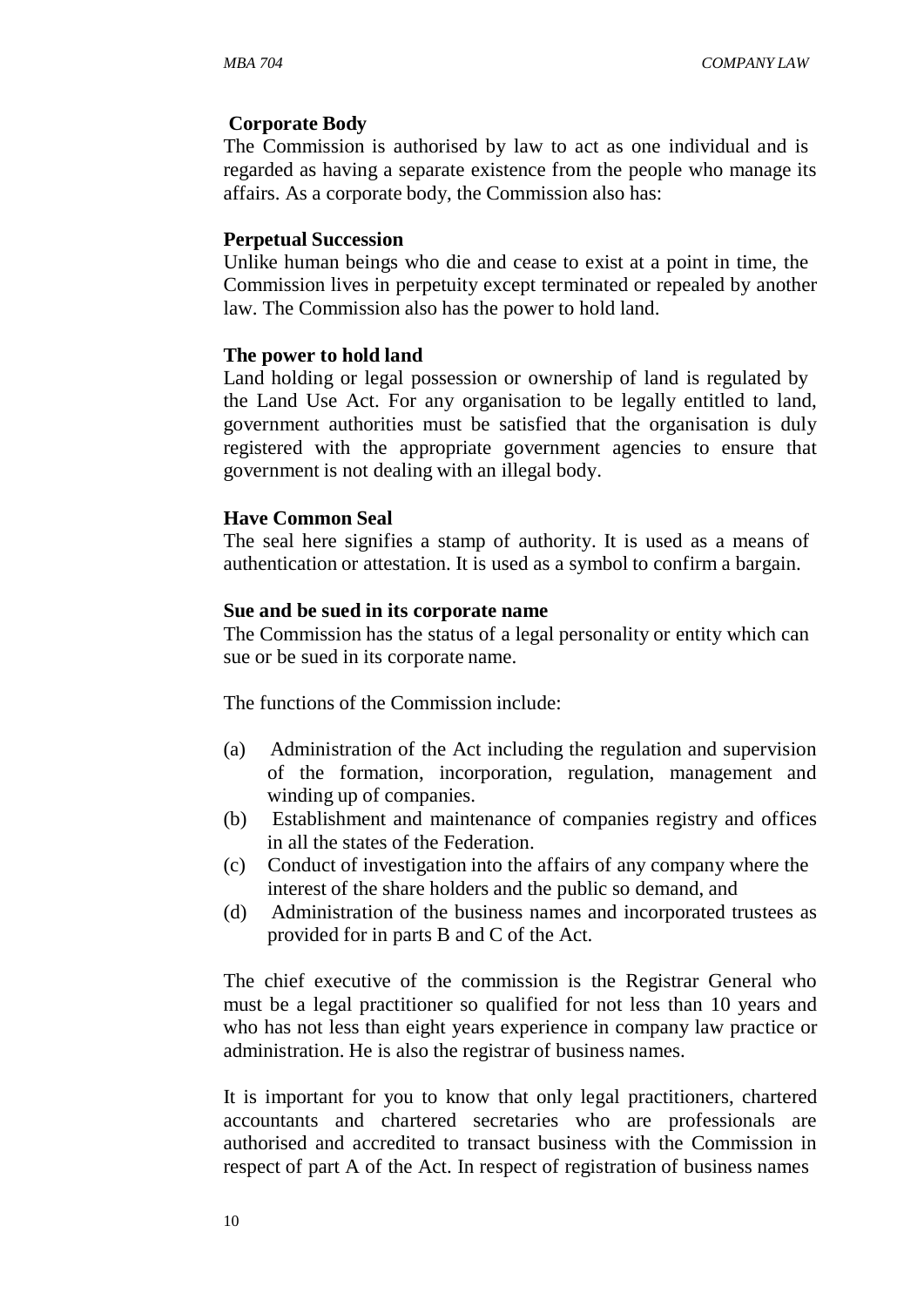and incorporated trustees in part B and C, any other person including you and other non-professionals can be accredited to transact business with the Commission. Transacting business here means registering and incorporating companies on behalf of other people, preparing and filling of annual returns, conducting searches, etc.

#### **SELF-ASSESSMENTEXERCISE**

What does it mean when it is said that the Corporate Affairs Commission is a corporate body?

## **4.0 CONCLUSION**

The Corporate Affairs Commission is the body charged with the responsibility of administering the Companies and Allied Matters Act 2004. It is a body Corporate with perpetual succession capable of suing and being sued. The group of professionals accredited or authorised to transact business with the Corporate Affairs Commission include legal practitioners, chartered accountants and chartered secretaries.

## **5.0 SUMMARY**

In this unit, we learnt about the Corporate Affairs Commission as the body charged with the responsibility of:

- i) Regulating and supervising the formation, incorporation, regulation, management and winding up of companies.
- ii) Establishing and maintenance of companies' registry throughout the federation.
- iii) Conduct investigation into the affairs of any company.
- iv) regulating the affairs of business names and incorporated trustees.
- v) accrediting those who transact business with the Commission. They are legal practitioners, chartered accountants and chartered secretaries.

## **6.0 TUTOR-MARKED ASSIGNMENT**

List four functions of the Corporate Affairs Commission.

## **7.0 REFERENCES/ FURTHER READING**

Barnes, K. (1992). *Cases and Materials on Nigeria Company Law.* Ile-Ife, Nigeria: Obafemi Awolowo University Press Ltd.

Boyles & Birds' (2002). *Company Law*. Jordans Publishing Limited.

Companies and Allied Matters Act, 2004.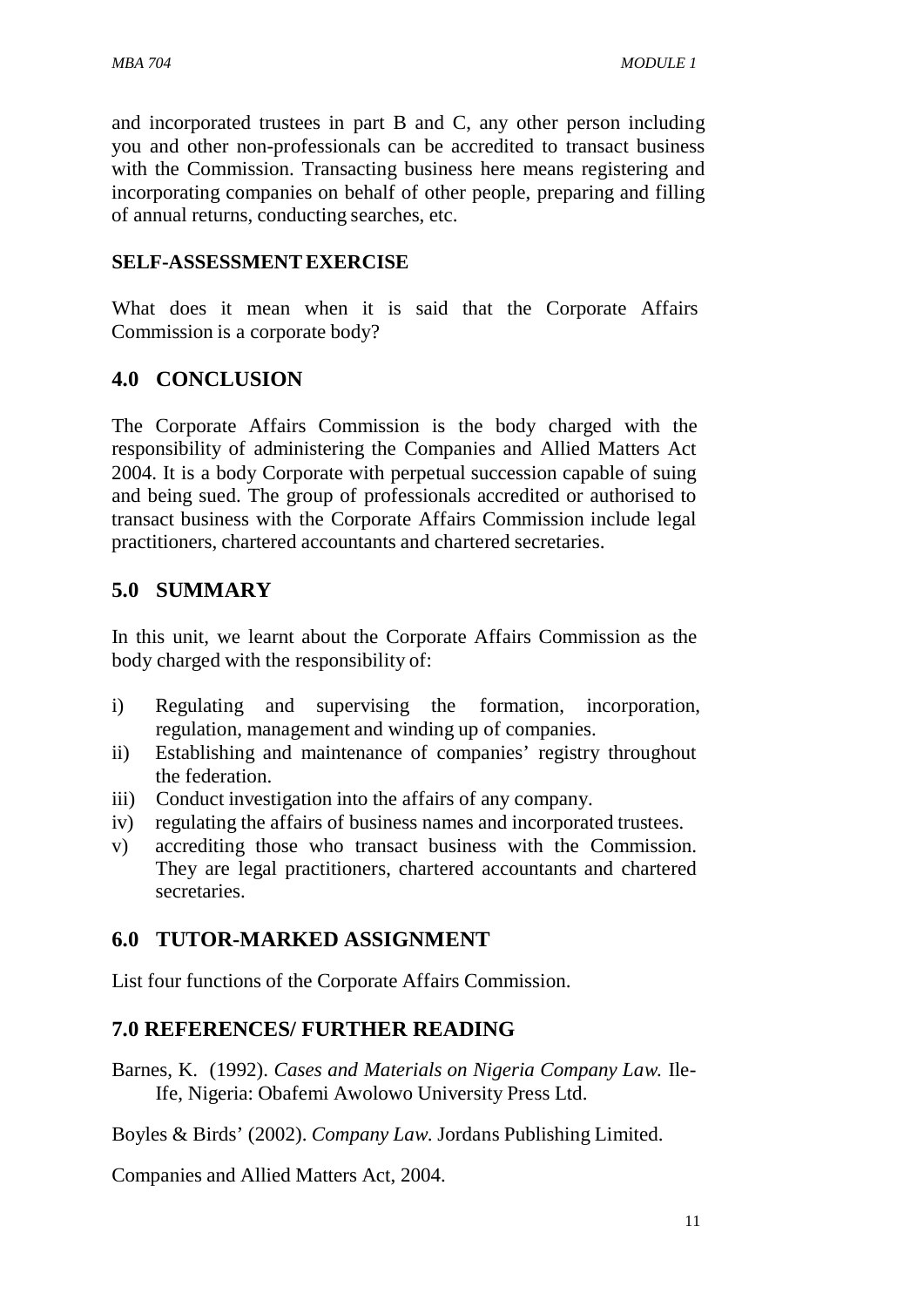- Orojo, J. O. (1992), *Company Law and Practice*. Lagos, Nigeria: Mbeyi & Associates (Nig). Ltd.
- Owolabi, N.B & Badmus, M.A. (Eds). (2003). *Nigerian Business & Co-Operative Law*. Lagos: Printarts Limited.
- Schmitthoff, C. M. & Thompson, J. H. (1968) *Palmer's Company Law*. London: Stevensons & Sons Limited.
- *The Nigerian Law School Course Handbook on Company Law & Practice*, 2005/2006.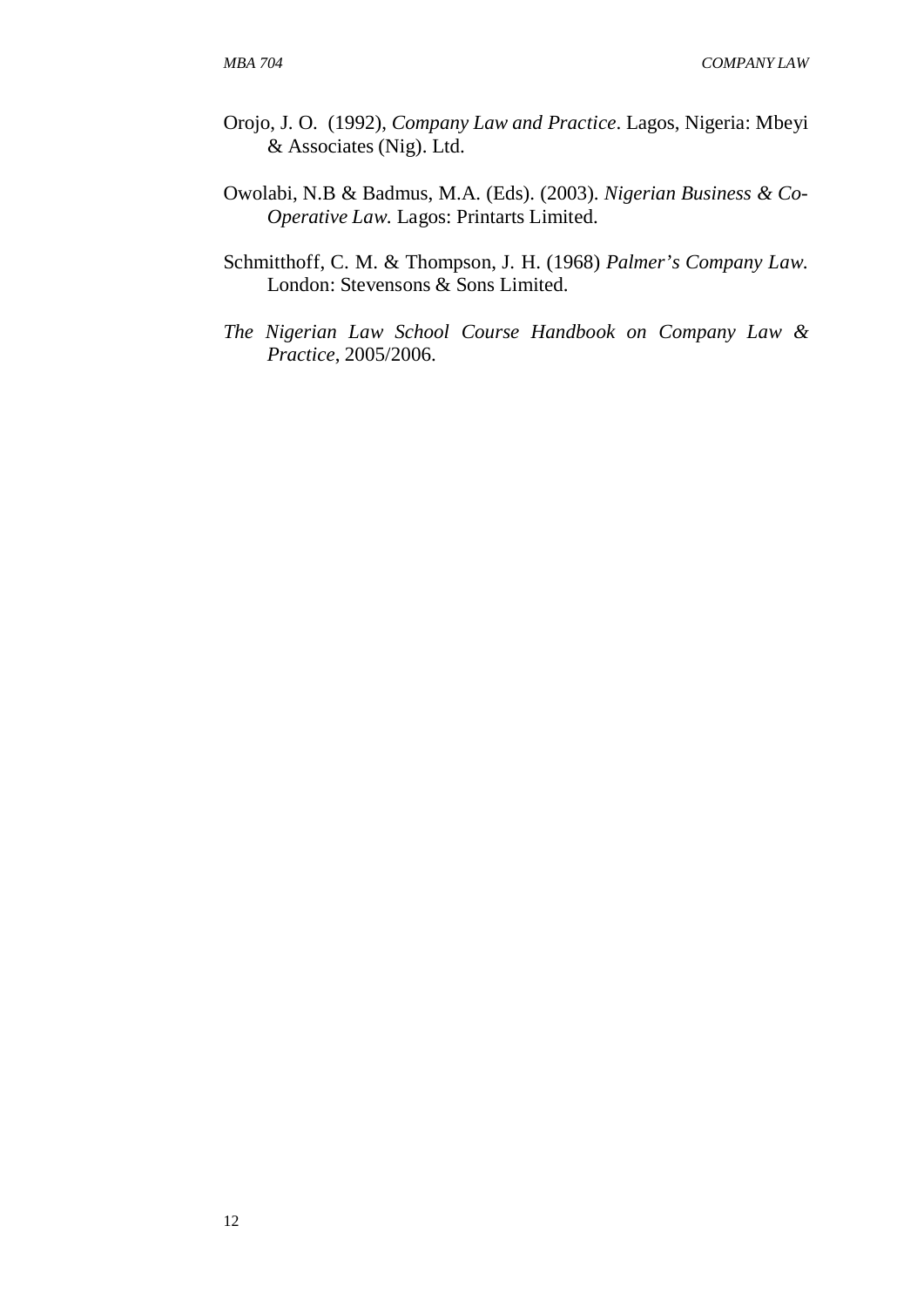# **UNIT 3 TYPES OF COMPANIES**

## **CONTENTS**

- 1.0 Introduction
- 2.0 Objectives
- 3.0 Main Content
	- 3.1 Sole Proprietorship
	- 3.2 Partnership
	- 3.3 Cooperative Societies
	- 3.4 Limited Liability Company
- 4.0 Conclusion
- 5.0 Summary
- 6.0 Tutor-Marked Assignment
- 7.0 References/Further Reading

# **1.0 INTRODUCTION**

Recall that in unit 1, we learnt about the development of company law in Nigeria. In this unit we will move further to consider the types or different kind of companies or business organisations which operate in Nigeria. You will again recall that the Act which regulates business activities in Nigeria is divided into four parts, namely, part A which deals with registration of companies, part B which deals with registration of business names, part C which deals with incorporated trustees and part D which deals with citation and commencement.

Under part A which regulates the activities of companies there are various types of businesses. It is these types of businesses that we are going to consider below.

# **2.0 OBJECTIVES**

At the end of this unit, you should be able to:

- equip yourself with the knowledge of various types of companies or business organisations that operate in Nigeria
- teach yourself the nature of each type of business
- describe how each operates
- assist yourself in making a rational decision when proffering an advice or deciding to go into business.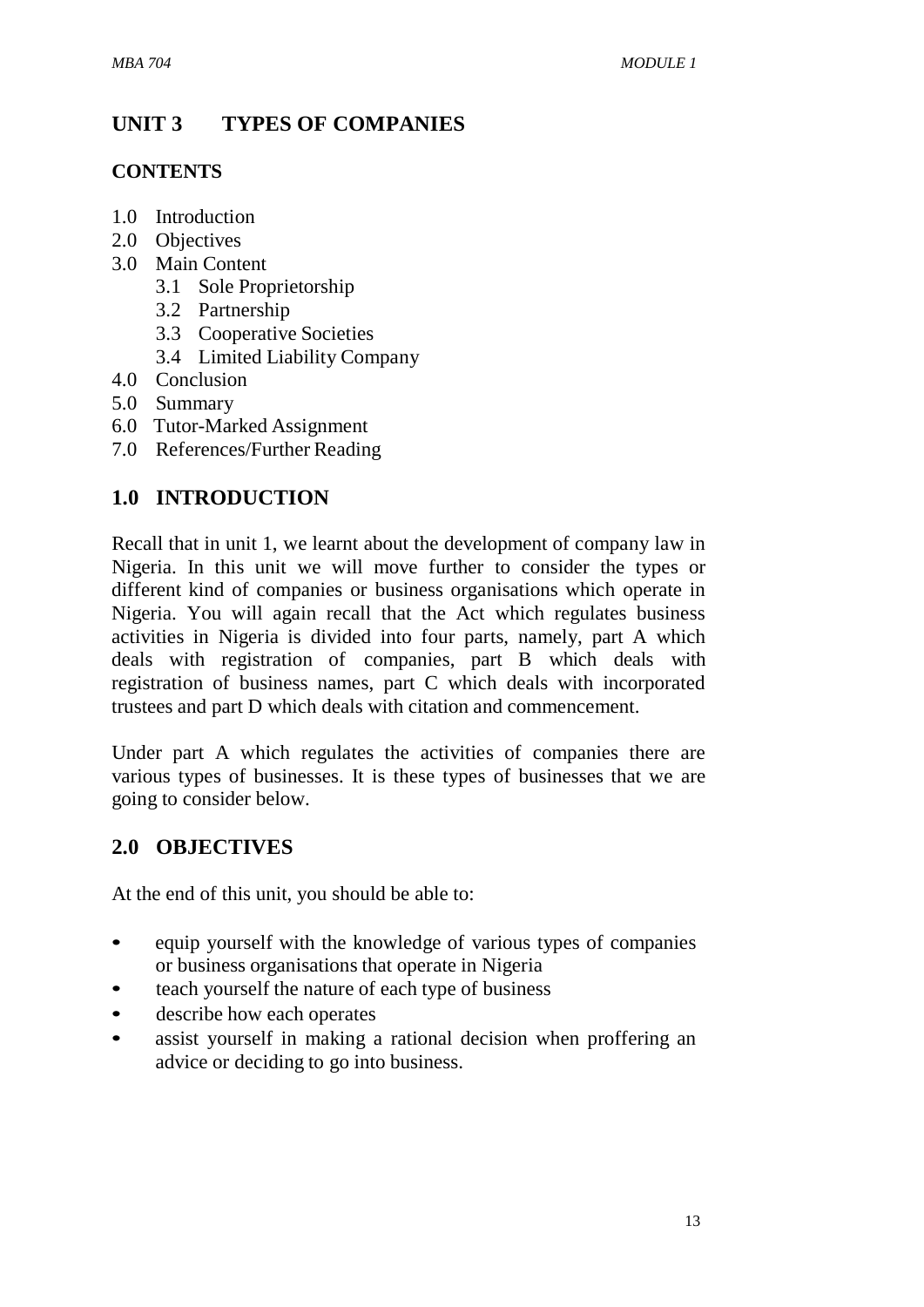## **3.0 MAIN CONTENT**

## **3.1 Sole Proprietorship**

This is the oldest and commonest unit of business undertaking in the country if not worldwide.

It is widely known as a one man business. While this type of business seems to be attractive and satisfying an important social and economic need, it has no possibility of succession and continuity as the sole owner can die resulting in the discontinuation of the business. Usually many of such sole proprietors register their businesses under part B of the Companies and Allied Matters Act. Under this part, there is no liability of the individual arising from his business. The Act only permits the individual to trade with that name and no more. Financial institutions are sometimes unwilling to give credit facilities to such individuals because their liability is limitless and lack security.

## **3.2 Partnership**

A partnership is the relation which subsists between two or more persons carrying on business in common with a view of profits. In Uredi V Dada (1998) NWLR part 69 at page 237 the court held that the essential element common to all partnerships is the pooling together of resources (capital or labour or skill) for the purpose of business for the common benefit of the partners which by necessary implication involves the making of profits.

Sometimes partnership is classified into general partnership and limited partnership. General partners have the right to take part in the business. The liability of the general partners for the debts of the firm is unlimited. The general partner has power to bind the firm in respect of its management. The death, bankruptcy or mental disorder of a general partner may lead to the dissolution of the partnership.

Limited partnership shall not consist of more than twenty persons and must consist of one or more persons called general partners who shall be liable for all debts and obligations of the firm.

It may interest you to know that the law regulating the relationship between partners is enacted by each state.

Sometimes an individual or a partnership carries on business under a business name. Such a name may be required to be registered under part B of the Companies and Allied Matters Act 2004.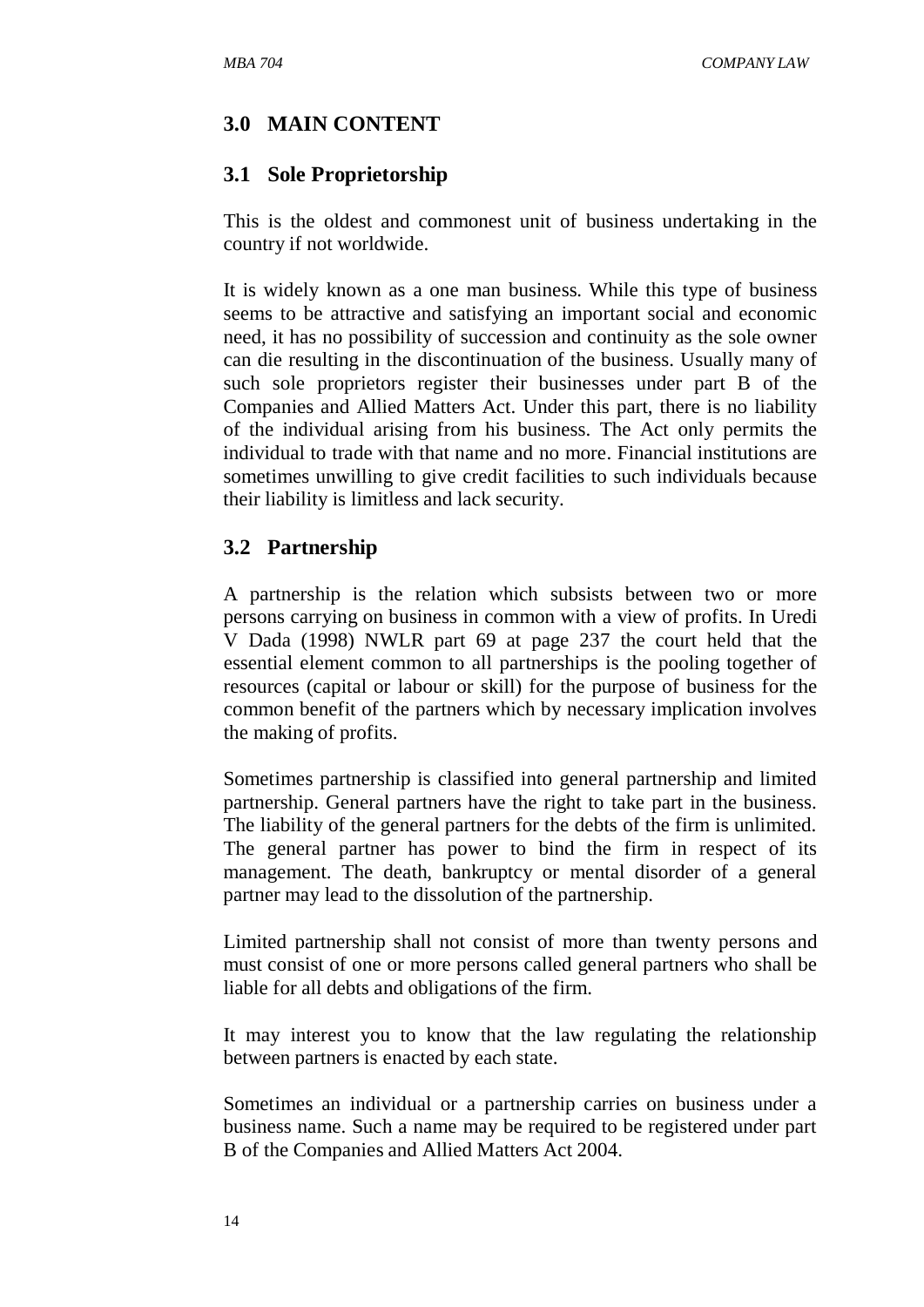# **3.3 Cooperative Societies**

There are statutory provisions for the formation and registration of cooperative societies. These societies are designed to assist the individual farmers, traders and producers of various goods to form co-operatives for producing or marketing of their goods.

The society has the advantage that the registration makes it a corporation with perpetual succession and with power to hold property and enter into contracts.

# **3.4 Limited Liability Company**

This registered company is called Limited Liability Company. Here the liability of the members is "limited by shares" i.e. having the liability of its members limited by the memorandum to such amount as the members may respectively be liable thereby undertaking to contribute to the assets of the company in the event of its being wound up. The maximum number membership of a limited liability company is 50 excluding employees.

By far this is the most important unit of business organisation for modern economic activities once it is registered. Because of its legal personality, perpetual succession, the opportunity for investment and for raising capital, and the strict legal control and protection of members and creditors, the registered company has played and will continue to play an ever-increasing role in the development of the national economy. The Companies and Allied Matters Act requires that the word "Limited or Ltd" must appear at the end of the name of the company.

#### **SELF-ASSESSMENTEXERCISE**

Read again the general partnership and the limited partnership and distinguish between the two.

# **4.0 CONCLUSION**

In this unit we learnt the types of companies or organisations that can operate in Nigeria under the law. Each of this companies or organisations has its mode of operations; its advantages and disadvantages and the procedure for registration.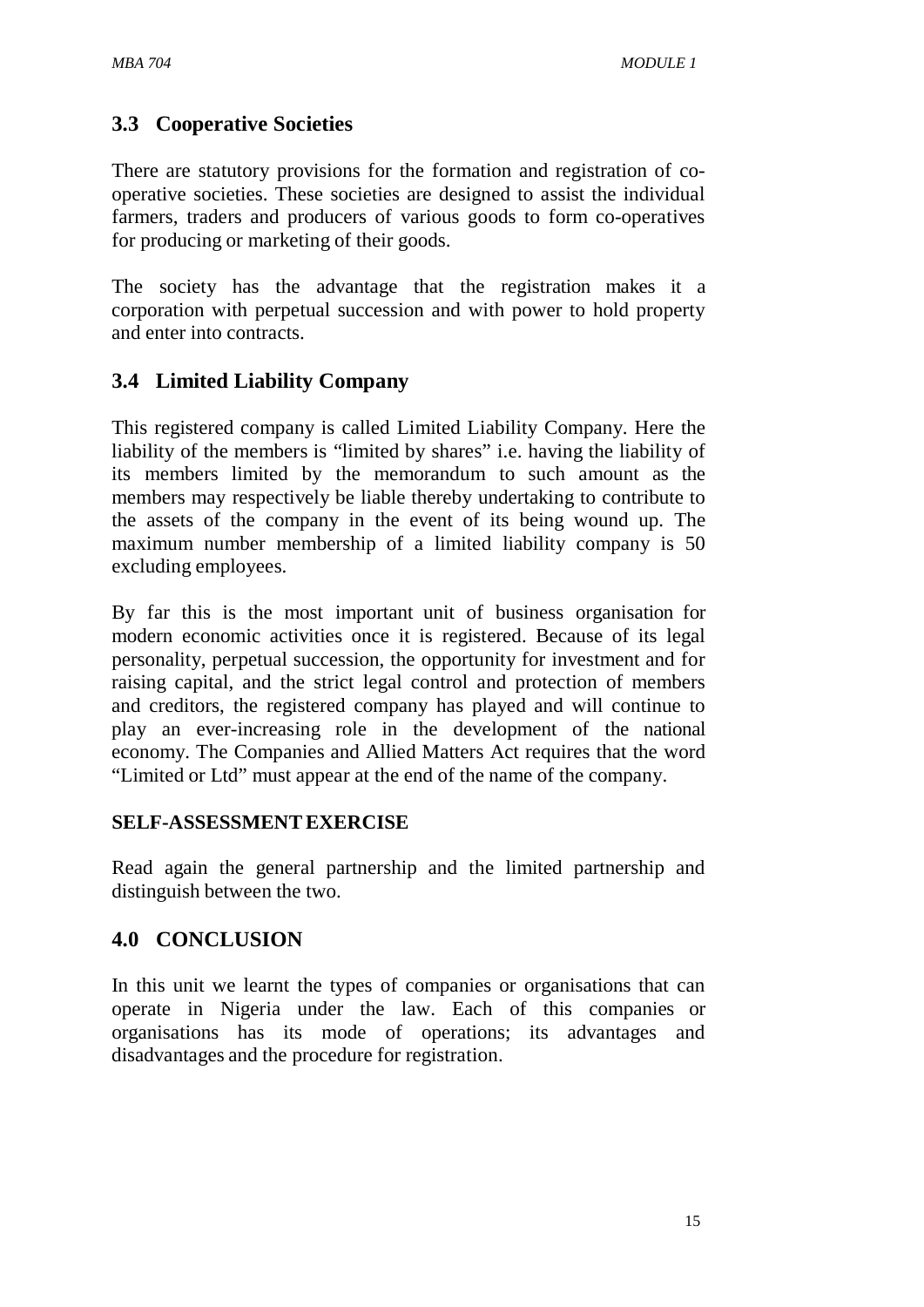## **5.0 SUMMARY**

In this unit we learnt about different types of business recognised by law in Nigeria. We learnt that there are several types of business activities which include:

- \* Sole proprietorship
- \* Partnership
- \* Corporative Societies
- \* Limited Liability Companies
- \* Public Liability Companies
- \* Companies Limited by Guarantee

## **6.0 TUTOR-MARKED ASSIGNMENT**

Distinguish between sole proprietorship and a limited liability company.

#### **7.0 REFERENCES/FURTHER READING**

Barnes, K. (1992). *Cases and Materials on Nigeria Company Law.* Ile-Ife, Nigeria: Obafemi Awolowo University Press Ltd.

Boyles & Birds' (2002). *Company Law*. Jordans Publishing Limited.

Companies and Allied Matters Act, 2004.

- Orojo, J. O. (1992), *Company Law and Practice*. Lagos, Nigeria: Mbeyi & Associates (Nig) Ltd.
- Owolabi, N.B & Badmus, M.A. (Eds). (2003). *Nigerian Business & Co-Operative Law*. Lagos: Printarts Limited.
- Schmitthoff, C. M. & Thompson, J. H. (1968) *Palmer's Company Law*. London: Stevensons & Sons Limited.
- *The Nigerian Law School Course Handbook on Company Law & Practice*, 2005/2006.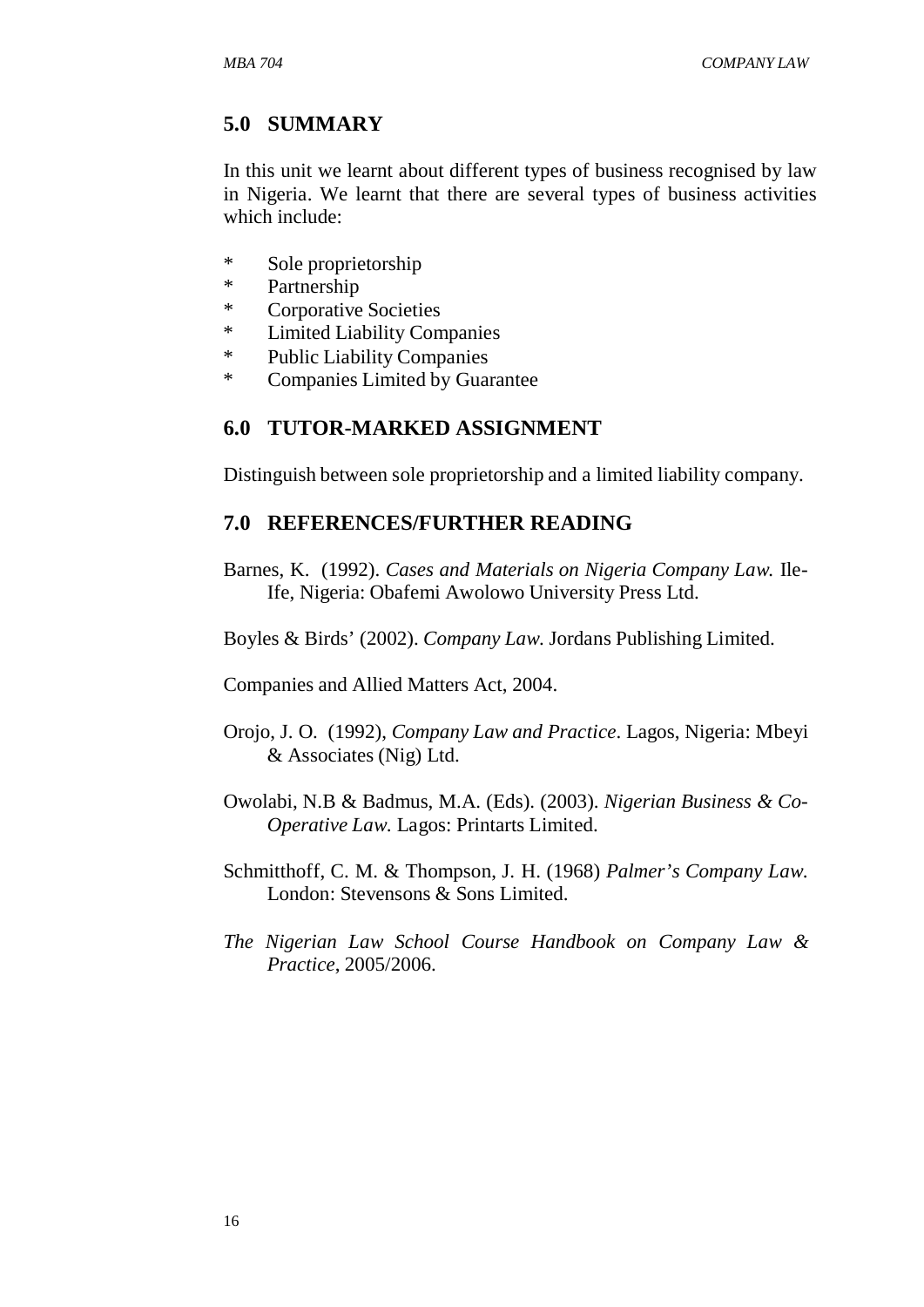## **MODULE 2 REGISTRATION OF A LIMITED LIABILITY COMPANY**

- Unit 1 Conditions Precedent to Registration
- Unit 2 Pre-Incorporation Contracts
- Unit 3 Promoters: Their Duties and Liabilities
- Unit 4 Effect of Registration

## **UNIT 1 CONDITIONS PRECEDENT TO REGISTRATION**

#### **CONTENTS**

- 1.0 Introduction
- 2.0 Objectives
- 3.0 Main content
- 4.0 Conclusion
- 5.0 Summary
- 6.0 Tutor-Marked Assignment
- 7.0 References/Further Reading

## **1.0 INTRODUCTION**

In this unit, you will study the Limited Liability Company as a special consideration. The reason for picking the Limited Liability Company as a unit of study is because of its unique nature. Furthermore it is the type of business most embarked upon in the country. This unit introduces you to the legal requirements for consideration in the formation of a limited liability company. The law requires that certain conditions be met or present before the commission may consider issuing a certificate of registration to any company. These conditions are statutory provided and cannot be breached or ignored.

# **2.0 OBJECTIVES**

At the end of this unit, you should be able to:

- acquaint yourself with the requirements of the registration of a limited liability company.
- list the requirements that must be met before registration.
- highlight the advantages of incorporating a limited liability company.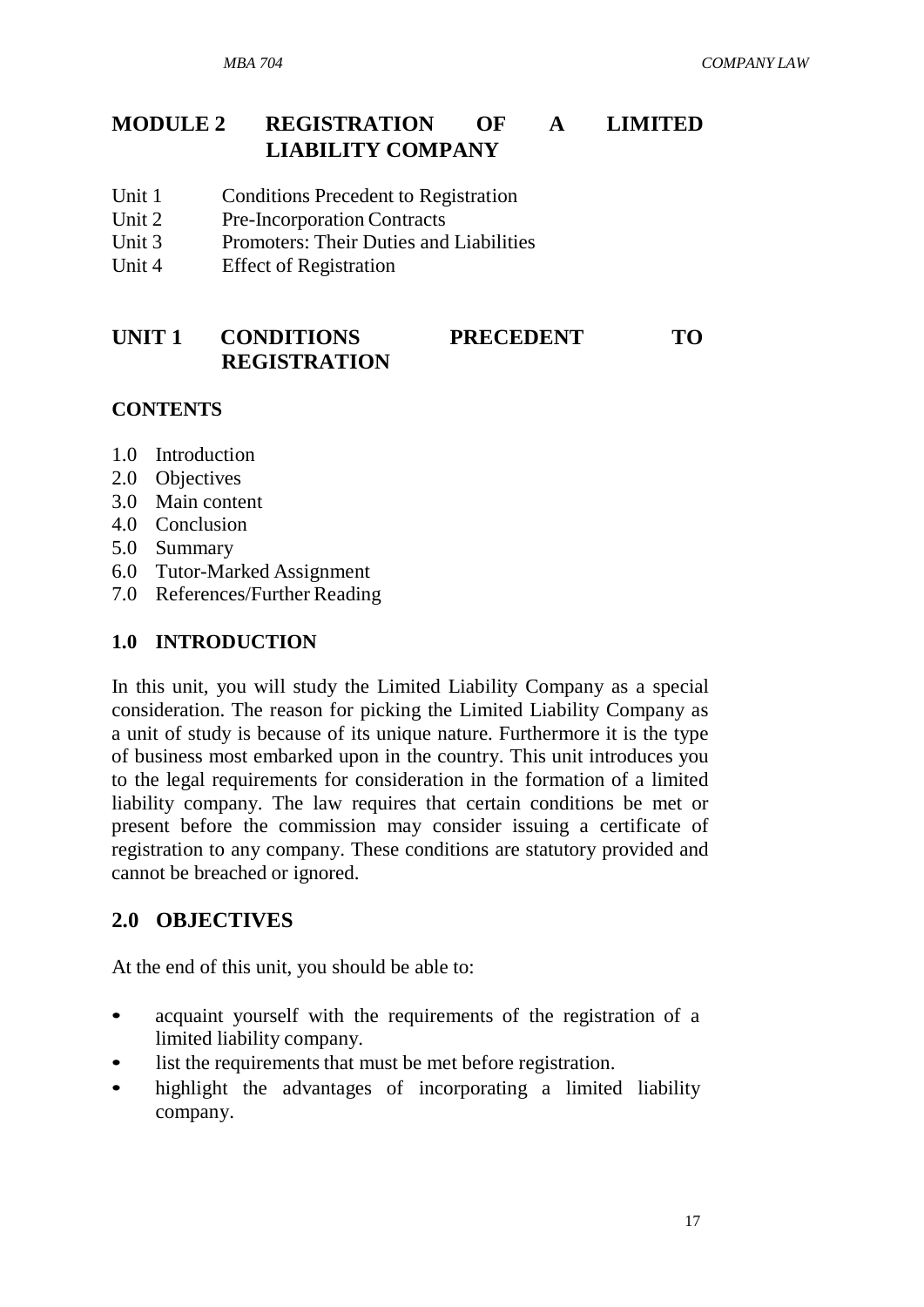## **3.0 MAIN CONTENT**

Limited Liability Company (Ltd) remains the most attractive form or tool with which businesses are carried out in Nigeria. Three quarters of the Companies and Allied Matters Act 2004 dwells on the operations of the limited liability company. Consequently, you must learn to be acquainted with certain provisions of the law. Therefore, understand here that to know what the law is saying you cannot avoid referring to the appropriate sections of the law. Therefore section 18 of CAMA 2004 requires that at least two or more persons may form and incorporate a company by complying with requirements of the Act in respect of registration of such company. Any two or more persons may form and incorporate a limited liability company upon fulfilling the statutory requirements for the particular type of company.

Responsibility for formation of companies is vested exclusively in legal practitioners. Formation of a company will involve the following schedule:

- (a) A search will be conducted at Corporate Affairs Commission to verify whether the proposed name of the company is available.
- (b) If the name is available, then further instructions are taken from the promoters.
- (c) Then preparing the incorporation documents
- (d) filling the incorporation documents with Corporate Affairs Commission
- (e) obtaining the certificate of incorporation.

Take note that certain categories of persons are not allowed to participate on the formation of a company. Accordingly an individual shall not join in the formation of a company if-

- (a) He is less than 18 years of age; or
- (b) He is of unsound mind and has been so found by a court in Nigeria or elsewhere; or
- (c) He is an undischarged bankrupt; or
- (d) He is disqualified under section 254 of CAMA from being a director of a company.

However, if a person is 18 years of age but there are two others who are qualified and who have signed the Memorandum of Association, such 18 year person can be qualified to participate in the formation of a company.

Furthermore, there are some documents that must be submitted to the Corporate Affairs commission before a company can be registered.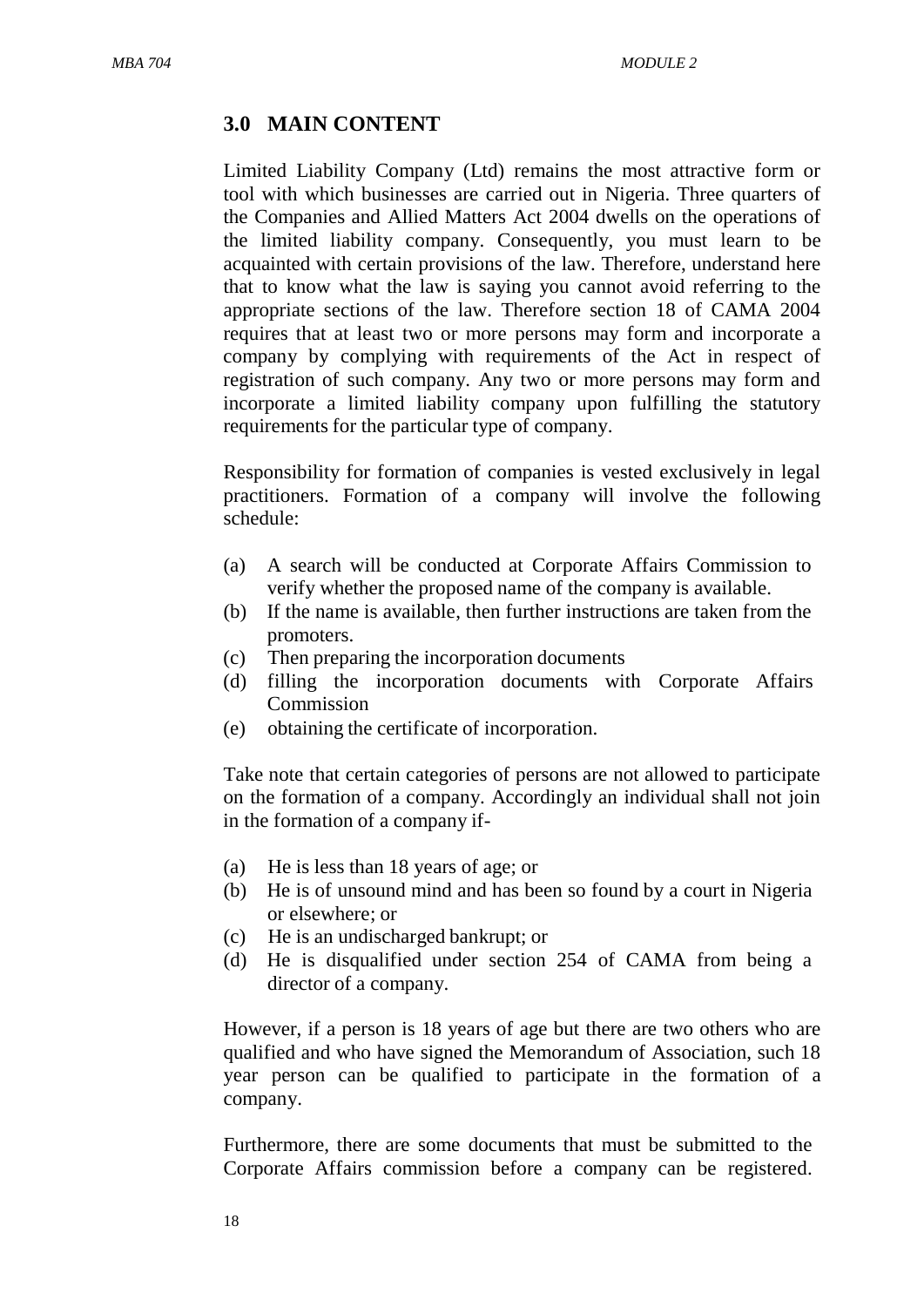Some of the most important documents that shall be delivered to the Corporate Affairs Commission include:

- (i) the Memorandum of Association and Articles of Association.
- (ii) the list and particulars of the first directors.
- (iii) the authorised share capital and any other document as required by the commission, once the documents submitted satisfy the commission, then the commission can go ahead and register the company.

#### **SELF-ASSESSMENTEXERCISE**

There are many forms or types of businesses. Which one is most preferred?

## **4.0 CONCLUSION**

There are certain requirements which must be met before a limited liability company is registered. First the subscribers must not be less than two. Taking instructions from the promoters is also a prerequisite step for the formation of the company preparing the incorporation documents; and filling the incorporation documents with Corporate Affairs Commission and obtaining the certificate of incorporation.

## **5.0 SUMMARY**

At the preliminary stage of trying to form a company it must be noted that two persons can subscribe to the Memorandum and Articles of Association. However, certain persons are precluded from participation in the formation of a company: They are:

- Any person below the age of 18 years
- Any person who is of unsound mind and has been so found by a court of law.
- An undischarged, bankrupt person.
- Any person who has been prevented from being a director of a company.

## **6.0 TUTOR-MARKED ASSIGNMENT**

Name three categories of persons who cannot participate in the formation of a limited liability company.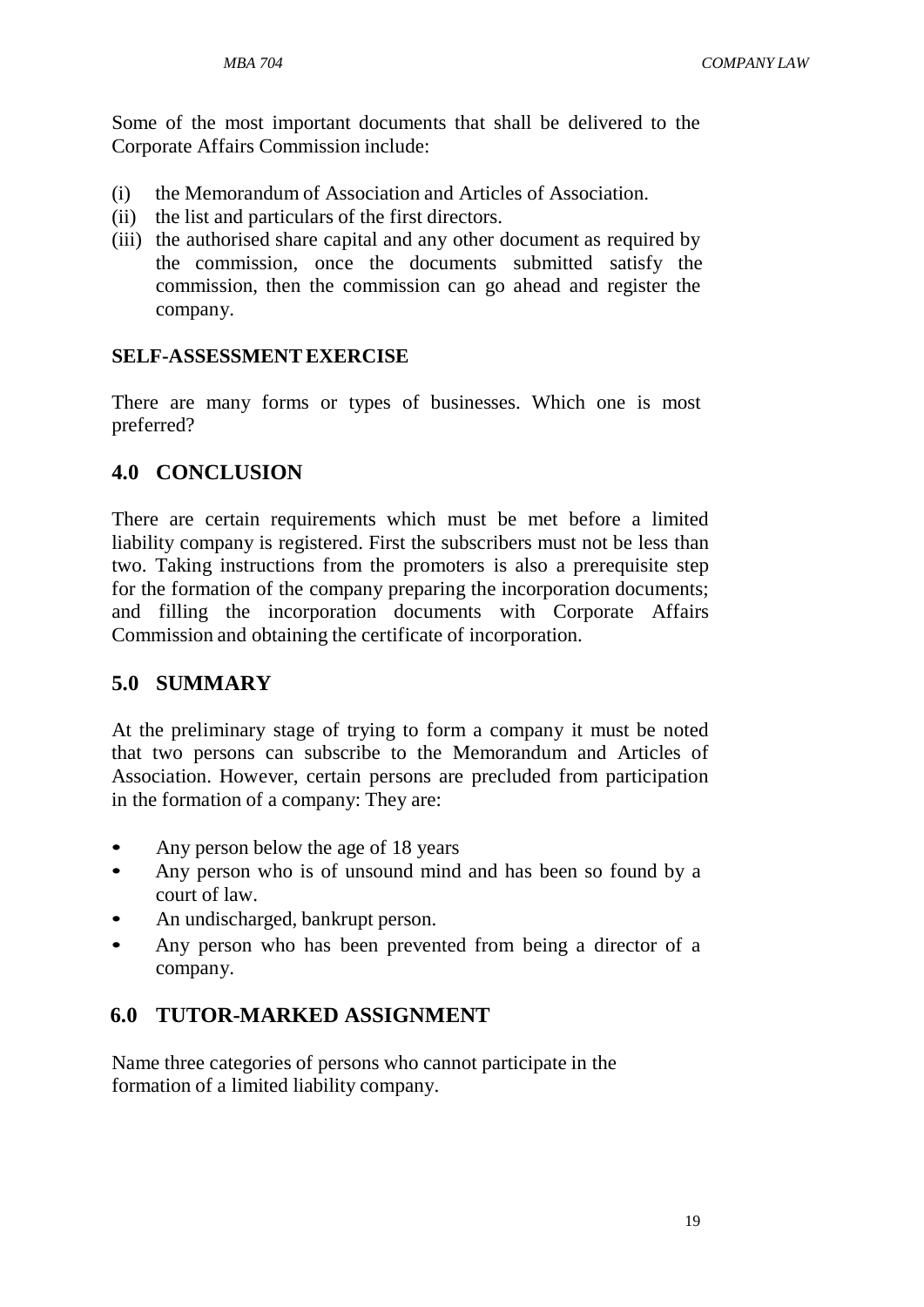#### **7.0 REFERENCES/FURTHER READING**

Barnes, K. (1992). *Cases and Materials on Nigeria Company Law.* Ile-Ife :Obafemi Awolowo University Press Ltd.

Boyles & Birds' (2002). *Company Law*. Jordans: Publishing Limited.

Companies and Allied Matters Act, 2004.

- Orojo, J. O. (1992). *Company Law and Practice*. Lagos, Nigeria: Mbeyi & Associates (Nig) Ltd.
- Owolabi, N.B & Badmus, M.A. (Eds). (2003). *Nigerian Business & Co-Operative Law*. Lagos: Printarts Limited.
- Schmitthoff, C. M. & Thompson, J. H. (1968). *Palmer's Company Law*. London: Stevensons & Sons Limited.
- *The Nigerian Law School Course Handbook on Company Law & Practice*, 2005/2006.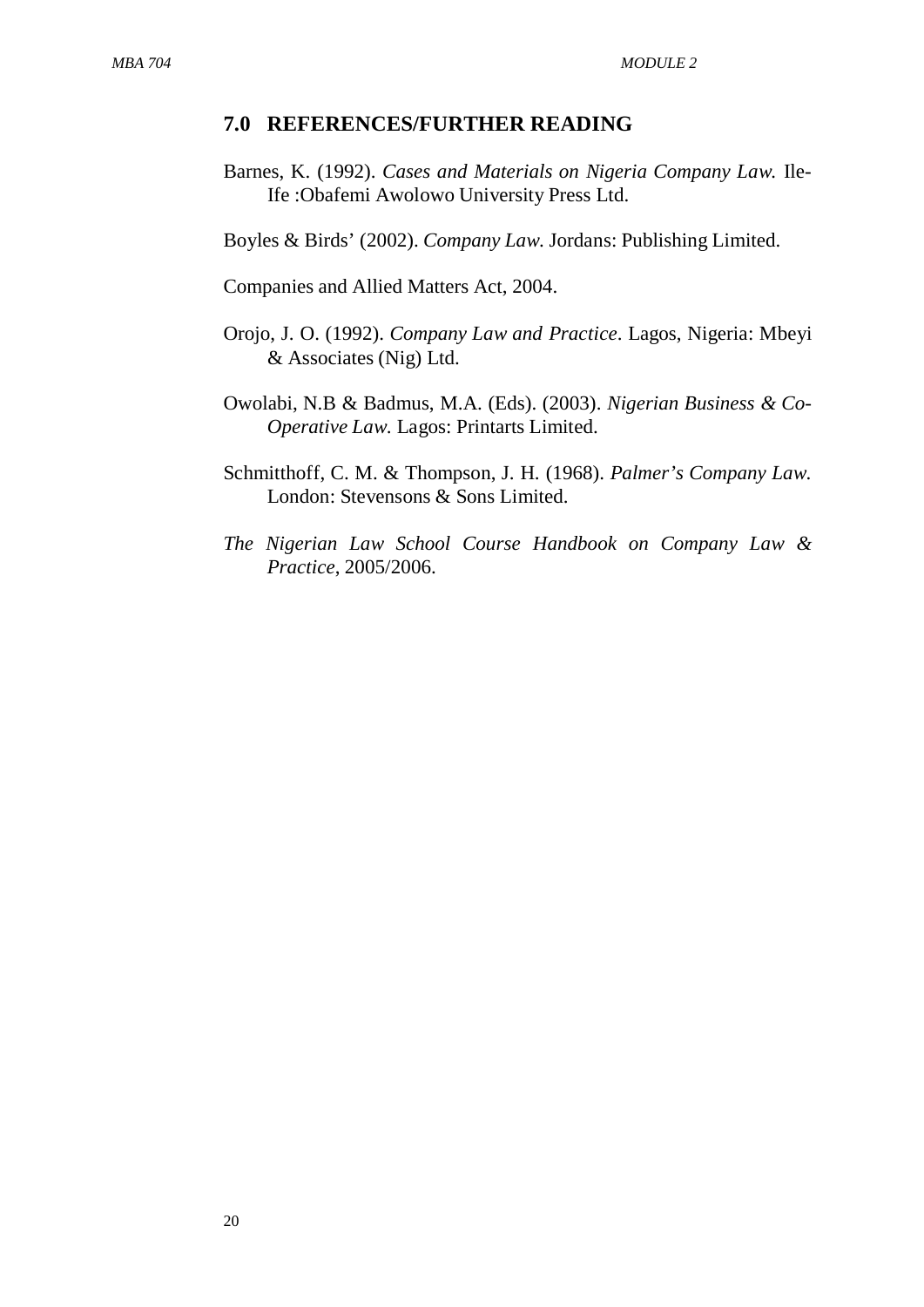## **UNIT 2 PRE - INCORPORATION CONTRACTS**

#### **CONTENTS**

- 1.0 Introduction
- 2.0 Objectives
- 3.0 Main Content
	- 3.1 Pre-Incorporation Contract
- 4.0 Conclusion
- 5.0 Summary
- 6.0 Tutor-Marked Assignment
- 7.0 References/Further Reading

## **1.0 INTRODUCTION**

In the previous unit, you learnt about the registration of a company and the procedure involved. Sometimes before a company is registered, and in anticipation of registration, there is need for a company to enter into some contracts. The contracts entered into between the anticipated company and other parties are known as pre-incorporation contracts. This unit will therefore introduce you to these pre-incorporation contracts and the legal implications of such contracts. Since law basically relates to facts, we will in limited circumstances refer to some facts in a real life case and see how the law applies to those facts. In other words we will start making use of case law. Case law is the law as decided by the courts in the course of judicial pronouncements when cases are brought before it for adjudication.

## **2.0 OBJECTIVES**

At the end of this unit, you should be able:

- explain the nature of pre-incorporation contracts
- explain who are promoters
- explain case law
- describe the legal effect of pre-incorporation contracts.

## **3.0 MAIN CONTENT**

#### **3.1 Pre- Incorporation Contract**

Pre-incorporation contract refers to various types of agreements which a proposed company enters into before its eventual registration. At this point it will be necessary to mention promoters. A Promoter is anyone who undertakes to take part in forming a company with reference to a given project. He takes the necessary steps to accomplish that purpose or undertakes raising capital for the formation of the company. However,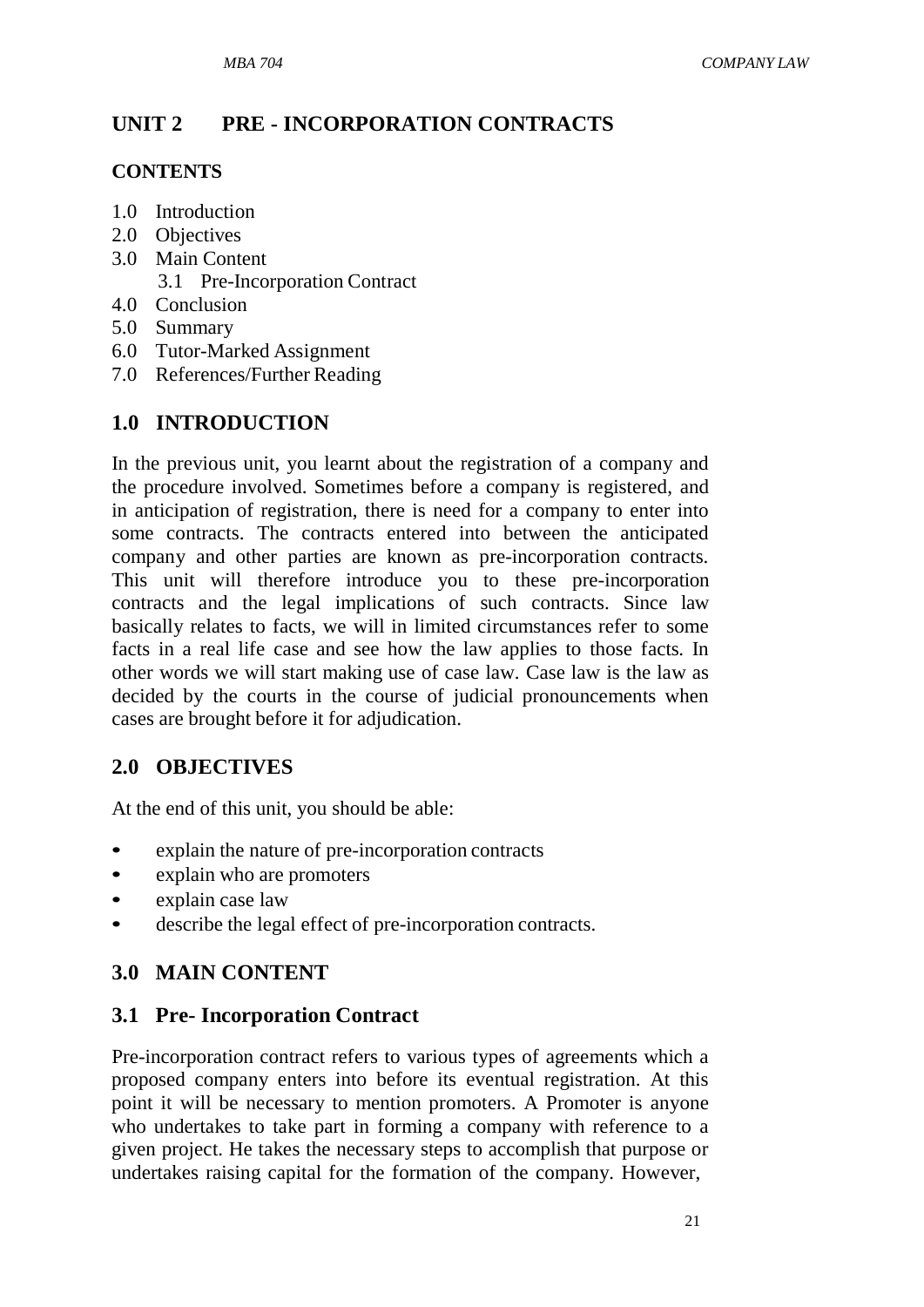Promoters will be dealt with in more details in unit six. The law is that where a contract is entered into on behalf of a company not yet formed, the company will not be bound by the contract. The company cannot even sue on the contract. See the case of Caligara vs Sartori Company Limited (1963) 3 All N. L. R. page 543. The short point for determination in this case was whether a contract entered into by a promoter of a company before its incorporation is enforceable.

The facts are as follows: sometimes in December 1956, one G. Sartori (a promoter of the defendant) approached the plaintiff for a cash loan for the defendant company. At the time, unknown to the plaintiff, the defendant was not in existence. The plaintiff gave a cheque for 800 pounds in the name of the company to Sartori who cashed it on 9<sup>th</sup> January, 1957. The company was eventually incorporated on  $24<sup>th</sup>$ January 1957. The court held that at the time the cheque was cashed, the defendant company was not in existence and it could not be said to have benefitted from the contract. The plaintiff's case failed.

However, if in the course of formation of the contract a promoter agreed in writing to be bound by a contact entered into before the company was formed, and then such a promoter will be bound. The argument here is that a company has no legal existence before its incorporation. Therefore it is not capable of entering into any valid contract itself.

However, a company can be bound by a pre-incorporation contract if after its incorporation it ratifies any contract entered into on its behalf prior to incorporation. The company can ratify a contract after its formation as if it were in existence when the contract was entered into; the company then becomes bound and entitled to the benefits thereof. Before such ratification of the contract, if there is no express agreement to the contrary, the promoter will personally be liable and can benefit from the contract.

#### **SELF-ASSESSMENTEXERCISE**

Considering the facts in Caligara's case, what is the legal principle in the court's decision?

#### **4.0 CONCLUSION**

Pre-incorporation contracts are an agreement entered into before a company is formed. The law is that where a contract is entered into on behalf of a company not yet formed, the company will not be bound by the contract. A promoter can seek to bind a company in certain agreements before the company is formed. The law is clear that a company which was not in existence before incorporation is not capable of entering into any contract.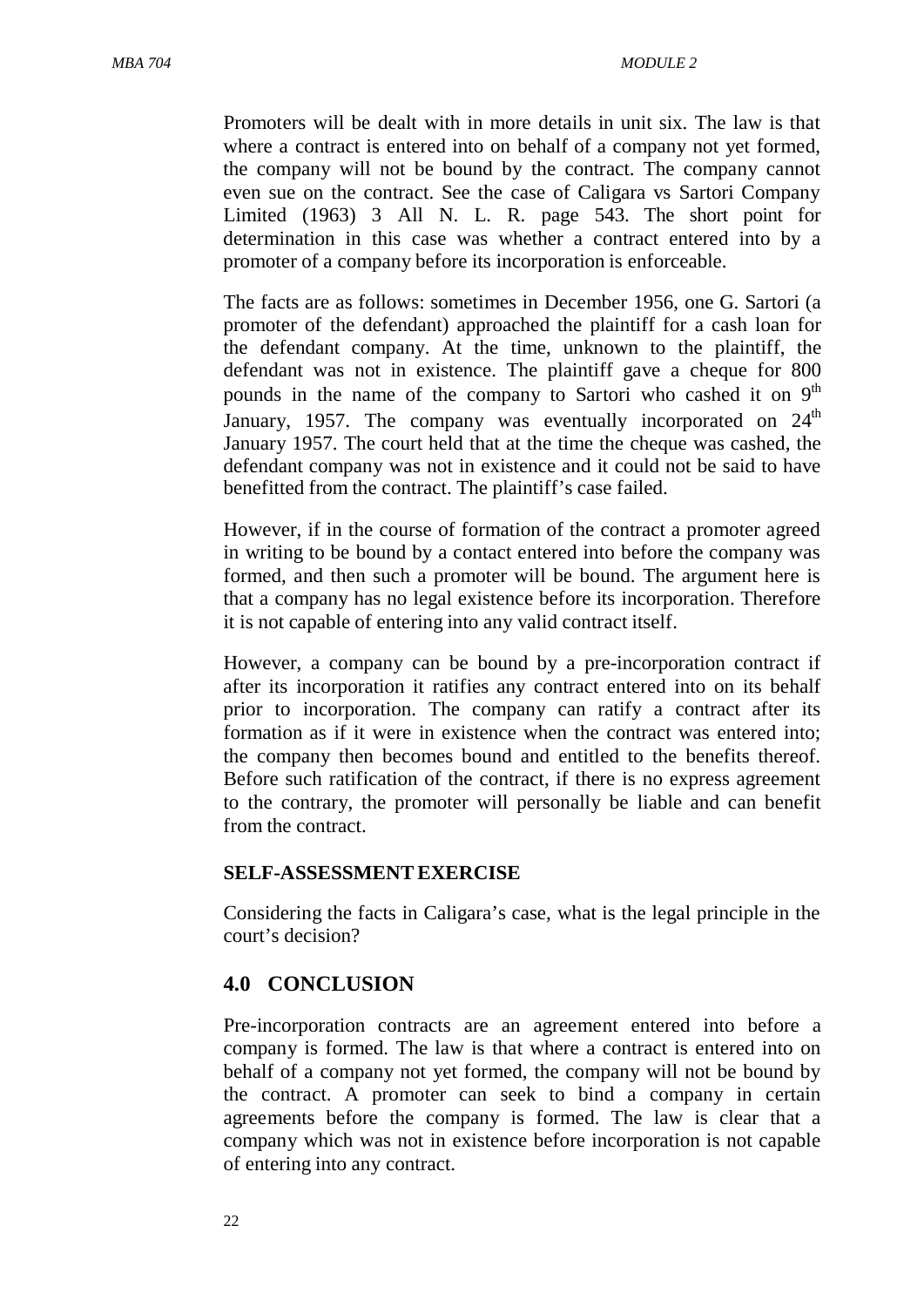#### **5.0 SUMMARY**

Before a company is formed, it is not bound by any agreement purportedly made on its behalf by the promoters. In the case of Caligara Vs Sartori Company Limited (1963) 3 All N. L. R page 534, Sartori, a promoter obtained a loan of 800 pounds in the name of the company from Caligara. The court held that the company is not bound to pay back the loan because at the time the loan was obtained in its name, the company had not yet been incorporated.

However, if in the course of formation of the contract a promoter agreed in writing to be bound by a contract before the company was formed, then such a promoter will be bound as a person.

#### **6.0 TUTOR-MARKED ASSIGNMENT**

Considering the facts in Caligara's case, what is the legal principle in the court's decision?

#### **7.0 REFERENCES/FURTHER READING**

- Barnes, K. (1992). *Cases and Materials on Nigeria Company Law.* Ile-Ife, Nigeria: Obafemi Awolowo University Press Ltd.
- Boyles & Birds' (2002). *Company Law*. Jordans Publishing Limited.

Companies and Allied Matters Act, 2004.

- Orojo, J. O. (1992), *Company Law and Practice*. Lagos, Nigeria: Mbeyi & Associates (Nig) Ltd.
- Owolabi, N.B & Badmus, M.A. (Eds). (2003). *Nigerian Business & Co-Operative Law*. Lagos: Printarts Limited.
- Schmitthoff, C. M. & Thompson, J. H. (1968). *Palmer's Company Law*. London: Stevensons & Sons Limited.
- *The Nigerian Law School Course Handbook on Company Law & Practice*, 2005/2006.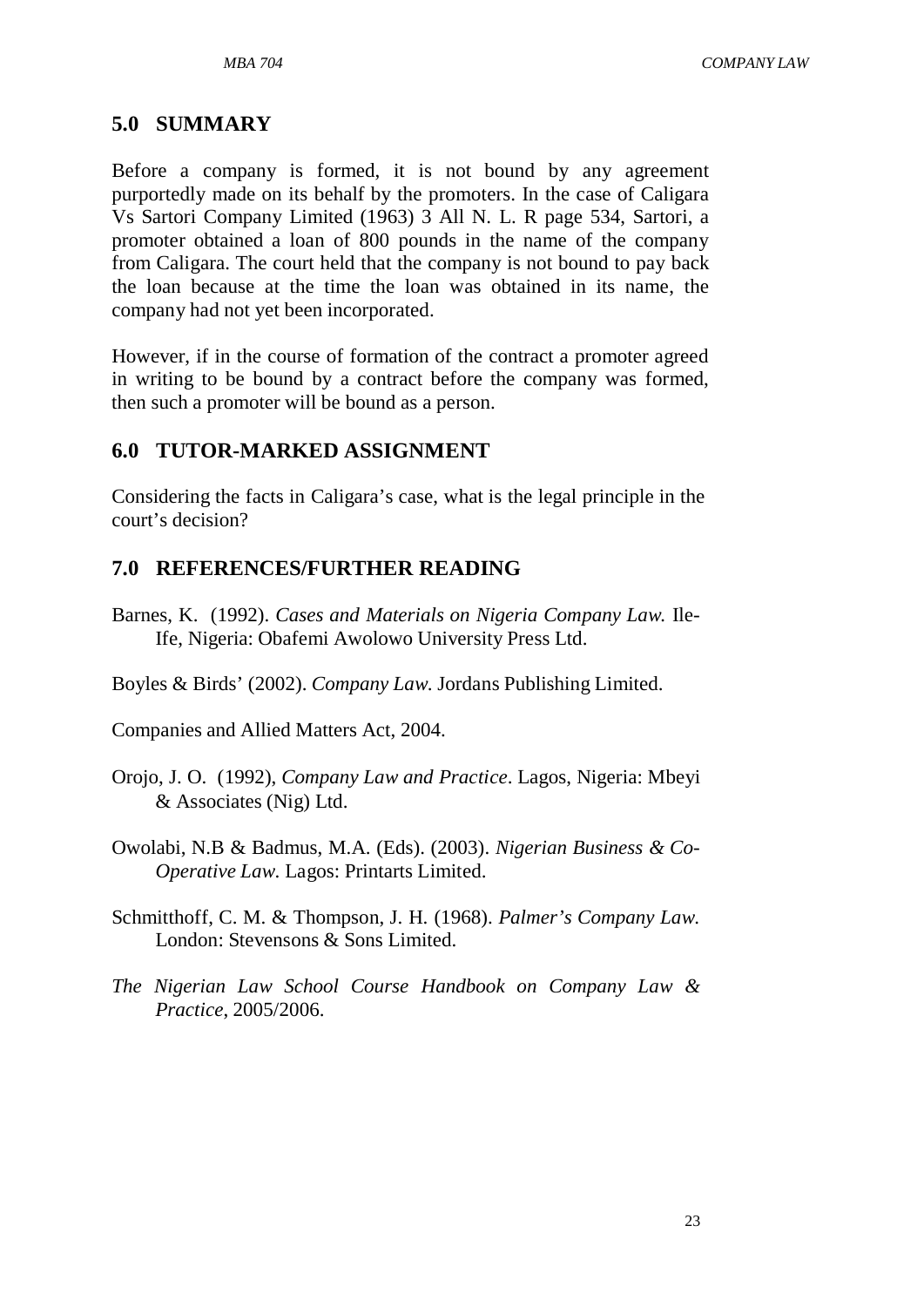## **UNIT 3 PROMOTERS: THEIR DUTIES AND LIABILITIES**

#### **CONTENTS**

- 1.0 Introduction
- 2.0 Objectives
- 3.0 Main content
- 4.0 Conclusion
- 5.0 Summary
- 6.0 Tutor-Marked Assignment
- 7.0 Reference/Further Reading

#### **1.0 INTRODUCTION**

Before the formation of a contract, some people play key roles in relation to the proposed company. As we had earlier alluded to in the preceding unit, this unit introduces you to who a promoter is; and his role in the formation of a company. In this unit, we will also continue with our law case scenario. Let us emphasise again that the essence of law case is to show how the courts, the arbiters, interpret the law and resolve some disputes between third parties based on the facts before the courts. So you are welcome to the world of hard facts, the law and the courts. Therefore in this unit, we consider the promoter, his duties and liabilities

#### **2.0 OBJECTIVES**

At the end of this unit, you should be able to:

- describe who a promoters is
- explain their duties and liabilities
- make decisions whether to belong or not.

#### **3.0 MAIN CONTENT**

Anyone who undertakes to take part in forming a company with reference to a given project and to set it going and takes the necessary steps to accomplish that purpose or undertakes raising capital for it, is said to be a promoter. However, lawyers, accountants and secretaries who act in a professional capacity to assist in the formation of the company are not seen as promoters. They are only acting on behalf of their client who wants to form the company.

As stated in the earlier unit, an act of a promoter cannot bind an unincorporated company.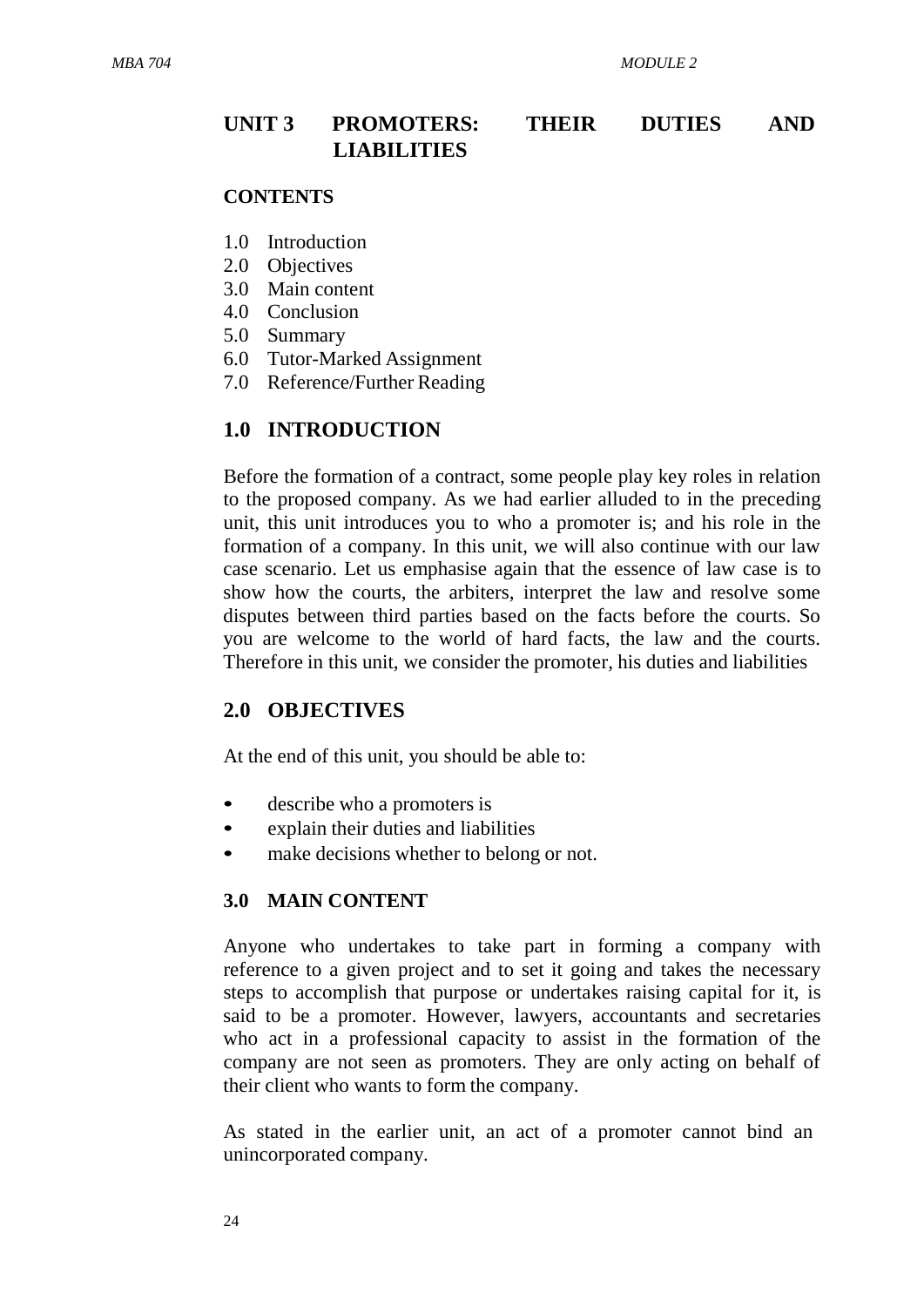*MBA 704 COMPANY LAW*

Thus in the case of ORHOBO V. TARKA (1976) 1 F.N.L.R. 208 the 1<sup>st</sup> defendant contracted on behalf of the 2<sup>nd</sup> defendant -a company which was unincorporated at the time for an assignment of the plaintiff's leasehold to the  $2<sup>nd</sup>$  defendant. The  $1<sup>st</sup>$  defendant had falsely represented to the plaintiff that the  $2<sup>nd</sup>$  defendant company was already registered and that he was a director and shareholder to it. Acting on this misrepresentation, the plaintiff executed an assignment of the lease to the  $2<sup>nd</sup>$  defendant company. When the plaintiff discovered that the  $2<sup>nd</sup>$ defendant company was only incorporated after the assignment was made, he claimed a declaration that the assignment of the lease was void for misrepresentation. The defendants counter-claimed for specific performance of the agreement to assign on the ground of part performance.

The court held that the crucial point to decide in this case was what became the effect of the agreement entered into by the plaintiff and the 1<sup>st</sup> defendant before the incorporation of the 2<sup>nd</sup> defendant company.

The law is that before its incorporation, a company has no capacity to contract, consequently, in common law nobody can contract for it as agent because an act which cannot be done by the principal himself cannot be done by him through an agent, nor can a pre-incorporation contract be ratified by the company after its incorporation. If a preincorporation contract is purported to be made by a company which does not exist, the contract is a nullity, and neither the company when formed, nor the promoter whose signature is added can sue or be sued on the contract. To make a contract valid there must be parties existing at the time who are capable of contracting. Both upon principle and upon authority, a non-existing company cannot be held liable under a contract entered into before its incorporation and it cannot take any benefit under it.

Having established the above position, the duties and liabilities of a promoter are:

- i) The promoter stands in a fiduciary relationship to the company and must observe utmost good faith in any transaction entered on behalf of the company.
- ii) The promoter must account for any profit made from user of information on property acquired in the course of his duty to the company.
- iii) The transaction between the promoter and the company can be rescinded by the company-except where after full disclosure by the promoter, such transaction is ratified on behalf of the company by either an independent board of directors (i.e, independent of the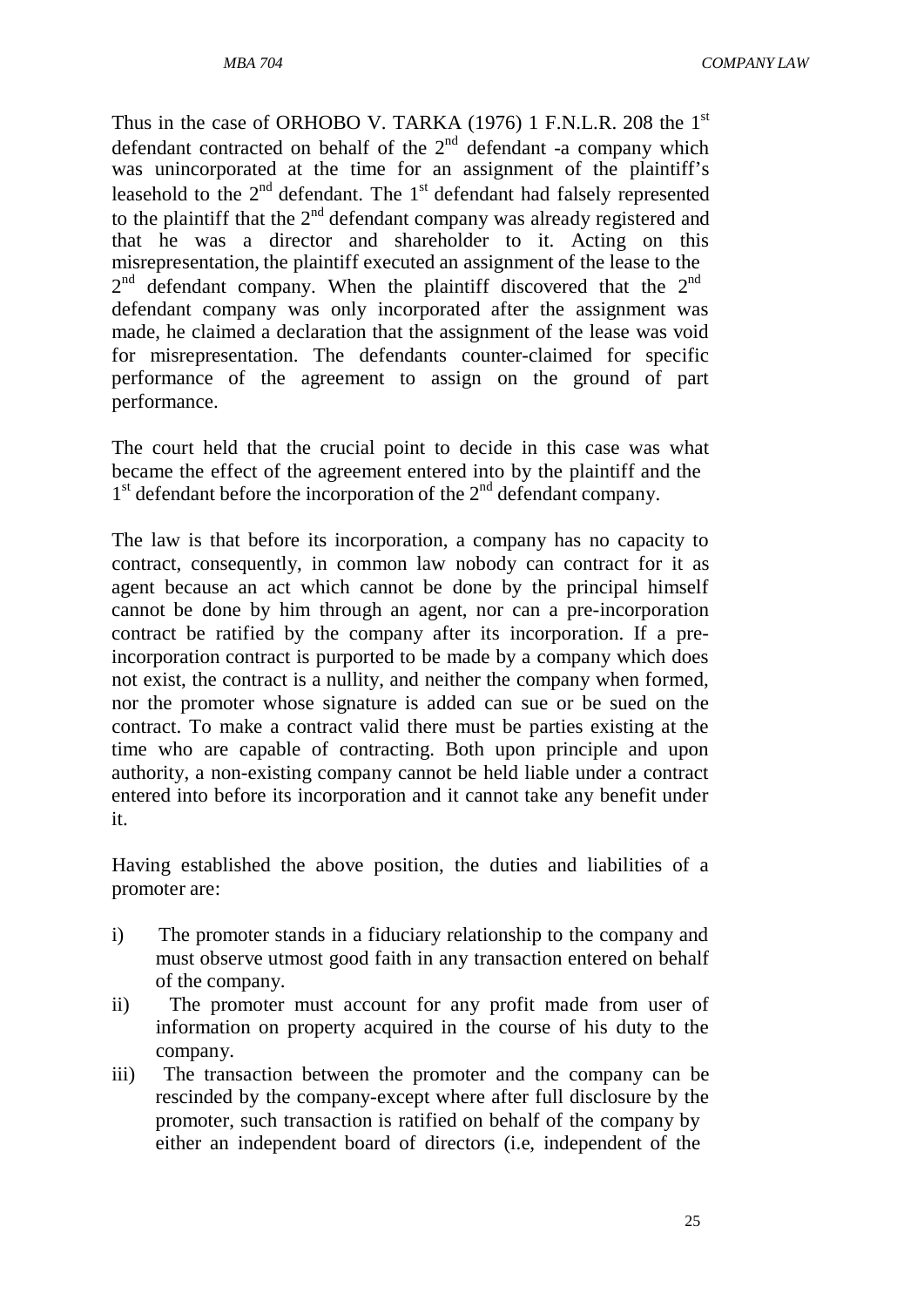promoter) or a general meeting at which such promoter cannot vote.

- iv) There is no limitation period for a company to sue a promoter under this section but the court may give relief from liability to the promoter if it deems it equitable to do so.
- v) He is not entitled to remuneration either for services rendered as a promoter or even for promotion expenses but the Articles of Association allows directors to pay.

#### **SELF-ASSESSMENTEXERCISE**

Who is a promoter?

## **4.0 CONCLUSION**

A promoter is anyone who undertakes to take part in forming a company with reference to a given project and to set it going and takes the necessary steps to accomplish that purpose or undertakes raising capital for it. Thus before incorporation, a person or group of persons may decide to raise capital or perform some duties in furtherance of the incorporation of a company. It must however be noted that a contractual obligation entered into on behalf of the company before its incorporation is not binding on the company but the promoter can agree to be personally bound on the contract. A clarification is also made that lawyers, accountants and secretaries who act in a professional capacity to assist in the formation of the company are not deemed to be promoters.

## **5.0 SUMMARY**

In this unit we have learnt that a promoter is anyone who undertakes to take part in forming a company with reference to a given project and to set it going and takes the necessary steps to accomplish that purpose or undertakes raising capital for it, is deemed to be a promoter. A promoter has his duties and liabilities which include:

- i) The promoter stands in a fiduciary relationship to the company and must observe utmost good faith in any transaction entered into on behalf of the company.
- ii) The promoter must account for any profit made from use of information on property acquired in the course of his duty to the company.
- iii) The transaction between the promoter and the company can be rescinded by the company except where after full disclosure by the promoter, such transaction is ratified on behalf of the company by either an independent board of directors (i.e. independent of the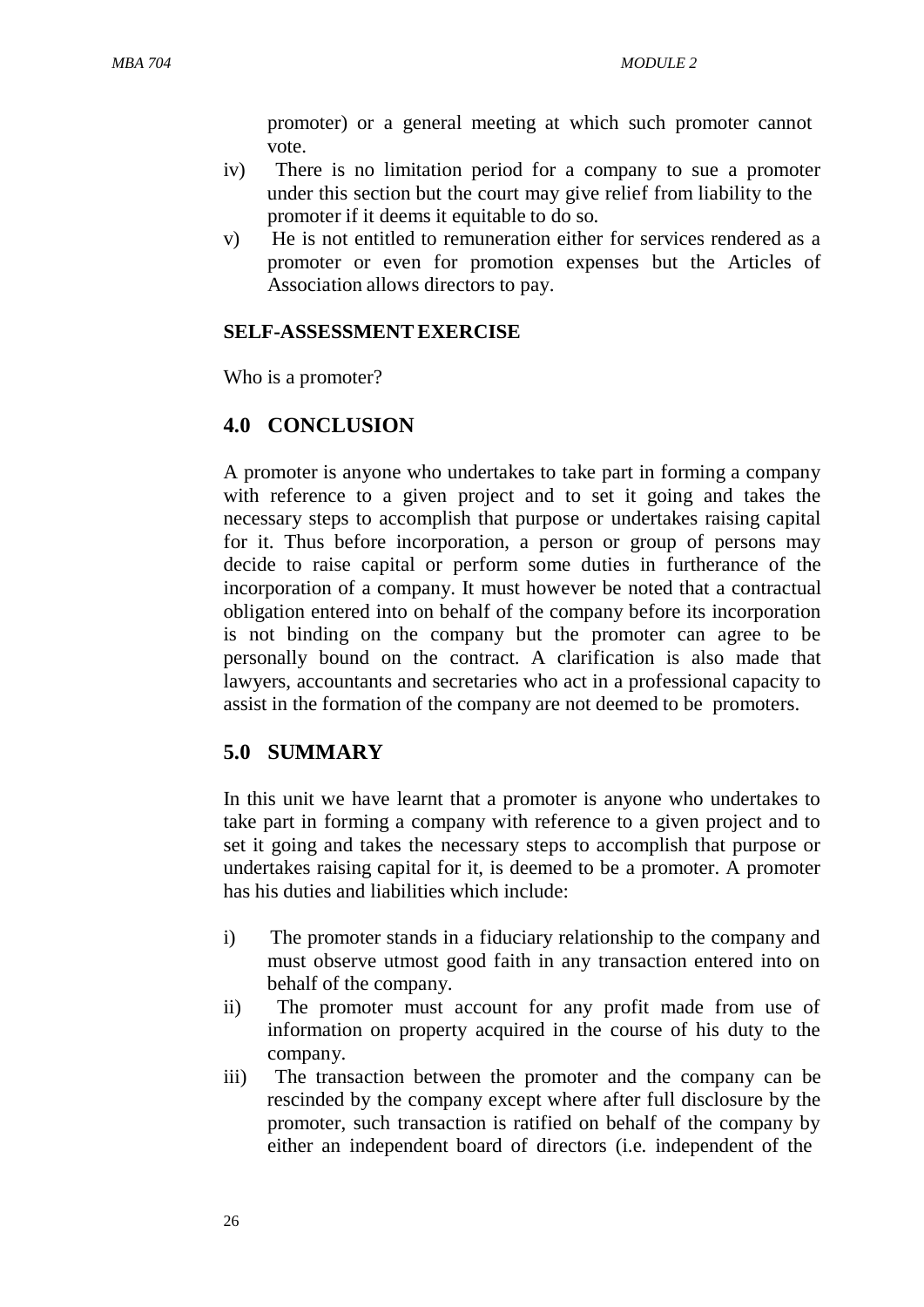promoter) or a general meeting at which such promoter cannot vote.

- iv) There is no limitation period for a company to sue a promoter under this section but the court may give relief from liability to the promoter if it deems it equitable to do so.
- v) He is not entitled to remuneration either for services rendered as promoter or even for promotion expenses but the Articles of Association allows directors to pay.

## **6.0 TUTOR-MARKED ASSIGNMENT**

Enumerate at least three duties of promoters.

## **7.0 REFERENCES/ FURTHER READING**

Barnes, K. (1992). *Cases and Materials on Nigeria Company Law.* Ile-Ife, Nigeria: Obafemi Awolowo University Press Ltd.

Boyles & Birds' (2002). *Company Law*. Jordans Publishing Limited.

Companies and Allied Matters Act, 2004.

- Orojo, J. O. (1992), *Company Law and Practice*. Lagos, Nigeria: Mbeyi & Associates (Nig) Ltd.
- Owolabi, N.B & Badmus, M.A. (Eds). (2003). *Nigerian Business & Co-Operative Law*. Lagos: Printarts Limited.
- Schmitthoff, C. M. & Thompson, J. H. (1968.) *Palmer's Company Law*. London: Stevensons & Sons Limited.
- *The Nigerian Law School Course Handbook on Company Law & Practice*, 2005/2006.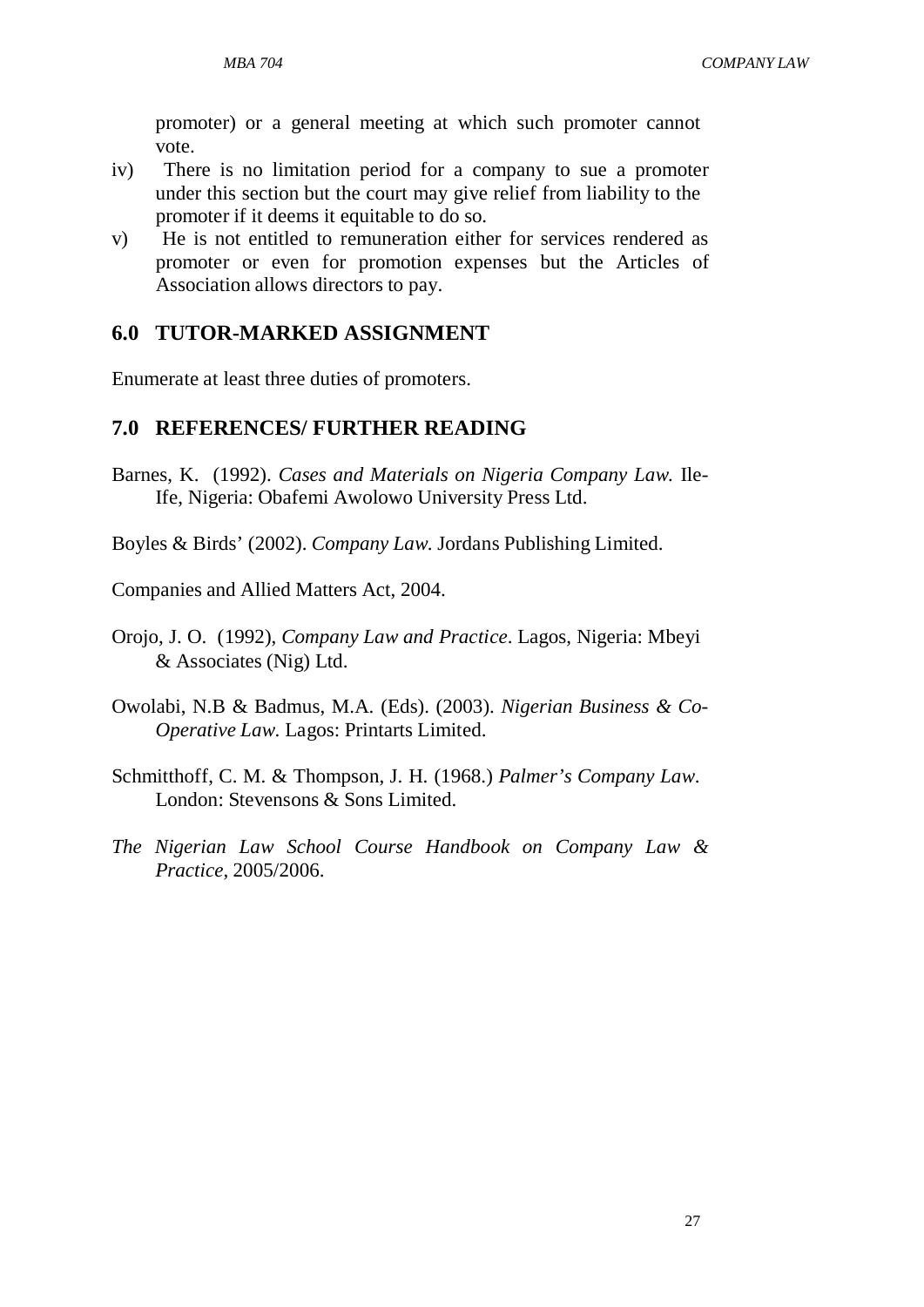# **UNIT 4 EFFECT OF REGISTRATION**

## **CONTENTS**

- 1.0 Introduction
- 2.0 Objectives
- 3.0 Main content
- 4.0 Conclusion
- 5.0 Summary
- 6.0 Tutor-Marked Assignment
- 7.0 References/Further Reading

# **1.0 INTRODUCTION**

This unit introduces you to the effect of issuance of the Certificate of Incorporation to the company. The law is that when all the processes of formation of a company have been completed and the Registrar-General is satisfied that all pre-registration conditions are met, certificate duly signed under his hand is issued to the company. The issuance of a certificate of incorporation signifies that the company has been empowered to carry out business according to its memorandum and articles of association.

# **2.0 OBJECTIVES**

At the end of this unit, you should be able to:

- explain the legal effect of issuing the Certificate of Incorporation to the company which has met all the conditions prerequisite for registration.
- describe the full consequences of registration both upon the company, the commission and third parties.

# **3.0 MAIN CONTENT**

Section 36(6) and section 37 of CAMA provides that the issuance by the Commission of a certificate of incorporation shall be ``prima facie'' evidence of the regularity of the incorporation and all matters precedent and incidental thereto. As from the date of incorporation mentioned in the certificate of incorporation, the subscribers of the memorandum together with such other persons as may from time to time become members of the company, shall be a body corporate by the name contained in the memorandum capable forthwith of exercising all the powers and functions of an incorporated company including the power to hold land and having perpetual succession and a common seal. The issue of the certificate of incorporation by the Registrar-General is an act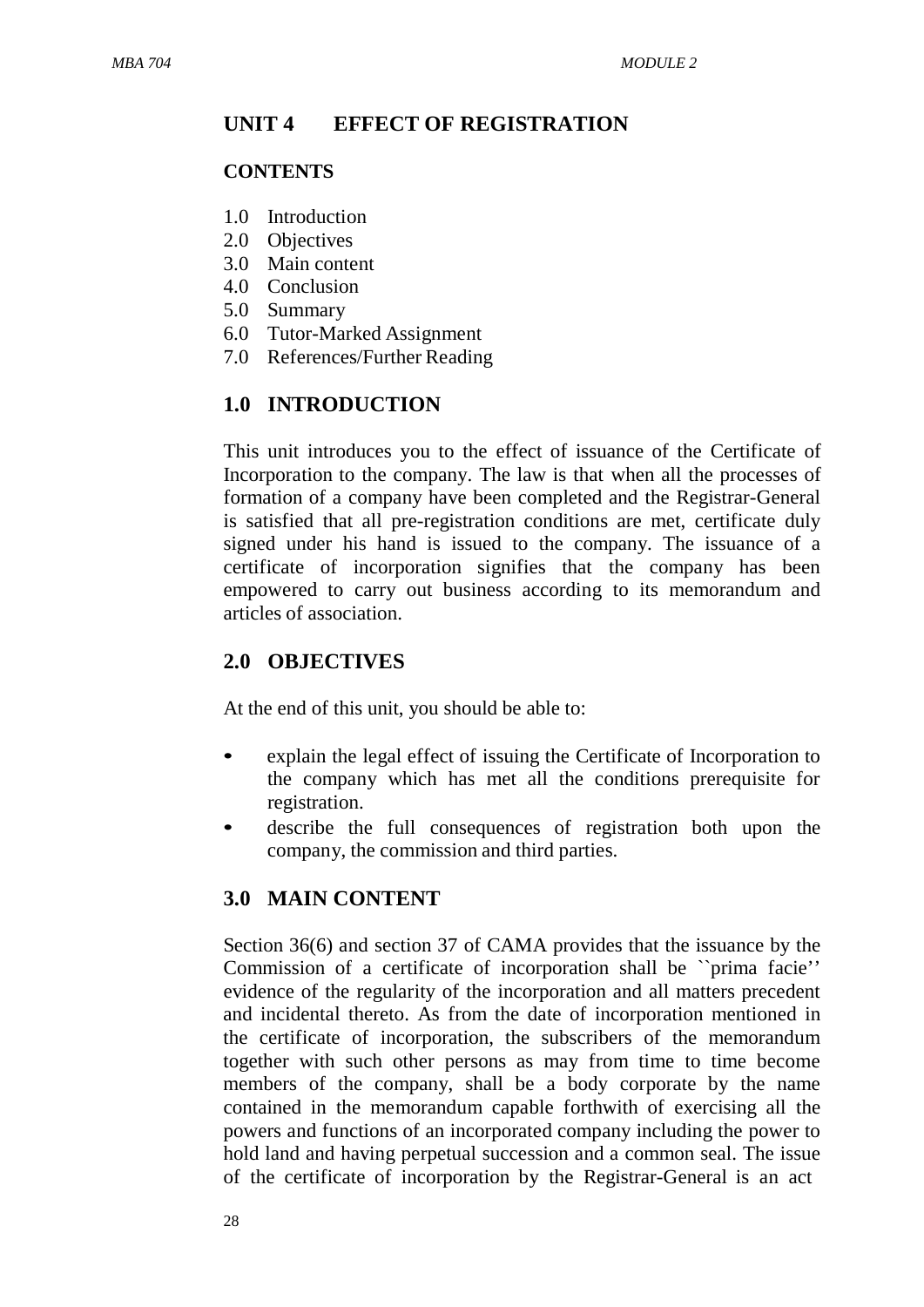authorised by law establishing the Commission. Thus from the date mentioned in the certificate as the date of incorporation, the company comes into existence as a legal person- a body corporate. This is a status it continues to enjoy until the company is dissolved.

### **SELF-ASSESSMENTEXERCISE**

As a promoter of XYZ Limited, Mr. Heavens was just issued with a certificate of Incorporation; what does that mean to him and the company?

# **4.0 CONCLUSION**

Thus from the date mentioned in the certificate as the date of incorporation, the company comes into existence as a legal person- a body corporate. The issuance by the commission of a certificate of incorporation shall be ``prima facie'' evidence of the regularity of the incorporation and of all matters precedent and incident thereto.

## **5.0 SUMMARY**

In this unit, you have learnt that once a company has complied with all necessary conditions pursuant to registration, it is issued with a certificate of registration under the hand of the Registrar-General of the commission. It is very important to note that from the date mentioned in the certificate as the date of incorporation, the company comes into existence as a legal person- a body corporate. The company now has the power to hold land, have perpetual succession and common seal.

# **6.0 TUTOR-MARKED ASSIGNMENT**

What is the significance of issuing a certificate of incorporation to a company?

# **7.0 REFERENCES/FURTHER READING**

Barnes, K. (1992). *Cases and Materials on Nigeria Company Law.* Ile-Ife, Nigeria: Obafemi Awolowo University Press Ltd.

Boyles & Birds' (2002). *Company Law*. Jordans Publishing Limited.

Companies and Allied Matters Act, 2004.

Orojo, J. O. (1992), *Company Law and Practice*. Lagos, Nigeria: Mbeyi & Associates (Nig) Ltd.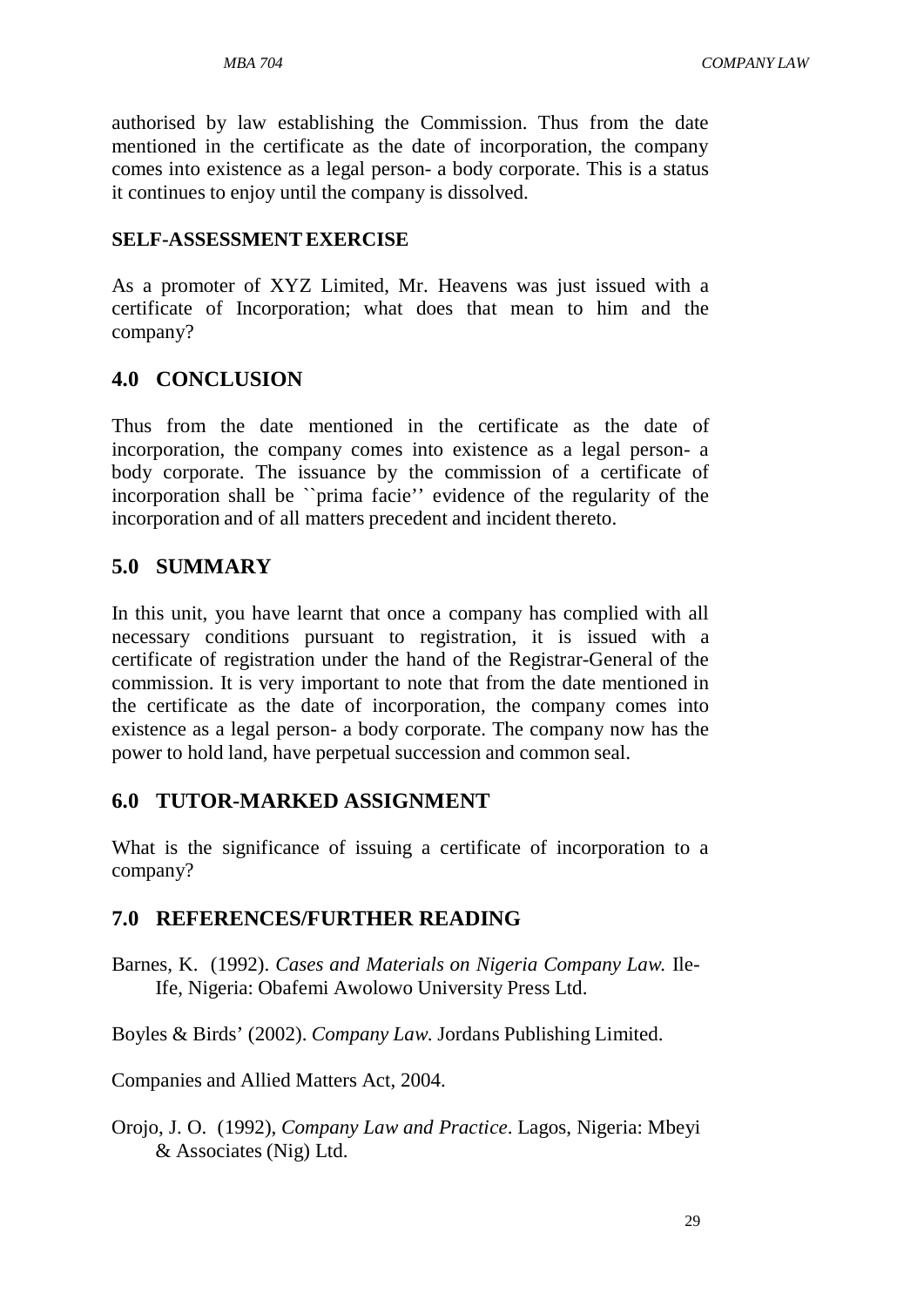- Owolabi, N.B & Badmus, M.A. (Eds). (2003). *Nigerian Business & Co-Operative Law*. Lagos: Printarts Limited.
- Schmitthoff, C. M. & Thompson, J. H. (1968). *Palmer's Company Law*. London: Stevensons & Sons Limited.
- *The Nigerian Law School Course Handbook on Company Law & Practice*, 2005/2006.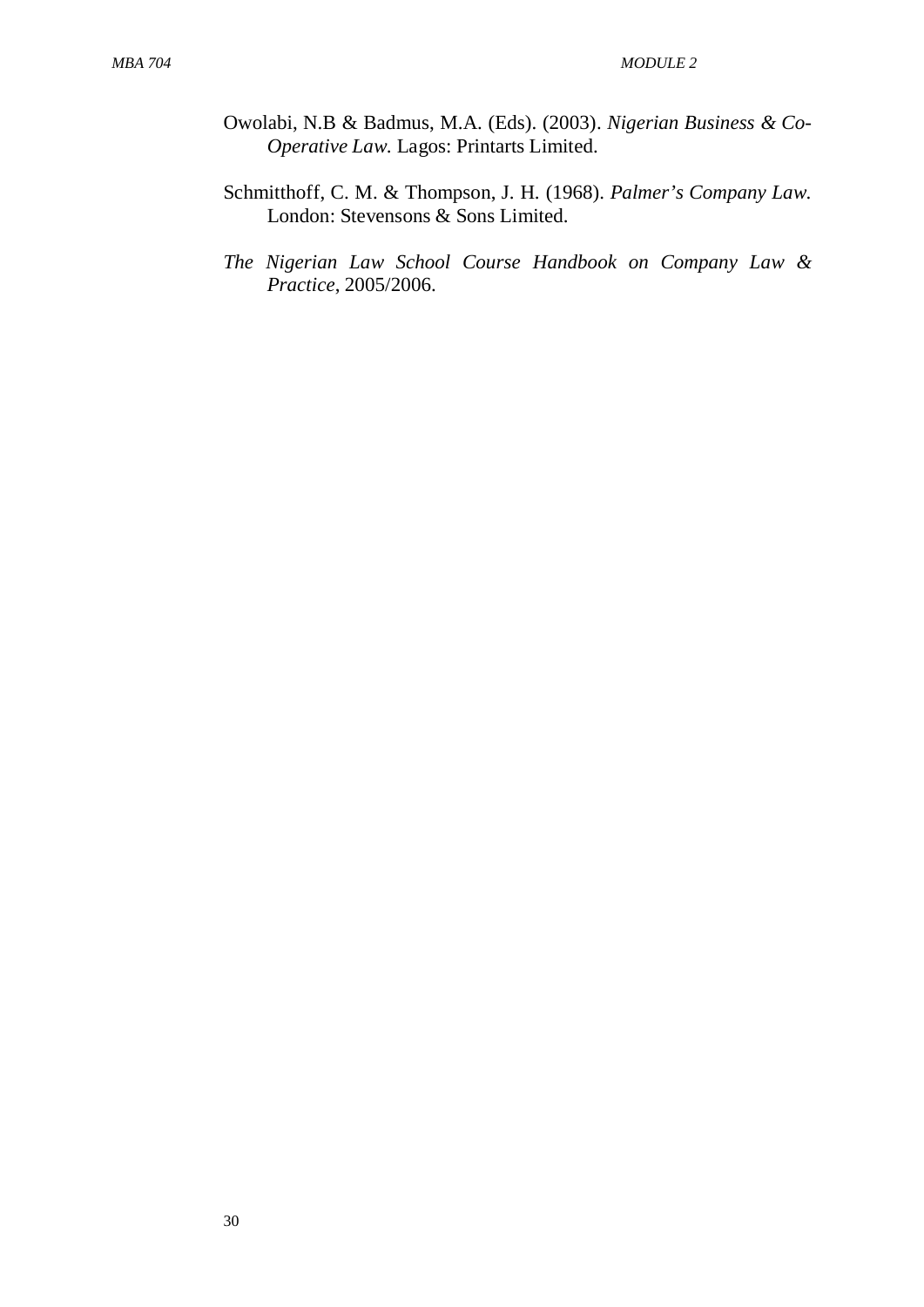## **MODULE 3 THE COMPANY**

- Unit 1 Corporate Personality
- Unit 2 The Constitution of a Company<br>Unit 3 Membership of the Company
- Membership of the Company
- Unit 4 Share Capital and Shares
- Unit 5 Meetings of the Company
- Unit 6 Directors and Secretaries

# **UNIT 1 CORPORATE PERSONALITY**

### **CONTENTS**

- 1.0 Introduction
- 2.0 Objectives
- 3.0 Main Content
	- 3.1 Corporate Personality
- 4.0 Conclusion
- 5.0 Summary
- 6.0 Tutor-Marked Assignment
- 7.0 References/Further Reading

## **1.0 INTRODUCTION**

In the previous unit you learnt that once a certificate of incorporation is issued to a company, the company becomes a body corporate. In other words it assumes a legal personality. This unit therefore introduces you to corporate personality. In this unit, you will learn that a registered company has a distinct legal personality from those who comprise its directors and members. Here you will understand that a company is different from its members. One important lesson to learn here is that any contract entered into by the company cannot be binding upon any of its members. In this unit, we will also rely on some court cases which have made pronouncement in this regard.

# **2.0 OBJECTIVES**

At the end of this unit, you should be able to:

- acquaint yourself with the legal distinction between corporate personality and human individual personality
- describe how the act of one does not legally affect the other.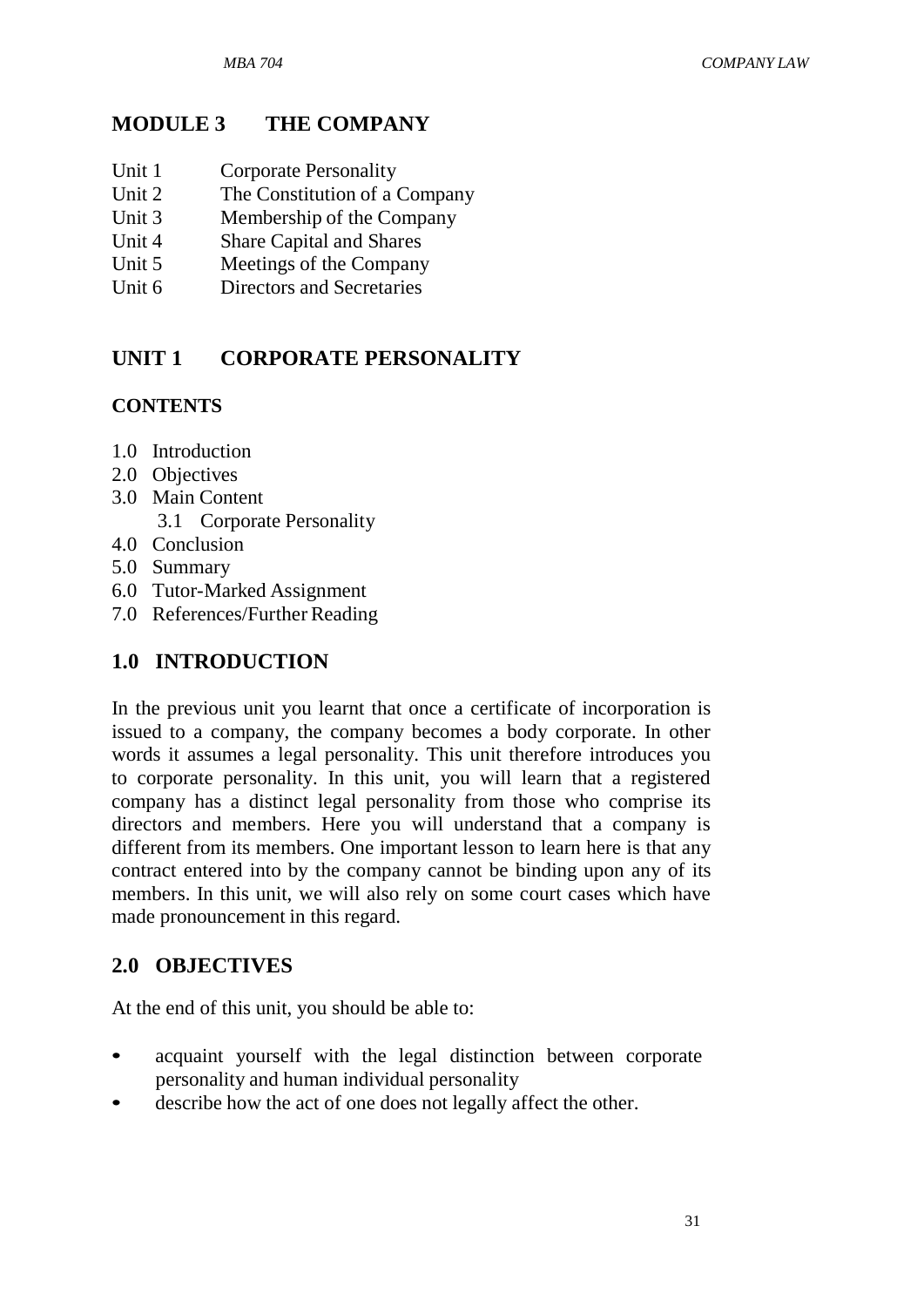# **3.0 MAIN CONTENT**

## **3.1 Corporate personality**

You have learnt in the previous units that a company assumes a status of its own once it is registered. It will also interest you to know that a company is an entity distinct from its shareholders that distinction confers on the company a personality known as ``Corporate Personality.'' The principle of corporate personality was eloquently expounded in the English case of Salomon v. Salomon & Co Ltd (1897 AC22). In the case of Salomon, the facts were that, Salomon was a leather merchant and wholesale boot manufacturer. When he became insolvent, he converted his business into a company. Out of the shares in the capital, Salomon took 20, 000 while his wife and his five children took one each. Later the company was in financial difficulties; the holder of the debentures (a debenture is an acknowledgement of a debt) appointed a receiver and the company went into liquidation. The courts were asked to decide whether the debentures originally belonging to Salomon were valid and entitled to priority over the unsecured creditors who denied them priority on the ground that the company was a one-man company and a sham. The court was of the opinion that Salomon & co Ltd was a mere alias or agent for Salomon, and therefore that Salomon was bound to pay the unsecured creditors of the company out of his own pocket notwithstanding that his shares had all been fully paid. The decision in this case represents a judicial stamp of an enabling power, which through an administrative system causes legal personality to be conferred upon business associations. It has been said that corporate personality is a "cornerstone of company law'. Nigeria has also adapted the position in the Salomon's case. According to Aguda, J. (As he was then):

"Legal personality relates basically to human beings but over years the English common law, faced with problems of property law and of commerce and business transactions, evolved a system of "corporate personality". Today it is well recognised that the state may grant legal personality to any group of persons and it may even refuse it to natural person".

In the Nigerian case of Dunlop Nigerian Industries Ltd Vs Forward Nigerian Enterprises Ltd & Fafore (1976) (1) A.L.R. the court held that it does not matter if the company's shares are owned substantially by one of the share holders with only a very small fraction held by one or few of others. The Act by which a limited liability company is incorporated is not concerned with quantum of interest of its members. Some of them may even hold a nominal or minute interest that may qualify them to be described as dummies. Nevertheless such a company maintains its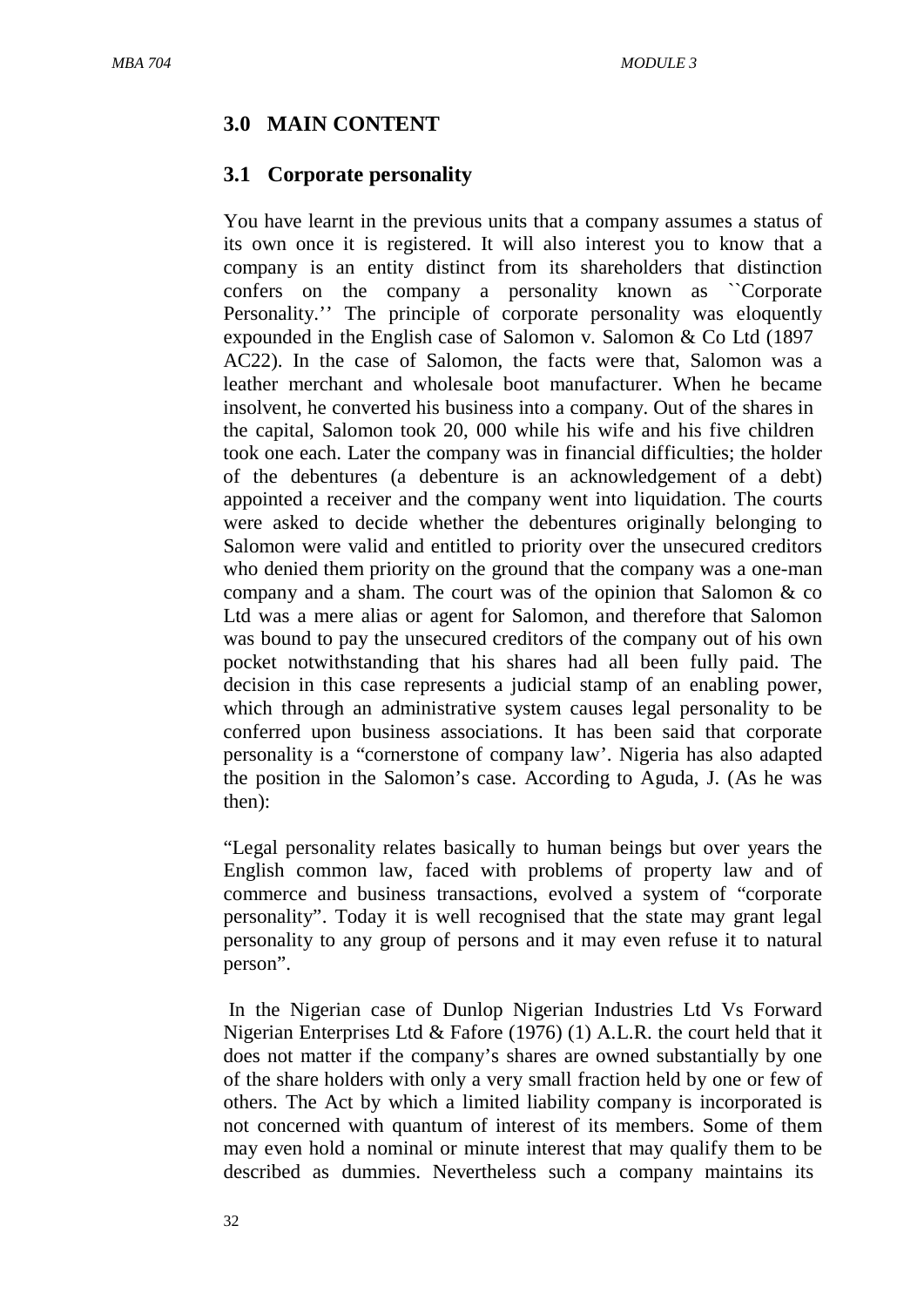independence as a person distinct from any of its members irrespective of the number of shares. The doctrine that a company is a legal entity, existing separate and distinct from its shareholders is a legal theory, established upon an expedient fiction. The fiction has been introduced for the convenience of the company in making contracts, in holding property, in suing and being sued, in managements of its affairs, and to preserve the limited liability of its shareholders. It is chiefly for the purpose of clothing associates of natural persons with the characteristics of a distinct entity at law, that corporations were invented and are in use. It is therefore settled that a company is distinct from its members.

#### **SELF-ASSESSMENTEXERCISE**

How true is it that an incorporated company is distinct from its members?

### **4.0 CONCLUSION**

An incorporated company has a distinct personality from its members. This personality is known in law as corporate personality. The case of Salomon Vs Salomon clearly illustrates the point. This was an English case where Salomon wanted to avoid liability of the debts he had earlier obtained before converting his business into a limited liability company. The courts held that Salomon should be personally liable as the company is different from him and so cannot inherit his debts as the company has its debts to pay.

### **5.0 SUMMARY**

In this unit you have learnt that corporate personality is the personality conferred by law on an incorporated company.

Once the company acquires that personality, it becomes different from its members or shareholders. Thus, the can sue and be sued in its name. It can acquire land and can also live in perpetual succession until dissolved according to law.

### **6.0 TUTOR-MARKED ASSIGNMENT**

Why is an incorporated company distinct from its members?

### **7.0 REFERENCES/FURTHER READING**

Barnes, K. (1992). *Cases and Materials on Nigeria Company Law.* Ile-Ife, Nigeria: Obafemi Awolowo University Press Ltd.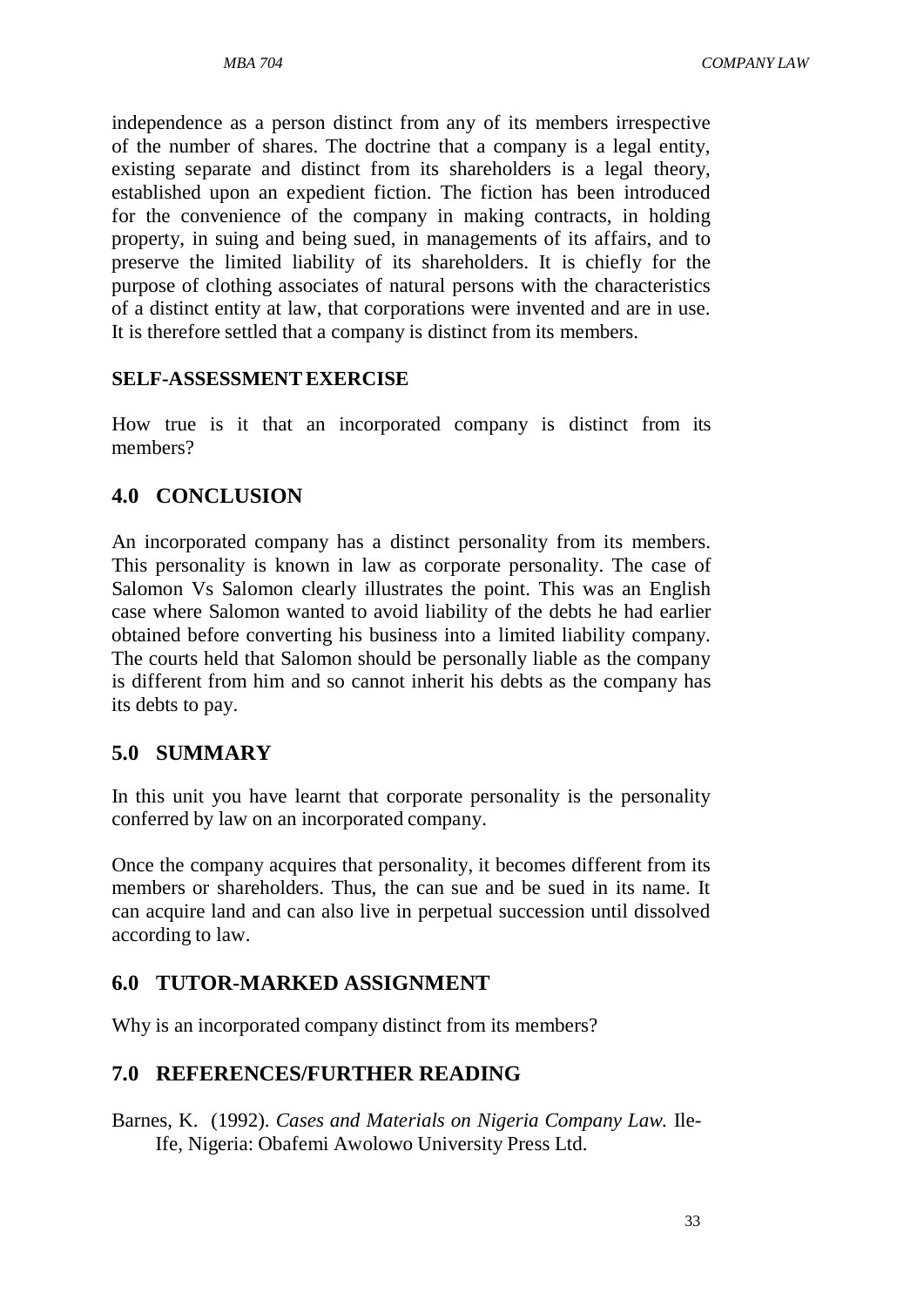Boyles & Birds' (2002). *Company Law*. Jordans Publishing Limited.

Companies and Allied Matters Act, 2004.

- Orojo, J. O. (1992), *Company Law and Practice*. Lagos, Nigeria: Mbeyi & Associates (Nig) Ltd.
- Owolabi, N.B & Badmus, M.A. (Eds). (2003). *Nigerian Business & Co-Operative Law*. Lagos: Printarts Limited.
- Schmitthoff, C. M. & Thompson, J. H. (1968). *Palmer's Company Law*. London: Stevensons & Sons Limited.
- *The Nigerian Law School Course Handbook on Company Law & Practice*, 2005/2006.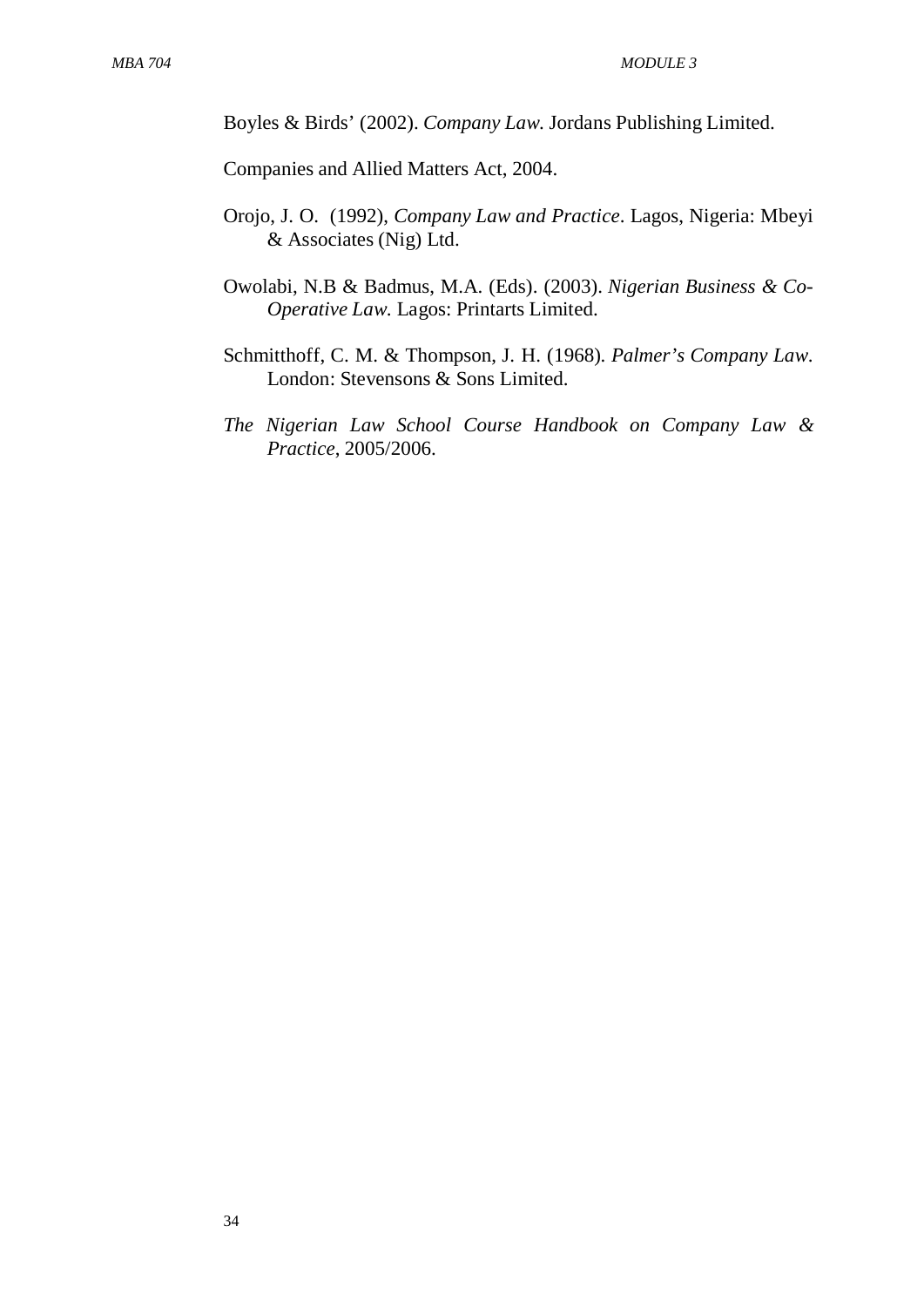# **UNIT 2 THE CONSTITUTION OF A COMPANY**

## **CONTENTS**

- 1.0 Introduction
- 2.0 Objectives
- 3.0 Main Content
	- 3.1 Memorandum of Association
	- 3.2 Articles of Association
	- 3.3 Effect of Registration of Memorandum and Articles of Association
- 4.0 Conclusion
- 5.0 Summary
- 6.0 Tutor-Marked Assignment
- 7.0 References/ Further Reading

# **1.0 INTRODUCTION**

This unit introduces you to how companies are governed. The idea is that the rule of law is paramount if order and ethics are to be maintained in any given community or society. Therefore the Companies and Allied Matters Act prescribes how every company registered by the commission has to be governed. In other words, every company has its own constitution. This constitution is known as the Memorandum and Articles of Association. As earlier stated, the Memorandum and Articles of Association has to be in accordance with the prescribed requirements of the Commission. The memorandum spells out the kind of business the company intends to carry out while the articles spell out how the company will be run from time to time. In this unit, we will together be studying the Memorandum and Articles of Association.

# **2.0 OBJECTIVES**

At the end of this unit, you should be able to:

- equip yourself with the contents of both memorandum and articles of association
- describe the importance of the Memorandum and Articles of Association.

# **3.0 MAIN CONTENT**

## **3.1 Memorandum of Association**

It is obvious that the memorandum is a very important document in relation to the proposed company. Where a company is limited by shares,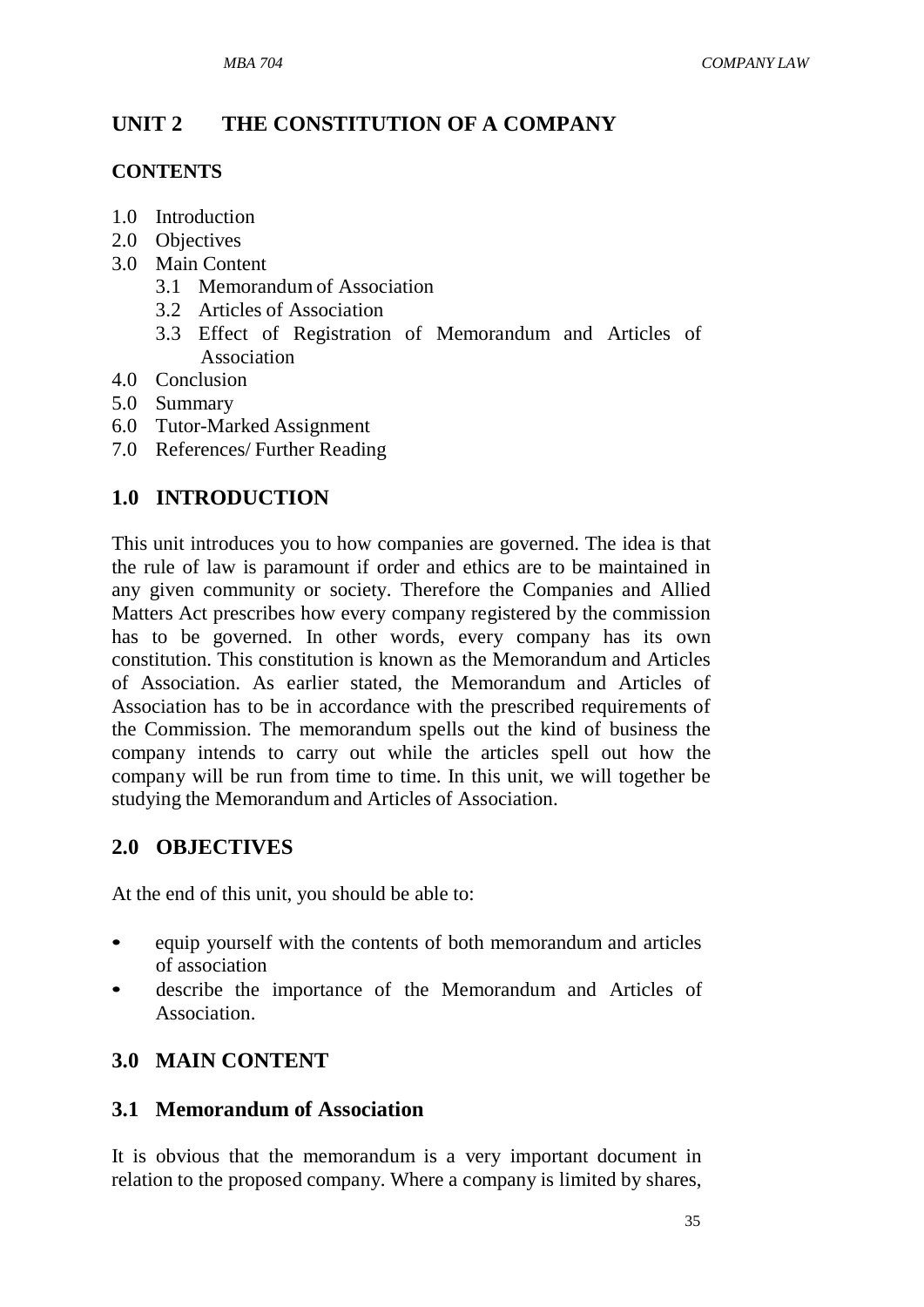the memorandum has to comply with section 27 of CAMA which requires that the memorandum of the company shall state its objects in the clauses.

The first clause is:

#### **a) The name clause**

This clause states the name of the company', with "limited' as the last word in the case of companies limited by shares and 'plc' in case public liability companies. The certificate of incorporation when given will then incorporate the company by that name.

### **b) Situation of the registered office**

This clause states in which part of Nigeria the registered office of the company is to be situate. The statement that the registered office of the company shall be situated in Nigeria is important for the purpose of tracing the company and service of court processes.

### **c) The object clause**

Every memorandum of association must state the objects of the proposed company. The nature of the business or businesses which the company is authorised to carry or, if the company is not formed for the purpose of carrying on business, the nature of the object or objects for which it is established. This statement has two main functions:

- i) It restricts the powers or affirmatively determines the powers of the company.
- ii) It restricts the powers of the company to those conferred.

It is important to note that once registered, the company has the power to do:

- i) whatever is necessary to do with a view to the attainment of the objects stated in its memorandum
- ii) whatever fairly may be regarded as incidental to and consequential on the stated objects
- iii) such other things as it is allowed to do by the Act or by any other statute.

### **d) The status of the company**

The memorandum also states whether the company is a private or public company, as the case may be;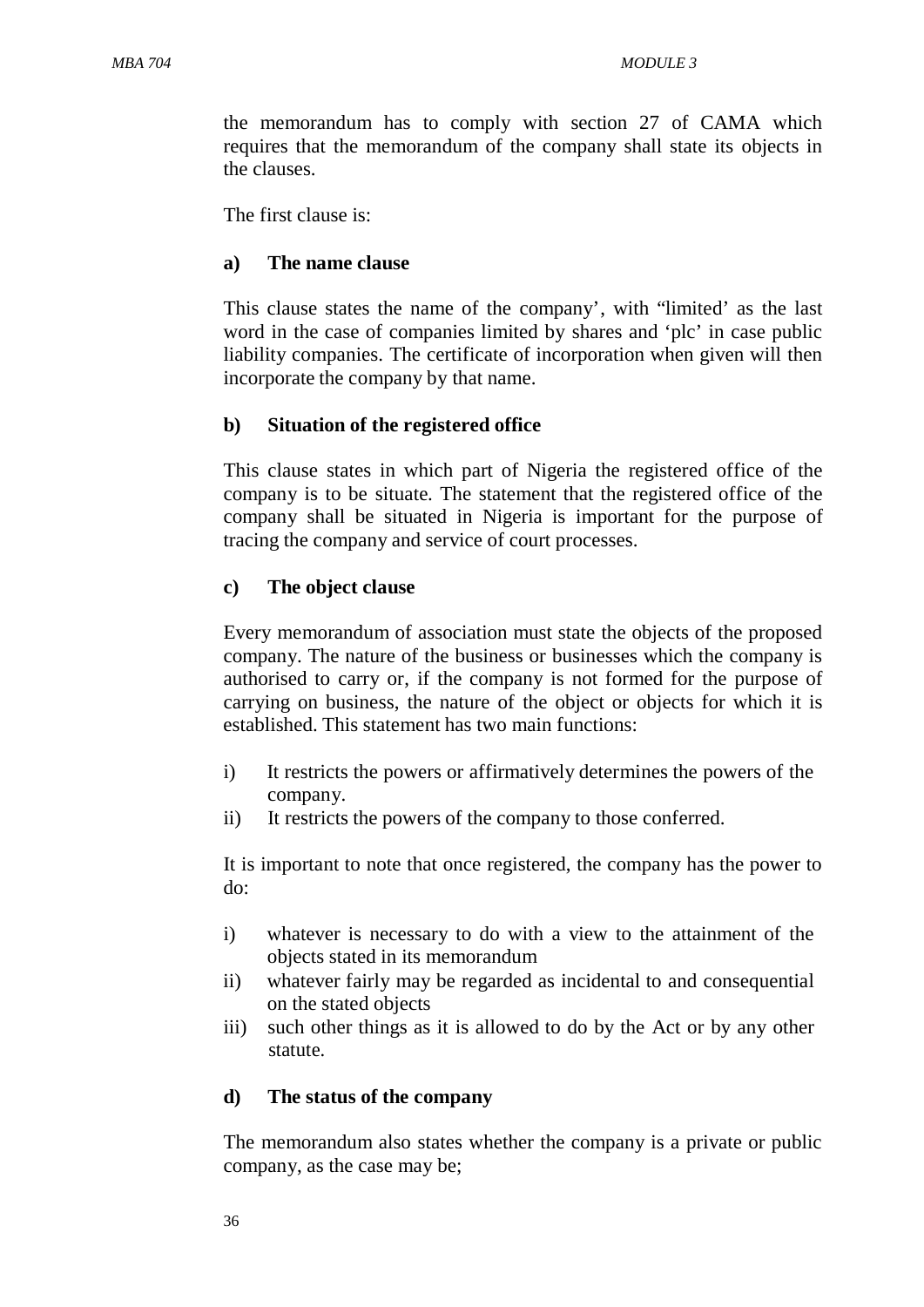#### **e) The limited liability clause**

The memorandum is also explicit that the liability of its members is limited by shares or by guarantee or is unlimited, as the case may be. The provisions of the Act limiting the liability of the members are of utmost importance. They concern a fundamental right of the member who normally is only willing to become a member because he is aware that this right cannot be abrogated by the company or a majority of members. Accordingly no alteration in the memorandum or the articles can on principle compel a member to take shares than the number which he held at the date when the alteration was made or increase his liability to contribute money.

- (1) If the company has a share capital
	- a) the memorandum shall also state the amount of authorised by share capital, not being less than  $=N=10,000$  in the case of a private company and  $=N=500,000$  in the case of a public company proposed to be registered, and the division thereof into shares of a fixed amount
	- b) the subscribers of the memorandum shall take among them a total number of shares of a value of not less than 25 percent of the authorised share
	- c) each subscriber shall write opposite to his name the number of shares he takes
	- d) A subscriber of the memorandum who holds the whole or any part the shares subscribed by him in trust for any other person shall disclose in the memorandum that fact and the name of the beneficiary.
- (2) The memorandum of a company limited by guarantee shall also state that
	- a) the income and property of the company shall be applied solely towards the promotion of its objects, and that no portion thereof shall be paid or transferred directly or indirectly to the members of the company except as permitted by or under the Act
	- b) each member undertakes to contribute to the assets of the company in the event of its being wound up while he is a member or within one year after he ceases to be a member, for payment of the debts and liabilities of the company, and of the costs of winding up, such amount as may be required not exceeding a specified amount and the total of which shall not be less than  $=N=10,000$ .
- (3) The memorandum shall be signed by each subscriber in the presence of at least one witness who shall attest to the signature.
- (4) The memorandum shall be stamped as a deed.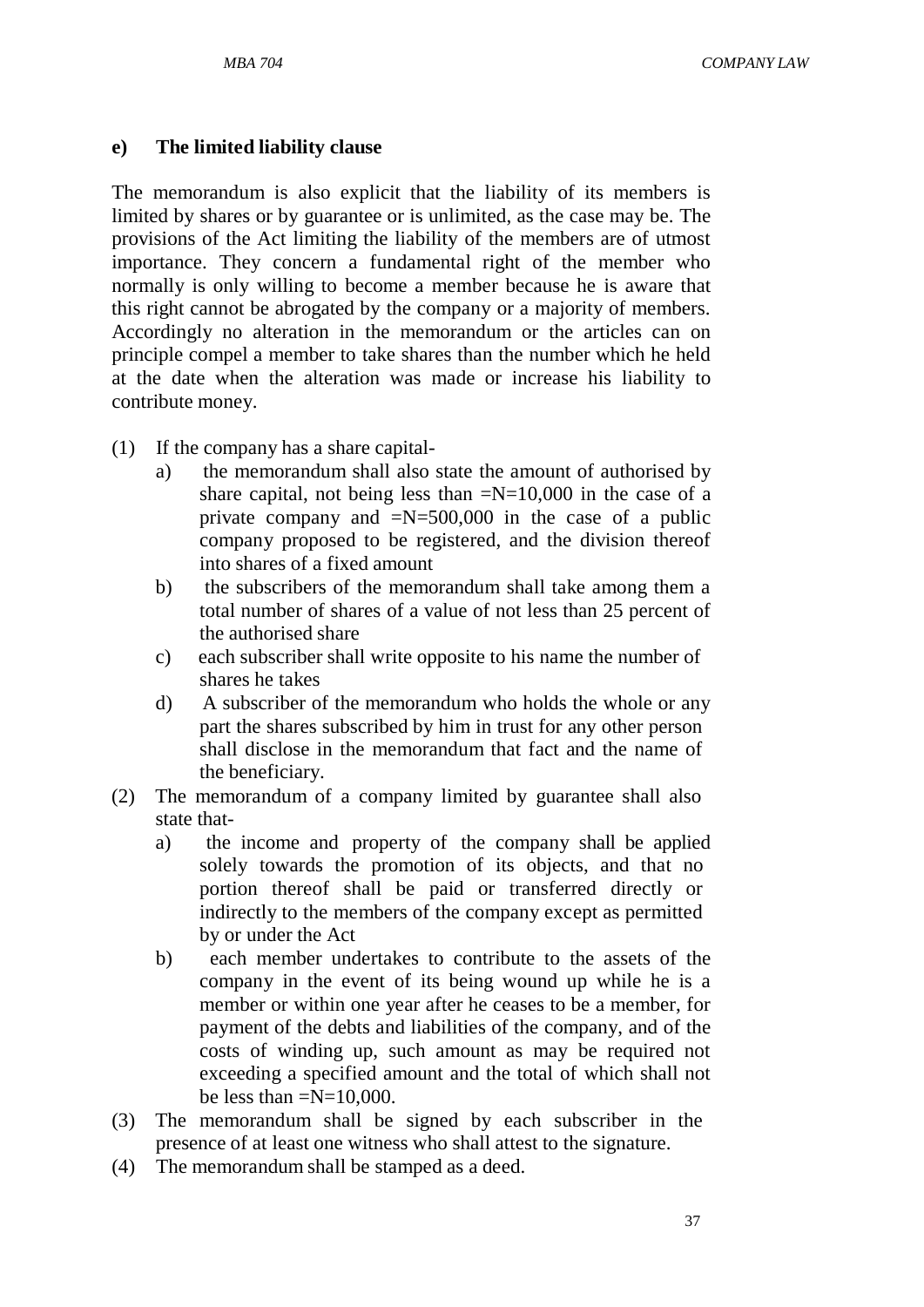## **3.2 Articles of Association**

Articles of Association contain regulations for the management of the affairs of the company. Before the 2004 CAMA, it was the practice that companies could file the articles separately. However, the 2004 Act has now made it mandatory that every company must file the Articles of Association. The Commission has also simplified the process of filling both the Memorandum and Articles of Association. Consequently the commission requires that the form and content of the Articles of Association of a private company limited by shares be in the form of Table A in Schedule 1 of the Act which may be used with such additions, omissions or alterations as may be required in the circumstances.

The articles must be expressed in separate paragraphs and numbered consecutively. They must be printed and signed by each of the subscribers of the Memorandum of Association and witnessed accordingly.

The subject matter of articles include among others:

- Increase of capital
- Reduction of capital
- Transfer and transaction of shares
- **Borrowing**
- General meeting
- Directors
- Dividends
- Special provisions for winding up etc.

## **3.3 Effect of Memorandum and Articles**

Section 41 (1) provides that subject to the Act, the Memorandum and Articles when registered have the effect of a contract under seal between the company and its members and between the officers and members themselves whereby they agree to observe and perform the provisions of the memorandum and articles.

### **SELF-ASSESSMENTEXERCISE**

Name four clauses that are mandatorily required in the Memorandum of Association.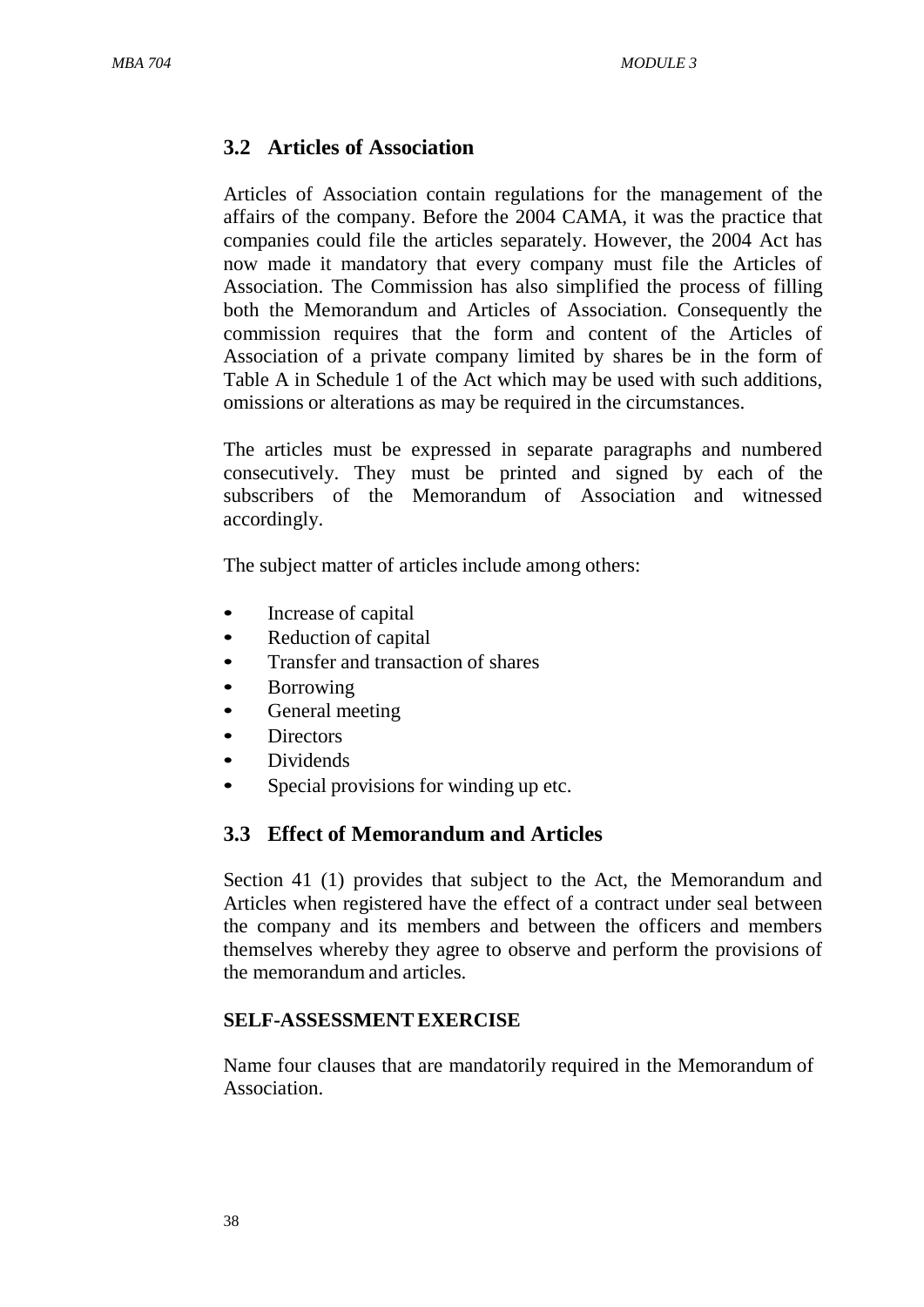## **4.0 CONCLUSION**

As with all human beings in the society which have laws that govern them, so is the company which also has corporate personality. Thus the company is governed through its own constitution which is the memorandum and articles of association. The memorandum contains the objects clauses stating the name of the company, the registered address of the company, the business to be carried out by the company; that the company is a limited liability company limited by shares, the share capital on the other hand, the Articles of association contain regulations for the internal management of the company.

### **5.0 SUMMARY**

In this unit you learnt about the constitution of a registered company. You learnt that a company must file for the registration of the memorandum and articles of association. The memorandum spells out-

- The name of the company.
- The registered office of the company
- The object clause (what business the company shall be doing)
- That the company is a private company whose liability is limited
- 25% of the share capital taken by the subscribers.

The Articles provide regulations for the internal management of the company

- Increase of capital
- Reduction of capital
- Transfer and transaction of shares
- Borrowing
- General meeting
- Directors
- Dividends
- Special provisions for winding up etc.

# **6.0 TUTOR-MARKED ASSIGNMENT**

- (a) State the importance of the object clause in the memorandum of association.
- (b) Name three subject-matters of articles of association.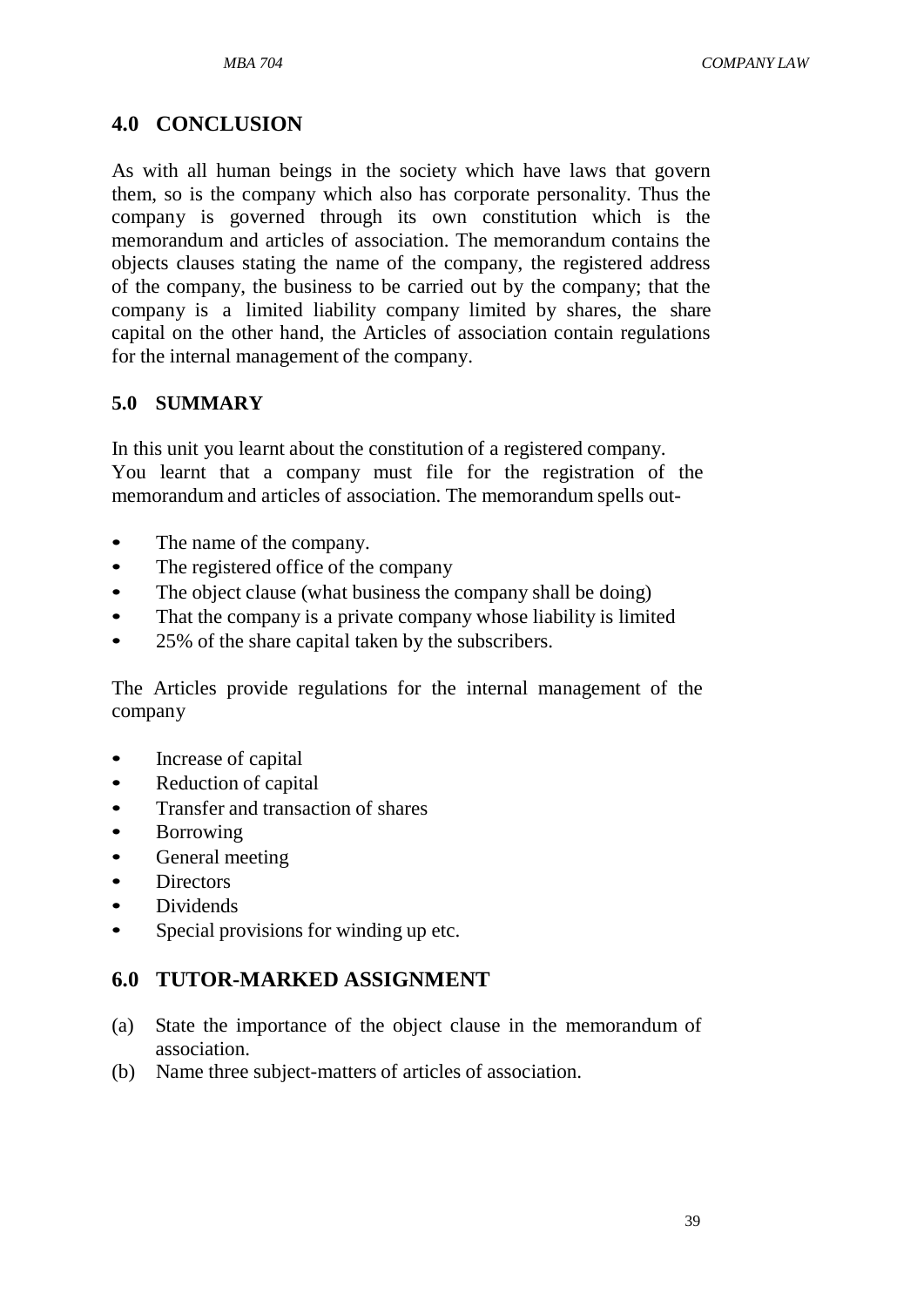#### **7.0 REFERENCES/FURTHER READING**

Barnes, K. (1992). *Cases and Materials on Nigeria Company Law.* Ile-Ife, Nigeria: Obafemi Awolowo University Press Ltd.

Boyles & Birds' (2002). *Company Law*. Jordans Publishing Limited.

Companies and Allied Matters Act, 2004.

- Orojo, J. O. (1992), *Company Law and Practice*. Lagos, Nigeria: Mbeyi & Associates (Nig) Ltd.
- Owolabi, N.B & Badmus, M.A. (Eds). (2003). *Nigerian Business & Co-Operative Law*. Lagos: Printarts Limited.
- Schmitthoff, C. M. & Thompson, J. H. (1968). *Palmer's Company Law*. London: Stevensons & Sons Limited.
- *The Nigerian Law School Course Handbook on Company Law & Practice*, 2005/2006.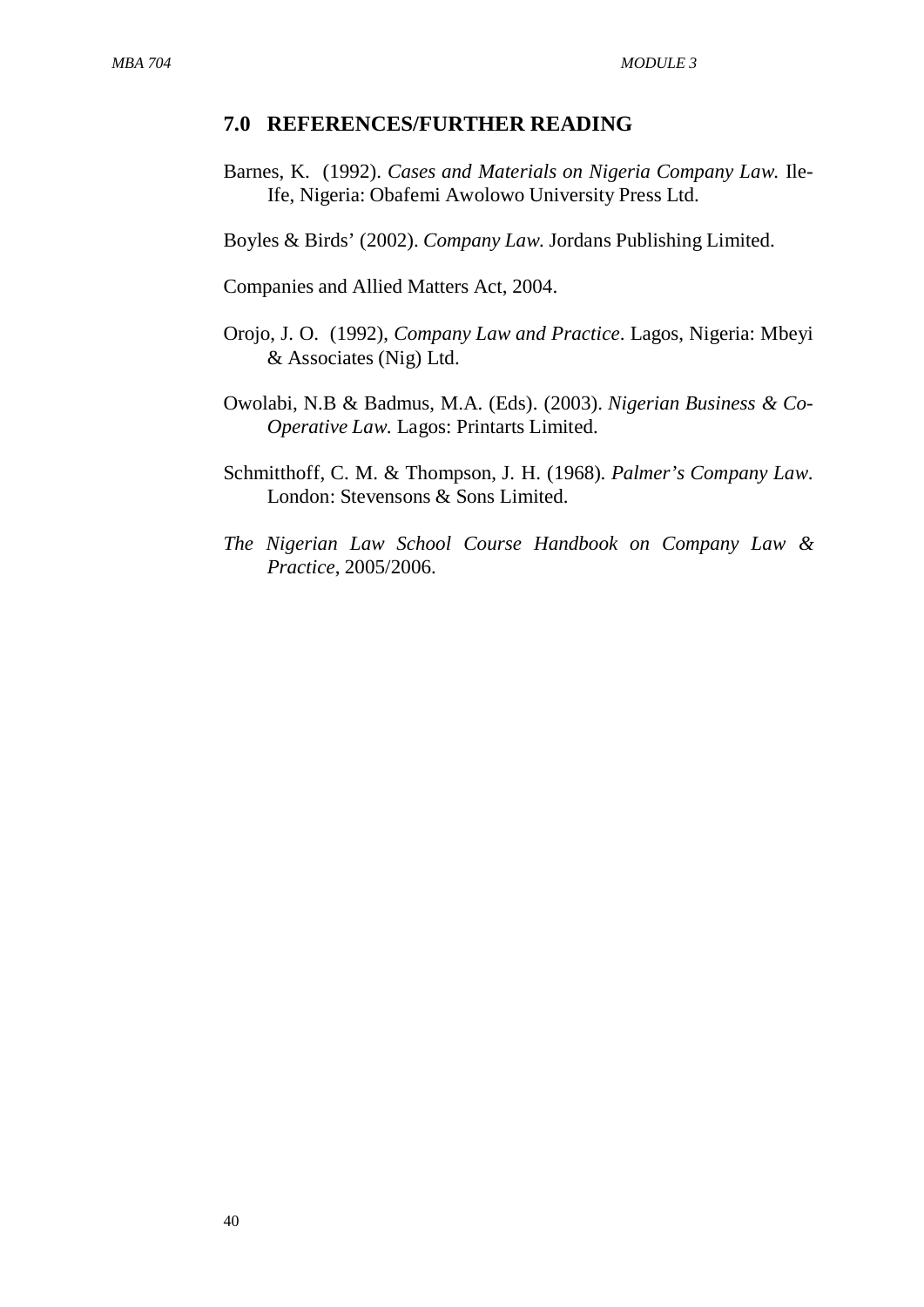# **UNIT 3 MEMBERSHIP OF THE COMPANY**

# **CONTENTS**

- 1.0 Introduction
- 2.0 Objectives
- 3.0 Main Content
	- 3.1 Nature of the Membership
	- 3.2 Who May Become a Member
		- 3.2.1 Infant
		- 3.2.2 Married Women
		- 3.2.3 Personal Representatives
		- 3.2.4 Companies
- 4.0 Conclusion
- 5.0 Summary
- 6.0 Tutor-Marked Assignment
- 7.0 References/Further Reading

# **1.0 INTRODUCTION**

This unit introduces you to how membership of a company is constituted. In this unit you will learn about who qualifies to be a member of a company. Membership of a company is very critical to the existence and management of the company. In this unit you will also learn about the nature of membership, who may become a member, rights and liabilities of membership.

# **2.0 OBJECTIVES**

At the end of this unit, you should be able to:

- describe who is qualified to become a member of a company?
- list types of membership
- explain rights of membership

# **3.0 MAIN CONTENT**

# **3.1 Nature of the Membership**

Every company is composed of members, though in the contemplation of the law it is an entity distinct from its constituent members. In the case of a company limited by shares, a member of a company is a person who has constituent proprietary interest in the company and whose name is on the register of members. Thus, a shareholder of a company having a share capital is a member when his name is entered in the register, and a person who undertakes to make a contribution in the event of the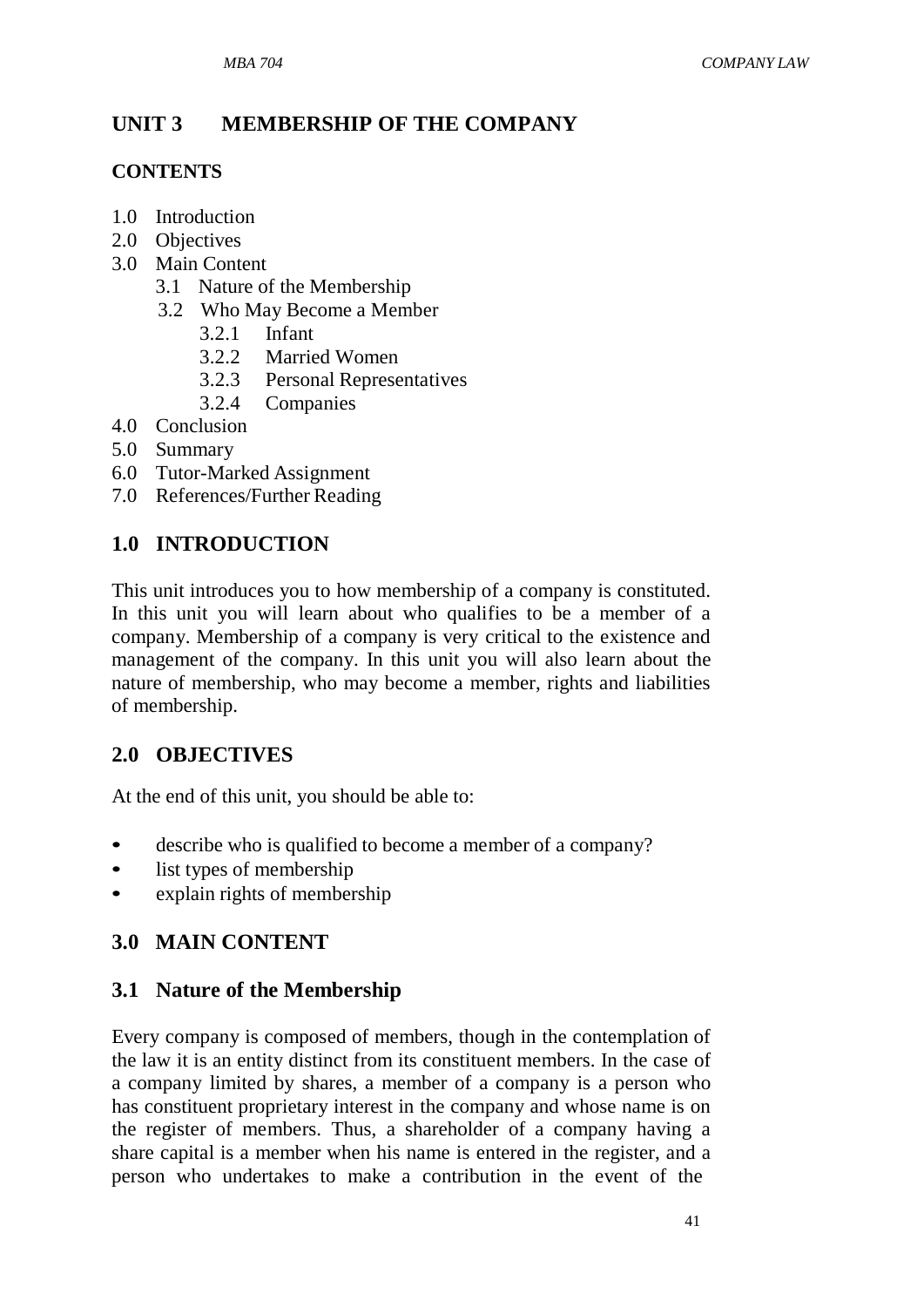winding up of a company limited by guarantee becomes a member of the company when his name is entered in the register of members.

CAMA provides that in the case of a company having a share capital, each member shall be a shareholder of the company, the term ``members'' and ``shareholder'' may be synonymous. However, the courts have distinguished between members and shareholders. In Ponmile v. Sparks Electrics (Nig) Ltd (1986) 2 NWLR page 519 the court distinguished between a shareholder and a member of a company limited by shares and also observed that ``entry in the register of the company is another method of proof of being a shareholder, but it is not the only method nor can the absence of that method of proof invalidate other methods.'' In Oilfields, another case, it was also held that the share certificate is not the only means of establishing shareholding and that even oral evidence, if cogent, may suffice. This is not the case of membership as entry in the register is an indispensable condition. While a member of a company registered with shares must be a shareholder of a company, the converse is not necessarily true, for a shareholder will not necessarily become a member.

## **3.2 Who May Become A Member**

As a general rule, any legal person may become a member of a company, but personal representatives of deceased persons by an infant, companies and aliens are subject to special rules.

## **3.2.1 Infant**

Section 20 of the Act provides that a person under the age of 18 years shall not join in the formation of a company or be a subscriber to the memorandum of association unless there are at least two other subscribers not disqualified under the Act from joining in forming a company. Thus, before a person less than 18 years can be a subscriber to the memorandum of association there must be at least two other duly qualified subscribers. If an infant becomes a member, he will not be counted in determining the legal minimum number of members.

Subject to these restrictions, any person under the age of 18 years not otherwise disqualified may subscribe to the memorandum or otherwise become a member. He is, however, subject to the general disability of an infant to contract under general law. Thus, his contract to take shares in a company is voidable at his instance anytime before he attains 18 years of age or within a reasonable time thereafter. If he so repudiates, he cannot recover the money paid for the shares unless there has been a total failure of the consideration for which the money was paid.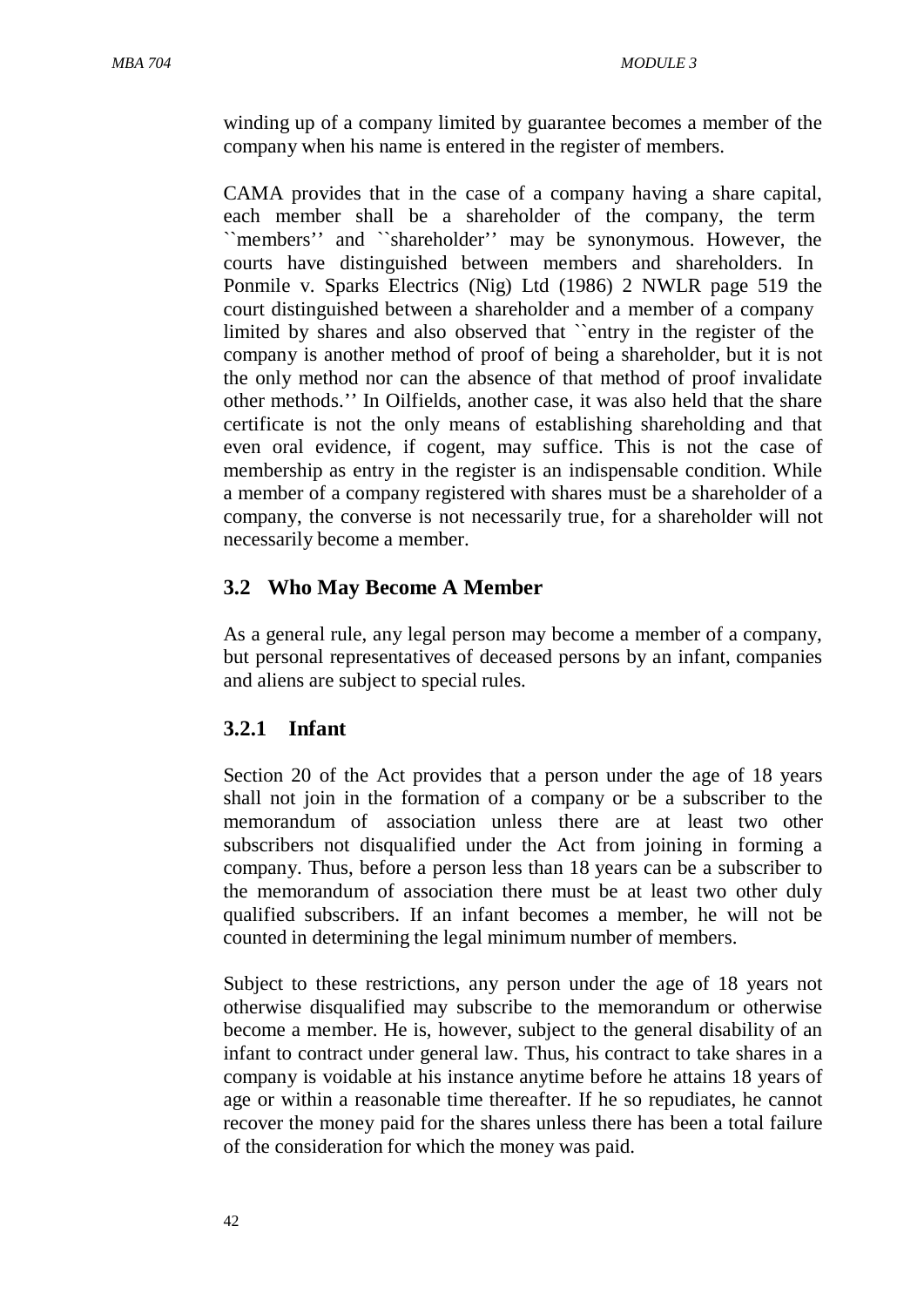### **3.2.2 Married Women**

Pursuant to section 42 of the constitution which provides for freedom from discrimination, a woman has the same contractual rights and is liable to the same obligation as anyone else as regards the holding of shares.

### **3.2.3 Personal Representatives**

On the death of a shareholder, the shares are transmitted to his personal representatives, i.e. his executors or administrators and the production of the probate of the will or letters of administrations of the estate of the deceased person is sufficient evidence of the grant. This, however, does not make the personal representative a member of the company. The personal representatives are only persons recognised as having any title to the deceased's interest in the shares. They can sell and transfer the shares without being first registered as members. Such personal representatives are entitled to the same dividends and other advantages to which they would be entitled if they were the registered holders of the shares, but cannot unless otherwise provided in the articles, before being registered as members in respect of the shares be entitled in respect of them to exercise any right conferred by membership in relation to meetings of the company. The directors may, however, give the personal representatives notice to elect either to be registered as members; the directors may withhold the payment of dividends or other money until compliance.

### **3.2.4 Companies**

A company is a person and, therefore, by virtue of section 18 it may be one of the subscribers of the memorandum of another company in formation and when that company is incorporated, it will become a member of it. Similarly, it may as general rule, purchase shares from another company and so become its member.

### **SELF-ASSESSMENTEXERCISE**

How is membership of a company acquired?

## **4.0 CONCLUSION**

Every company is made of membership. Every company is composed of members, though in the contemplation of the law it is an entity distinct from its constituent members. In the case of a company limited by shares, a member of a company is a person who has a constituent proprietary interest in the company and whose name is on the register of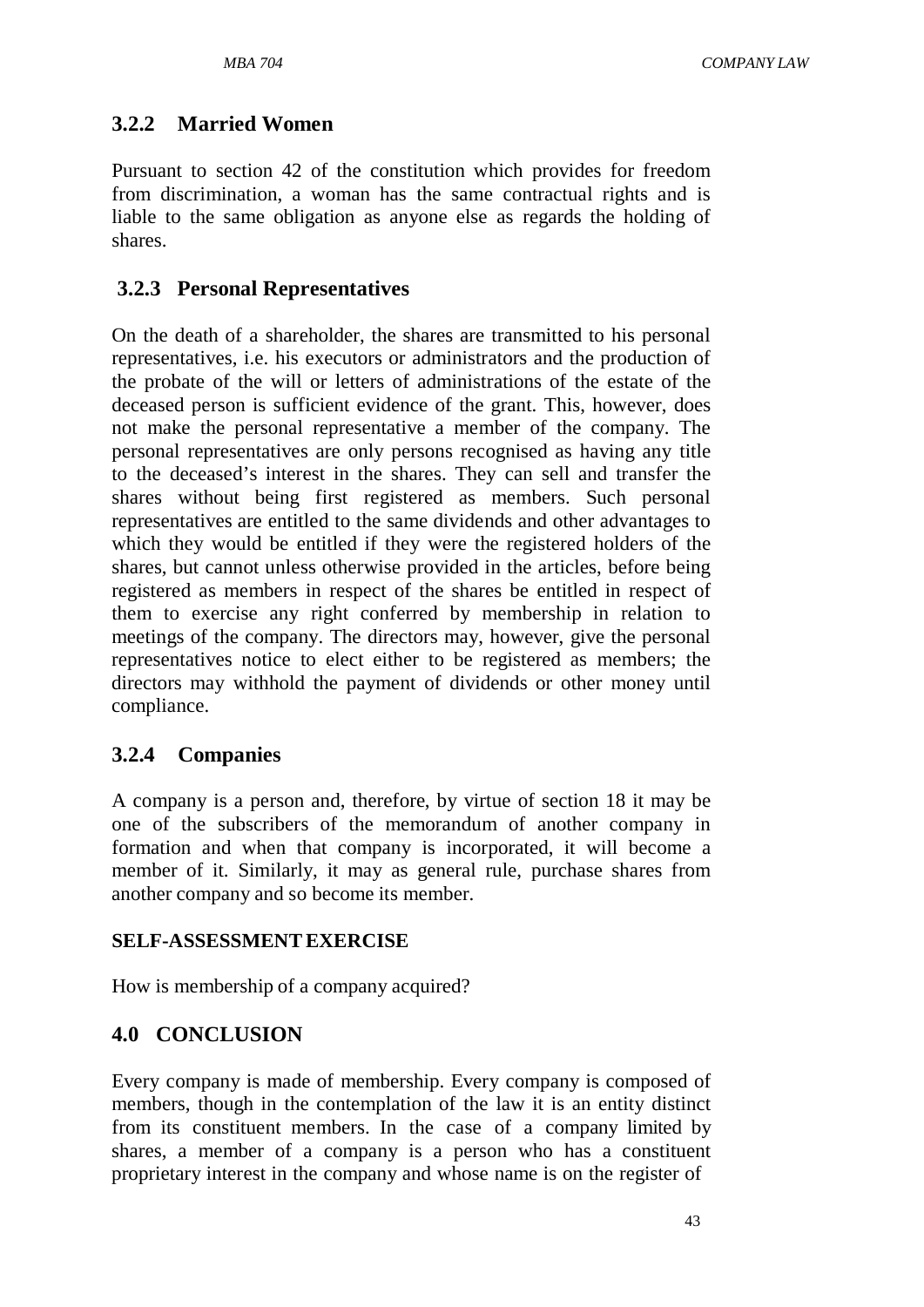members. Thus, a shareholder of a company having a share capital is a member when his name is entered in the register, and a person who undertakes to make a contribution in the event of the winding up of a company limited by guarantee becomes a member of the company when his name is entered in the register of members. A company can also be a member of another company.

### **5.0 SUMMARY**

A person becomes a member of a company in any of the following ways:

- By subscribing to the memorandum of the company upon the registration of the company
- By agreeing with the company to take a share and being placed on the register of members.
- By taking a transfer of shares and being placed on the register of members.
- By succeeding to the estate of a deceased member and being placed on the register of members.

### **6.0 TUTOR-MARKED ASSIGNMENT**

Who is a member of a company?

#### **7.0 REFERENCES/FURTHER READING**

- Barnes, K. (1992). *Cases and Materials on Nigeria Company Law.* Ile-Ife, Nigeria: Obafemi Awolowo University Press Ltd.
- Boyles & Birds' (2002). *Company Law*. Jordans Publishing Limited.

Companies and Allied Matters Act, 2004.

- Orojo, J. O. (1992), *Company Law and Practice*. Lagos, Nigeria: Mbeyi & Associates (Nig) Ltd.
- Owolabi, N.B & Badmus, M.A. (Eds). (2003). *Nigerian Business & Co-Operative Law*. Lagos: Printarts Limited.
- Schmitthoff, C. M. & Thompson, J. H. (1968). *Palmer's Company Law*. London: Stevensons & Sons Limited.
- *The Nigerian Law School Course Handbook on Company Law & Practice*, 2005/2006.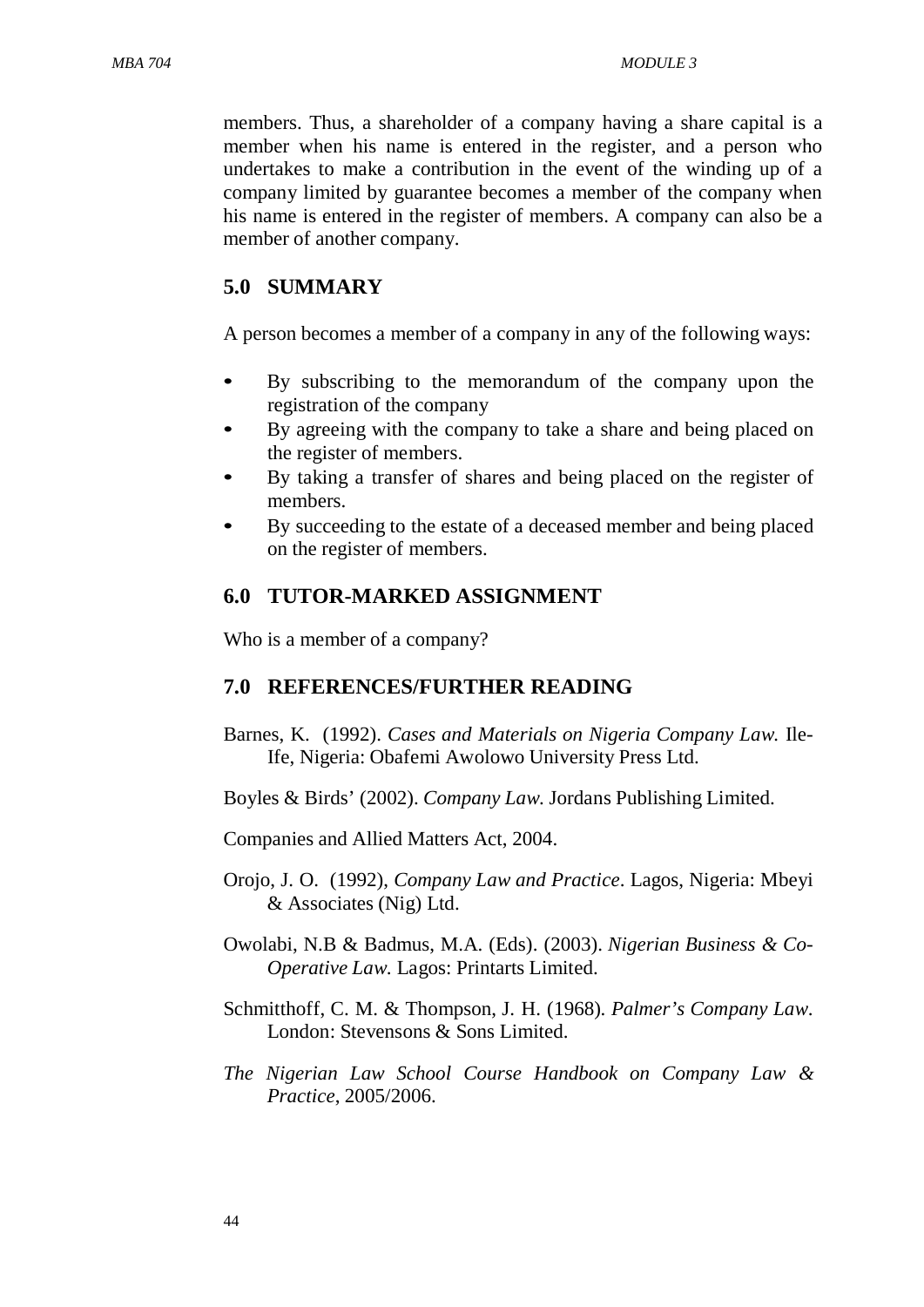# **UNIT 4 SHARE CAPITAL AND SHARES**

## **CONTENTS**

- 1.0 Introduction
- 2.0 Objectives
- 3.0 Main content
	- 3.1 Meaning of Share Capital
		- 3.1.1 Authorised Share Capital
		- 3.1.2 Authorised Minimum Share Capital<br>3.1.3 Issued Capital
		- **Issued Capital**
		- 3.1.4 Paid-up Capital
		- 3.1.5 Reserve Capital
		- 3.1.6 Fixed Capital and Circulating Capital
		- 3.1.7 Equity Share Capital
	- 3.2 Shares: Nature of Share
		- 3.2.1 Rights Attached to Shares
	- 3.3 Classes of Shares
		- 3.3.1 Rights Attached to Classes of Shares
		- 3.3.2 Ordinary Shares
		- 3.3.3 Founder's or Deferred Shares
		- 3.3.4 Preference Shares
- 4.0 Conclusion
- 5.0 Summary
- 6.0 Tutor-Marked Assignment
- 7.0 References/Further Reading

# **1.0 INTRODUCTION**

This unit introduces you to share capital and shares. Recall that in unit 9 you learnt about the constitution of the company and share capital clause. You also learnt how each member undertakes to contribute to the assets of the company in the event of its being wound up while he is a member.

You also learnt that acquisition of shares qualifies one to be a member of a company. You would have noticed that recently there has been instability on the stock market where the value of shares has dropped. This unit will give you an idea about share capital and shares generally. This unit will be divided into two parts. Part A will deal with share capital. Part B will deal with shares simpliciter.

# **2.0 OBJECTIVES**

At the end of this unit, you should be able to:

explain share capital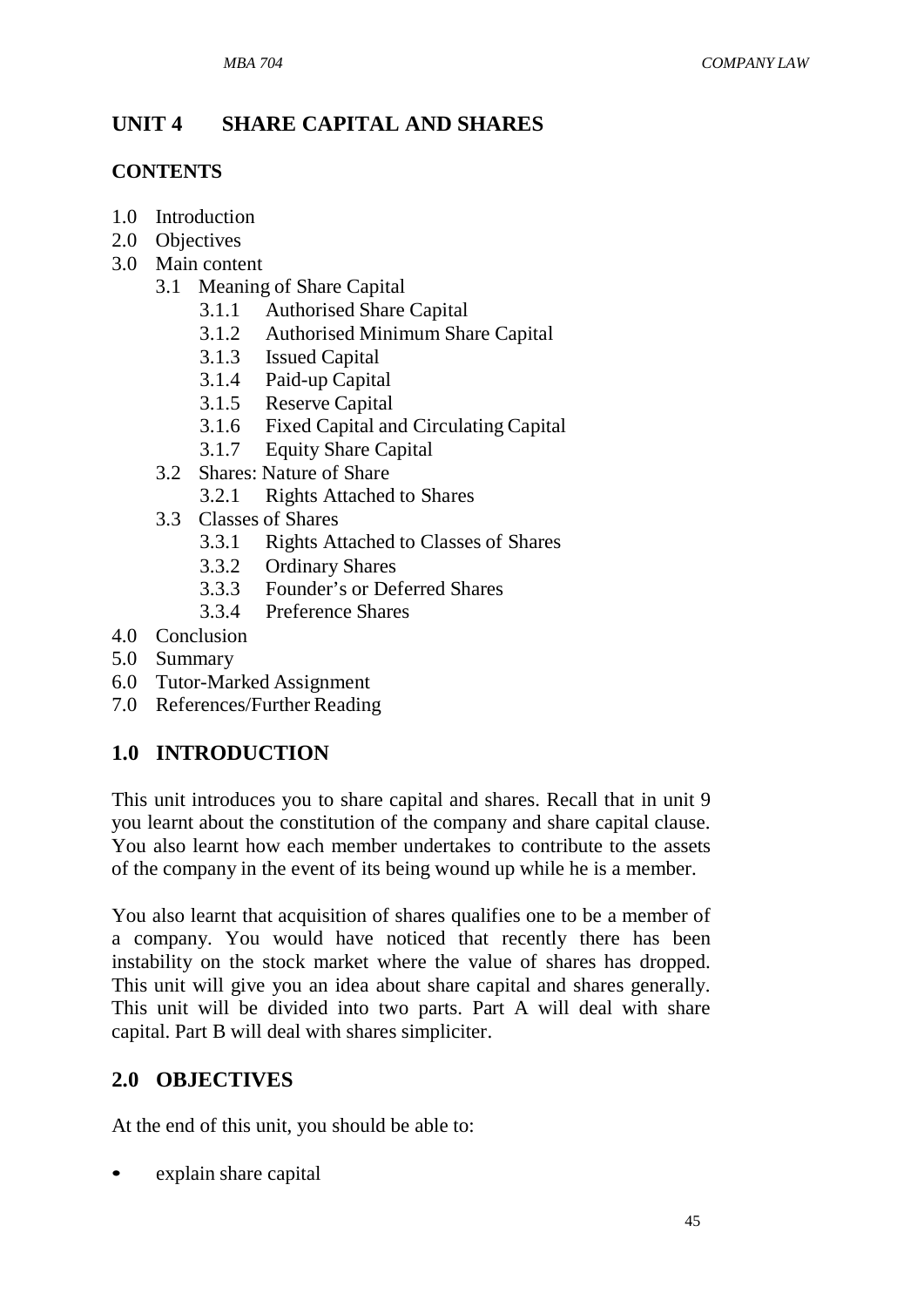- explain the minimum capital a company is supposed to have at incorporation
- explain the types of shares known to law
- describe the role shares play in the functioning of a company.

# **3.0 MAIN CONTENT**

# **3.1 Meaning of Share Capital**

The expression "capital of a company" covers all the assets of the company and includes the share capital and borrowed money which is sometimes referred to as loan capital. It also includes fixed and circulating capital.

Share capital may be distinguished into authorised or nominal, issued, paid-up, reserved or equity share capital.

# **3.1.1 Authorised Share Capital**

When a company is registered, it is registered with a given share capital. That is its authorized Share- capital at the time. Thus authorised share capital is defined as "the share capital of a company at any given time." It is also sometimes called the nominal share capital.

You also learnt in Unit 9 that the authorized share capital must be divided into a number of shares each having a specified value, e.g. authorised share capital of  $=N=10,000$  divided into 10,000 shares of  $=N=1$  each.

# **3.1.2 Authorised Minimum Share Capital**

This is the minimum share capital with which a company must be registered and below which the share capital must not at any time fall. This is  $=N=10,000$  in the case of a private company and  $=N=500,000$  in the case of a public company. A company is not allowed to reduce its share capital to below the prescribed minimum. Apart from the fact that after the commencement of the Act, a company cannot be registered with less than the authorised minimum share capital. However, where at the commencement of the Act a company has a share capital lower than the authorised minimum, it must, not later than 30 days after the appointed day, increase its share capital to an amount not less than the authorised minimum and at least 25 per cent of this must be issued.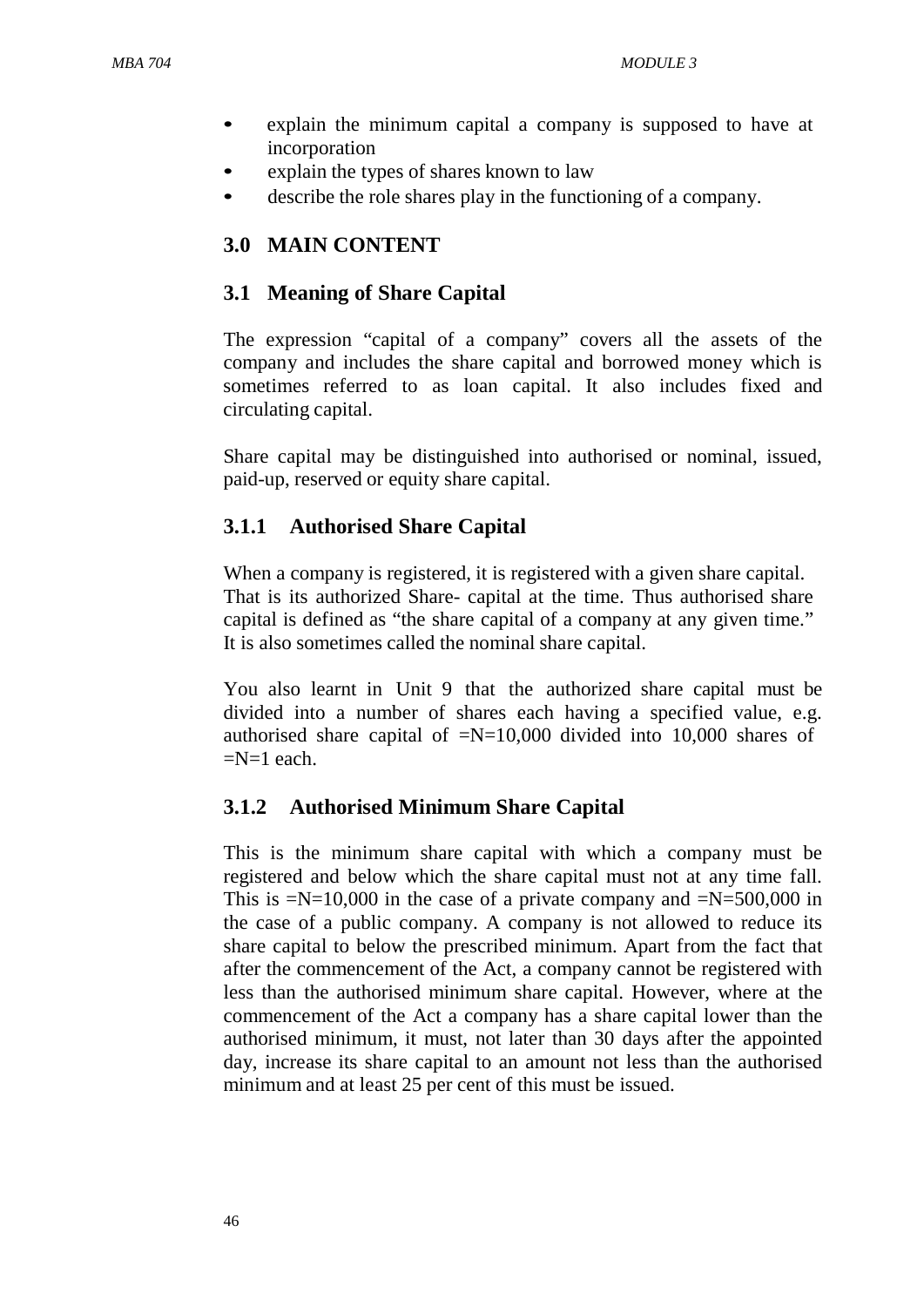# **3.1.3 Issued Capital**

This is the portion of the authorised share capital which has been subscribed or issued to shareholders and the expression "issued share capital" when used in relation to a reduction of share capital includes the share premium account and any capital redemption reserve account of a company.

# **3.1.4 Paid-up Capital**

This is share capital which is issued and paid up.

# **3.1.5 Reserve Capital**

Section 104 provides that if an unlimited company resolves to be reregistered as a limited company, it may increase the nominal amount of each share but subject to the condition that "no part of the increased capital shall be capable of being called up, except in the event and for the purposes of the company being wound up". The company may also provide that a specified portion of its uncalled capital "shall not be capable of being called up except in the event and for the purposes of the company being wound up."

# **3.1.6 Fixed Capital and Circulating Capital**

The fixed capital is assets which are retained in the company and upon which subscribed capital is expected to produce income or profit; while the circulating capital is the capital of the company, such as money and goods, circulated in the business, and which are intended to return with some accretion.

# **3.1.7 Equity Share Capital**

"Equity share" is defined as "a share other than a preference share," and "preference share" is defined as "a share, by whatever name designated, which does not entitle the holder of it to any right to participate beyond a specified amount in any distribution whether by way of dividend or on redemption, in a winding up, or otherwise"  $(s. 650(1))$ . Thus, the equity share capital includes the ordinary, deferred and even participating preference shares whose participating rights are unlimited. The equity share capital therefore bears the main risk of the business.

# **3.2 Shares: Nature of Share**

A share in a company is the expression of a proprietary relationship: the shareholder is the proportionate owner of the company but he does not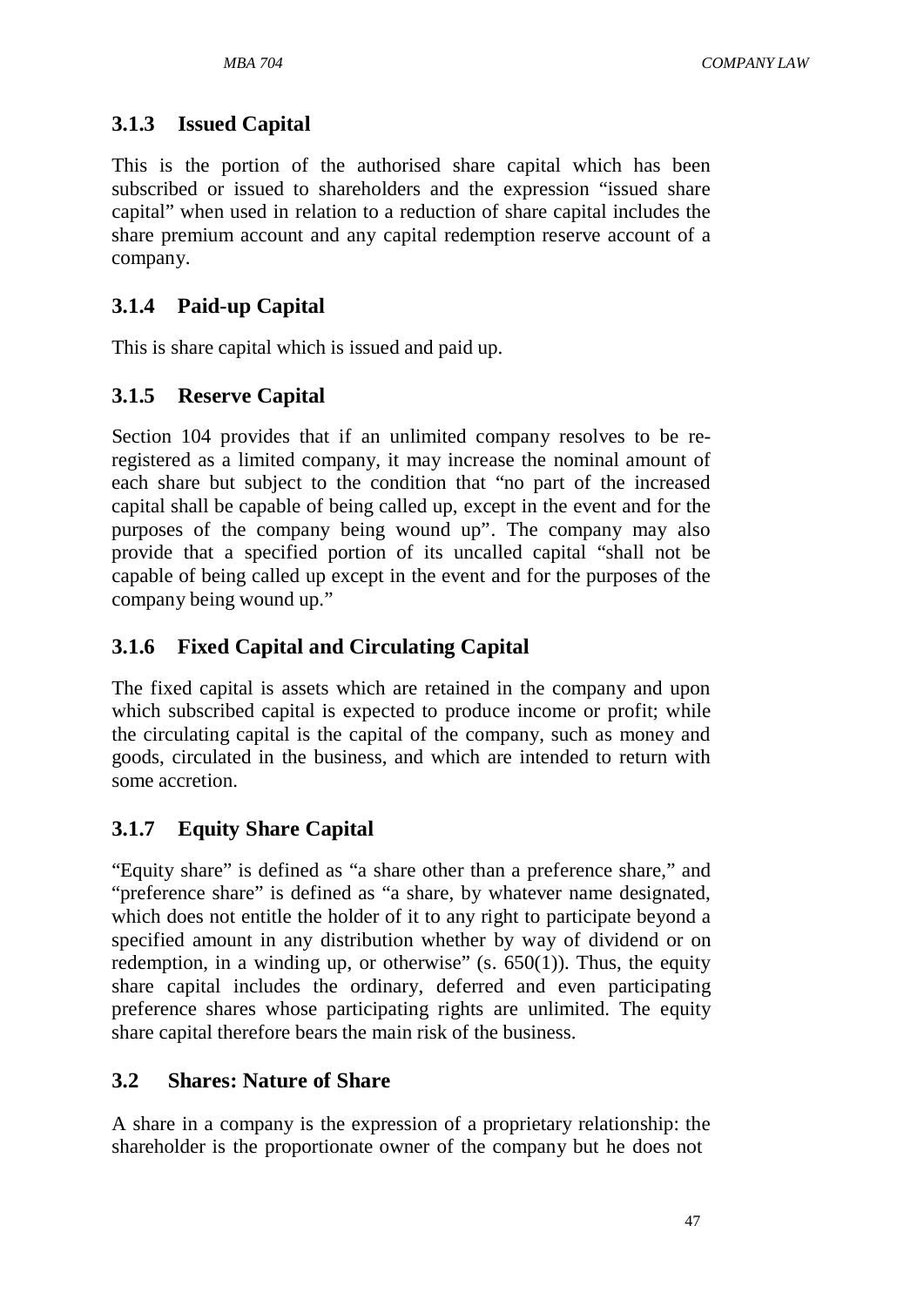own the company's assets which belong to the company as a separate and independent legal entity.

Section 650(1) defines "share" as "the interests in a company's share capital of a member who is entitled to share in the capital or income of such company; and except where a distinction between stock and shares is expressed or implied, includes stock." It is a chose in action and is property transferable.

## **3.2.1 Rights Attached to Shares**

Section 114 provides that subject to the provisions of the Act, the rights and liabilities attaching to the shares of a company depend on the terms of issue and of the company's articles; but that notwithstanding anything to the contrary in the terms or the articles, the rights will include that of attending any general meeting of the company and voting at the meeting. The other rights usually attached to a share include, for example, the right to dividend, if any, to participate in distribution of assets in the winding up of the company, to receive notice of general meetings, to receive a copy of the memorandum and articles and of every balance sheet to be laid before the general meeting, to inspect and obtain copies of minutes of general meetings, and to petition for winding up, or in the alternative, to apply for a remedy under Part X.

*Right to one vote:* Before the commencement of the Act non-voting shares were freely issued and weighted shares (i.e. attached) were permitted. This device of classes of shares with their differing voting rights has been extensively used since the early years of the Nigerian Enterprises promotions Acts to frustrate Government's objective of giving more control of business to Nigerians.

In order to remedy the situation, the Act prohibited both non-voting shares and weighted shares except as provided in the Act. Section 116(1)(a) provides that any shares issued by a company after the date of commencement of the Act shall carry the right on a poll at a general meeting of the company to one vote in respect of each share and no company may by its articles or otherwise authorise the issue of shares which carry more than one vote in respect of each share or which do not carry any right to vote. If at the commencement of the decree, any share of a company carries more than one vote, or does not carry any right to vote. If at the commencement of the Act, such a share is deemed, as from the appointed day, to carry one vote and one vote only  $(s. 116(1)(b))$ .

If a company fails to comply with these provisions it is liable to a daily default fine and any resolution purportedly passed by the company while the default continues is void.

There are two important exceptions to this right to one vote.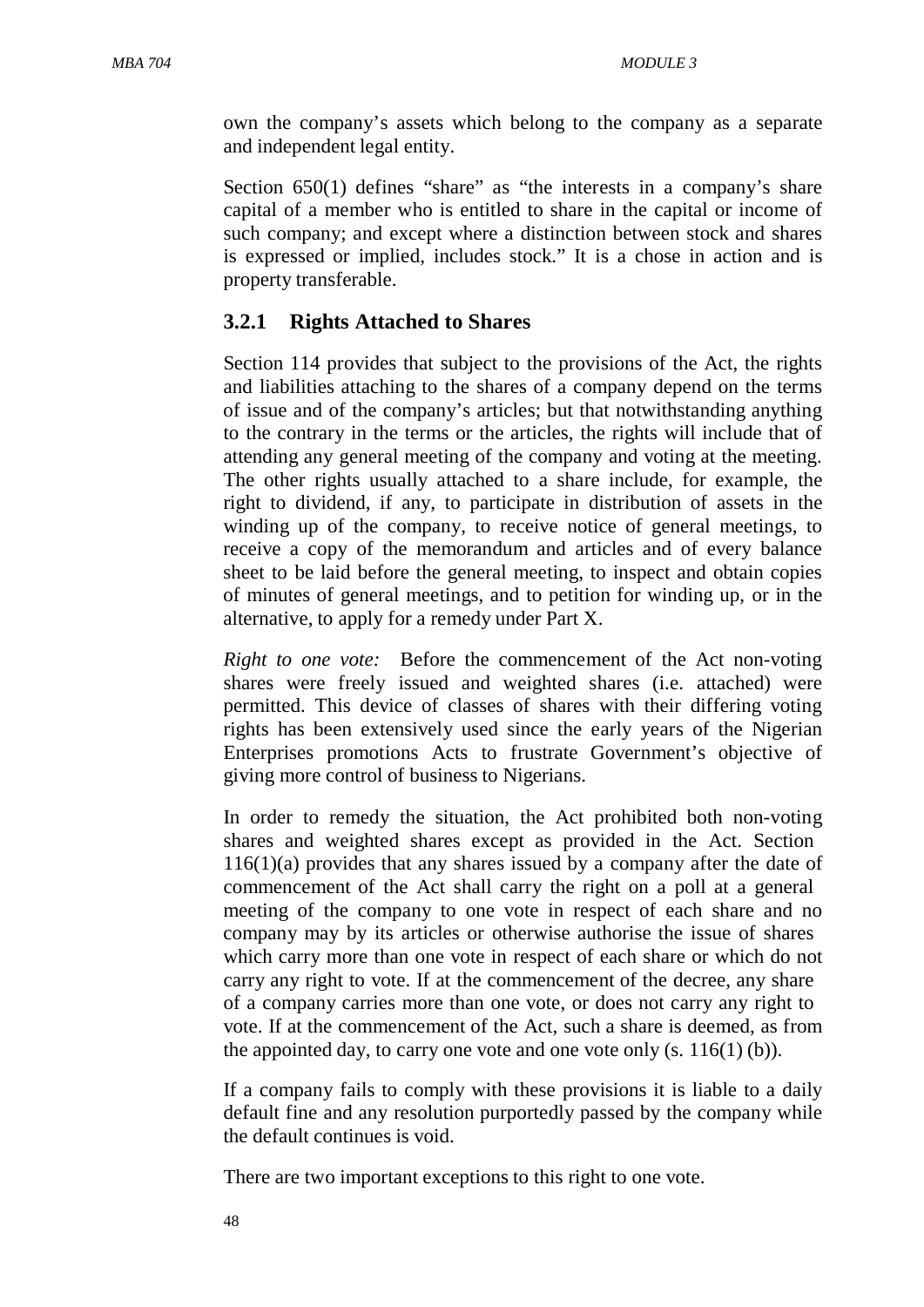### **3.3 Classes of Shares**

### **3.3.1 Rights Attached to Classes of Shares**

Normally, the rights attached to shares rank *pari passu*, i.e. confer equal benefits to the holders, but a company may, if so authorised by its articles issue its shares with different rights, e.g. as to dividend or sharing of capital on winding-up. Shares are not to be treated as being of the same class unless they rank equally for all purposes. Although the rights attached to shares are to be ascertained from the articles, it is usual to distinguish three main classes, namely, ordinary, founders (or differed) and preference shares. Sometimes the classes are simply described as Group A, B or C shares and rights are attached to them as appropriate. Section 119 provides that without prejudice to any special rights previously conferred on the holders of any existing shares or class of shares, any share in a company may be issued with such preferred, deferred or other special rights or such restrictions, whether with regard to dividend, return of capital or otherwise as the company may from time to time determine by ordinary resolution. The memorandum may, but need not, set out the classes of shares. In practice, when it is intended to create classes of shares, power is usually given in the articles to effect it.

### **3.3.2 Ordinary Shares**

These are shares which have no special rights or restrictions attached to them. They bear the main financial risk of the business so that if the company is unsuccessful they bear most of the loss, but if it succeeds, they offer the greatest reward. They are sometimes referred to as the "equity" or "risk" capital.

On winding up, after paying all liabilities of the company and returning the capital of other classes, the ordinary shares are entitled to all the surplus assets except where preference shares have a right to participate in the distribution of such assets.

### **3.3.3 Founder's or Deferred Shares**

The promoters of companies or vendors who sell their business to a company may take shares that give them special rights. These shares are called founders' or deferred shares. They are usually deferred and rank in priority after the ordinary shares and may take a large proportion of the surplus profits because they bear much of the risk of the business and, in the past, very often carried a large proportion of voting rights. Because of the special rights conferred by these shares, their particulars are required to be stated in the prospectus.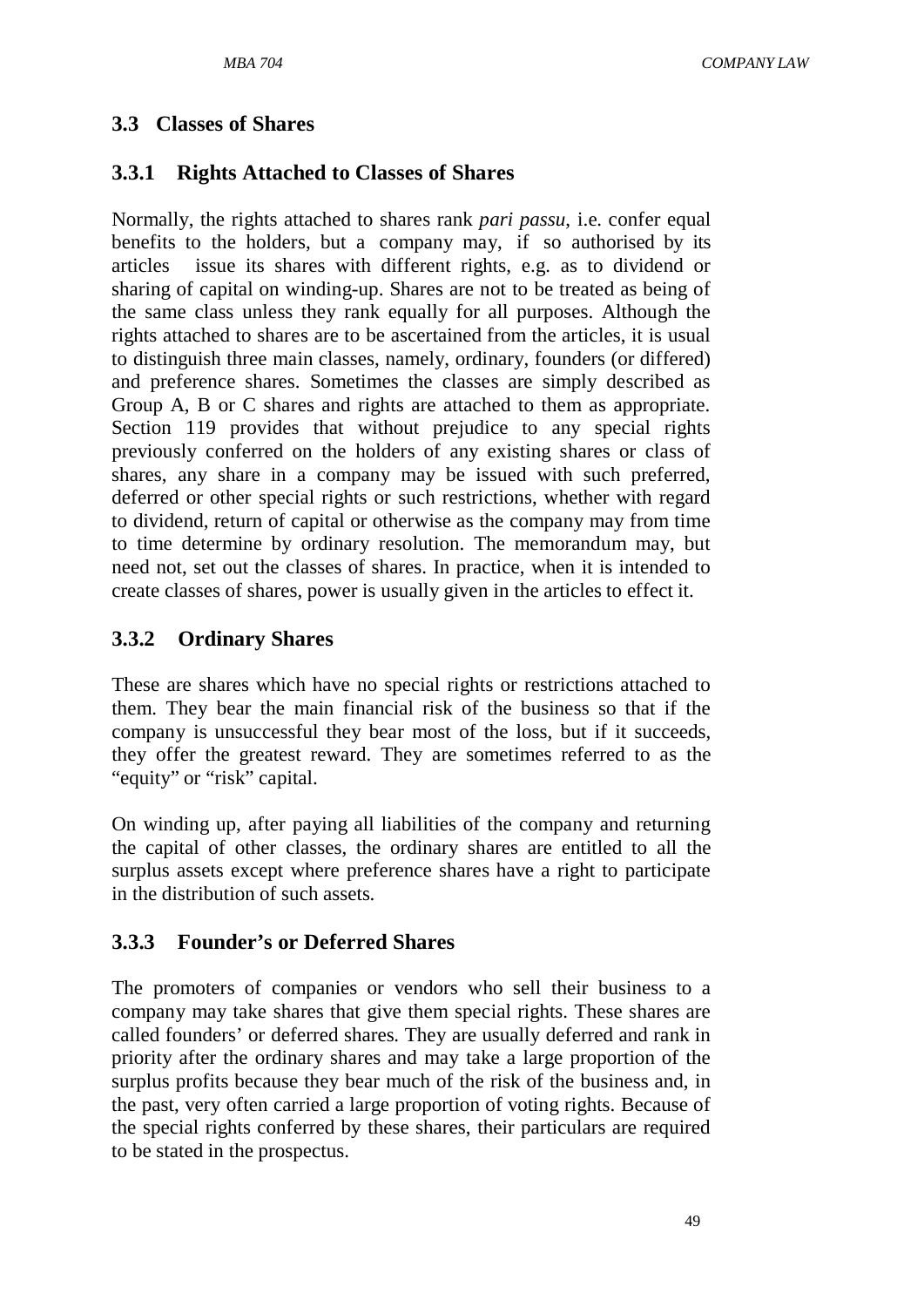## **3.3.4 Preference Shares**

A preference share is defined in section 650(1) as "a share by whatever name designated, which does not entitled the holder of it to any right to participate beyond a specified amount in any distribution whether by way of dividend or on redemption, in a winding up otherwise." With regard to dividend, it is entitled to a specified percentage of dividends, e.g. seven per cent, if declared, and even though no dividend is paid on the ordinary shares. The right as to capital may entitle it to the return of capital on winding up in priority to ordinary shares. As a general rule, the preference share does not participate in dividend beyond the specified percentage not in capital beyond its full value, but it is possible to create participating preference shares.

The mere description of shares as preference does not tell what the rights are. Indeed, an ordinary share may be described as preferential in relation to the deferred shares. One must look for the specific rights in the memorandum or articles (sometimes, they are to be found in the terms of issues) although it is more usual to state them in the articles.

### **SELF-ASSESSMENTEXERCISE**

- 1. What do you know by authorised share capital?
- 2. Name at least four categories of authorised share capital.

# **4.0 CONCLUSION**

The capital clause of the memorandum of association of a company limited by shares states the share capital with which the company proposes to be registered and the nominal value of each share into which the share capital is to be divided. The share capital is the amount contributed by the company's shareholders to the company's resources. The share holder has contractual and statutory rights against the company for the contribution it makes to it through the purchase of shares but the contribution made is the company's property. The nominal capital of a company is the total of the nominal values of the shares which it may issue. The figure appears in the capital clause of the memorandum of association.

# **5.0 SUMMARY**

In this unit you have learnt about share capital and the nature of shares. The expression "capital of a company" covers all the assets of the company and includes the share capital and borrowed money. You have also learnt that share capital may be distinguished into authorised or nominal, issued, paid-up, reserved or equity share capital.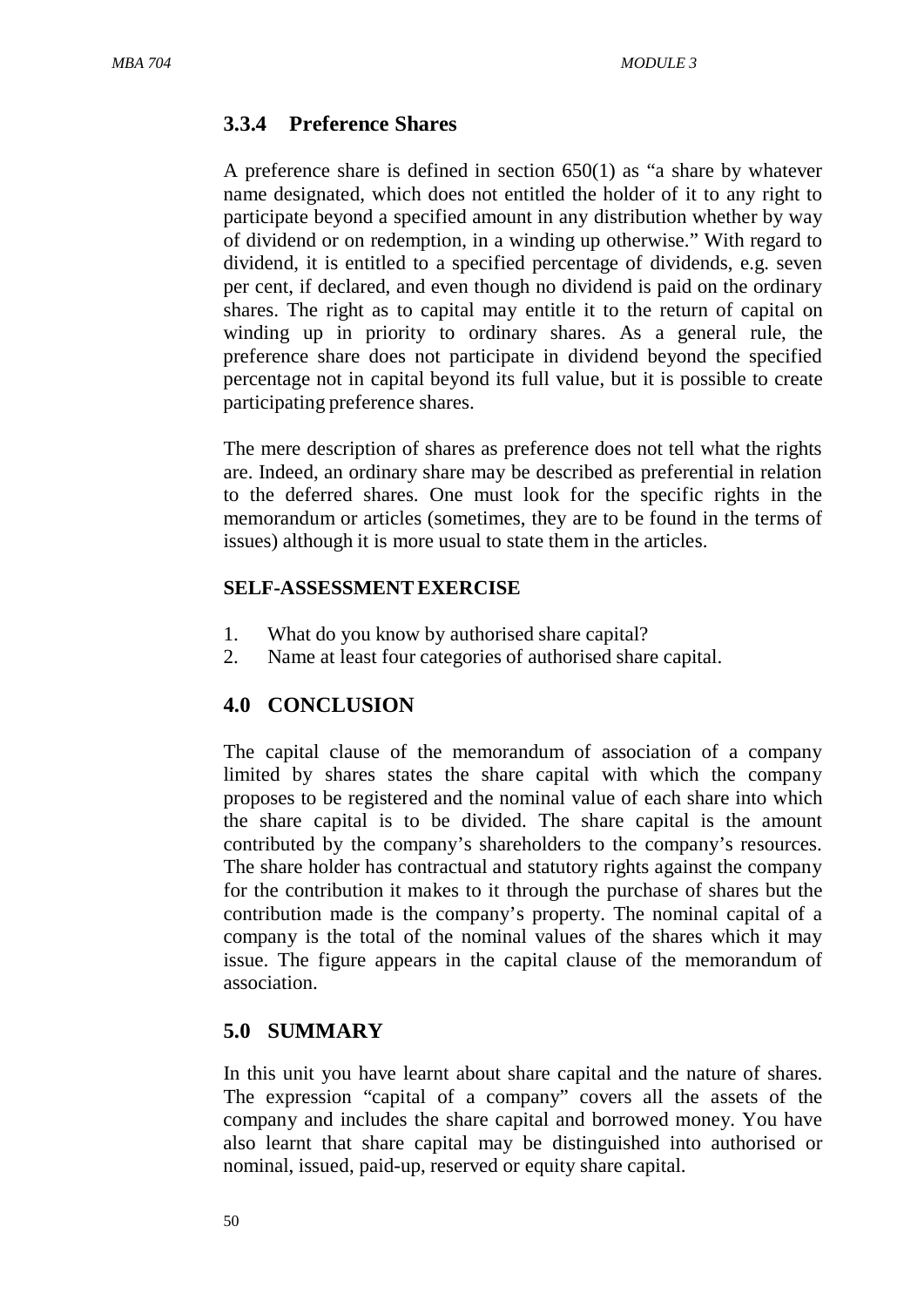*MBA 704 COMPANY LAW*

As you had also learnt in unit 9 the authorised share capital must be divided into a number of shares each having a specified value, e.g. authorised share capital of  $=N=10,000$  divided into 10,000 shares of  $=N=1$  each.

On shares you were taught that a share in a company is the expression of a proprietary relationship: the shareholder is the proportionate owner of the company but he does not own the company's assets which belong to the company as a separate and independent legal entity.

You also learnt about classes of shares and the rights attached to each class of share.

## **6.0 TUTOR-MARKED ASSIGNMENT**

Name and briefly explain the three classes of shares.

## **7.0 REFERENCES/FURTHER READING**

- Barnes, K. (1992). *Cases and Materials on Nigeria Company Law.* Ile-Ife, Nigeria: Obafemi Awolowo University Press Ltd.
- Boyles & Birds' (2002). *Company Law*. Jordans Publishing Limited.

Companies and Allied Matters Act, 2004.

- Orojo, J. O. (1992), *Company Law and Practice*. Lagos, Nigeria: Mbeyi & Associates (Nig) Ltd.
- Owolabi, N.B & Badmus, M.A. (Eds). (2003). *Nigerian Business & Co-Operative Law*. Lagos: Printarts Limited.
- Schmitthoff, C. M. & Thompson, J. H. (1968). *Palmer's Company Law*. London: Stevensons & Sons Limited.
- *The Nigerian Law School Course Handbook on Company Law & Practice*, 2005/2006.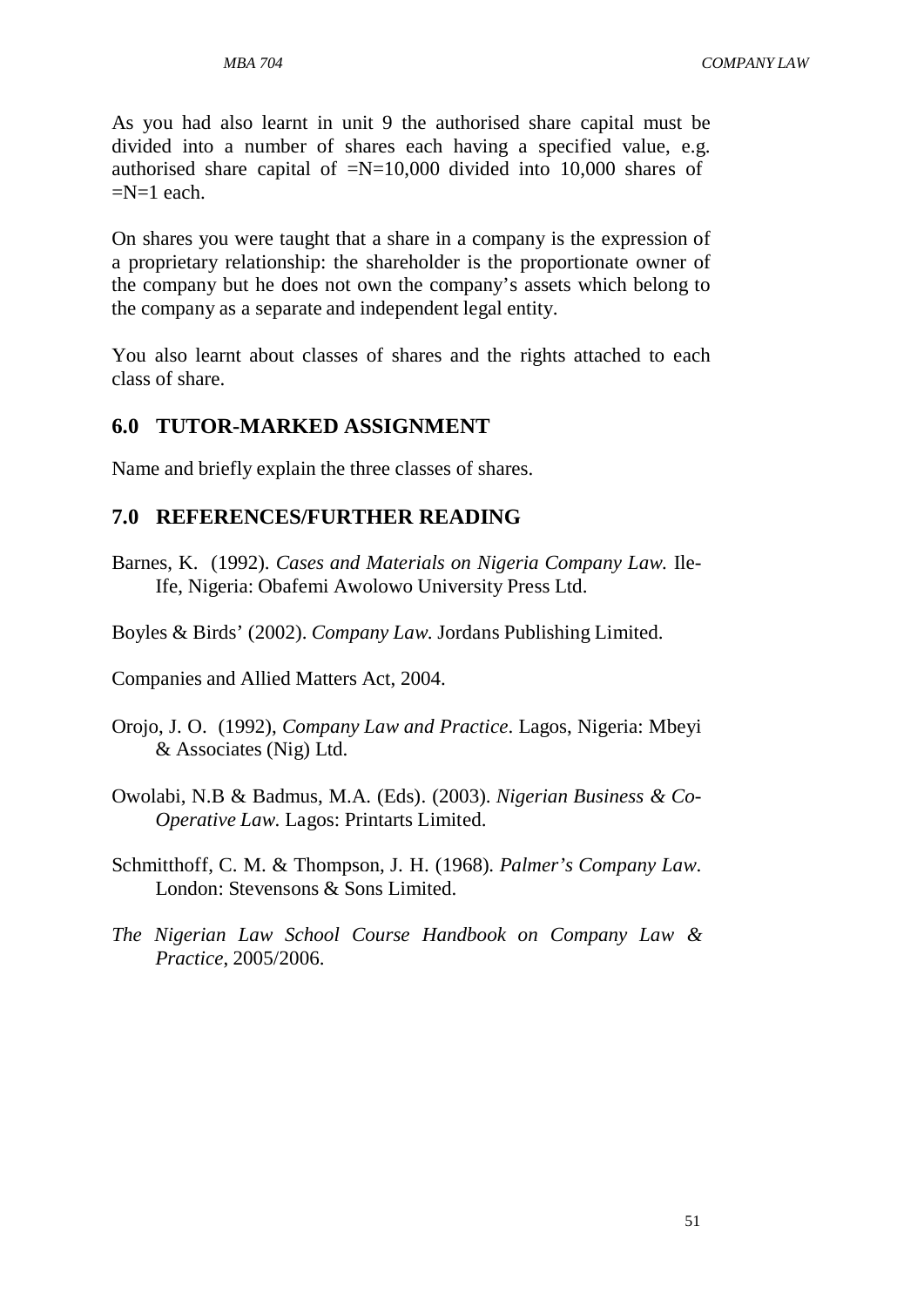# **UNIT 5 MEETINGS OF THE COMPANY**

## **CONTENTS**

- 1.0 Introduction
- 2.0 Objectives
- 3.0 Main Content
	- 3.1 Nature of Meetings
	- 3.2 Types of Meetings
	- 3.3 Notice of General Meetings
	- 3.4 Attendance of Meetings
	- 3.5 Resolutions
- 4.0 Conclusion
- 5.0 Summary
- 6.0 Tutor-Marked Assignment
- 7.0 References/Further Reading

# **1.0 INTRODUCTION**

Members of a company express their will at general meetings of the company by passing resolutions. This unit introduces you to meetings of a company. The meetings have to be properly convened and due notice have to be given. In this unit, we will look at the different type of meetings. How they are convened. Generally, the Act recognises three types of meetings. They are statutory meetings, annual general meetings and extraordinary general meetings

# **2.0 OBJECTIVES**

At the end of this unit, you should be able to:

- explain the forum through which members of a company express their will
- describe the type of meetings recognised by the Act
- explain how the meetings are convened.

# **3.0 MAIN CONTENT**

# **Meetings of a Company**

# **3.1 Nature of Meetings**

The decisions of a company are generally taken at the meeting of its members which constitutes its primary organ. But if all the members agree, a decision may be taken even though no formal meeting is held. Indeed, section 234 of the Act provides that in the case of a private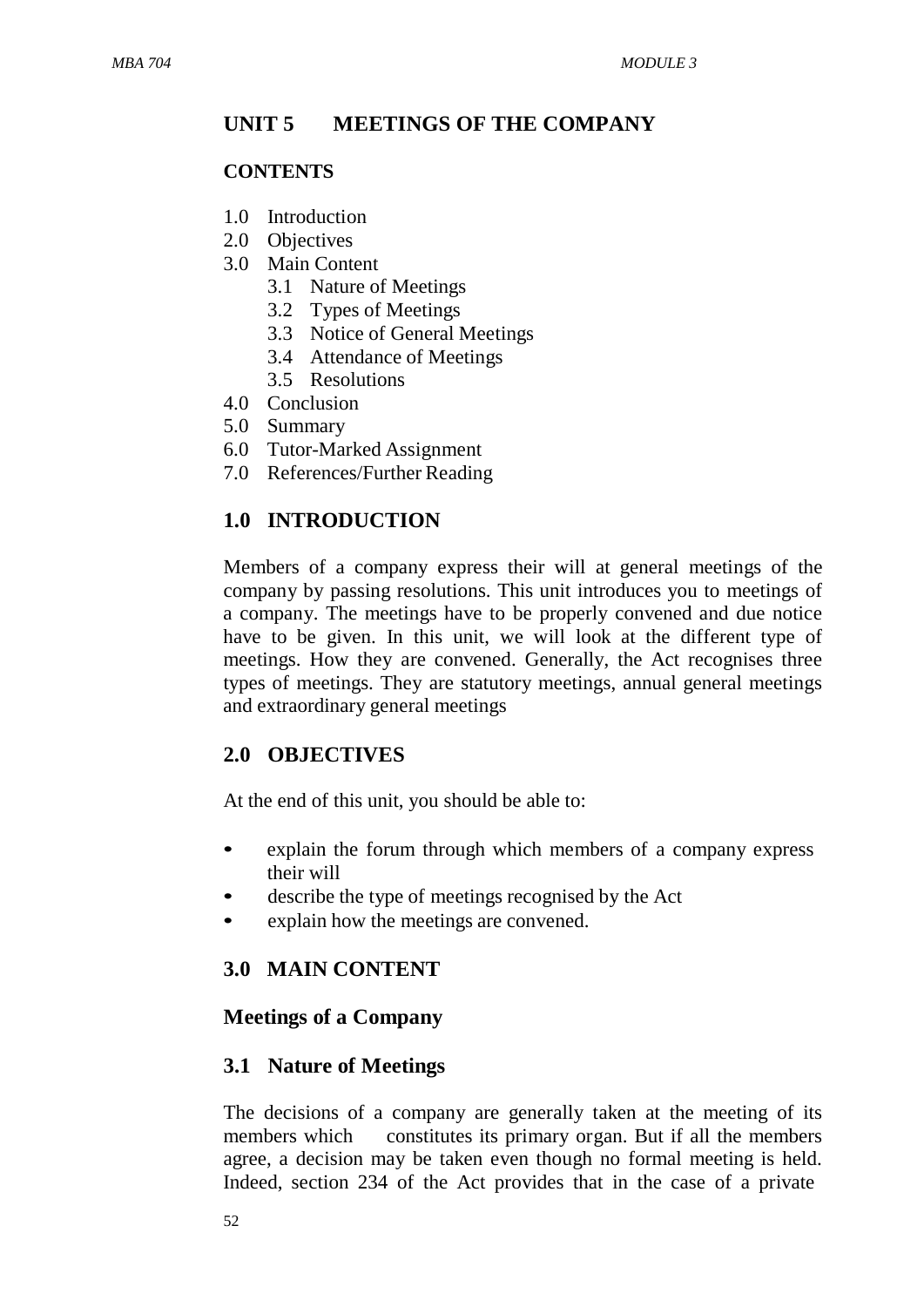company, a written resolution signed by all the members entitled to attend and to vote shall be as valid and effective as if passed in a general meeting.

The procedure of the meeting of the company depends on the type of meeting being held. It may be a meeting of all the shareholders or of a class of shareholders. Some meetings are mandatory while others are left to the discretion of the company and they may be regulated by the Act or the articles or both.

## **3.2 Types of Meetings**

There are three types of general meetings, namely, the statutory meeting, annual general meeting and extraordinary general meeting.

### **(i) Statutory Meeting**

The Act requires that every public company must hold a statutory meeting of the members of the company within a period of six months from the date of its incorporation.

The purpose of the statutory meeting is to give members an opportunity of having a first progress report from the directors and promoters. The Act stipulates that failure to hold the meeting is a ground for winding up the company. But the court may, instead, order that the meeting should be held and the defaulter to pay the costs.

The directors must, at least 21 days before the meeting (or any shorter period agreed by all the members entitled to attend and vote), forward a report called the ``statutory report'' to every member of the company. The report must state the following:

- (a) the total number of shares allotted, distinguishing shares allotted as fully or partly paid up otherwise than in cash, and stating in the case of shares partly paid up, the extent to which they are so paid up and in either case, the consideration for which they are allotted
- (b) the total amount of cash received by the company in respect of all the shares allotted
- (c) the names, address and descriptions of the directors, auditors and managers, if any, and secretary of the company
- (d) the particulars of any pre-incorporation contract, together with the particulars of any modification or proposed modification thereon
- (e) any underwriting contract that has not been carried out and the reason for this
- (f) the arrears, if any, due on calls from every director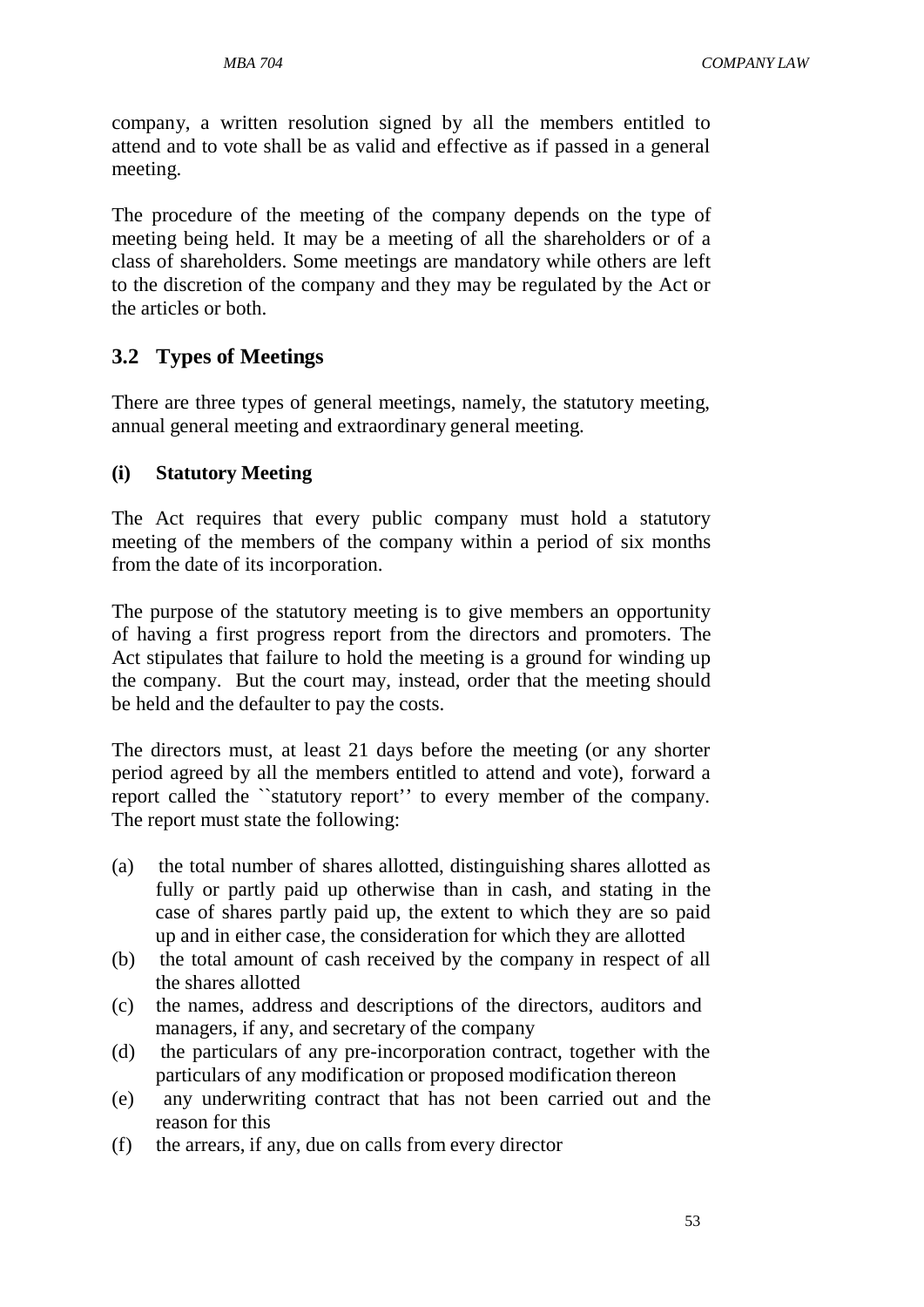(g) the particulars of any commission or brokerage paid or to be paid in connection with the issue or sale of shares or debentures to an director or manager.

The report must also contain an abstract of the receipts and payments of the company, the balance in hand, and an amount or estimate of the preliminary expenses of the company. It must be certified by at least two directors and the number of shares allotted, the cash received in respect of such shares and the receipts and payments of the company on the capital must be certified by the auditors, if any.

A copy of the statutory report must be delivered to the commission for registration after copies have been sent to members. Failure to deliver the report to the commission may be ground for winding up the company. But the court may order that it shall be delivered and that the defaulter shall pay the costs.

At the commencement of the meeting, a list showing the names, description and addresses of members of the company, and the number of shares held by them respectively must be produced and remain open and accessible to all members throughout the duration of the meeting.

The members present may discuss any matters relating to the formation of the company or arising from the statutory report but no resolution of which due notice has not been given may be passed.

### **(ii) Annual general meetings**

The company's annual meeting must be held in each year i.e. January – December, and not more than 15 months should elapse between the date of one annual general meeting and the next; but if the company holds its first annual general meeting within 18 months of its incorporation, it need not hold it in the year of its incorporation or in the following year. Thus, if a company was incorporated on September 1, 1989, it may hold its first annual general meeting in February 1991. The commission may extend the time for holding the meeting by not more than few months, but the time for the first annual general meeting cannot be extended.

If default is made in holding the annual general meeting, the commission may on the application of any member, call, or direct the calling of, a general meeting and give such directions as it thinks fit including direction that one member of the company present in person or by proxy shall be deemed to constitute a meeting which may take decisions binding on the members and may be deemed to be the annual general meeting.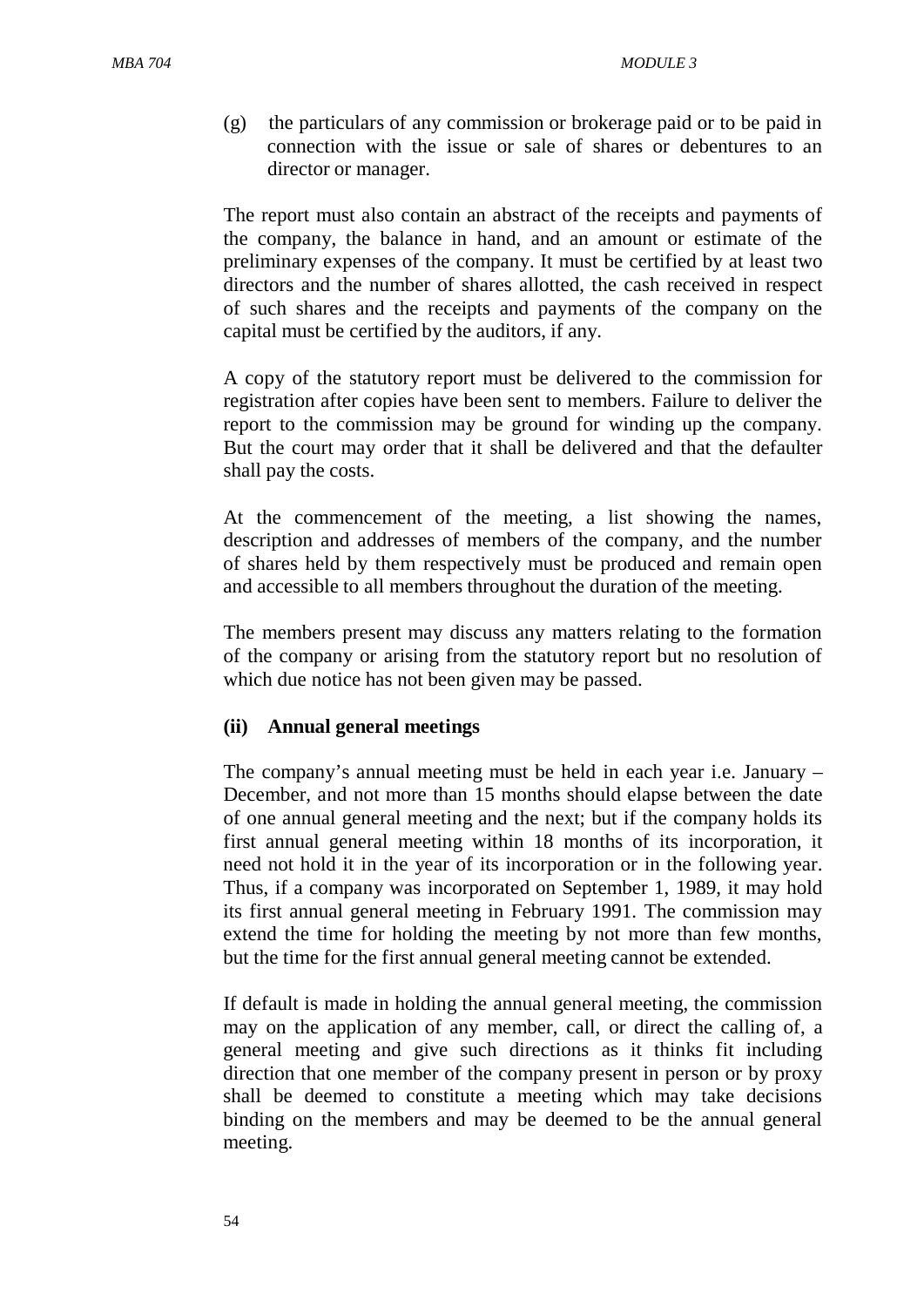### **(iii) Extraordinary general meeting**

Any general meeting other than an annual meeting is an extraordinary general meeting. Such meetings are usually convened by the directors to deal with urgent matters which cannot await the next annual general meeting, and if at any time there are not within Nigeria sufficient directors capable of acting to form a quorum, any director may convene an extraordinary meeting. While the administrative duty of giving notice of meeting is properly the function of the secretary, he cannot without the approval of the directors give notice of a meeting. A notice issued by de facto directors may be valid.

## **3.3 Notice of General Meetings**

Proper notice of general meetings must be given to members unless the articles otherwise provide. Such notice must contain the requisite information, and sufficient time must be allowed and the notice must be properly served.

#### **Length of notice**

The Act provides that the notice required for all types of general meetings is 21 days from the date on which the notice was sent out. The notice usually provides for ``clear'' days, and therefore is exclusive of the date on which it is given.

A meeting called by a notice shorter than that required under section 217(1) of the Act may be deemed to be duly called if it so agreed:

- i) in the case of the annual general meeting, by all the members entitled to attend and vote there, and
- ii) in the case of other meetings, by a majority in number of the members holding not less than 95 per cent in nominal value of the share giving a right to attend to meetings and to vote.

### **3.4 Attendance of Meetings**

### **Persons entitled to attend**

Every person who is entitled to receive notice of a general meeting of the company as provided in section 227 of the Act is entitled to attend the meeting.

### **Proxy**

Any member of a company entitled to attend and vote at a meeting of the company is entitled to appoint another person (whether a member or not) as his proxy to attend and vote instead of him, and the proxy also has the same right as the member to speak at the meeting but unless otherwise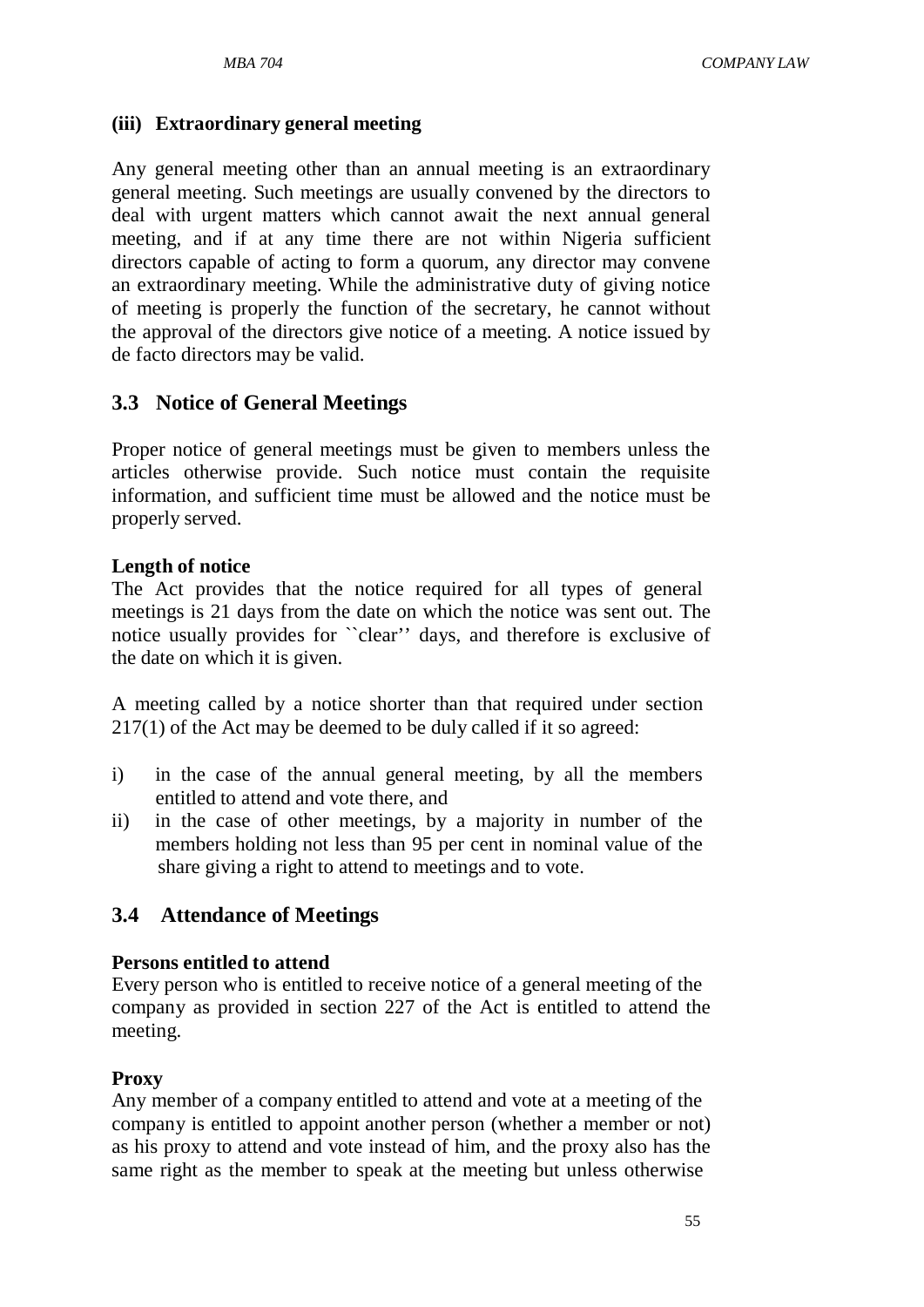provided in the articles, the above provisions do not apply in the case of a company not having a share capital.

### **Corporation**

A corporation which is a member of another company may by resolution of its directors or other governing body, authorise such person as it thinks fit to represent it at a meeting of the company or of any class of members of the company. So also, a corporation which is a creditor of another company may authorise such person as it thinks fit to represent it at any meetings of creditors of the company (s. 231(1).

## **3.5 Resolutions**

The decisions of a company take the form of resolutions. To be effective these must be passed at a general meeting of the company, but in the case of a private company, a written resolution signed by all the members entitled to attend a vote will be as effective as if it has been passed at a general meeting. A resolution may be ordinary or special.

## **1) Ordinary resolution**

An ordinary resolution is one which has

- a) been passed by a simple majority of votes cast by such members of the company as being entitled to do so, vote in person or by proxy at a general meeting
- b) an ordinary resolution for the removal of a director provides that special notice of that resolution must be given. A company may take a decision by an ordinary resolution at a general meeting unless the Act or the company's articles otherwise require.

### **2) Special resolution**

This is a resolution which is passed by a majority of three-fourth of the votes of the members as being entitled to do so, vote in person or, where proxies are allowed, by proxy, at a general meeting of which not less than 21 days' notice, specifying the intention to propose the resolution as a special resolution, has been duly given. The length of notice may, however, be shortened if this is agreed to by a majority of members entitled to attend and vote at such a meeting and holding not less than 95 per cent, in nominal value of the shares giving that right, or in case of a company having no share capital, by a majority representing not less than 95 per cent, of the total voting rights at the meeting. A special resolution is required for more important matters such as:

- a) the alteration of objects of the company
- b) changing the name of the company
- c) altering the articles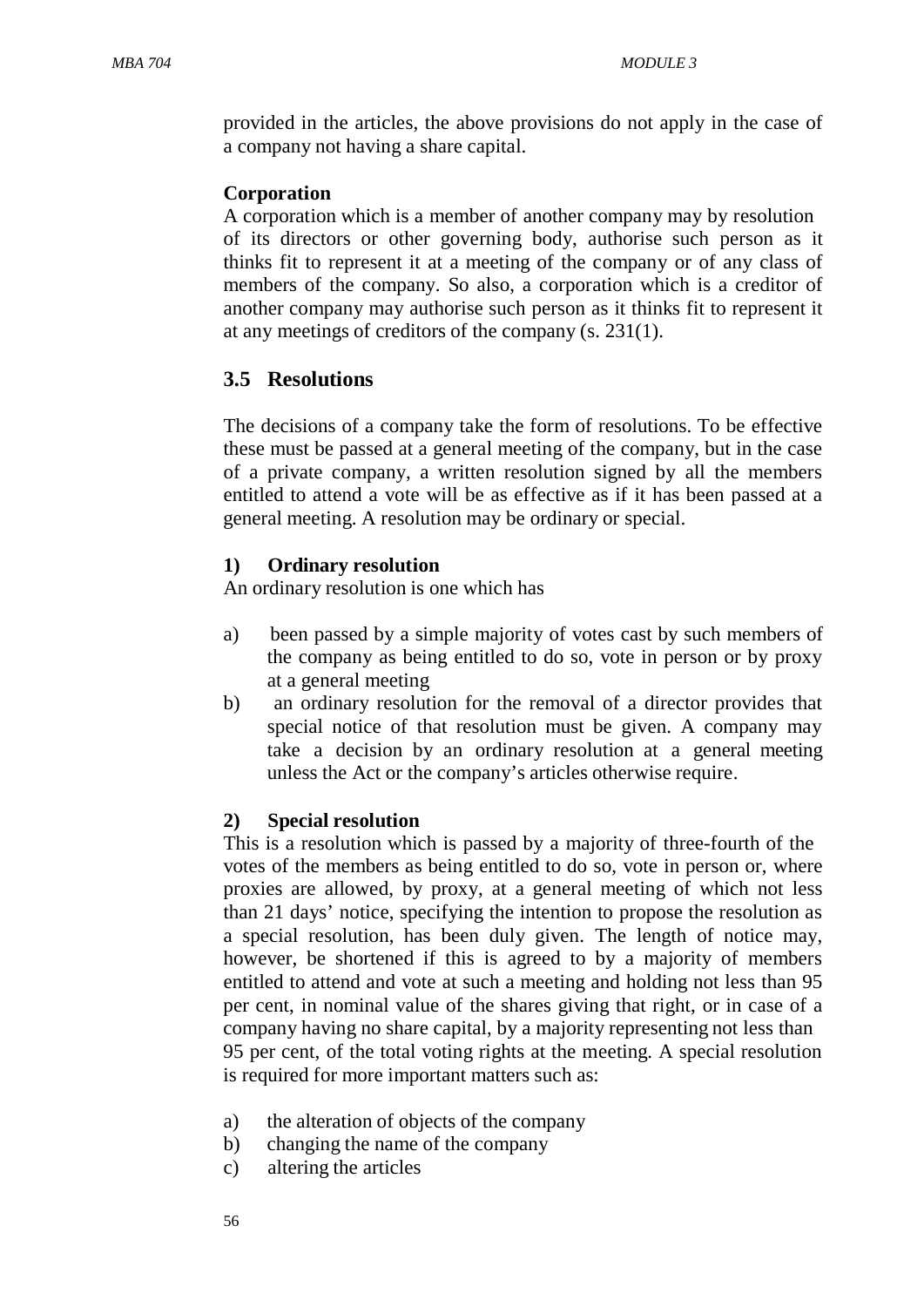- d) the reduction of share capital
- e) making liability of director unlimited
- f) winding up a company by court
- g) winding up of a company voluntarily
- h) authorising the liquidator on the sale of the undertaking of the company for distribution among members.

### **SELF-ASSESSMENTEXERCISE**

In what circumstances is a special resolution expected to be passed in a meeting of the company.

# **4.0 CONCLUSION**

The decisions of a company are generally taken at the meeting convened by members which constitutes its primary organ.

But if all the members agree, a decision may be taken even though no formal meeting is held. Indeed, Section 234 of the Act provides that in the case of a private company, a written resolution signed by all the members entitled to attend to vote shall be as valid and effective as if passed in a general meeting.

There are three types of general meetings.

They are statutory meetings, annual general meetings and extraordinary general meetings. For the statutory meeting, a statutory report is expected to be sent to members at 21 days to the meeting by the directors. The report must contain the total number of shares allotted, distinguishing in the case of shares partly paid up, the extent to which they are so paid up and in either case, the consideration for which they are allotted:

- The total amount of cash received by the company in respect of all the shares allotted, are distinguished as above.
- The names, addresses and descriptions of the directors, auditors and managers, if any, and secretary of the company.
- The particulars of any pre-incorporation contract, together with any underwriting contract that has not been carried out and the reason for this.
- The arrears, if any, due on call from every director.
- The particulars of any commission or brokerage paid or to be paid in connection with the issue or sale of shares or debentures to a director or manager.

Before meetings are convened, notices of the meetings are given. Then length of notices depends on the nature of each meeting. At the meetings, decisions are carried through passing of resolutions.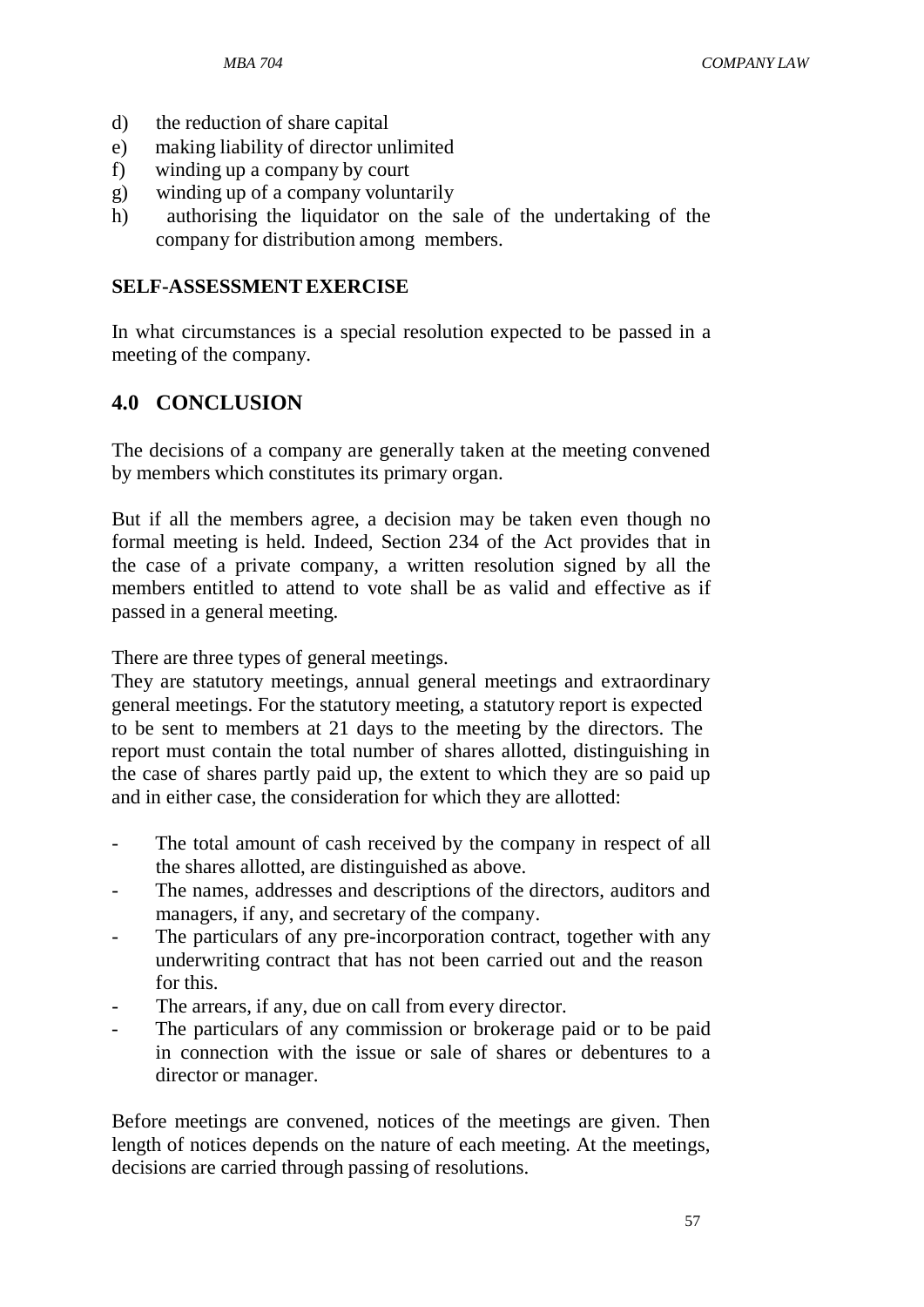# **5.0 SUMMARY**

In this unit you have learnt about how members of the company express their will. You have also learnt that the decisions of a company are generally taken at the meeting of its members which constitutes its primary organ.

There are three types of meetings viz:

- The statutory meeting
- The annual general meeting
- The extraordinary general meeting.

The statutory report must be sent to members by the directors 21 days to the meeting. The report must contain the total number of shares allotted, distinguishing shares allotted as fully or partly paid up otherwise than in cash, and stating in the case of shares partly paid up, the extent to which they are so paid up and in either case, the consideration for which they are allotted:

- The total amount of cash received by the company in respect of all the shares allotted.
- The names, addresses and descriptions of the directors, auditors and managers, if any, and secretary of the company.
- The particulars of any pre-incorporation contract, together with the particulars of any modification or proposed modification thereon.
- Any underwriting contract that has not been carried out and the reason for this.
- The arrears, if any, due on calls from every director.
- The particulars of any commission or brokerage paid or to be paid in connection with the issue or sale of shares or debentures to a director or manager (S. 211(3).

Proper notice of every general meeting must be given to members unless the articles otherwise provide. The length of notice depends on the type of meeting.

At the meetings decisions are carried through resolutions. There are two types of resolutions:

- i) Ordinary resolution or
- ii) Special resolution.

A member can attend the meeting in person or through a proxy.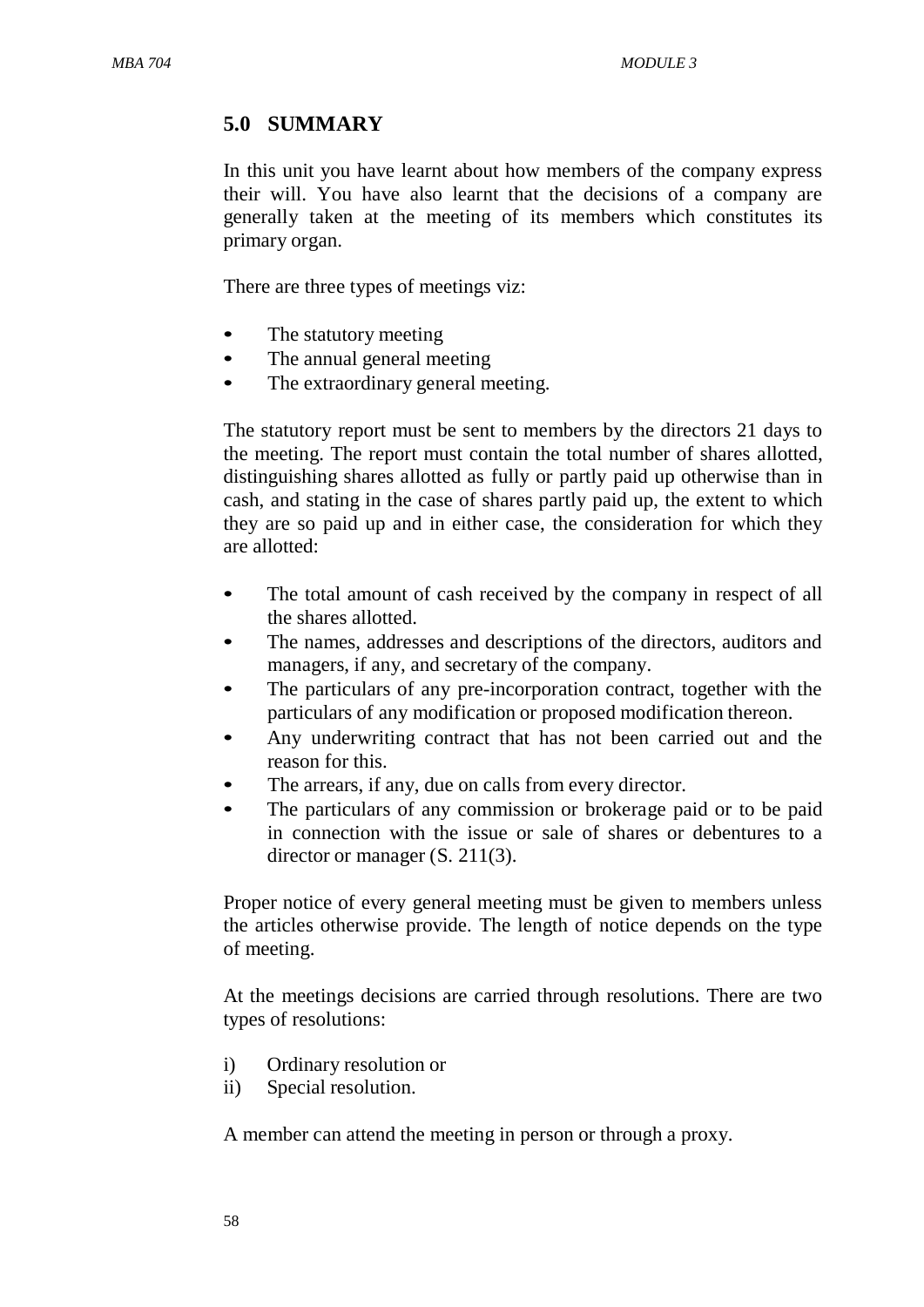## **6.0 TUTOR-MARKED ASSIGNMENT**

By virtue of CAMA how many types of meetings are required? Which of the meetings is the first to be held in the life of a public company?

### **7.0 REFERENCES/ FURTHER READING**

- Barnes, K. (1992). *Cases and Materials on Nigeria Company Law.* Ile-Ife, Nigeria: Obafemi Awolowo University Press Ltd.
- Boyles & Birds' (2002). *Company Law*. Jordans Publishing Limited.
- Companies and Allied Matters Act, 2004.
- Orojo, J. O. (1992), *Company Law and Practice*. Lagos, Nigeria: Mbeyi & Associates (Nig) Ltd.
- Owolabi, N.B & Badmus, M.A. (Eds). (2003). *Nigerian Business & Co-Operative Law*. Lagos: Printarts Limited.
- Schmitthoff, C. M. & Thompson, J. H. (1968). *Palmer's Company Law*. London: Stevensons & Sons Limited.
- *The Nigerian Law School Course Handbook on Company Law & Practice*, 2005/2006.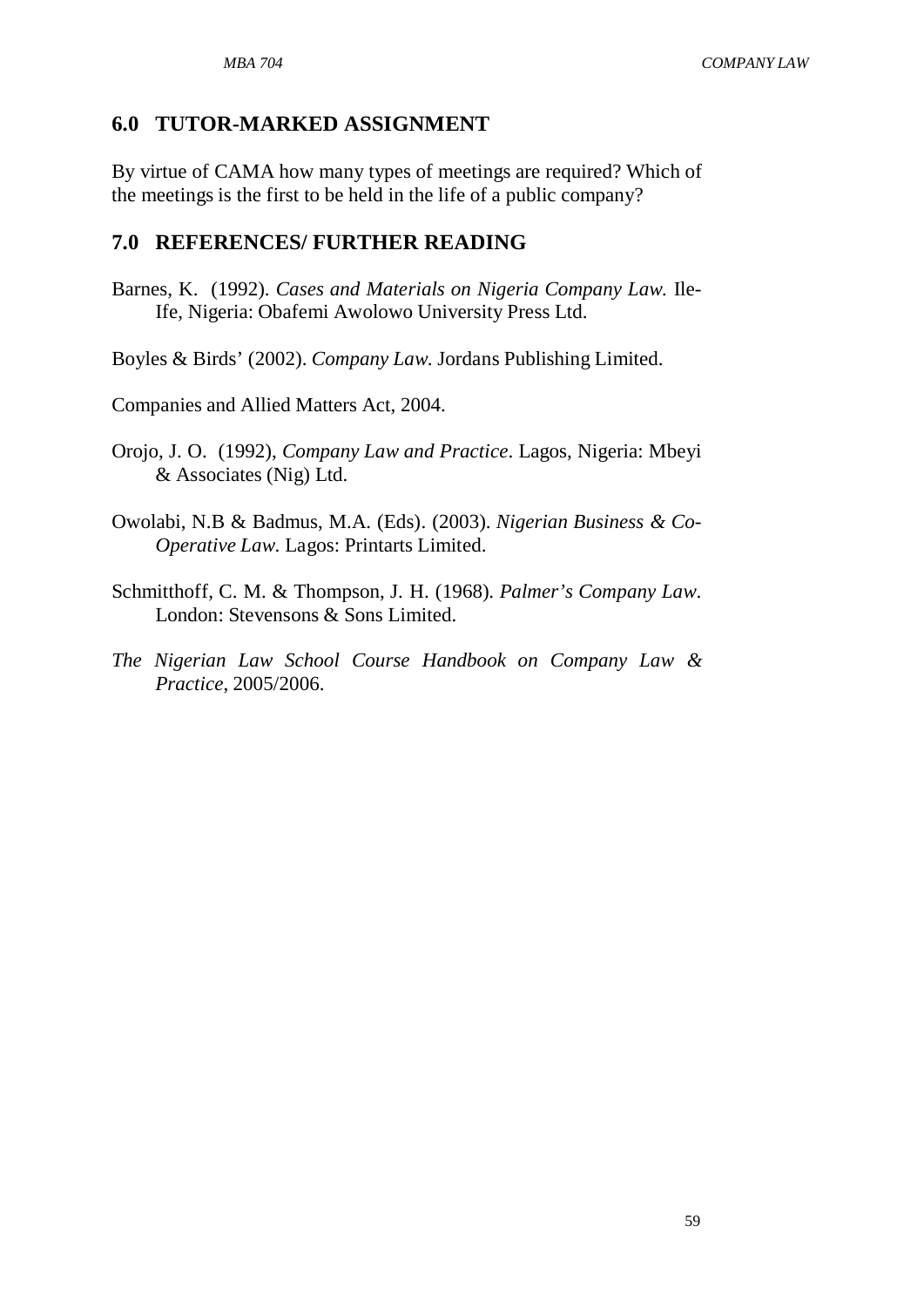# **UNIT 6 DIRECTORS AND SECRETARIES**

## **CONTENTS**

- 1.0 Introduction
- 2.0 Objectives
- 3.0 Main Content
	- 3.1 Definition of a Director
	- 3.2 Appointment of Directors
	- 3.3 Powers of Directors
	- 3.4 Duties of Directors
- 4.0 Conclusion
- 5.0 Summary
- 6.0 Tutor-Marked Assignment
- 7.0 References/Further Reading

# **1.0 INTRODUCTION**

The company is an artificial person who needs to run its affairs through other means or instruments. Those other instruments are human agents. The human agents who help the company run its affairs are known as directors. They may be described as directors, governors, governing body, governing committee or any other similar expression and the Act defines "directors" as including "any person occupying the position of director by whatever name called".

# **2.0 OBJECTIVES**

At the end of this unit, you should be able to:

- describe how a company is governed through its human instruments known and called as "directors"
- explain the various roles of directors in a company
- explain the duties and functions of directors.

## **3.0 MAIN CONTENT**

## **3.1 Definition of a Director**

The Act defines a "director" as including "any person occupying the position of directors by whatever name called." These directors could be referred to as governors, governing body, governing committee.

Directors are persons duly appointed by the company to direct and manage the business of the company. Where a person not duly appointed as a director acts as such, his acts do not bind the company, but where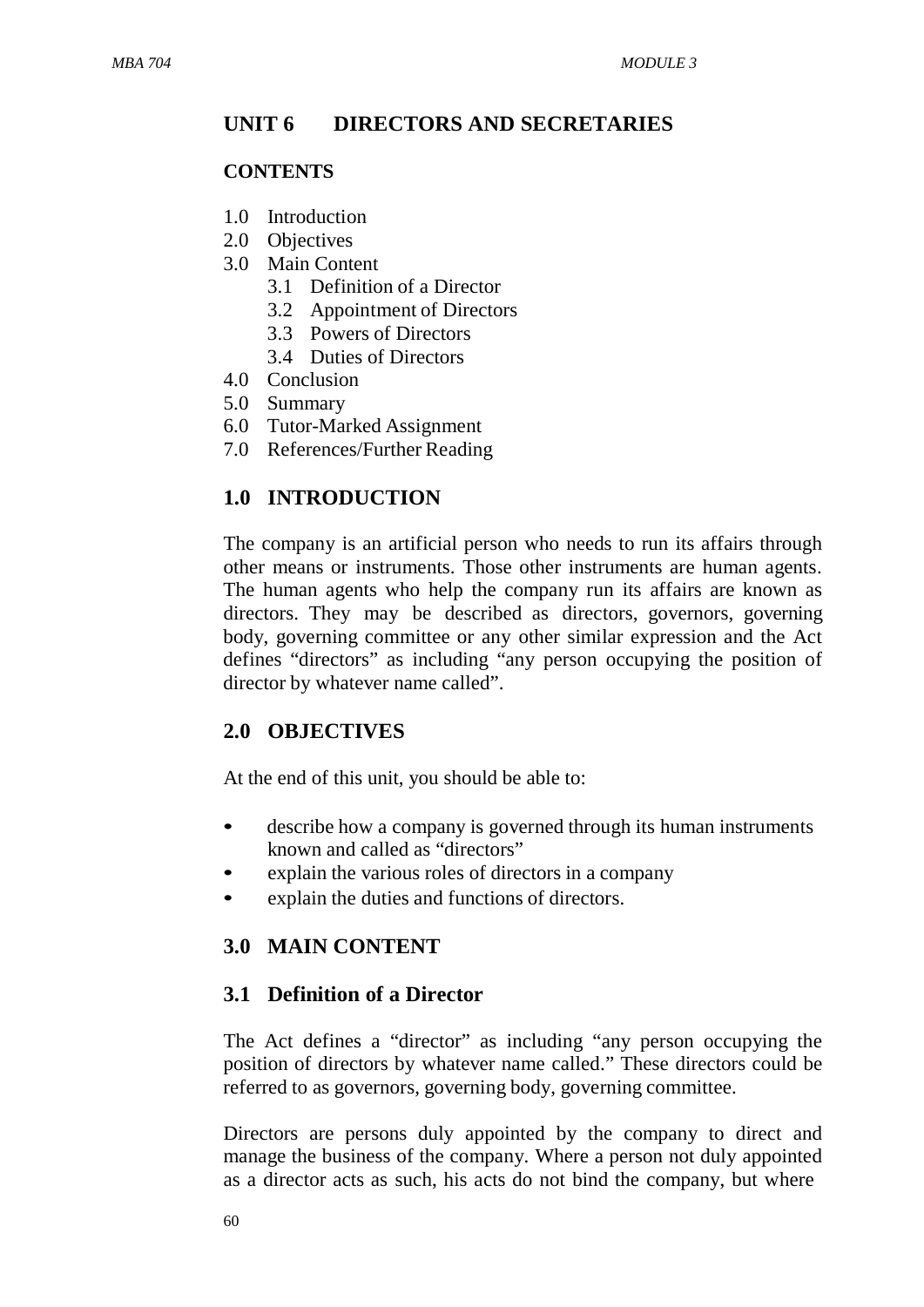the company describes a person as director, there is in favour of any person dealing with the company, a rebuttable presumption that all persons who act as directors, whether as sales, executive or otherwise have been duly appointed.

### **3.2 Appointment of Directors**

As we had learnt, the appointment of the first directors is governed by the Act and articles. Section 247 of the Act provides that "the number of the directors and the names of the first directors shall be determined in writing by the subscribers of the memorandum of association or a majority of them or the directors may be named in the articles". Thus where the articles provide for the manner of the appointment of directors, and provisions have not been complied with, a purported appointment would be invalid. The first directors of the company shall not be less than two. Section 246 provides that every company registered on or after the commencement of the Companies and Allied Matters Act, 2004 must have not less than two directors and every company which at the date of the commencement of the Act had less than two directors must, not later than 6 months after such commencement have not less than two directors. Any company whose number of directors falls below two must, within one month of such fall appoint one or more new directors. If a company fails to appoint directors to make up the statutory minimum within the time limit, it cannot thereafter carry on business unless it has not less than two directors.

However, subsequent directors can be appointed. With regard to subsequent appointments, the members at the annual general meeting may re-elect or reject the first directors and appoint new ones, and in the event of all the directors and shareholders dying, any of the personal representative of the shareholders may apply to the court for an order to convene a meeting of all the personal representatives of the shareholders entitled to attend and vote at a general meeting to appoint new directors to manage the company. If they fail to hold a meeting, the creditors, if any, may do so. The article may give power to some particular persons to nominate a director.

#### **3.3 Powers of Directors**

The powers of the directors are regulated by the Act and the Articles of Association. Section 63(2) of the Act provides that subject to the provisions of the Act, the respective powers of the members in general meeting, and the board of directors shall be determined by the company's articles; and the law further provides that "except as otherwise provided in the company's articles, the business of the company shall be managed by the board of directors who may exercise all such powers of the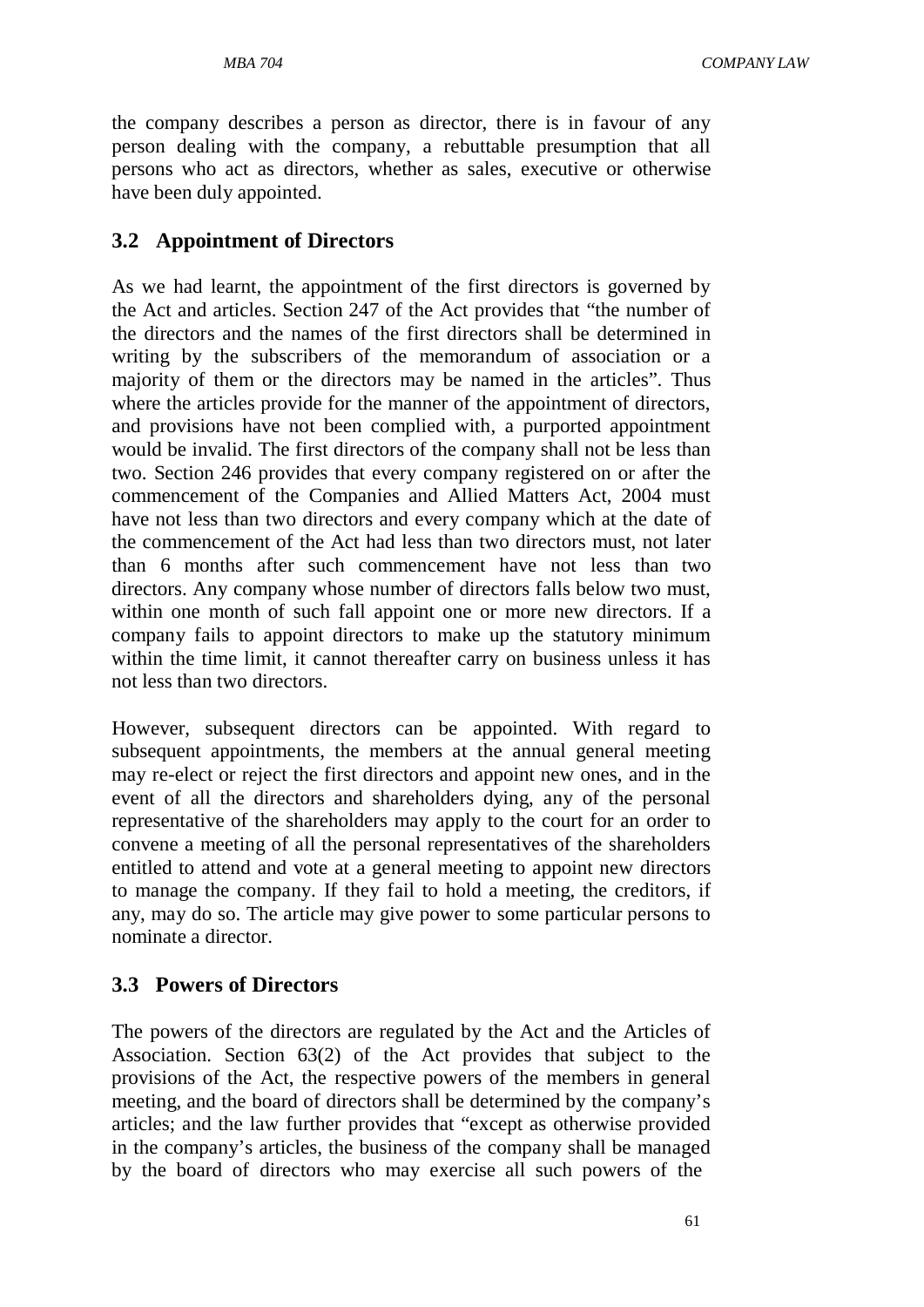company as are not by this Act or the articles required to be exercised by the members in general meeting."

It is important to note that the powers of directors are limited in two ways: first being agents of the company, the directors can do nothing which the company itself, their principal, cannot do under its memorandum of association, and any purported act by them which is *ultra vires* the company will be void and of no effect. Secondly, when acting within the powers of the company, the directors are limited to the powers which the company has delegated to them.

However, if they act outside their own powers but *intra vires* the company, the latter may ratify their acts n the general meeting.

### **3.4 Duties of Directors**

The principles on which the duties of directors are based are now set out in section 279 of the Act. The section provides as follows:

- (1) A director of a company stands in a fiduciary relationship towards the company and shall observe with utmost good faith towards the company in any transaction with it or on its behalf.
- (2) A director shall also owe fiduciary relationship with the company in the following circumstances-
	- (a) where a director is acting as agent of a particular shareholder
	- (b) Where even though he is not an agent of any a shareholder, such a shareholder or other person is dealing with the company's securities.
- (3) A director shall act at all times in what he believes to be the best interest of the company as a whole so as to preserve its assets, further its business, and promote the purpose for which it was formed, and in such manner as a faithful, diligent, careful and ordinarily skilful director would act in the circumstances.
- (4) The matters to which the directors of a company are to have regard in the company's employees in general, as well as the interest of its members.
- (5) Directors shall exercise their powers for the purpose for which they are specified and shall not do so for a collateral purpose; and the power, if exercised for the right purpose does not constitute a breach of the duty if it incidentally does not affect a member adversely.
- (6) A director shall not fetter his discretion to vote in a particular way.
- (7) Where a director is allowed to delegate his powers under any provisions of this Act, such a director shall not delegate the power in such a way and manner as may amount to an abdication of duty.
- (8) No provision, whether contained in the articles or resolutions of a company, or in any contract shall relieve any director from the duty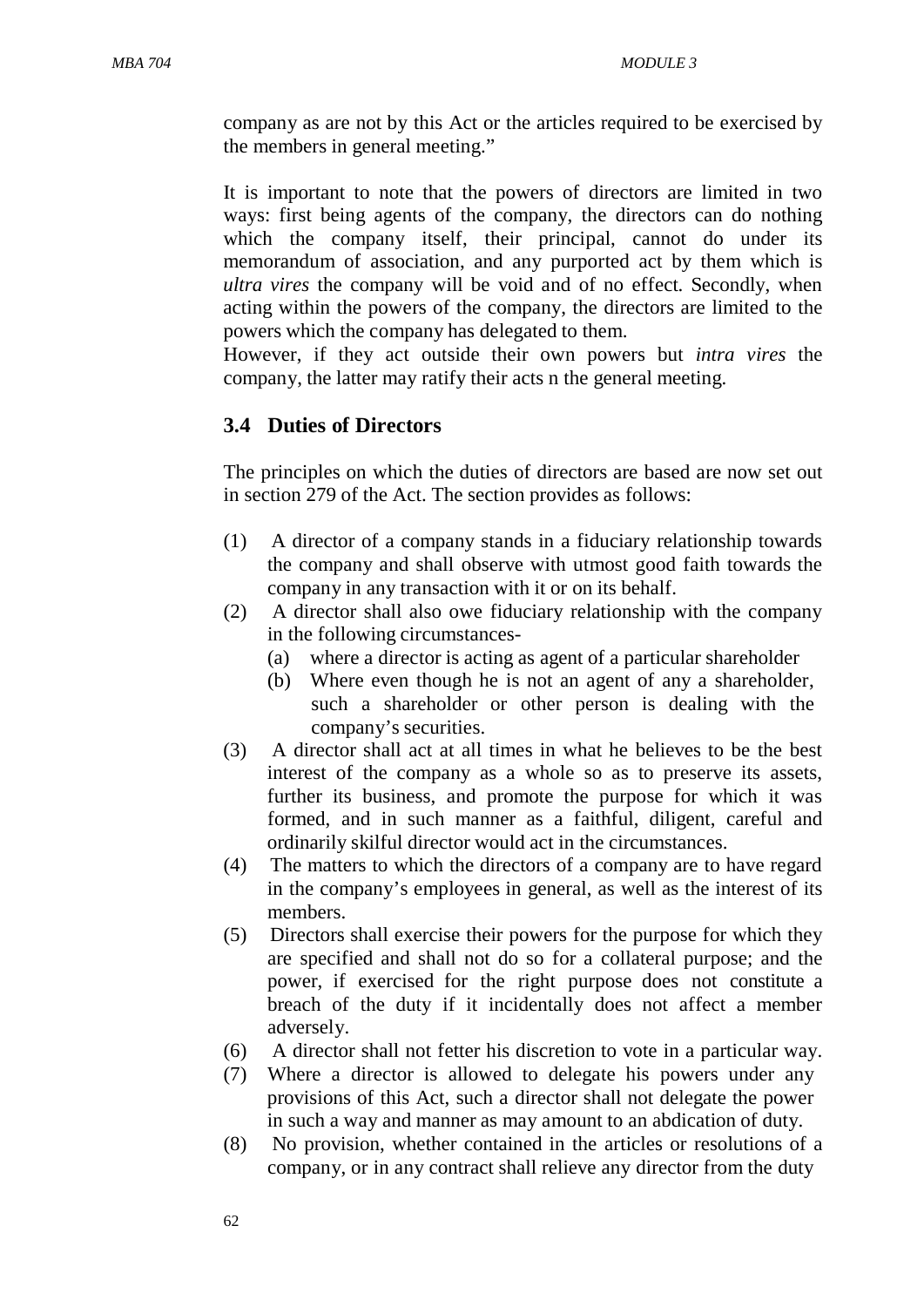to act in accordance with this section or relieve him from any liability incurred as a result of any breach of the duties conferred upon him under this section.

(9) Any duty imposed on directors under this section shall be enforceable against the director by the company.

#### **SELF-ASSESSMENTEXERCISE**

Briefly explain the duties of directors.

### **4.0 CONCLUSION**

A company can only act through its agents, and usually the persons by whom it acts and by whom the business of the company is carried on or superintended are termed directors.

These directors could be referred to as governors, governing body, governing committee. Directors are persons duly appointed by the company to direct and manage the business of the company. As we had learnt in this unit, the appointment of the first directors is governed by the Act and the articles. Section 247 of the provides that "the number of the directors and the names of the first directors shall be determined in writing by the subscribers of the memorandum of association or a majority of them or the directors may be named in the articles". The first directors of the company shall not be less than two. Section 246 provides that every company registered on or after the commencement of the companies and Allied Matters Act, 1990 must have not less than two directors and every company which at the date of the commencement of the Act had less than two directors must, not later than 6 months after such commencement have not less than two directors. The powers of the directors are regulated by the Act and the Articles of Association. Section 63(2) provides that subject to the provisions of the Act, the respective powers of the members in general meeting, and the board of directors shall be otherwise provided in the company's articles, the business of the company shall be managed by the board of directors who may exercise all such powers of the company as are not by this Act or the articles required to be exercised by the members in general meeting.

### **5.0 SUMMARY**

In this unit, you have learnt that: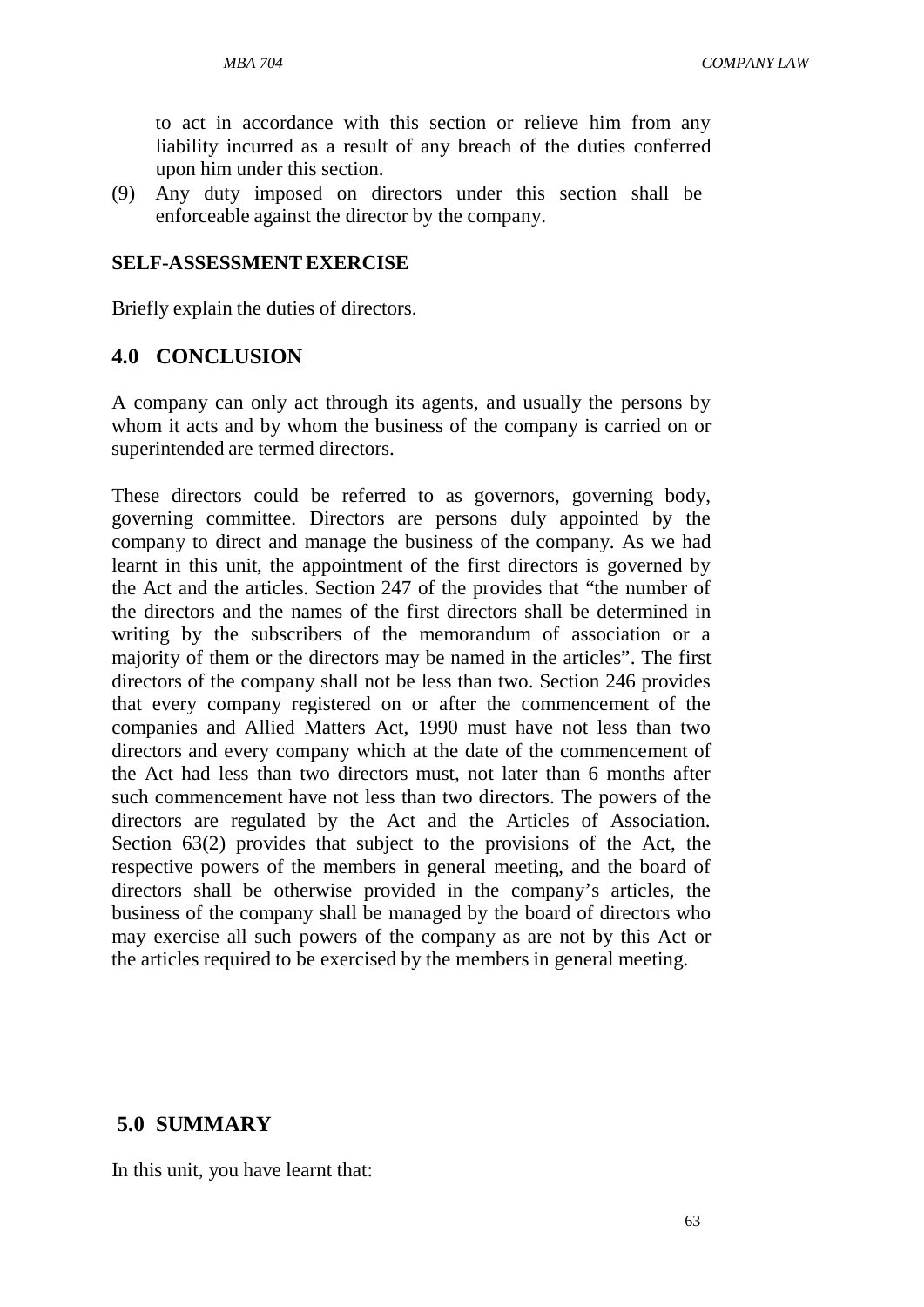- The business of a company is managed through human agents known as directors governors, governing body, governing committee
- The first directors of the company shall not be less than two
- In appointing directors, the number of the directors and the names of the first directors shall be determined in writing by the subscribers of the memorandum of association or a majority of them or the directors may be named in the articles
- The powers of directors are regulated by the Act and the Articles of Association, for section 63(2) provides that subject to the provisions of the Act, the respective powers of the members in general meeting, and the board of directors shall be determined by the company's articles; and section 63(3) provides that "except as otherwise provided in the company's articles, the business of the company shall be managed by the board of directors who may exercise all such powers of the company as are not by this Act or the articles required to be exercised by the members in general meeting."
- The powers of the directors are regulated by the Act and the Articles of Association, for section 63(2) provides that subject to the provisions of the Act, the respective powers of the members in general meeting, and the board of directors shall be determined by the company's articles; A director of a company stands in a fiduciary relationship towards the company and shall observe the utmost good faith towards the company in any transaction with it or on its behalf.

In this unit, you have also learnt about the duties of directors as follows:

- A director shall also owe fiduciary relationship with the company where a director is acting as agent of a particular shareholder; and where even though he is not an agent of any shareholder, such a shareholder or other person is dealing with the company's securities.
- A director shall act at all times in what he believes to be the best interest of the company.
- The matters to which the directors of a company are to have regard in the company's employees in general, as well as the interest of its members.
- Directors shall exercise their powers for the purpose for which they are specified and shall not do so for a collateral purpose.
- A director shall not fetter his discretion to vote in a particular way.
- A director shall not delegate the power in such a way and manner as may amount to an abdication of duty.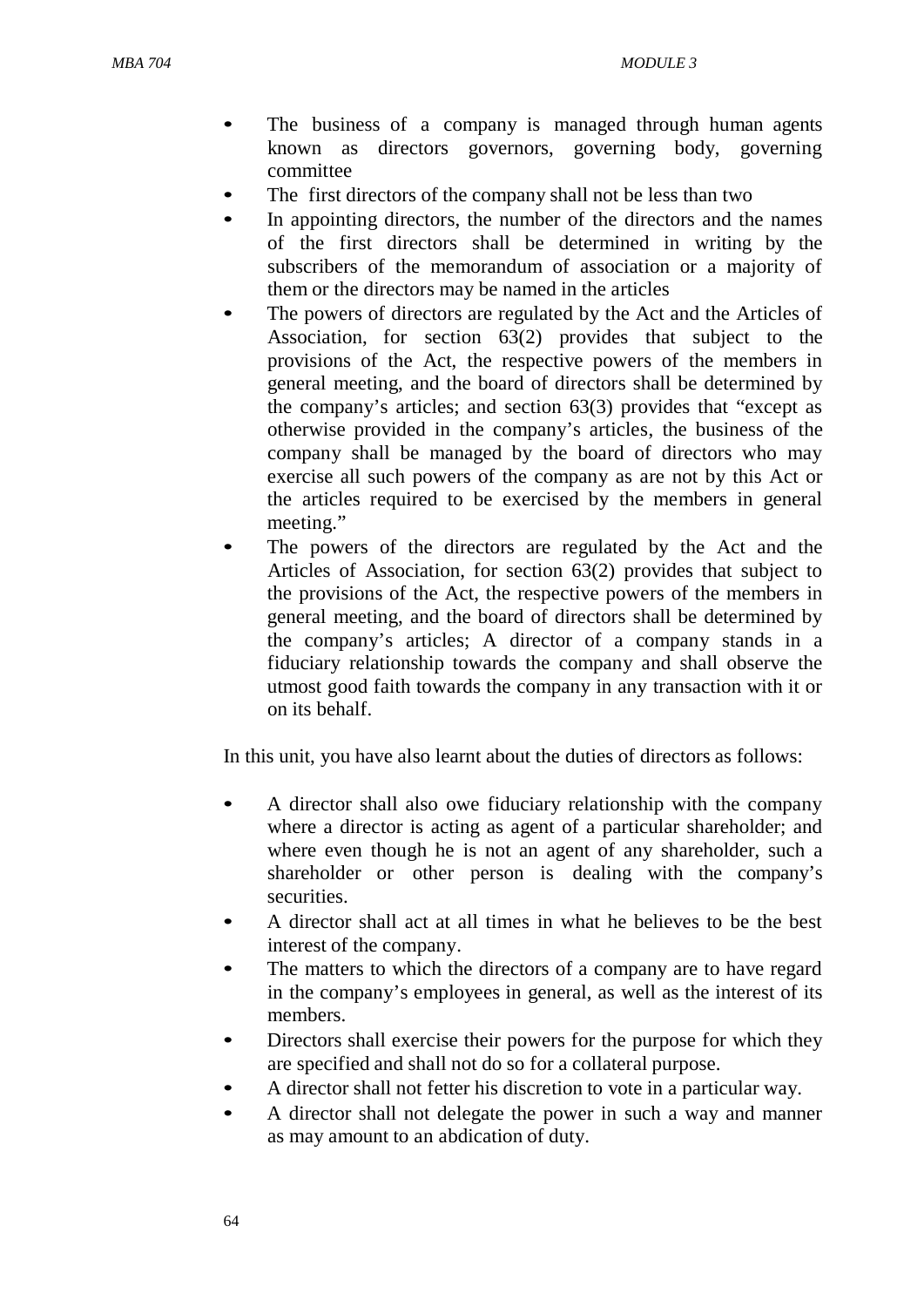• Any duty imposed on directors under this section shall be enforceable against the director by the company.

### **6.0 TUTOR-MARKED ASSIGNMENT**

Who is a director? Name at least five duties of a director to a company.

### **7.0 REFERENCES/FURTHER READING**

Barnes, K. (1992). *Cases and Materials on Nigeria Company Law.* Ile-Ife, Nigeria: Obafemi Awolowo University Press Ltd.

Boyles & Birds' (2002). *Company Law*. Jordans Publishing Limited.

- Orojo, J. O. (1992), *Company Law and Practice*. Lagos, Nigeria: Mbeyi & Associates (Nig) Ltd.
- Owolabi, N.B & Badmus, M.A. (Eds). (2003). *Nigerian Business & Co-Operative Law*. Lagos: Printarts Limited.
- Schmitthoff, C. M. & Thompson, J. H. (1968). *Palmer's Company Law*. London: Stevensons & Sons Limited.
- *The Nigerian Law School Course Handbook on Company Law & Practice*, 2005/2006.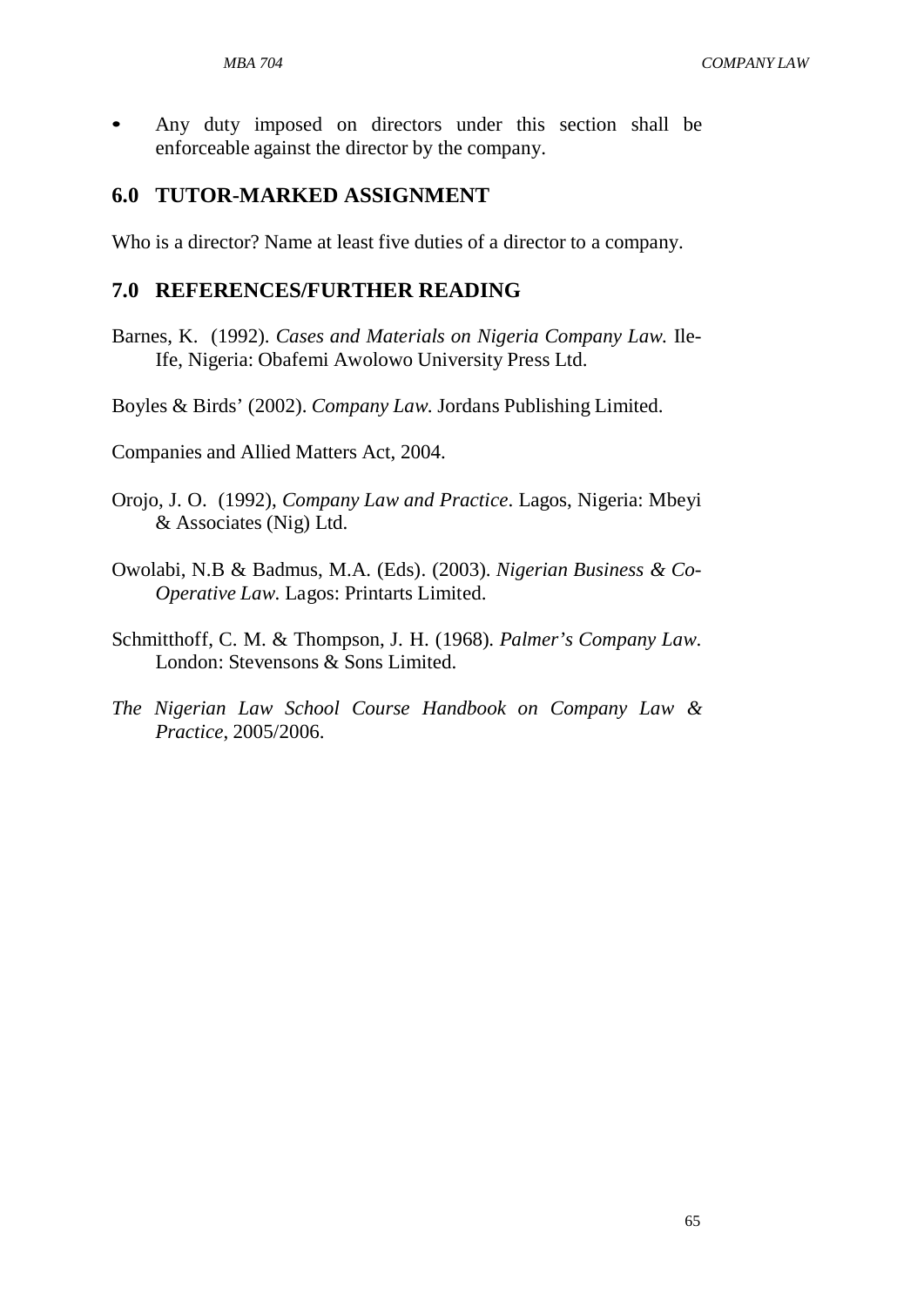### **MODULE 4 WINDING UP OF COMPANIES**

| Unit 1 | Winding up by the Courts |  |
|--------|--------------------------|--|
|--------|--------------------------|--|

- Unit 2 Voluntary Winding Up<br>
Unit 3 Winding up Subject to
- Winding up Subject to the Supervision of the Court

#### **UNIT 1 WINDING UP BY THE COURTS**

#### **CONTENTS**

- 1.0 Introduction
- 2.0 Objectives
- 3.0 Main Content
	- 3.1 Grounds for Winding Up by the Court
	- 3.2 Who May Petition?
	- 3.3 Commencement of Winding Up
	- 3.4 Steps Leading to Presentation of Petition
	- 3.4 Winding up Order
- 4.0 Conclusion
- 5.0 Summary
- 6.0 Tutor-Marked Assignment
- 7.0 References/Further Reading

#### **1.0 INTRODUCTION**

Just as a company can come into existence under the statute, so also it can cease to exist only in accordance with statutory provisions. Companies and Allied Matters Act has made adequate provisions on how a company would be wound up. Consequently, a company may be struck out of the register by the commission in certain circumstances. However the normal way of putting an end to the existence of a company is by winding up. In this unit you will learn the various ways by which, and how a company may be wound up. The various ways include grounds for winding up, who may petition, commencement of winding up, steps leading to presentation of petition and the winding up order.

#### **2.0 OBJECTIVES**

At the end of this unit, you should be able to:

- describe ways by which a company may be wound up, that is by the courts
- make an informed choice of the appropriate method
- indicate which court has jurisdiction in proceedings involving companies.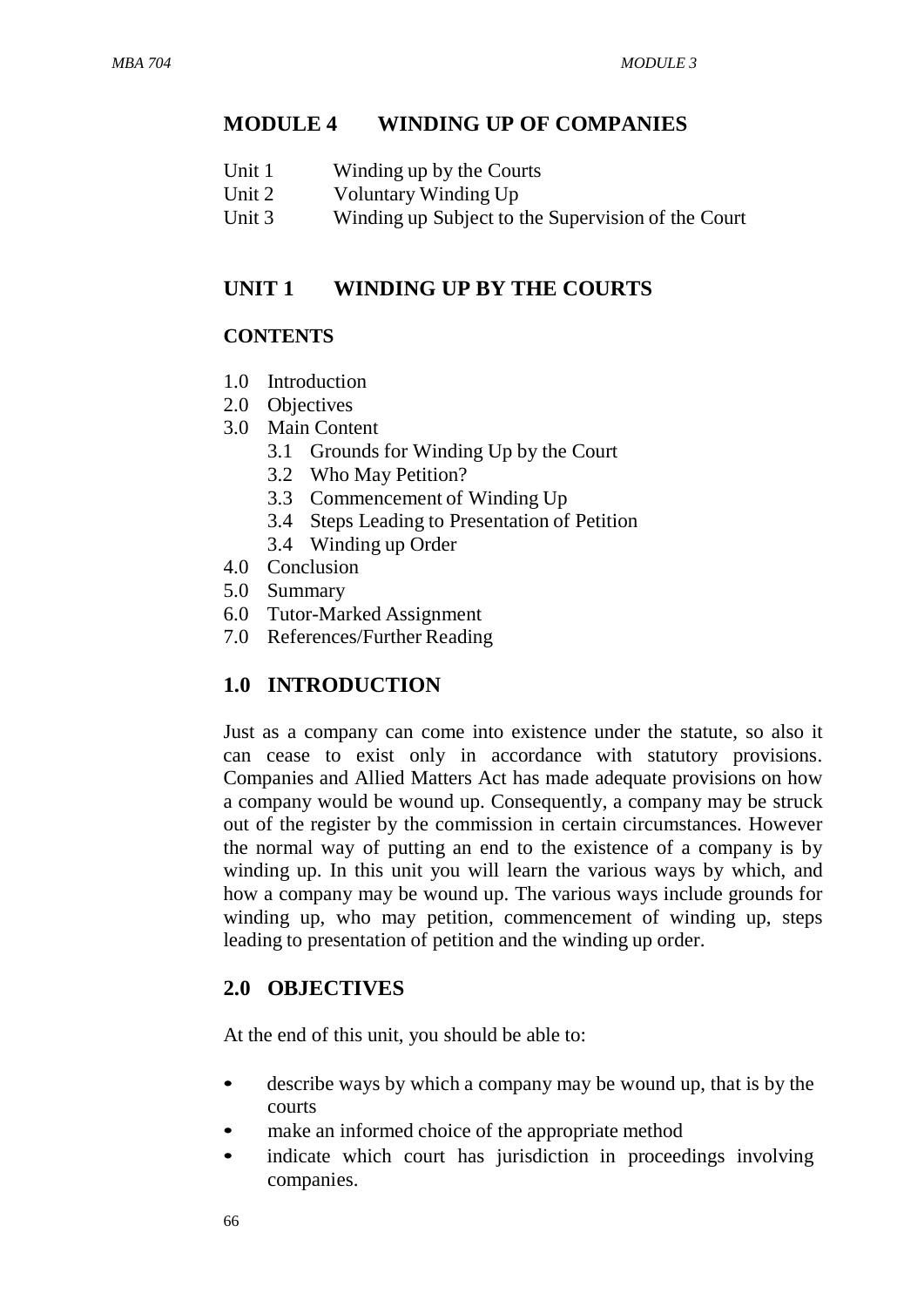# **3.0 MAIN CONTENT**

Under the Act, the Federal High Court has jurisdiction to wind up a company (s. 497); jurisdiction simply means the power a statute or a law confers on a court of law to act or exercise certain judicial powers. However, a court does not act on its own volition. Someone has to initiate the action or move the court to act accordingly. Consequently there must be good grounds upon which the court can act to wind up a company. Don't forget that as we said earlier winding up a company means bringing the life of a company to an end.

### **3.1 Grounds for Winding Up by the Court**

A company may be wound up by the court if the following grounds are found to exist.

- a) The company has by special resolution resolved that the company be wound up by the court. If the company passes a special resolution that it wants to cease to exist then the court will do the biding of the company and give effect to it. So where a special resolution has been passed before the presentation of petition for winding up by the court, winding up is deemed to have commenced at the time of the passing the resolution. In any other case, the winding up by the court is deemed to commence at the time of the presentation of the petition for the winding up.
- b) Secondly, where default is made in delivering the statutory report to the commission or in holding the statutory meeting. The law requires that annual reports be filed with the commission annually. Where there is failure to file the annual report, it is taken to be a serious default which could constitute very good grounds for winding up the company.
- c) Thirdly, as we had learnt during the lessons the conditions to be fulfilled before registration, a company can only be registered where there are two or more subscribers. Therefore where the number of members is reduced below two, the court can also wind up the company upon its attention being drawn to the fact.
- d) The company can be wound up where it becomes bankrupt and is unable to pay its debts.
- e) Where the court is of opinion that it is just and equitable that the company be wound up, then the court can go ahead and wind up the company.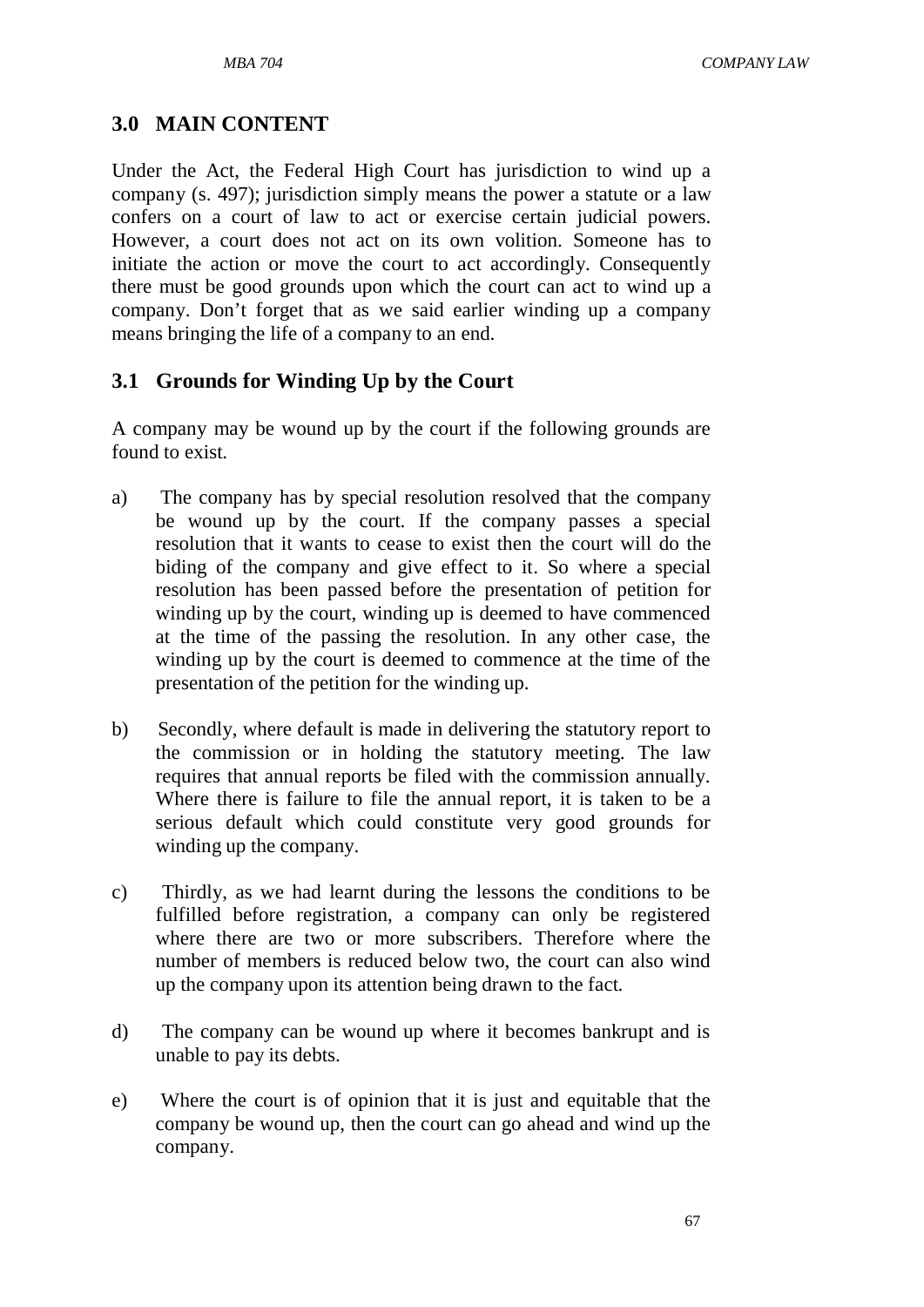# **3.2 Who May Petition**

Questions normally arise about who has the competence to initiate winding up proceedings. The answer is very clear that the following categories of persons can file the petition for winding up proceedings. These categories of people include:

- a) The company
- b) A creditor, including a contingent or prospective creditor
- c) The official receiver
- d) A contributory
- e) A trustee in bankruptcy to, a personal representative of a creditor or contributory
- f) The Commission (CAC)
- g) A receiver if authorised by the instrument under which he was appointed, or
- h) By all or any of the parties, together or separately.

### **3.3 Commencement of Winding up**

To commence means to start something; in this case to initiate winding up proceedings.

Application for winding up is made by way of petition presented to the court.

# **3.3.1 Steps Leading up to Presentation of The Petition**

- (1) In case of petition by the company
	- a) Call board meeting to approve the special resolution that the company be wound up by the court
	- b) Call emergency general meeting to pass the special resolution
	- c) File resolution with the commission and forward copies to the Securities and Exchange Commission.
- (2) Prepare the petition and other documents and file at the registry of the Federal High Court.
- (3) Prepare statements of affairs unless otherwise ordered by the court.

# **3.4 Winding up Order**

On the making of a winding up order, a copy shall be forwarded by the company to the Commission.

#### **SELF-ASSESSMENTEXERCISE**

What kind of resolution is required to be passed by members for winding up of a company?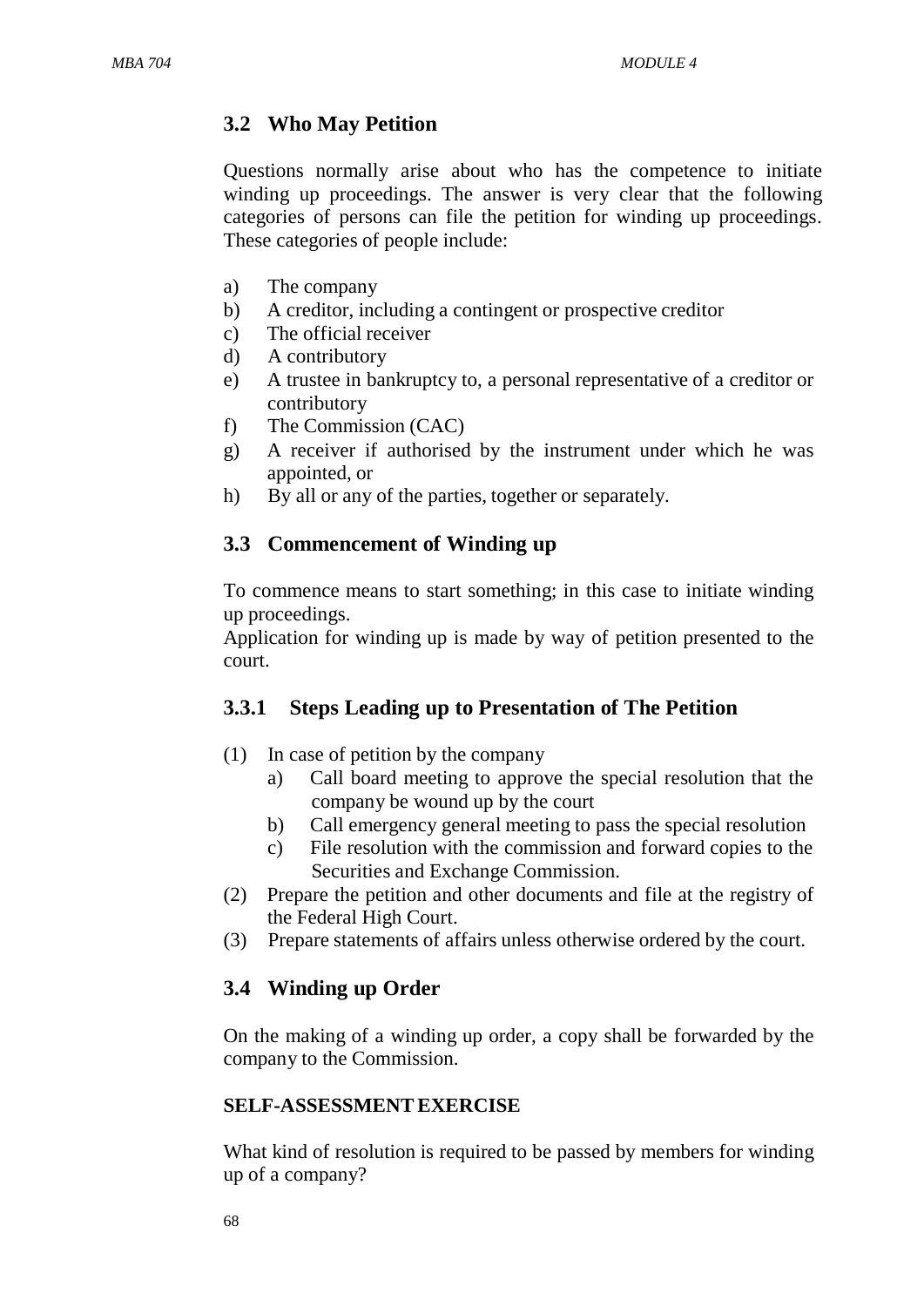# **4.0 CONCLUSION**

Just as a company comes to life through incorporation, a company can cease to exist through due process of the law. The process through which a company will cease to exist is called winding up. One of the ways to wind up a company is by the courts. However, there must be grounds for winding up of a company by the courts. There must also be petitioner who will move the court when there are sufficient grounds to do so. There are steps leading to eventual winding up. The winding up process ends up when the courts so orders.

### **5.0 SUMMARY**

In this unit, you have learnt that a company acquires life through incorporation when the certificate of incorporation is issued by the commission, the same company can also lose its life through a winding up process one of such ways is through the courts. However there must be sufficient grounds for commencement of winding up proceedings through the courts. Some of the grounds include:

- If the company passes a special resolution that it wants to cease to exist then the court will do the winding up of the company and give effect to it.
- Where default is made in delivering the statutory report to the commission or in holding the statutory meeting.
- A company can only be registered where there are two or more subscribers. Therefore where the number of members is reduced below two, if the court can also wind up the company upon its attention being drawn to the fact.
- The company can be wound up where it becomes bankrupt and is unable to pay its debts.
- Where the court is of the opinion that it is just and equitable that the company be wound up, then the court can go ahead and wind up the company.

### **6.0 TUTOR-MARKED ASSIGNMENT**

Summarise the grounds upon which, if they exist, the courts can intervene to wind up a company.

### **7.0 REFERENCES/FURTHER READING**

Barnes, K. (1992). *Cases and Materials on Nigeria Company Law.* Ile-Ife, Nigeria: Obafemi Awolowo University Press Ltd.

Boyles & Birds' (2002). *Company Law*. Jordans Publishing Limited.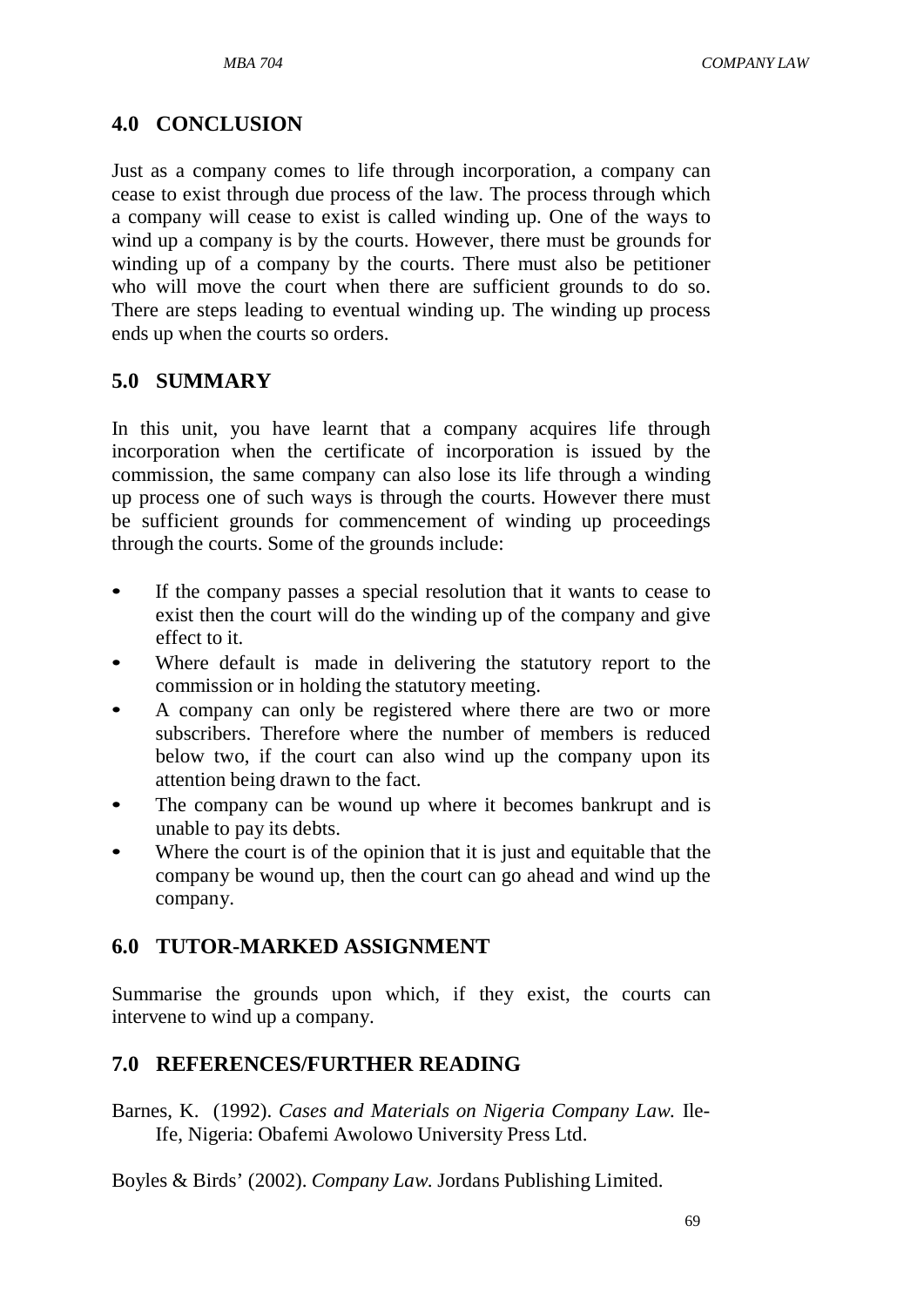- Orojo, J. O. (1992), *Company Law and Practice*. Lagos, Nigeria: Mbeyi & Associates (Nig). Ltd.
- Owolabi, N.B & Badmus, M.A. (Eds). (2003). *Nigerian Business & Co-Operative Law*. Lagos: Printarts Limited.
- Schmitthoff, C. M. & Thompson,J. H. (1968). *Palmer's Company Law*. London: Stevensons & Sons Limited.
- *The Nigerian Law School Course Handbook on Company Law & Practice*, 2005/2006.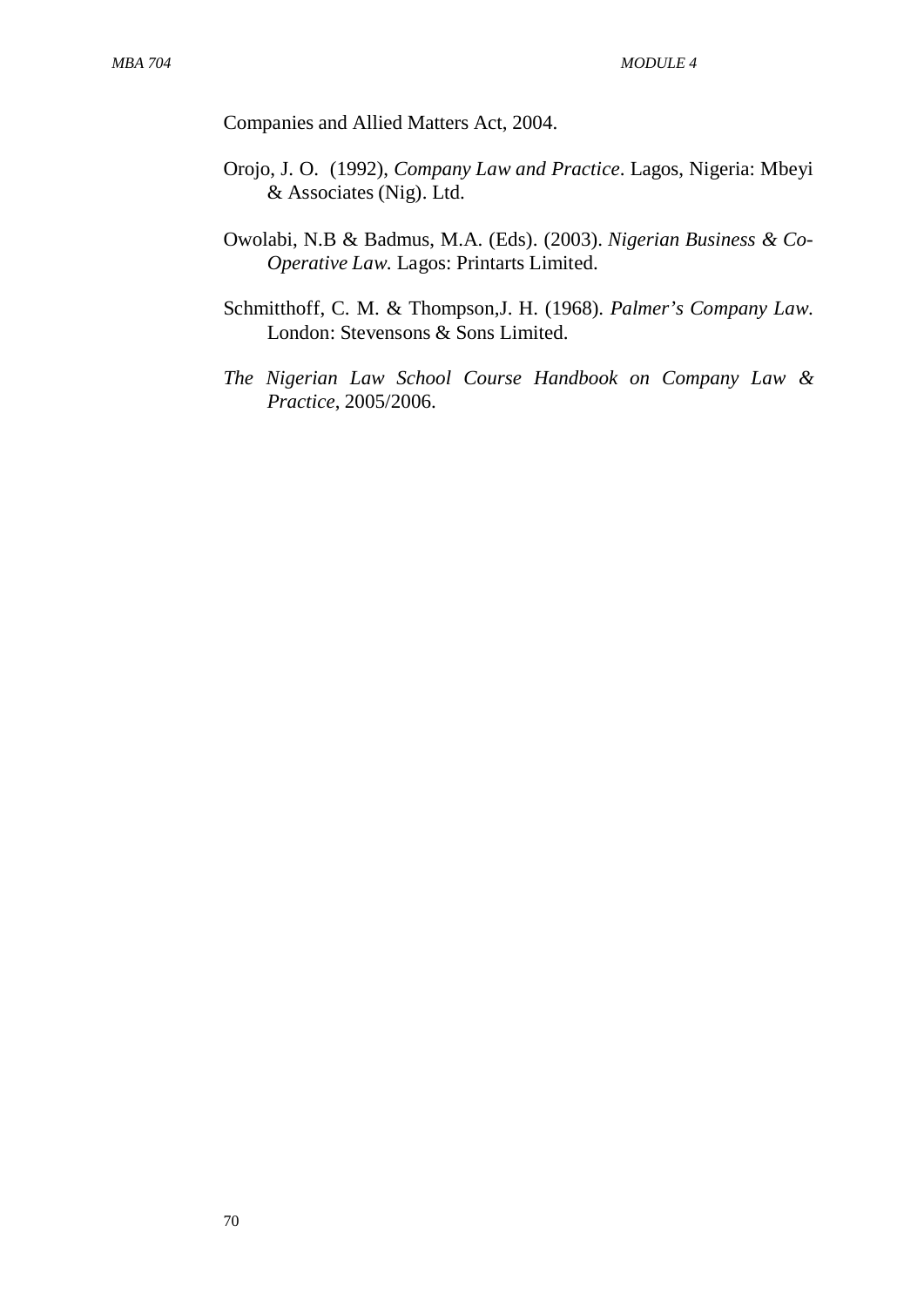# **UNIT 2 VOLUNTARY WINDING UP**

### **CONTENTS**

- 1.0 Introduction
- 2.0 Objective
- 3.0 Main Content
	- 3.1 Members Voluntary Winding Up
	- 3.2 Creditor's Voluntary Winding Up
- 4.0 Conclusion
- 5.0 Summary
- 6.0 Tutor-Marked Assignment
- 7.0 References/Further Reading

# **1.0 INTRODUCTION**

In the earlier units we had discussed that there are various ways of winding up a company. In the last unit we treated winding up by the court. In this unit we are going to consider voluntary winding up. Under this unit you will realise that there are two approaches to voluntary winding up of a company. The first approach could be embarked upon by members of the company; the second approach could be commenced by the creditors of the company. This will be explained more explicitly in the main content.

# **2.0 OBJECTIVE**

At the end of this unit, you should be able to:

explain how a company could be voluntarily wound up.

# **3.0 MAIN CONTENT**

The procedure for winding up a company voluntarily depends on whether it is members' winding up. Section 463 of the Companies and Allied Matters Act provides that sections 464 to 470 of the Companies and Allied Matters Act shall, subject to the alternative provisions of section 469, apply in relation to a members' voluntary winding up. Section 471 on the other hand, provides that sections 472 to 478 of the Companies and Allied Matters Act shall apply in relation to creditors' voluntary winding up. Section 479 provides that sections 480 to 485 shall apply to both.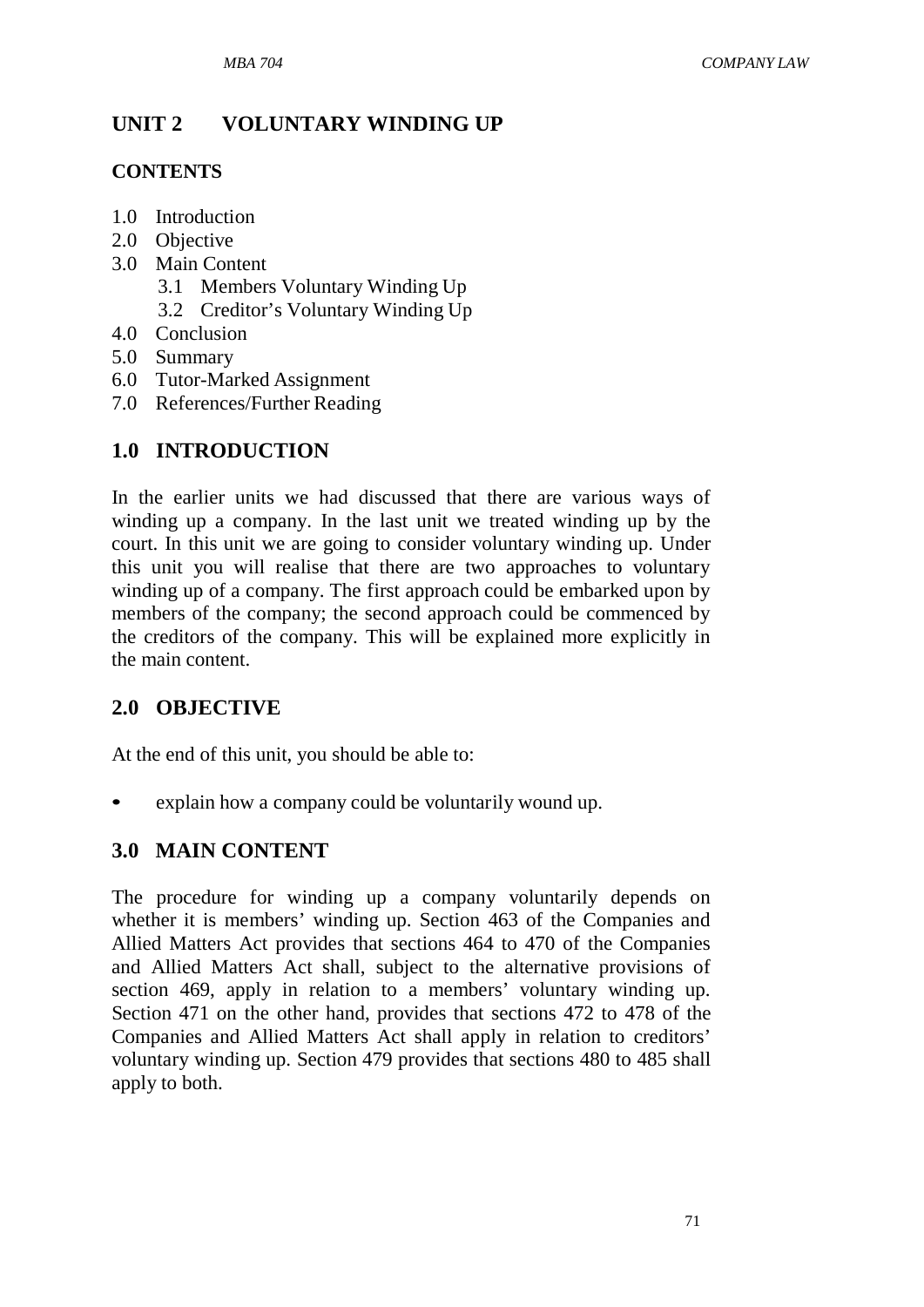## **3.1 Members Voluntary Winding Up**

Here we will consider how steps are to be taken when members of a company voluntarily wish to wind up their company.

- i) The company should call a general meeting and appoint one or more liquidators for the winding-up affairs (Companies and Allied Matter Acts).
- ii) After the appointment of a liquidator(s), all the powers of the directors shall cease except so far as the company in general meeting or the liquidator sanctions the continuance thereof.
- iii) The liquidator should summon a meeting in the event of the winding-up continuing for more than one year. The meeting should be at the end of each year; but subject to s. 469 of the Act which makes alternative provisions as to annual and final meetings in insolvency cases.
- iv) The meeting should be called by notice published in the gazette and in some newspapers printed in Nigeria (s. 468(2)).
- v) The liquidator should prepare an account for the winding-up showing:
	- a) How the winding-up has been conducted.
	- b) How property of the company has been disposed.
- vi) The liquidator should lay the account before the general meeting to be called by him and give explanation thereof.
- vii) The liquidator shall within seven days send a copy of the account to the commission.

When a vacancy occurs by death, resignation or otherwise in the office of the liquidator, a general meeting will be called to fill up the vacancy.

The liquidator should keep proper records and books of account with respect to his act and dealings and of the conduct of the winding-up and of all receipts and payments by him and so long as he carries on the business of the company, shall keep a distinct account of the finding.

As soon as the affairs of the company are fully wound-up, the liquidator should prepare and send to every member of the company financial accounts of the winding-up showing how the winding-up has been conducted, the result of the trading during such time as the business of the company has been disposed of: convene a general meeting of the company for the purpose of laying before it such accounts and given an explanation thereof.

Within 28 days after the meeting, the liquidator should send to the commission for registration copies of the accounts and a statement of the holding of the meeting and its date.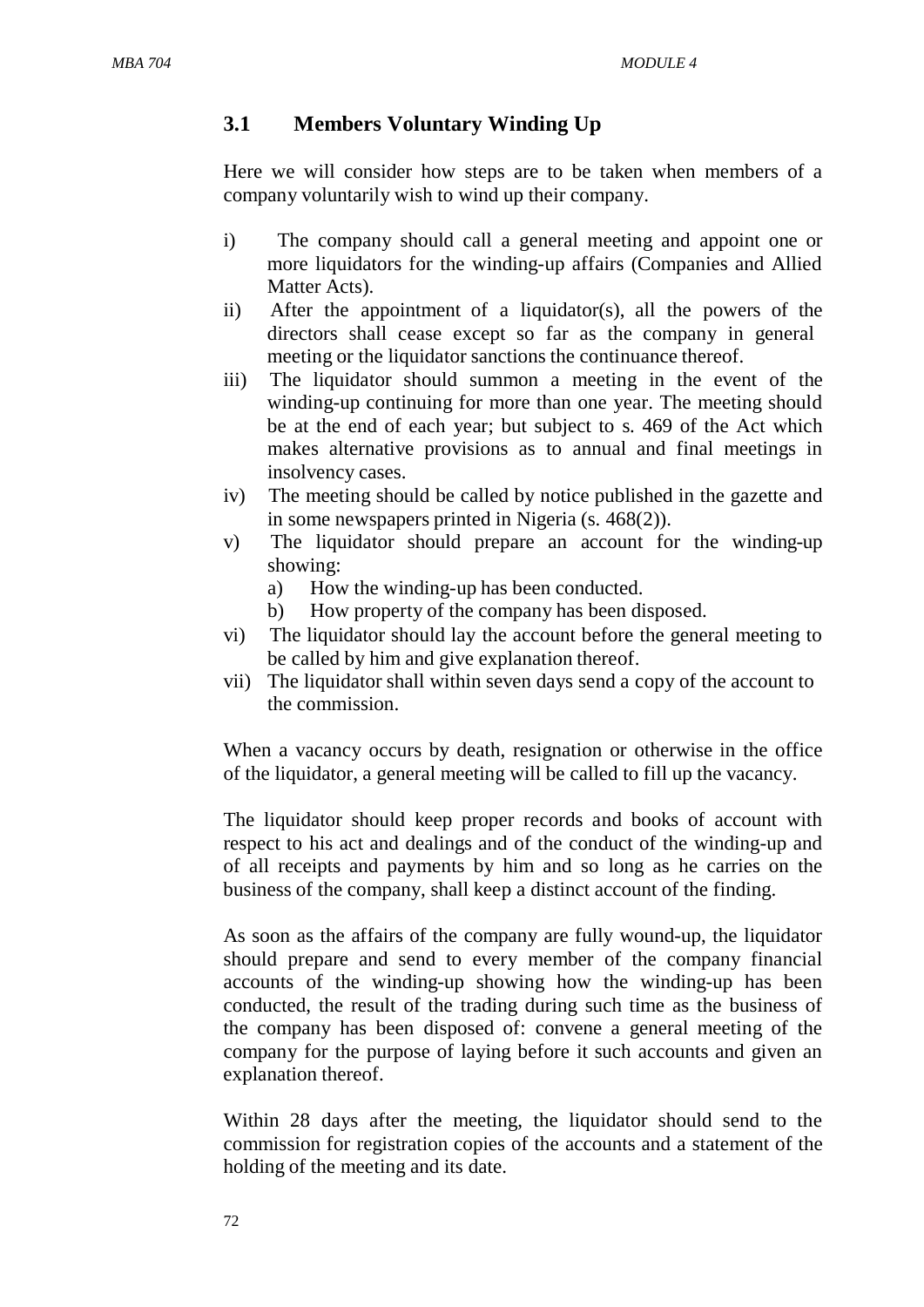The account should be audited by the auditors of the company prior to being laid before the company in general meeting and the auditors should state in a report annexed thereto whether, in their opinion and to the best of their information that they have obtained all the information and explanations necessary for the purpose of the audit.

Proper books and records have been maintained by the liquidator and required by the Act in the manner therein required and give a true and fair view of the matters stated in such accounts.

The liquidator shall preserve the books and papers of the company and of the liquidator for a period of five years from the dissolution of the company but thereafter may destroy such books and papers unless the commission shall otherwise direct in which event he shall not destroy the same until the commission consents in writing.

# **3.2 Creditor's Voluntary Winding Up**

This is voluntary winding-up where no declaration of solvency has been filed with the commission.

### **Procedure**

The procedure for creditors' voluntary winding up is as follows:

- a) The company should summon a meeting of the creditors of the company at which it is to propose the resolution for voluntary winding up.
- b) The notices of the meeting of the creditors should be sent by post to them simultaneously with the sending of the notices of the meeting of the company. The notices of the meeting should be published once in the gazette and at least once in two newspapers printed in Nigeria and circulating in the district where the registered office or principal place of business of the company is situated. The meeting should be presided over by the directors of the company.
- c) The directors should cause a full statement of the position of the company's affairs together with a list of the creditors of the company and the estimated amount of their claims to be laid before the meeting.
- d) The meeting may also appoint a liquidator and a committee of Inspection. A liquidator is an officer of the court and is appointed for the purpose of conducting the proceedings in winding up a company and performing such duties in reference thereto as the court may impose.
- e) If different persons are nominated as liquidators at the separate meeting of the creditors and of the company, then the person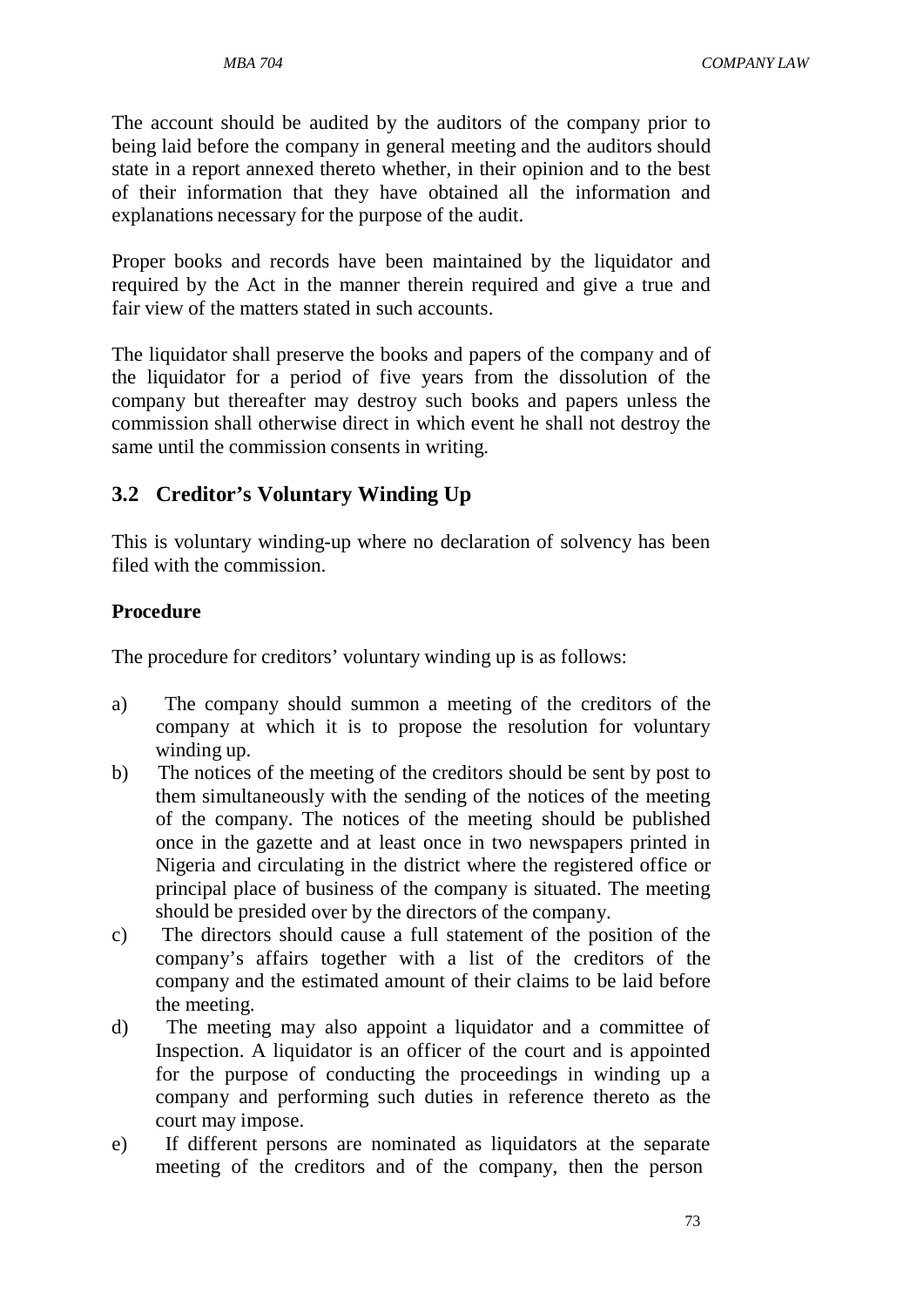nominated by the creditors will be the liquidator, and if no person is nominated by the creditors, the company's nominee will be the liquidator.

- f) Any director, member or creditor may apply to court, within seven days after the date on which the nomination was made by the creditors, for an order that the person nominated by the company shall be the liquidator instead of or jointly with the creditors' nominee, or that another person be appointed.
- g) If a vacancy occurs in the office of a liquidator, it may be filled by the creditors unless the liquidator was appointed by the direction of the court.
- h) The liquidator should, publish in the gazette and in two daily newspapers and deliver to the commission, a notice of his appointment.
- i) An extraordinary general meeting of the company should be called to pass the winding up resolution in accordance with section 457 of the Act.
- j) The notice of winding up resolution must be advertised in the gazette and in two daily newspapers within 14 days and a copy of the resolution must be filed with the commission within that same period.
- k) If the winding up continues for more than one year, the liquidator should summon a general meeting of the company and a meeting of the creditors within three months after the end of the first and every succeeding year and lay before the meeting, an account of his acts and dealing and of the conduct of the winding up during preceding year.
- l) As soon as the affairs of the company have been fully wound up, the liquidator must prepare an account of the winding up showing how the winding up has been disposed of. He should then call a general meeting of the company and a meeting of the creditors and lay the account before them.
- m) The notice of each of the meetings must be at least one month before the meeting, be published in the gazette and in some newspapers printed in Nigeria and circulating in the locality where the meeting is being called.
- n) After the meetings, the liquidator must, within seven days, send a copy of the account to the commission and also make a return to the commission of the holding of the meetings or the fact that they were summoned but not held because a quorum was not formed as the case may be.
- o) On receipt of the account and the return, the commission will register them.
- p) The company is deemed to be dissolved three months after the account and returns are registered by the commission.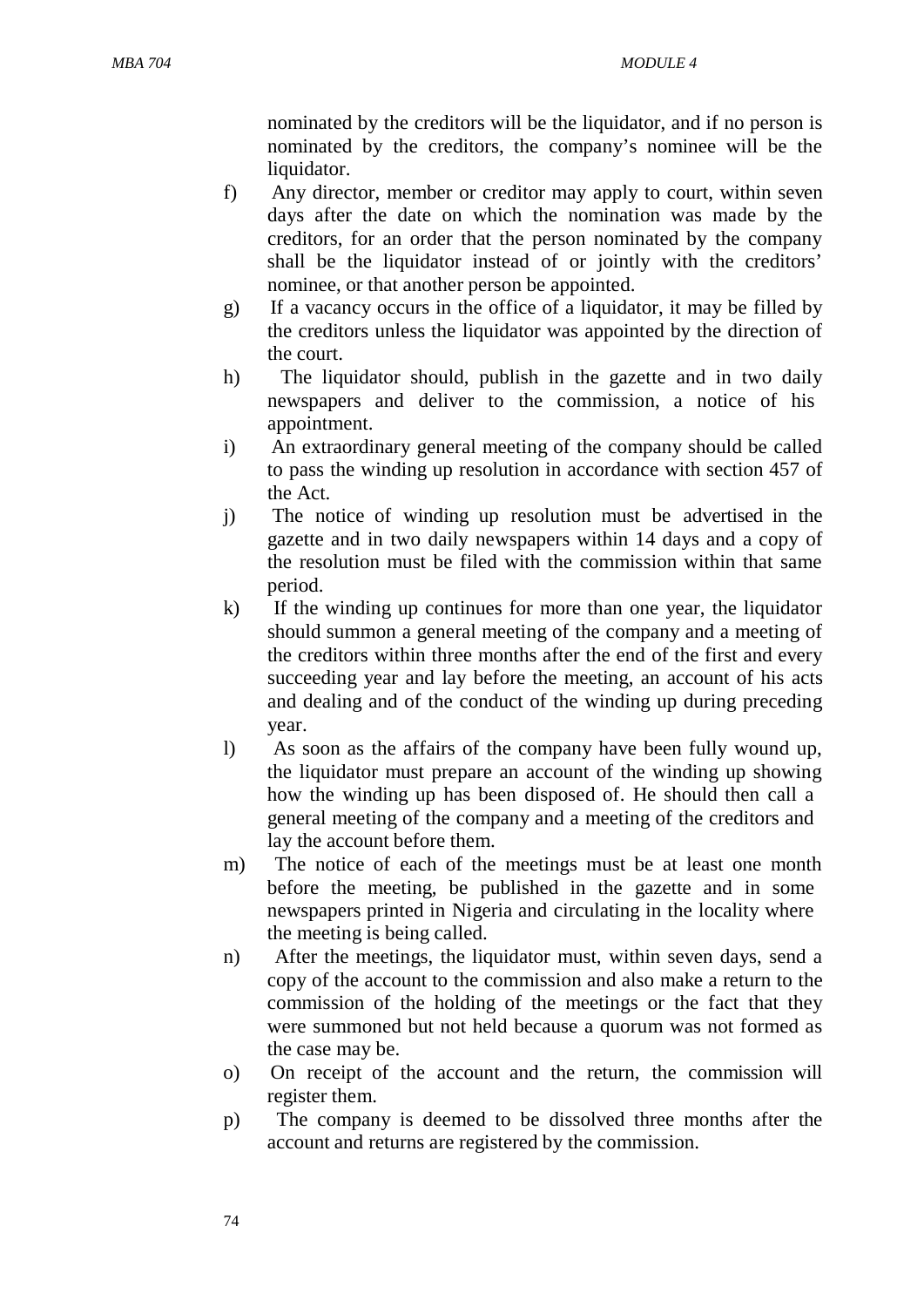### **SELF-ASSESSMENTEXERCISE**

Explain the role of the liquidator in member's voluntary winding up.

# **4.0 CONCLUSION**

In this unit, recall that there are two methods of winding up a company thus: there is the members' voluntary winding up and creditors' voluntary winding up. Each of the method has its own approach. Each commences with convening a meeting of the company and appointing a liquidator who initiates the winding up proceedings. Once the processes are completed, the legal consequence of winding up the company takes effect.

# **5.0 SUMMARY**

In the last unit, we learnt about the winding up of a company by the courts. In this unit, we have also looked at another method of winding up a company, which is voluntary winding up of a company. This method is also subdivided into two. The first is members voluntary winding up of a company; the second is creditors voluntary winding up of the company. Each has its own approach. If it is members voluntary winding up

- A general meeting of the company shall be called to appoint one or more liquidators who will conduct the winding up affairs of the company.
- The powers of the directors shall then cease.
- The liquidator should prepare an account for the winding-up showing:
	- a) How the winding-up has been conducted
	- b) How property of the company has been disposed of.
- The liquidator should lay the account before the general meeting to be called by him and give explanation thereof.
- As soon as the affairs of the company are fully wound-up, the liquidator should prepare and send to every member of the company financial accounts of the winding-up.
- Within 28 days after the meeting, the liquidator should send to the commission for registration copies of the accounts and a statement of the holding of the meeting and its date.

In the creditor's voluntary winding up

The company should summon a meeting of the creditors of the company at which it is to propose the resolution for voluntary winding up.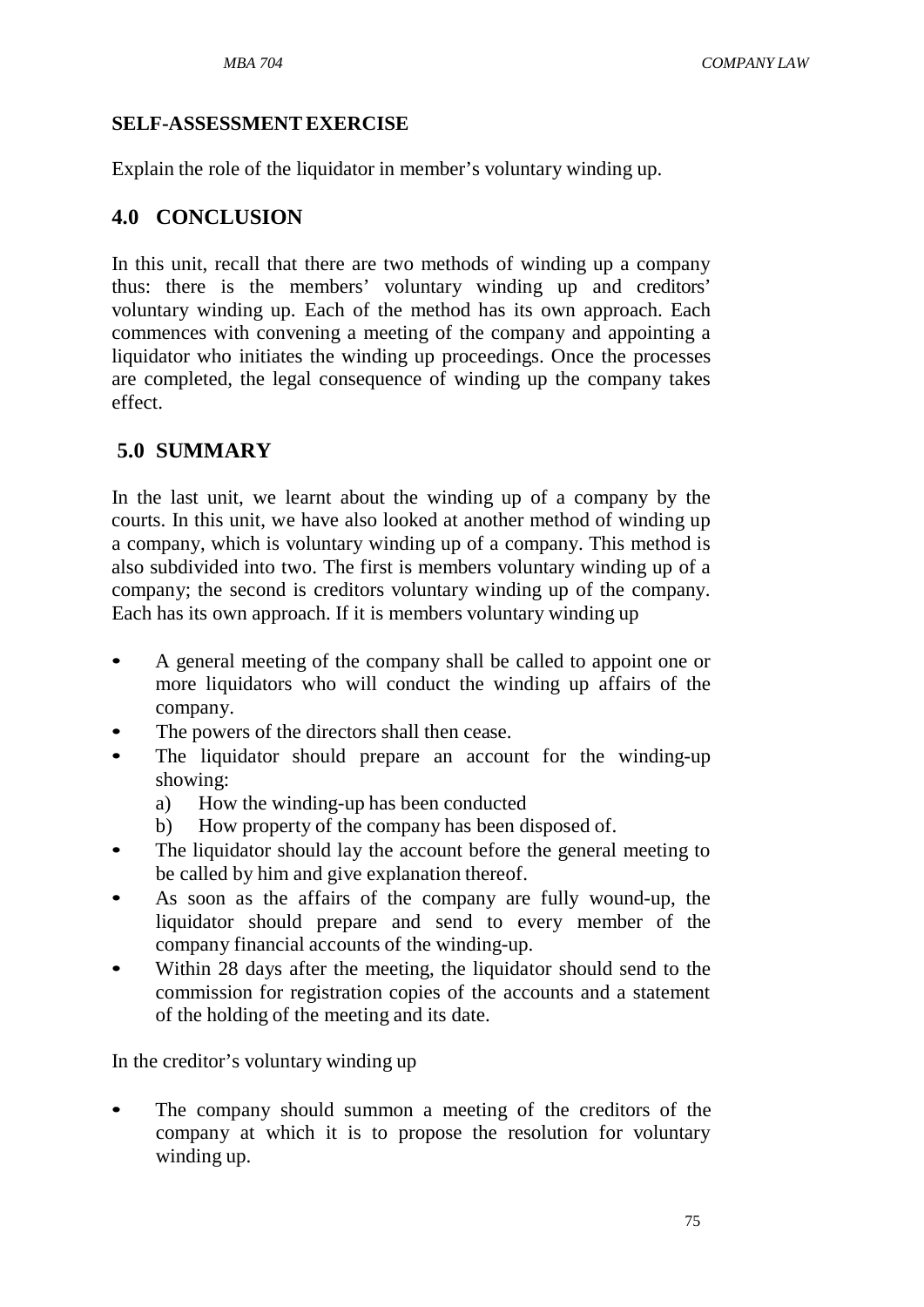- The notices of the meeting of the creditors should be sent by post to them simultaneously with the sending of the notices of the meeting of the company.
- The directors should cause a full statement of the position of the company's affairs to be laid before the meeting.
- The meeting may also appoint a liquidator and a committee of inspection.
- As soon as the affairs of the company have been fully wound up, the liquidator must prepare an account of the winding up, showing how the winding up has been disposed of. He should then call a general meeting of the company and a meeting of the creditors and lay the account before them.
- After the meetings, the liquidator must, within seven days, send a copy of the account to the commission.
- On receipt of the account and the return, the commission will register them.
- The company is deemed to be dissolved three moths after the account and returns are registered by the commission.

# **6.0 TUTOR-MARKED ASSIGNMENT**

In both members' voluntary and creditors' voluntary winding up of the company, the liquidator plays a key role. Stress the role the liquidator plays in both.

# **7.0 REFERENCES/ FURTHER READING**

Barnes, K. (1992). *Cases and Materials on Nigeria Company Law.* Ile-Ife, Nigeria: Obafemi Awolowo University Press Ltd.

Boyles & Birds' (2002). *Company Law*. Jordans Publishing Limited.

- Orojo, J. O. (1992), *Company Law and Practice*. Lagos, Nigeria: Mbeyi & Associates (Nig) Ltd.
- Owolabi, N.B & Badmus, M.A. (Eds). (2003). *Nigerian Business & Co-Operative Law*. Lagos: Printarts Limited.
- Schmitthoff, C. M. & Thompson,J. H. (1968). *Palmer's Company Law*. London: Stevensons & Sons Limited.
- *The Nigerian Law School Course Handbook on Company Law & Practice*, 2005/2006.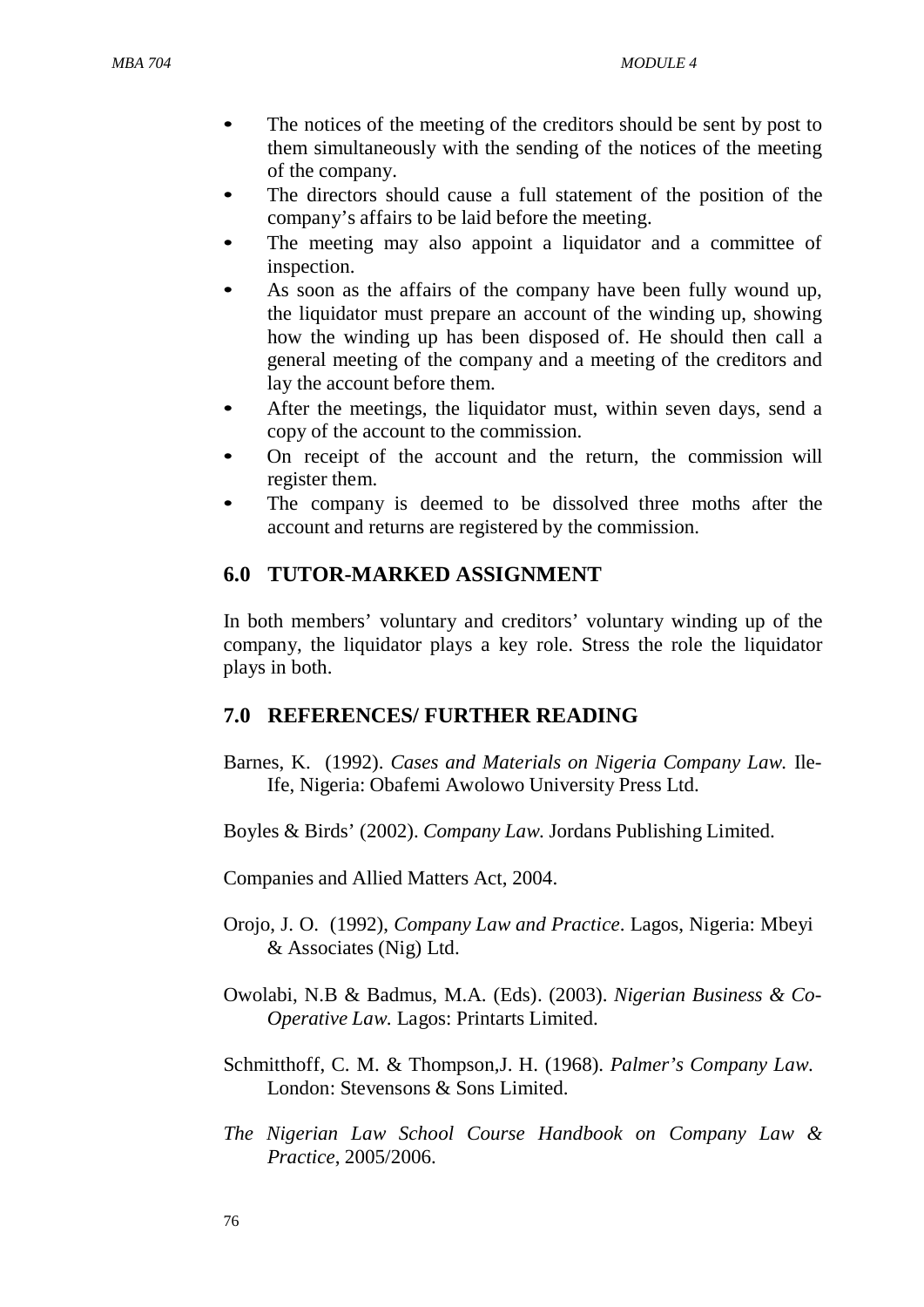# **UNIT 3 WINDING UP SUBJECT TO THE SUPERVISION OF THE COURT**

### **CONTENTS**

- 1.0 Introduction
- 2.0 Objective
- 3.0 Main Content
- 4.0 Conclusion
- 5.0 Summary
- 6.0 Tutor-Marked Assignment
- 7.0 References/Further Reading

### **1.0 INTRODUCTION**

In the previous units 13 and 14 you studied the two method by which a company is wound up. Recall that unit 13 dealt with winding up by the courts. Unit 14 dealt with members' voluntary winding up and creditors' voluntary winding up. This unit deals with winding up subject to the supervision of the courts. At the end of this unit, you will see the difference in the involvement of the courts in this unit and unit 13.

### **2.0 OBJECTIVE**

At the end of this unit, you should be able to:

explain why winding up of a company subject to the supervision of the court as another method of winding up of a company.

### **3.0 MAIN CONTENT**

Where a company passes a resolution for voluntary winding up, the court may on petition order that the voluntary winding up shall continue subject to the supervision of court.

**Effect** A petition for winding up subject to the supervision of the court operates for most purposes as a petition for winding up by the court.

### **Presentation**

The petition may be presented by any one or more of the parties entitled to petition for compulsory winding up of the company.

#### **Form of petition**

The form of petition and procedure are very similar to those for compulsory winding up.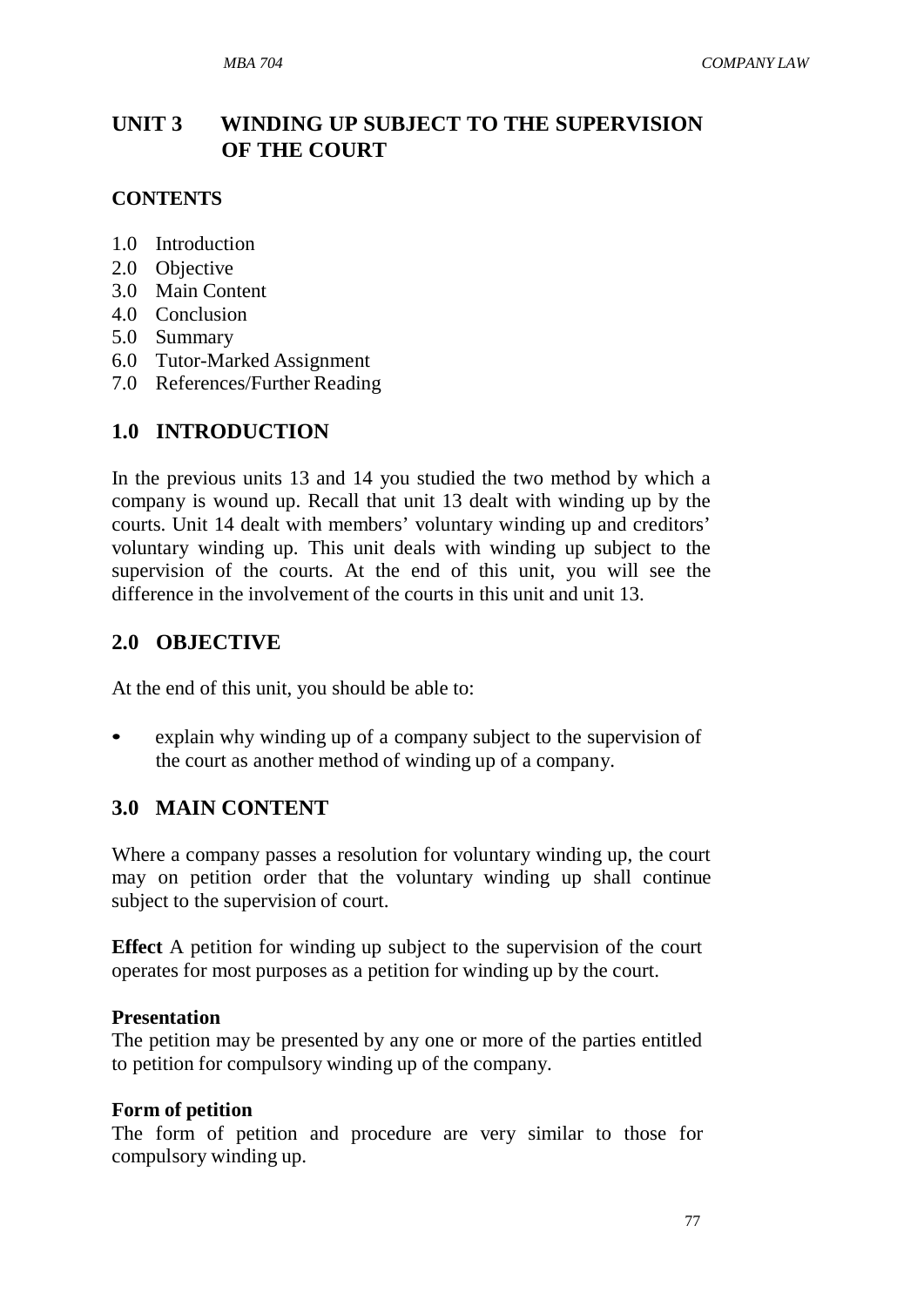### **Official receiver**

The deputy chief registrar of the Federal High Court or any other officer designated for the purpose by the Chief Judge of that court is the official receiver. His duty is to receive the statement of affairs of the company and to collate information about the company e.g. the capital, assets and whether there is need for further enquiry concerning the promotion, formation or failure of the company. He becomes the liquidator when the winding order is made in a compulsory winding up until the appointment of a liquidator and acts as such whenever there is a vacancy.

#### **Provisional liquidator**

A liquidator is a person who is appointed by the company or the court to wind up the affairs of a company and to distribute its assets, if any among creditors and contributors in accordance with the articles. He represents the interests of all creditors, especially the unsecured creditors. Upon his appointment, all the powers of the directors cease.

#### **Receiver**

A receiver is appointed by secured creditors under power contained in agreement between the company and the creditors. Accordingly he represents the interest of the creditors and his main concern is to release the assets of the company and pay off the debt due to the creditors. When satisfactory discharge of his duty requires that he manages the affairs of the company he is called a "Receiver and Manager"

#### **Special manager**

Where the official receiver becomes the liquidator of a company, he may apply to the court for an order appointing a special manager with such power, including those of Receiver or manager as the court may invest on him. The official receiver himself may be appointed special manager.

#### **Companies' proceedings**

#### **Jurisdiction**

The Federal High Court has exclusive jurisdiction in companies' proceedings, subject to the appellate powers of the Court of Appeal and the Supreme Court.

#### **Rules of court**

The governing procedural rules in companies are to be found in the companies' proceedings rules, the companies winding up rules and Federal High Court (civil procedure) rules.

The companies proceeding rules apply to all proceedings taken out or arising from any provision of any section of part A of the Companies and Allied Matters Act.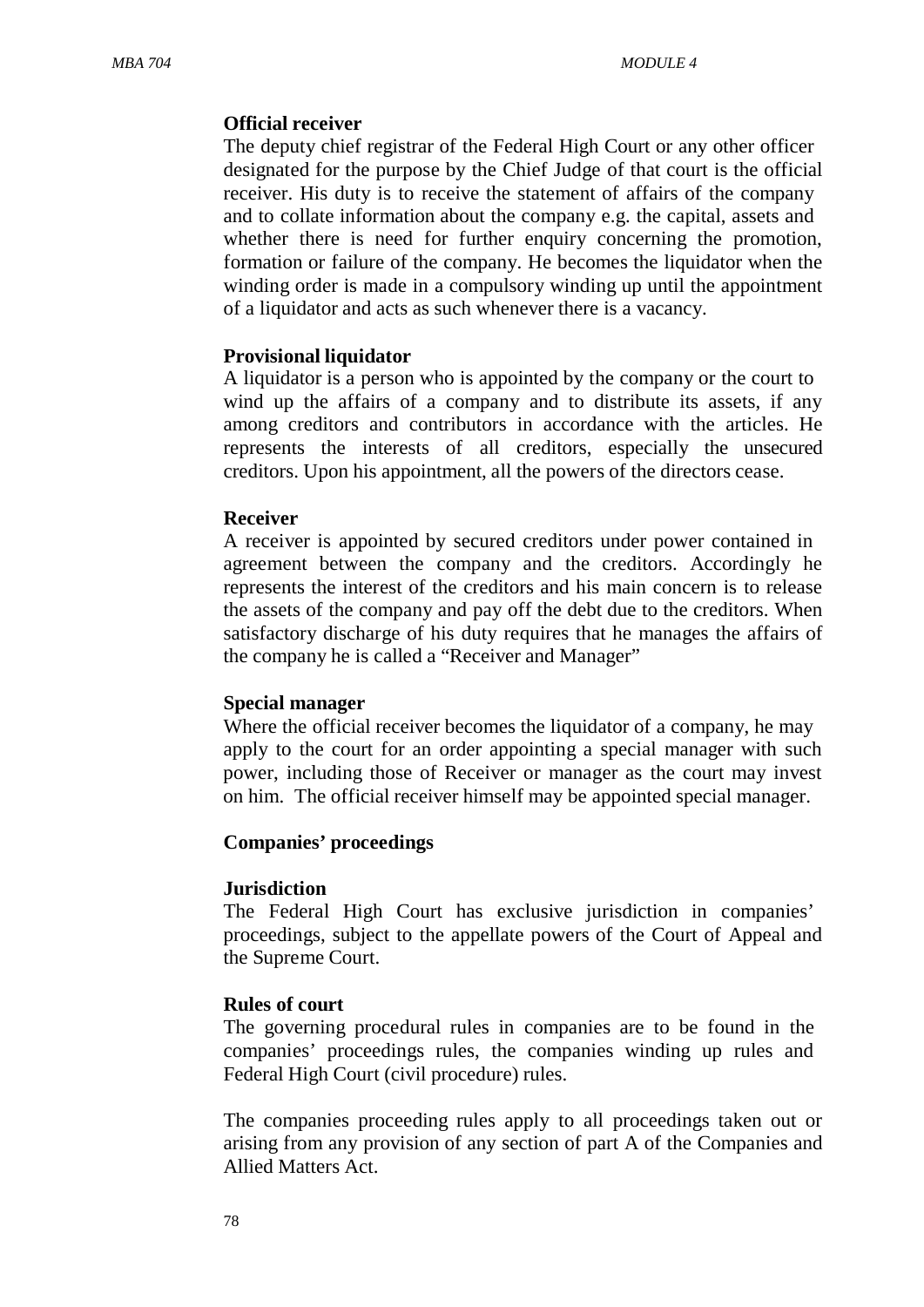### **Types of applications**

Applications under the Companies and Allied Matters Act may be made by originating summons, originating motion, or petition.

### **1) Application by originating summons**

Unless otherwise specifically provided every application under the Decree shall be made by originating summons in Form two of the rules. An application under s.317 or s. 638 may be made by exparte originating summons.

- **2) Originating motion** Applications under the appropriate sections of the law shall made by originating motion.
- **3) Petition**

Application under the appropriate sections of the law shall be made by petition.

### **SELF-ASSESMENT EXERCISE**

Which court has jurisdiction to supervise winding up proceedings?

# **4. 0 CONCLUSION**

Where a company passes a resolution for voluntary winding up, the court may on the petition order that the voluntary winding up shall continue subject to the supervision of court.

# **5.0 SUMMARY**

In this unit you have learnt that the Federal High Court can supervise the winding up of a company once the company passes a resolution and present a petition to that effect.

Applications can be made to the court either by originating summons, originating motion, or petition.

# **6.0 TUTOR-MARKED ASSIGNMENT**

Who are the state officers who take part in winding up of the company subject to supervision of the court?

# **7.0 REFERENCES/FURTHER READING**

Barnes, K. (1992). *Cases and Materials on Nigeria Company Law.* Ile-Ife, Nigeria: Obafemi Awolowo University Press Ltd.

Boyles & Birds' (2002). *Company Law*. Jordans Publishing Limited.